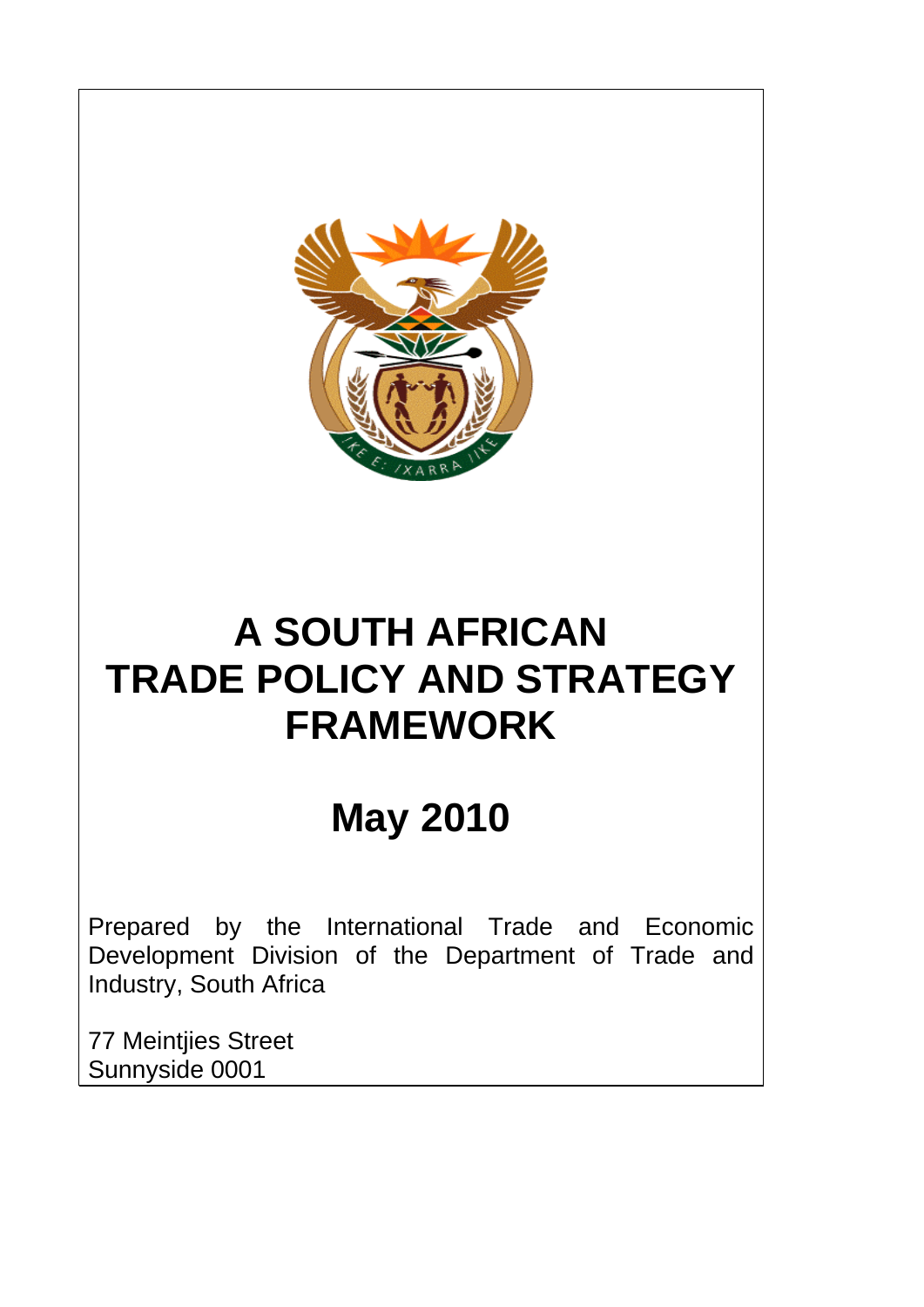## **TABLE OF CONTENTS**

| Foreword by Honourable Dr. Rob Davies, Minister of Trade and Industry, |
|------------------------------------------------------------------------|
|                                                                        |
| Acknowledgements by Xavier Carim, Deputy Director General,             |
| International Trade and Economic Development Division, the dti vi      |
|                                                                        |
|                                                                        |
|                                                                        |
|                                                                        |
|                                                                        |
|                                                                        |
|                                                                        |
|                                                                        |
|                                                                        |
|                                                                        |
|                                                                        |
|                                                                        |
|                                                                        |
| Perspectives on South Africa's Trade Reform Experience11               |
|                                                                        |
|                                                                        |
|                                                                        |
|                                                                        |
|                                                                        |
| The International Trade Administration Commission (ITAC)21             |
|                                                                        |
|                                                                        |
|                                                                        |
|                                                                        |
|                                                                        |
|                                                                        |
|                                                                        |
|                                                                        |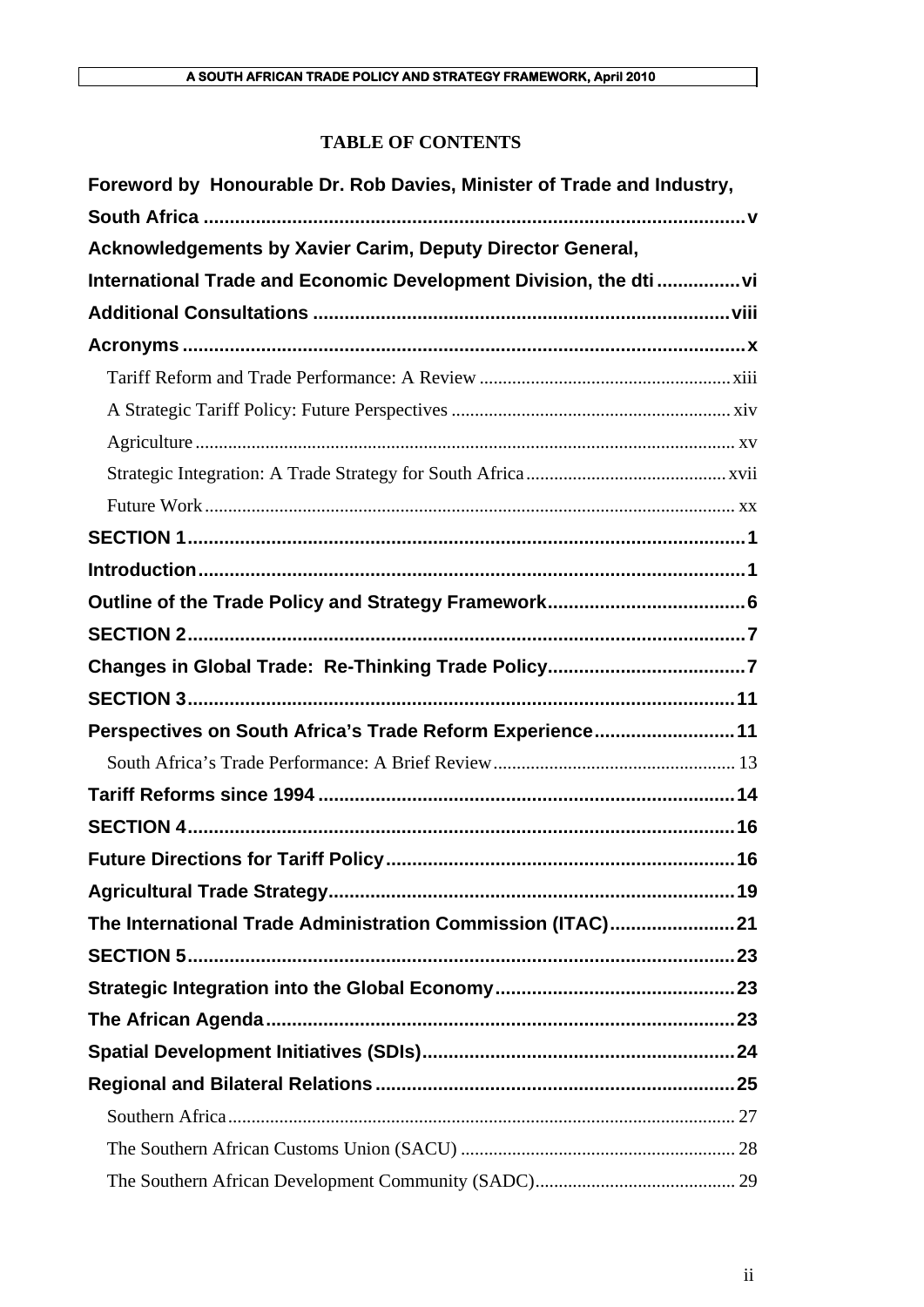| A SOUTH AFRICAN TRADE POLICY AND STRATEGY FRAMEWORK, April 2010                    |  |
|------------------------------------------------------------------------------------|--|
| The Economic Partnership Agreements and Regional Integration in Southern Africa 31 |  |
|                                                                                    |  |
|                                                                                    |  |
| The World Trade Organisation and the Doha Round34                                  |  |
| Assessing the Trade Responses to the Global Economic Crisis37                      |  |
|                                                                                    |  |
|                                                                                    |  |
|                                                                                    |  |
|                                                                                    |  |
|                                                                                    |  |
|                                                                                    |  |
|                                                                                    |  |
|                                                                                    |  |
|                                                                                    |  |
|                                                                                    |  |
|                                                                                    |  |
|                                                                                    |  |
|                                                                                    |  |
|                                                                                    |  |
|                                                                                    |  |
|                                                                                    |  |
|                                                                                    |  |
|                                                                                    |  |
|                                                                                    |  |
|                                                                                    |  |
|                                                                                    |  |
|                                                                                    |  |
|                                                                                    |  |
|                                                                                    |  |
|                                                                                    |  |
|                                                                                    |  |
|                                                                                    |  |
|                                                                                    |  |
|                                                                                    |  |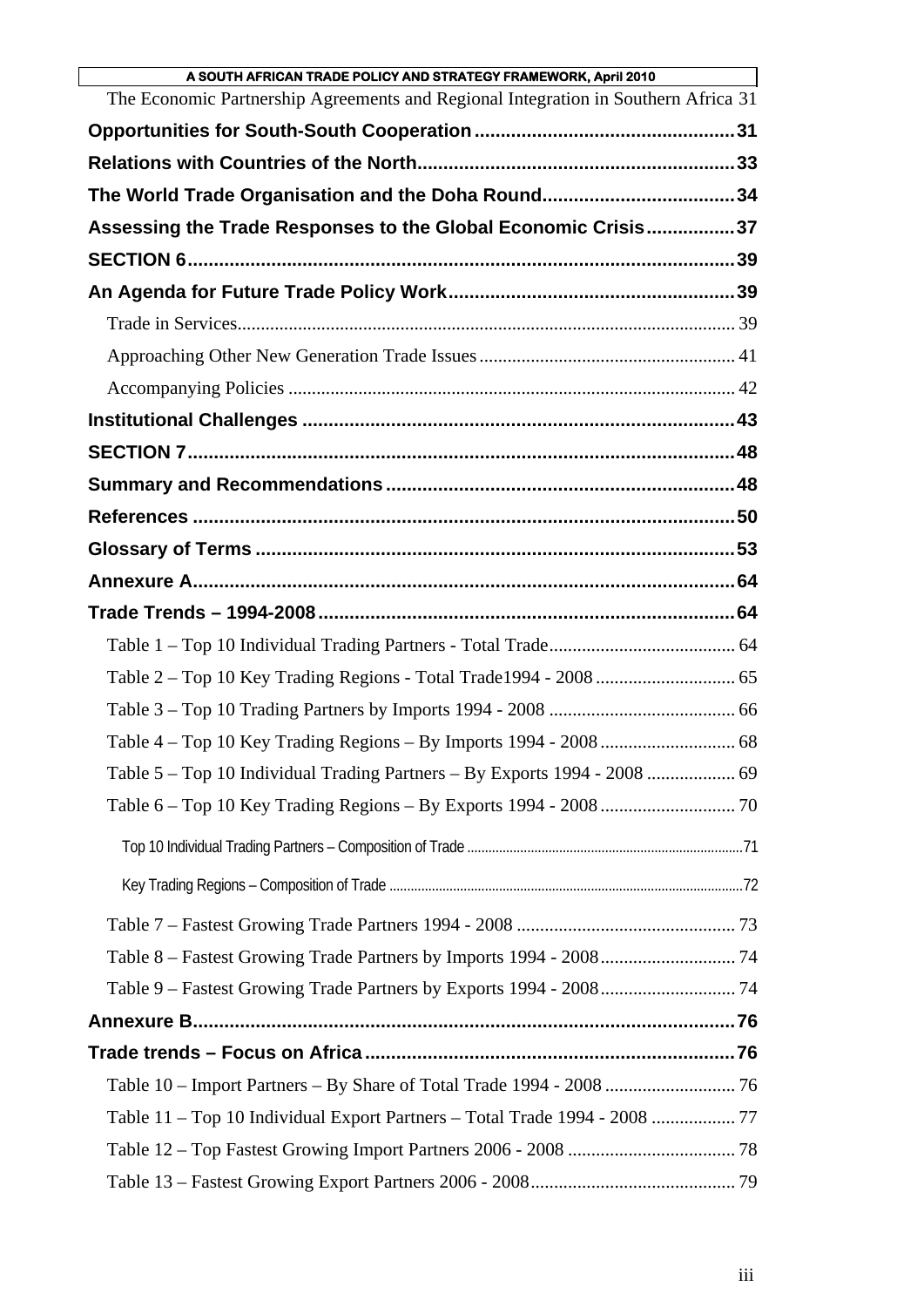| A SOUTH AFRICAN TRADE POLICY AND STRATEGY FRAMEWORK, April 2010 |  |
|-----------------------------------------------------------------|--|
|                                                                 |  |
|                                                                 |  |
|                                                                 |  |
|                                                                 |  |
|                                                                 |  |
|                                                                 |  |
|                                                                 |  |
|                                                                 |  |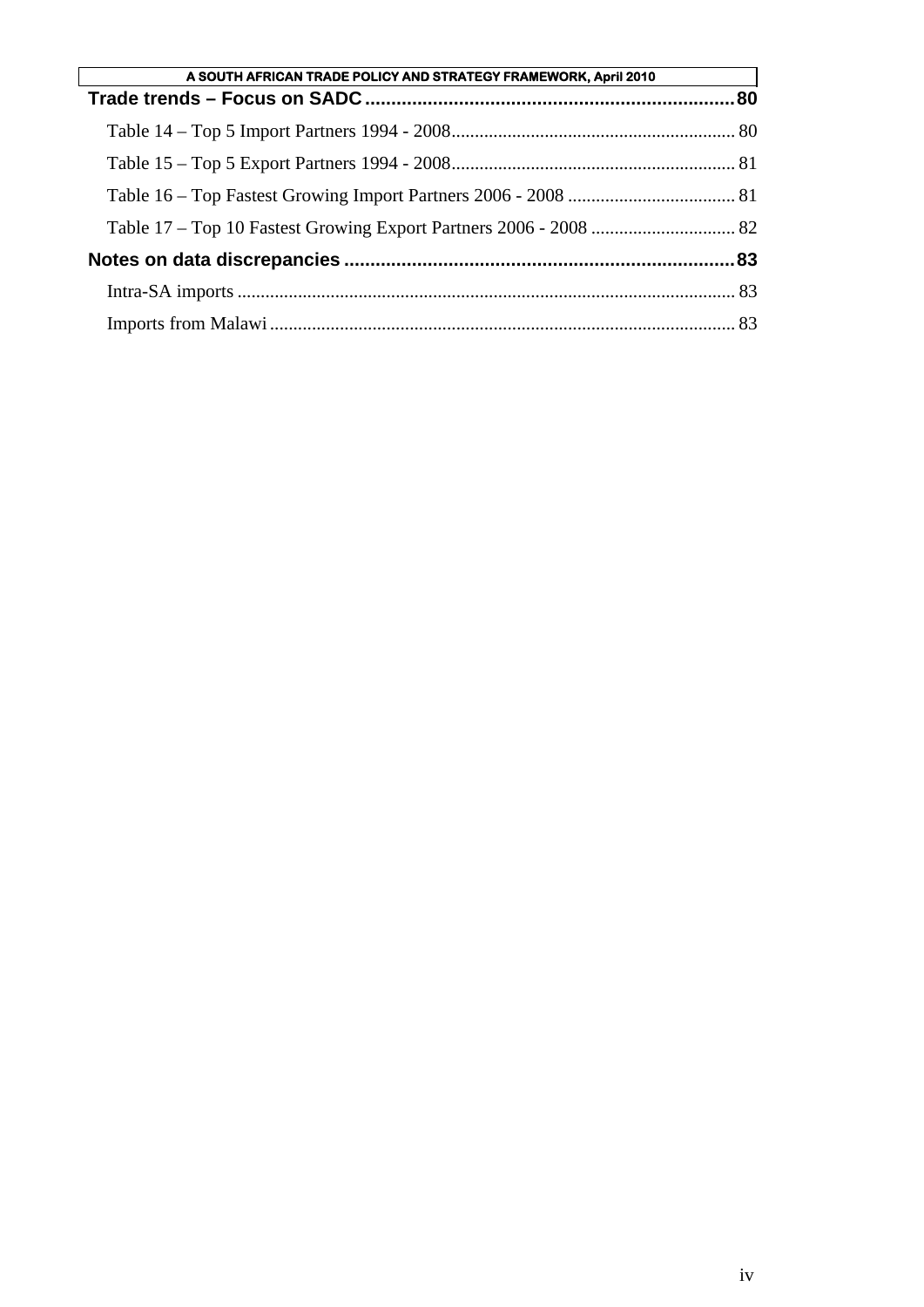## **A SOUTH AFRICAN TRADE POLICY AND STRATEGY FRAMEWORK, April 2010 Foreword by the Honourable Dr. Rob Davies, Minister of Trade and Industry, South Africa**

Through the International Trade and Economic Development (ITED) Division, the Department of Trade and Industry (**the dti**) initiated a Review of South Africa's trade policy in mid-2007. Several considerations underpinned this undertaking. First, it was considered necessary to review and assess the experience and lessons of the trade reform process that had been undertaken in South Africa following the advent of the democratic transformation in 1994.

Second, it appeared necessary to better clarify and define the contribution trade policy can make to the South African Government's broad economic development strategy. These objectives include, amongst others, inclusive economic growth and development, industrial upgrading, poverty reduction through sustainable employment and the provision of decent jobs.

Third, with the adoption of South Africa's National Industrial Policy Framework (NIPF) in 2007, it has become increasingly important to specify with greater clarity how trade policy will complement and support South Africa's industrial upgrading and diversification objectives. The NIPF states that "our fundamental approach is that tariff policy should be decided primarily on a sector by sector basis, dictated by the needs and imperatives of sector strategies". In this context, the South African Trade Policy and Strategy Framework sets out the contribution trade policy should make to advancing industrial development, upgrading and diversification along a growth path that addresses structural constraints in the economy, including unemployment and poverty.

The Framework sets out the key principles and approaches to South Africa's strategy for global integration with respect to our engagements and negotiations at multilateral, regional and bilateral levels.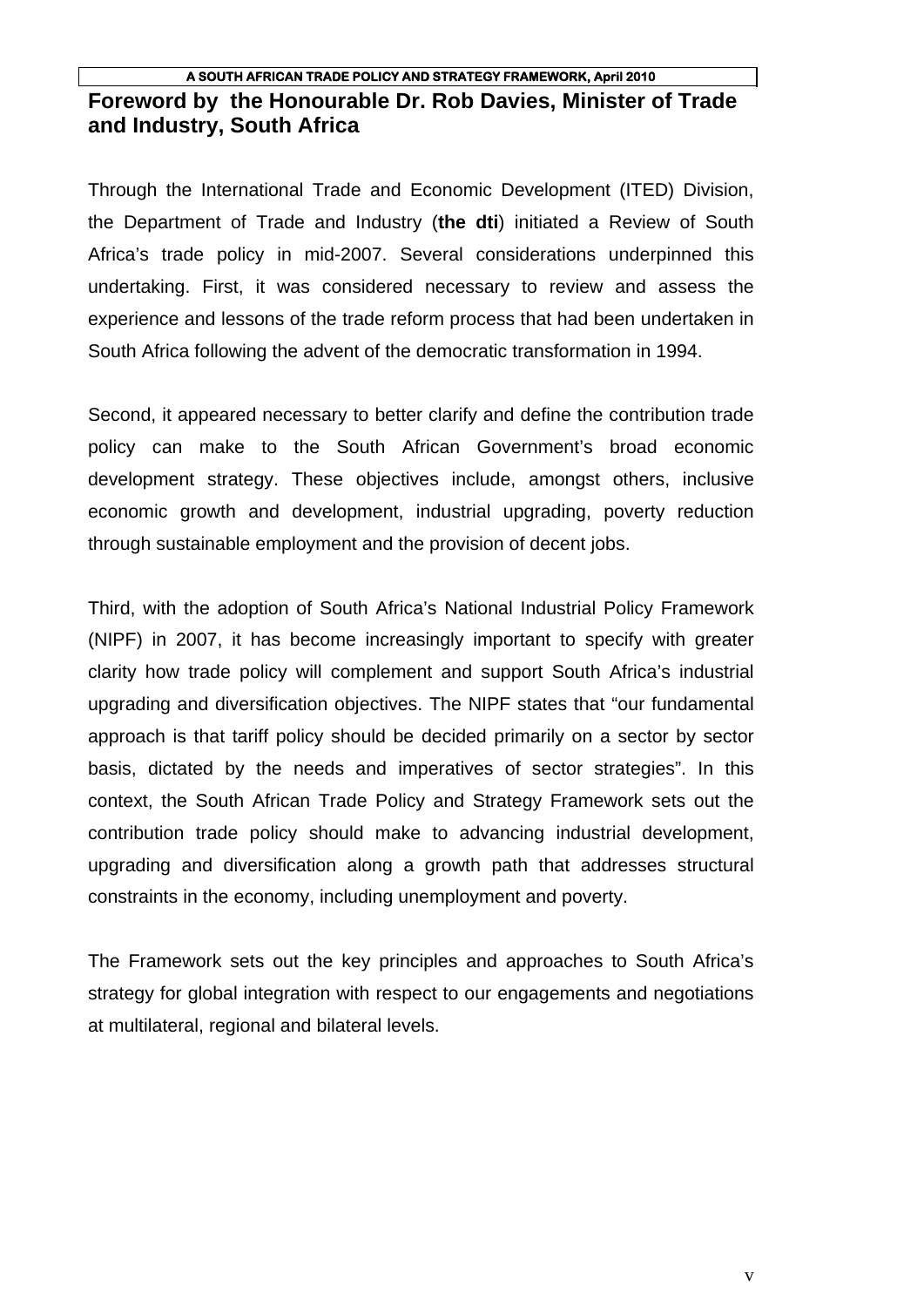## **Acknowledgements by Xavier Carim, Deputy Director General, International Trade and Economic Development Division, the dti**

This Trade Policy and Strategy Framework (TPSF) document is the outcome of a two-year consultative review process. Under the guidance of Deputy Minister, and then, Minister Dr. Rob Davies, a reference team – the Trade Policy Review Group (TPRG) - was established bringing together trade policy experts from within and outside government to review South Africa's trade policy and strategy since 1994 and to recommend an approach on policy and strategy in light of lessons learned, emerging challenges and in the context of the further evolution of the South African Government's broader economic development strategy. The TPRG was tasked with guiding the process of developing recommendations on trade policy and strategy that would support the Government's broader objectives. While trade policy and strategy have a range of inter-linkages to broader economic policy, this work programme has focused on an assessment of tariff reform in South Africa since 1994, and an overview of South Africa's trade performance since 1994 in order to lay the basis for making recommendations as to how tariff policy could support the wider objectives of industrial upgrading and employment.

The Framework offers policy guidance on trade and tariff policy and strategy over the medium term and provides greater clarity on the linkages between trade and tariff policy and industrial policy. It also sets out in a single document, the key principles and thrust of South Africa's strategy for global trade integration. The work on trade strategy draws extensively from a series of policy briefs and analysis prepared by ITED over the last decade.

Minister Rob Davies provided strong political oversight over the process of preparing the Framework. While his oversight assisted in drawing out the key linkages in between trade and industrial policy, he also provided detailed technical advice on key aspects of the work including on the trade strategy.

The first meeting was held on the 17 April 2007, where an outline of the workprogramme was agreed and stakeholders identified. In all, the Group met five times. Initially, it provided guidance on the structure and key substantive issues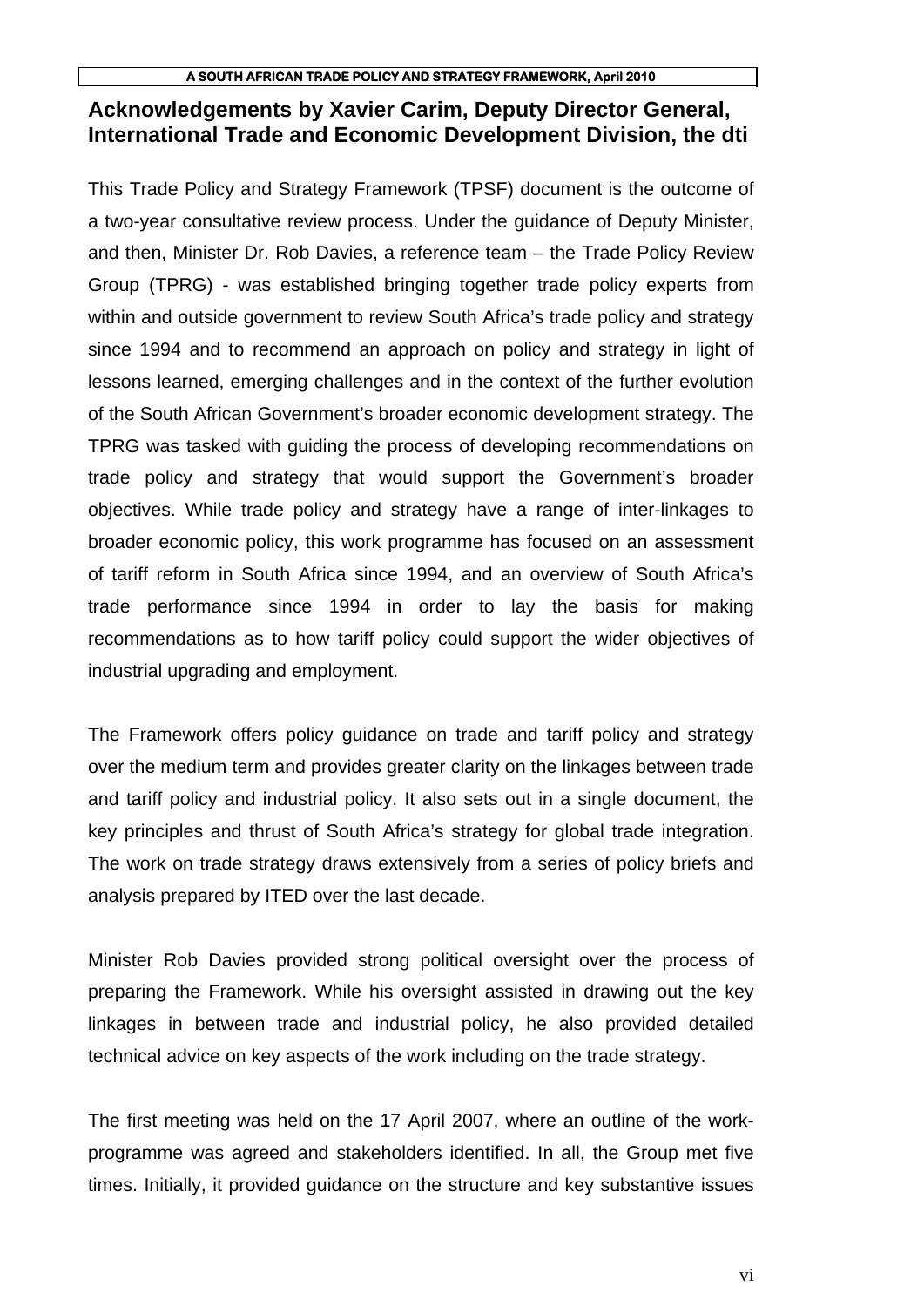that needed to be covered. In further meeting, the TPRG offered guidance on the various iterations of the Framework document to consolidate and refine the evolving document. The first consolidated draft Report was considered on the 24 November 2008 where detailed changes were proposed both on the structure and the content of the work. The second draft was adopted on the 20 July 2009 with limited changes proposed on the structure.

The International Trade and Administration Commission (ITAC) and the Trade and Industrial Policy Secretariat (TIPS) played key roles in clarifying South Africa's tariff profile and providing an assessment of trade performance since 1994. Representatives from the Department of Agriculture, Forestry and Fisheries submitted substantive input on the agricultural sections of the Framework. Capacity was also built in the Office of the Deputy Director-General: ITED for research management and coordination through the process of completing the final document.

While the DTI takes full responsibility for any shortcomings and errors, the Framework was the outcome of this consultative process. We extend our sincere appreciation to those participants who gave their time and shared their expertise. Our gratitude goes to: Siyabulela Tsengiwe and Chris Arnold from ITAC; Elizabeth van Reenen and Ezra Steenkamp from the Department of Agriculture, Fisheries and Forestry; Marissa Fassler and Tanya Kandiero from the National Treasury; Neva Magketla formerly with the Presidency and now with the DBSA; Mills Soko from the University of Cape Town Graduate School of Business; Stephen Hanival and Ximena Gonzalez from the Trade and Industrial Policy Secretariat; Neo Chabane formerly with the Presidency and now with the Competition Commission; Catherine Grant from Business Unity South Africa; Nolundi Dikweni and Patrick Krappie from the Department of International Relations and Cooperation; Ravi Naidoo formerly with DTI and now with the DBSA; Nimrod Zalk, Faizel Ismail, Thabo Chauke, Wilhelm Smalberger, and Sureiya Adams, all from the DTI.

Special mention must be made of the role played by Mzukisi Qobo who took charge of managing this process from its onset. He prepared several drafts of the document, coordinating meetings and ensured the inputs from participants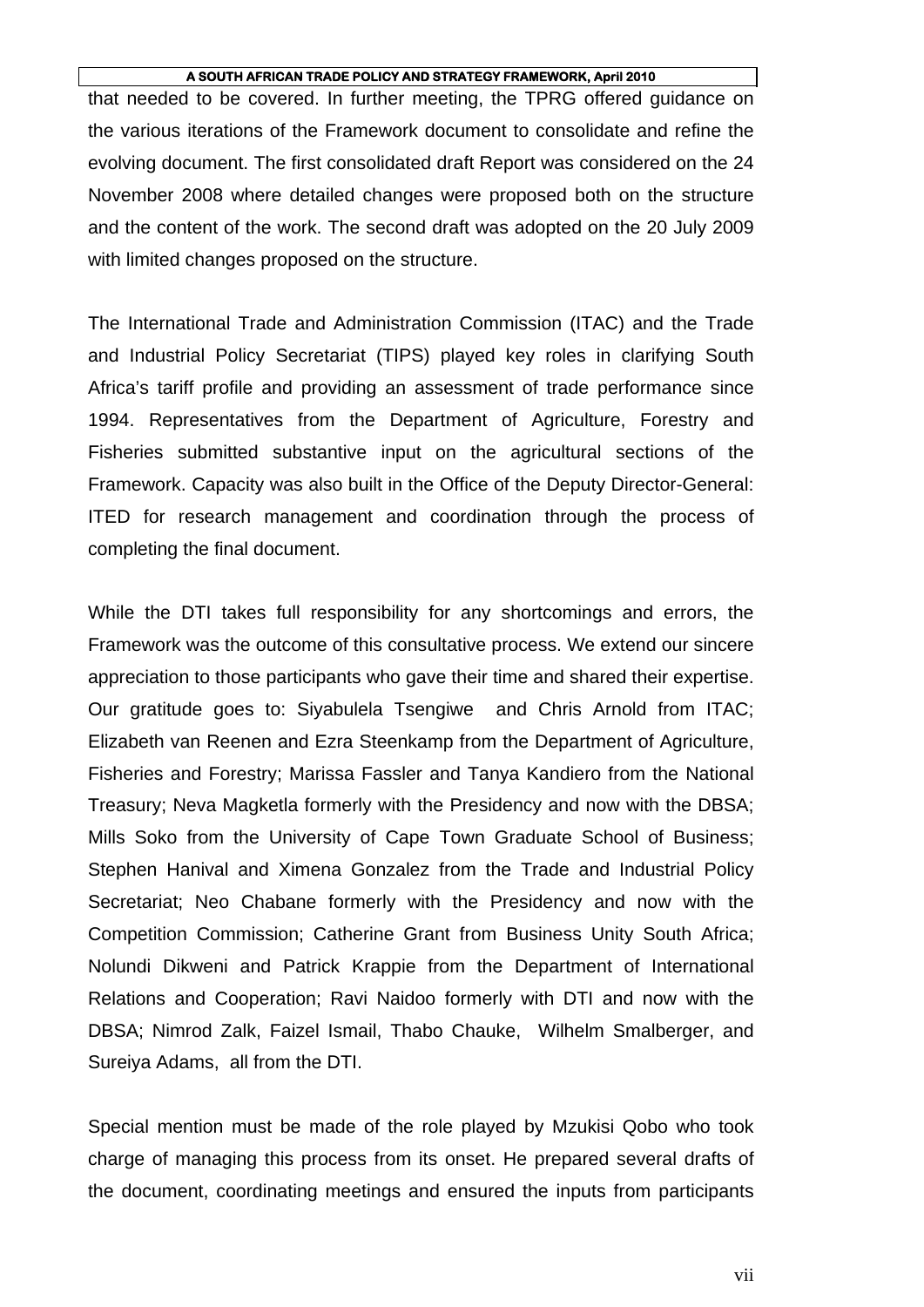were incorporated into the final product. He prepared regular reports on the unfolding process and initiated a process to regularly update and draw in insights from other staff members of ITED and the DTI. He was ably assisted by the TPRG Secretariat that included Yvette Babb, Sandile Roro (posthumous), Joseph Senona, and Lindiwe Madonsela all from ITED.

## **Additional Consultations**

In the course of developing the trade policy framework, a range of formal and informal consultations were undertaken. These consultations aimed to solicit wider views on the state of trade policy in South Africa, as well as to identify key challenges for future trade policy development. Emerging perspectives from the TPRG process were also tested with individuals and organisations that were consulted.

It became evident that there was a broad convergence on the need to place greater emphasis on strategic trade policies. This consultation took place against the background of growing emphasis on the role of the state in optimising economic growth and managing structural change. This convergence of views can be attributed to the perceived urgency to deal with the structural challenges plaguing the economy, and to which the standard text-book case of unilateral tariff reforms offered unsatisfactory response.

These consultations took place between February 2008 and May 2009 and included discussion with the following organisations and role-players:

- Business Unity South Africa (BUSA) Trade Policy Committee (Informal Briefing).
- NEDLAC Fridge Study Counter-Part Group on the relationship between trade and industrial policy.
- Select trade policy experts from academia and policy think-tanks.
- Chief Directorate: Industrial Policy at Enterprise and Industry Development (EID).
- Chief Directorate: Strategic Competitiveness at Enterprise and Industry Development.
- Chief Directorate: Export Promotion Trade and Investment South Africa (TISA).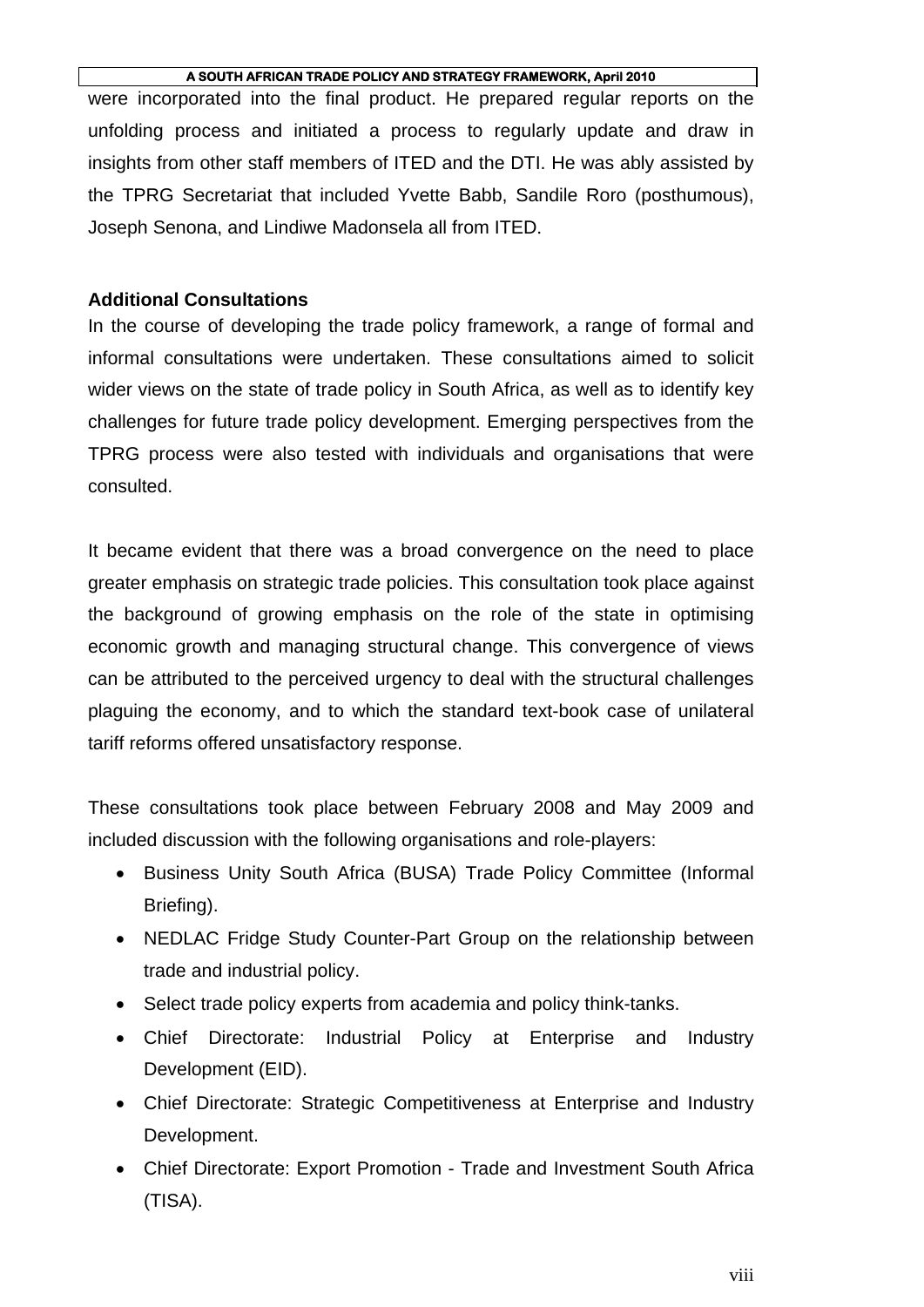- Head: Economic Research and Policy Coordination (ERPC); and Directorate: Research Management Unit (ERPC).
- Consultations within the International Trade and Economic Development (ITED).
- Department of Foreign Affairs (and now the Department of International Relations and Cooperation).
- Chief Directorate: Economic Development: Gauteng Provincial Department of Economic Development.

In November 2009, Cabinet considered the Framework, and proposed specific recommendations. These have been included. Further consultations were undertaken in NEDLAC with labour and business constituencies. Their comments have been accommodated in two ways. In some cases, specific comments, where appropriate, were included in the document directly. In other cases, their comments have been included as issues to be taken up in the future work programme. The NEDLAC Report on the South African Trade Policy and Strategy Framework, dated March 2010, confirms agreement on the Document. The Parliamentary Portfolio Committee for Trade and Industry conducted public hearings on the Framework. The Committee Report, dated 12 May 2010, endorses the Framework and makes a series of recommendations that will inform its implementation.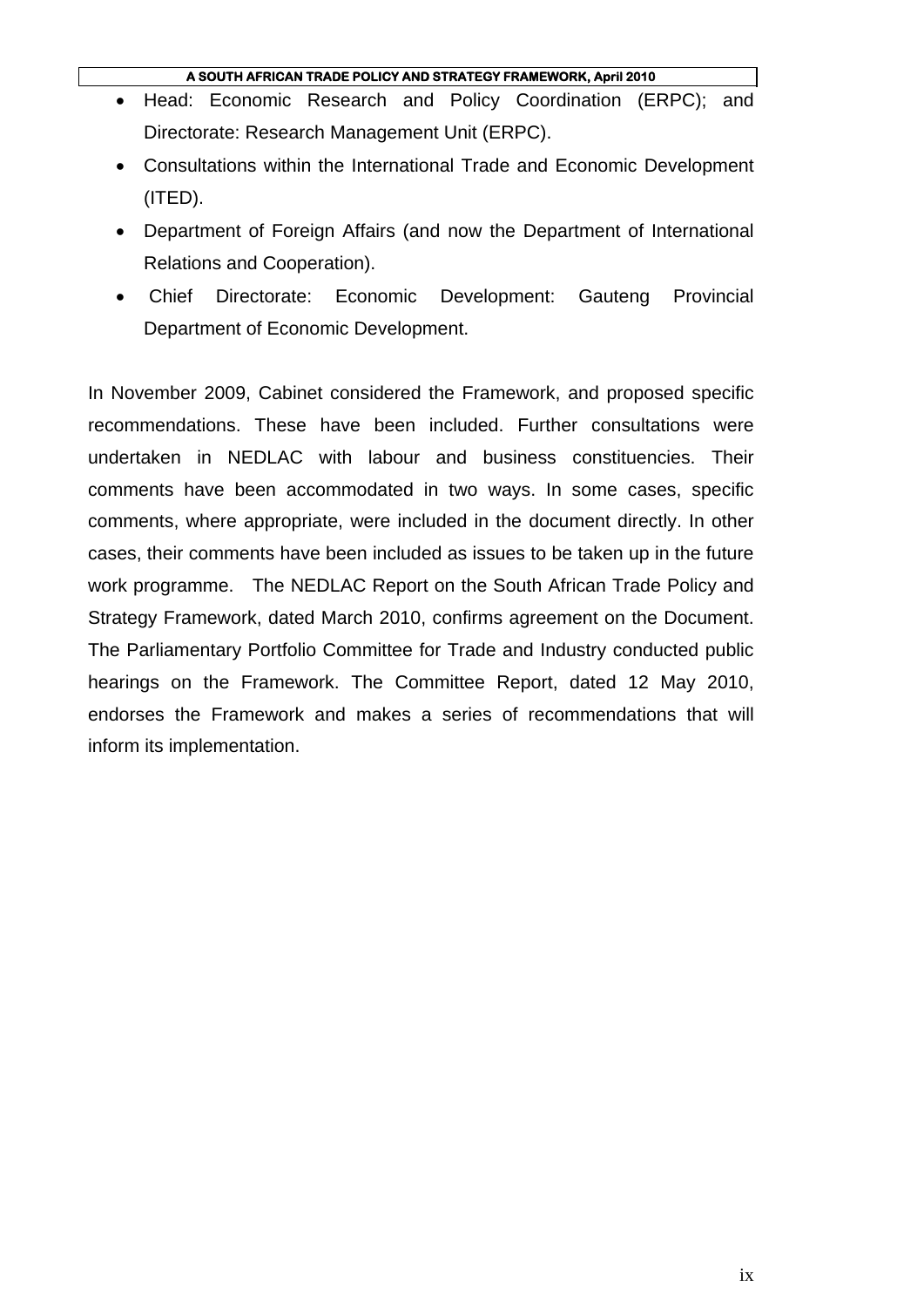## **Acronyms**

| <b>AGOA</b>     | <b>Africa Growth and Opportunity Act</b>                             |
|-----------------|----------------------------------------------------------------------|
| <b>APRM</b>     | <b>African Peer Review Mechanism</b>                                 |
| <b>AU</b>       | <b>African Union</b>                                                 |
| <b>BEC</b>      | <b>Bilateral Economic Forum</b>                                      |
| <b>BLNS</b>     | Botswana, Lesotho, Namibia and Swaziland                             |
| <b>BIT</b>      | <b>Bilateral Investment Agreement</b>                                |
| BF              | <b>Business Forum</b>                                                |
| <b>BTA</b>      | <b>Bilateral Trade Agreement</b>                                     |
| <b>BNC</b>      | <b>Bi-National Commission</b>                                        |
| <b>BUSA</b>     | <b>Business Union South Africa</b>                                   |
| <b>COMESA</b>   | <b>Common Market for Eastern and Southern Africa</b>                 |
| <b>CDC</b>      | <b>Central Development Corridor</b>                                  |
| <b>DSM</b>      | <b>Dispute Settlement Mechanism</b>                                  |
| <b>EAC</b>      | <b>East African Community</b>                                        |
| <b>EFTA</b>     | <b>European Free Trade Association</b>                               |
| <b>EC</b>       | <b>European Commission</b>                                           |
| <b>EPA</b>      | <b>Economic Partnership Agreement</b>                                |
| EU              | <b>European Union</b>                                                |
| <b>FOCAC</b>    | <b>Forum for China-Africa Cooperation</b>                            |
| <b>FTA</b>      | <b>Free Trade Agreement</b>                                          |
| <b>HDP</b>      | <b>Heilingendamm Dialogue Process</b>                                |
| <b>ITED</b>     | <b>International Trade and Economic Development Division</b>         |
| <b>IBSA</b>     | <b>India-Brazil-South Africa Initiative</b>                          |
| <b>IRPS</b>     | <b>International Relations, Peace and Security Cluster</b>           |
| <b>ITAC</b>     | International Trade and Administration Commission                    |
| <b>JCC</b>      | <b>Joint Cooperation Council</b>                                     |
| <b>JPCC</b>     | <b>Joint Permanent Cooperation Council</b>                           |
| <b>JMC</b>      | <b>Joint Ministerial Commission</b>                                  |
| <b>JTC</b>      | <b>Joint Trade Committees</b>                                        |
| <b>MERCOSUR</b> | Customs Union with Brazil, Argentina, Paraguay and<br><b>Uruguay</b> |
| MoU             | <b>Memorandum of Understanding</b>                                   |
| <b>MMTZ</b>     | Malawi, Mozambique, Mauritius and Zambia                             |
| <b>NAMA</b>     | Non-agricultural market access                                       |
| <b>NEDLAC</b>   | <b>National Economic Development and Labour Council</b>              |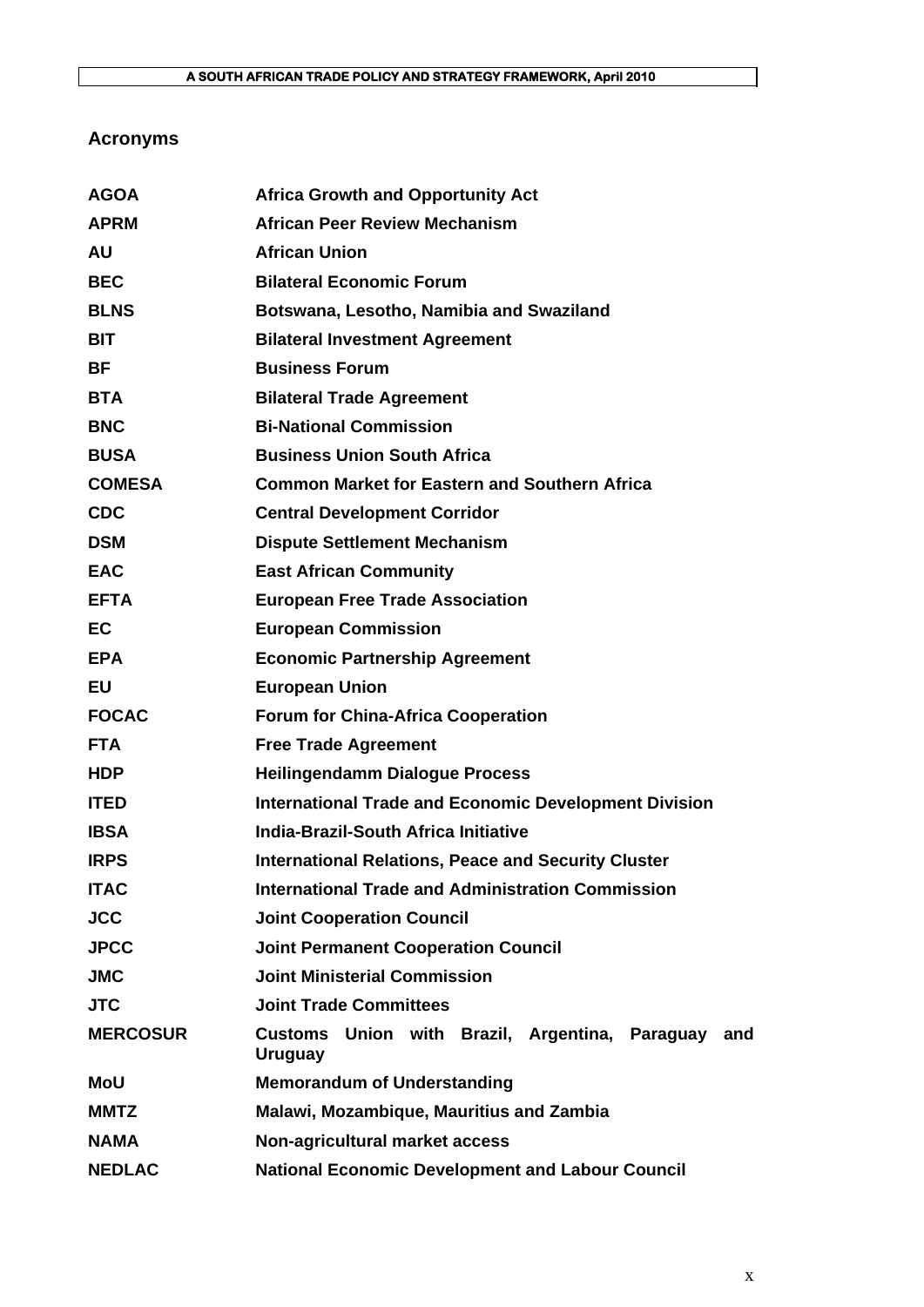|               | A SOUTH AFRICAN TRADE POLICY AND STRATEGY FRAMEWORK, April 2010 |
|---------------|-----------------------------------------------------------------|
| <b>NEPAD</b>  | <b>New Economic Programme for African Development</b>           |
| <b>NP WMD</b> | Non-Proliferation of Weapons of Mass Destruction                |
| <b>OECD</b>   | <b>Organisation for Economic Cooperation and Development</b>    |
| <b>PGD</b>    | <b>Partnership for Growth and Development</b>                   |
| <b>PoA</b>    | <b>Programme of Action</b>                                      |
| <b>PTA</b>    | <b>Preferential Trade Agreement</b>                             |
| <b>REC</b>    | <b>Regional Economic Community</b>                              |
| <b>RISDP</b>  | <b>Regional Indicative Strategic Development Programme</b>      |
| <b>RTA</b>    | <b>Regional Trade Agreement</b>                                 |
| <b>SABS</b>   | South African Bureau of Standards                               |
| <b>SACU</b>   | <b>Southern African Customs Union</b>                           |
| <b>SADC</b>   | <b>Southern African Development Community</b>                   |
| <b>SPT</b>    | <b>SADC Trade Protocol</b>                                      |
| <b>SARS</b>   | <b>South African Revenue Services</b>                           |
| <b>SDI</b>    | <b>Spatial Development Initiatives</b>                          |
| <b>SDP</b>    | <b>Spatial Development Programmes</b>                           |
| <b>SME</b>    | <b>Small and Medium Enterprises</b>                             |
| <b>TDCA</b>   | <b>Trade, Development and Cooperation Agreement</b>             |
| <b>TICAD</b>  | <b>Tokyo International Conference on African Development</b>    |
| <b>TIDCA</b>  | Trade, Investment, Development and Cooperation Agreement        |
| the dti       | Department of Trade and Industry                                |
| <b>UNCTAD</b> | <b>United Nations Conference on Trade and Development</b>       |
| <b>WTO</b>    | <b>World Trade Organisation</b>                                 |
|               |                                                                 |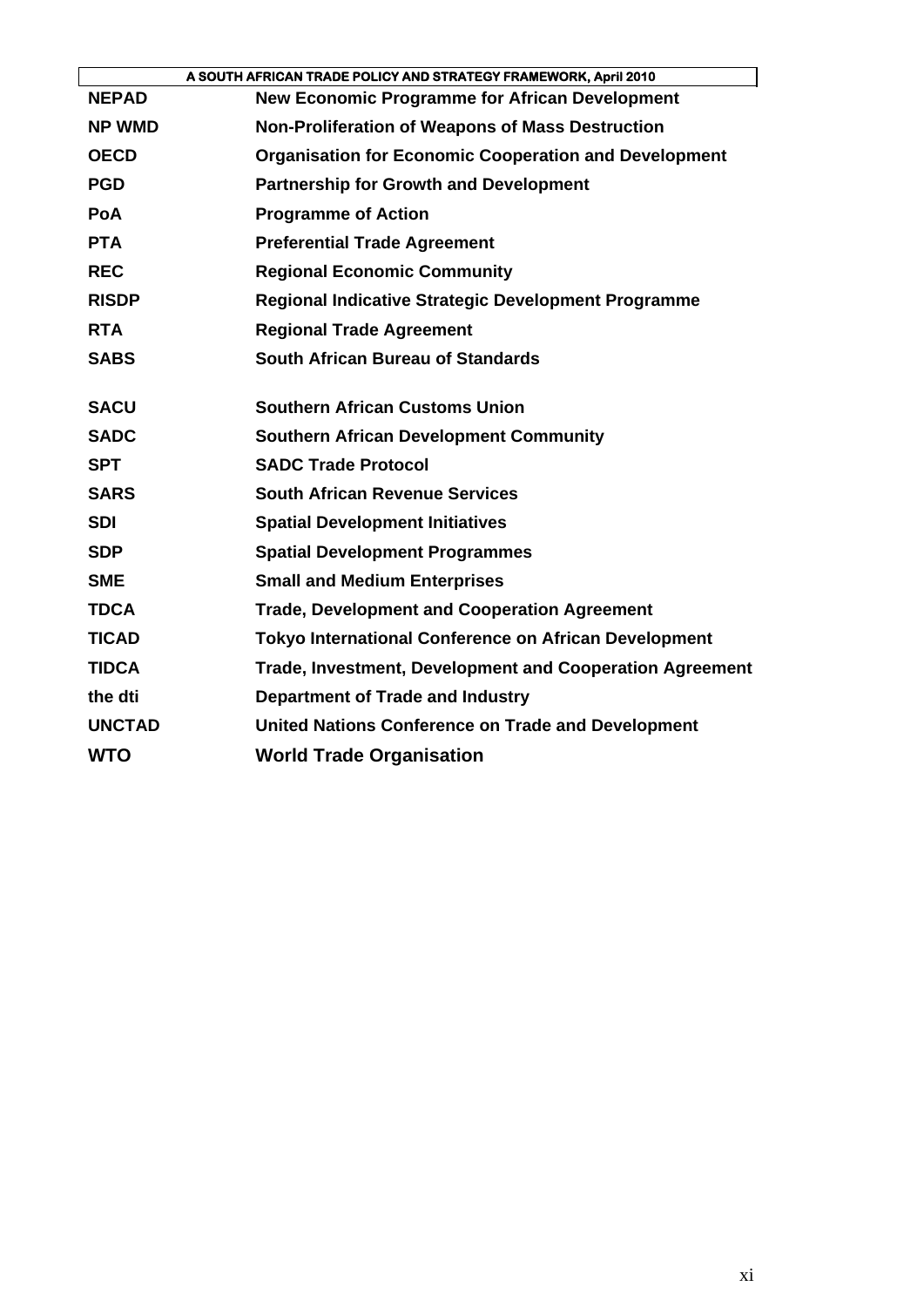## **Executive Summary**

The South African Government's broad developmental strategy aims to promote and accelerate economic growth along a path that generates sustainable, decent jobs in order to reduce the poverty and extreme inequalities that characterise South African society and economy. The National Industrial Policy Framework (NIPF) is a central component of this strategy. The NIPF seeks to encourage value-added, labour-absorbing industrial production and diversify the economy away from its current over reliance on traditional commodities and non-tradable services and, in this way, catalyse employment growth. Broader-based industrialisation will assist growing the participation of historically disadvantaged people and marginalised regions into the mainstream of the industrial economy.

This South African Trade Policy and Strategy Framework outlines how trade policy and strategy in South Africa can make a contribution to meeting the objectives of upgrading and diversifying the economic base in order to produce and export increasingly sophisticated, value added products that generates employment. This policy framework is set out in the context of the development of the overall growth path for South Africa that seeks to accelerate economic growth and development, and generate decent jobs in the economy. The Framework considers recent experiences of economic development, taking into account the changing basis of international competition as well as the trade and industrial policy ingredients for success in an increasingly competitive global economy.

Following a review of South Africa's trade performance and changed tariff structure since 1994, the Framework recommends a strategic and calibrated approach to future tariff setting as an essential component of improving South Africa's trade performance in future. Tariff policy is, of course, not the sole determinant of trade performance but as an important element of South Africa's growth path and an instrument of industrial policy, it requires dedicated attention.

The Framework then sets out the principles, approaches and key elements that should shape South Africa's strategy for integration into the global economy. In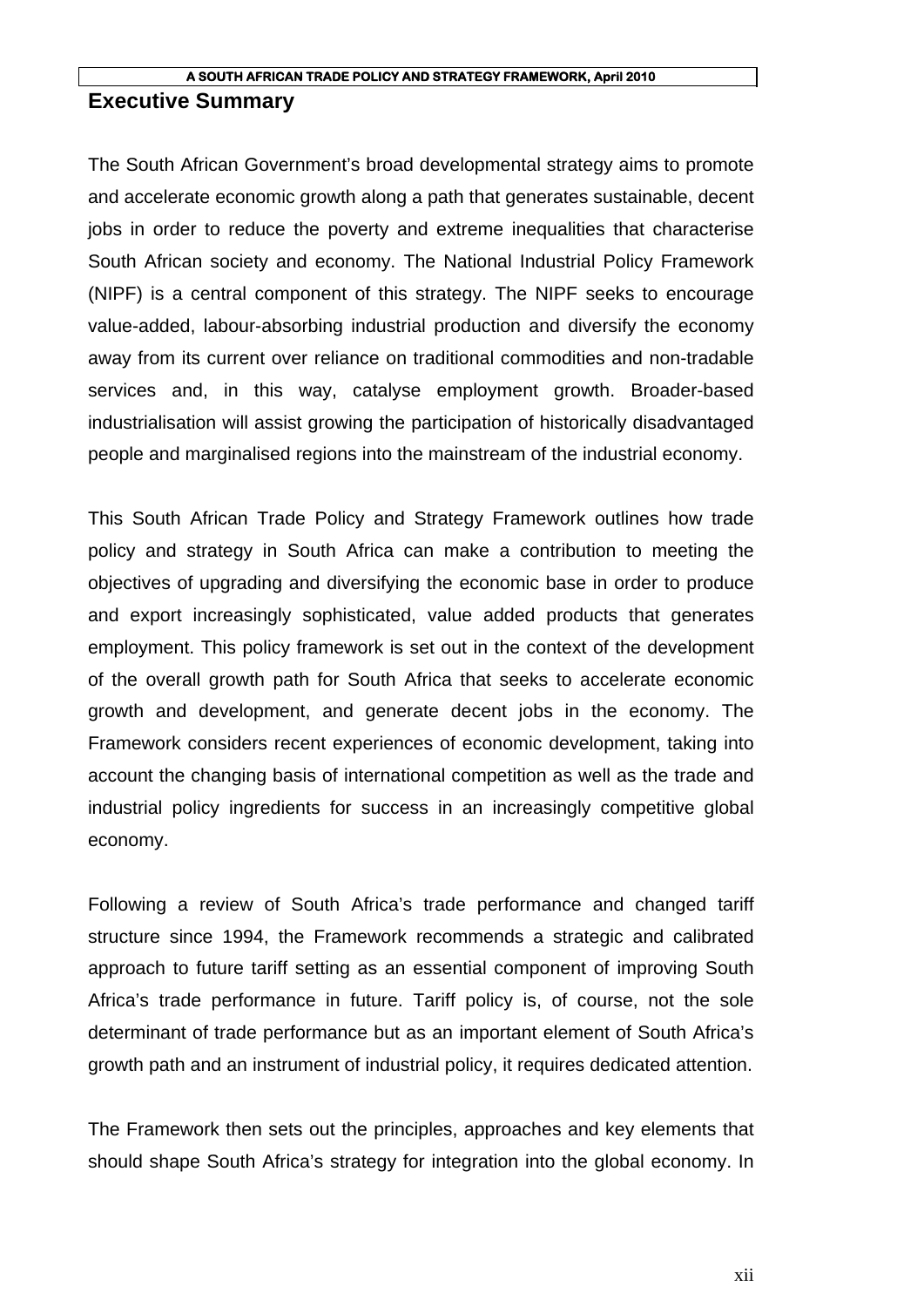recognising the growing complexity of trade policy in a rapidly changing global environment, the Framework offers an agenda for future work on trade policy.

## **Tariff Reform and Trade Performance: A Review**

Successful developing economies have adopted a strategic approach to tariff policy. In most instances, this has been based on a clearly defined growth strategy that sets objectives for structural transformation based on advancing industrial development and promoting value-added exports. They have ensured that their tariff policy is informed by industrial policy and that where trade liberalisation is pursued, it is done gradually and selectively to support broader programmes aimed at industrial development. By contrast, the many developing economies that embarked on rapid structural reform, including uniform and across-the-board liberalisation have tended to re-orient their industrial sector along static comparative advantage lines, except in those industries that were already mature and globally competitive.

This international experience resonates in South Africa. Since 1994, South Africa has undertaken significant tariff cuts and while exports in most sectors grew, manufactured exports continue to be heavily dominated by resourcebased products. In other words, tariff reductions have not induced the necessary structural changes in the economy to significantly alter the export basket beyond the range of products that reflect South Africa's static comparative advantage. South Africa's strongest export performance in more sophisticated products has been in sectors that have been built up through past and present industrial policy.

In the early 1990s, South Africa's average tariff was around 23%. It now stands at 8.2%. In 2006, the proportion of zero-rated tariff lines rose to about 54%. There has also been considerable simplification of the tariff regime. In 1990, the tariff schedule consisted of 13609 tariff lines and 28% were subject to import control. By 2006, the number of tariff lines had been reduced to 6420, a decline of 53%, and import controls were eliminated. The South Africa-EU TDCA, the SADC Trade Protocol and the SACU-EFTA FTA have further reduced the overall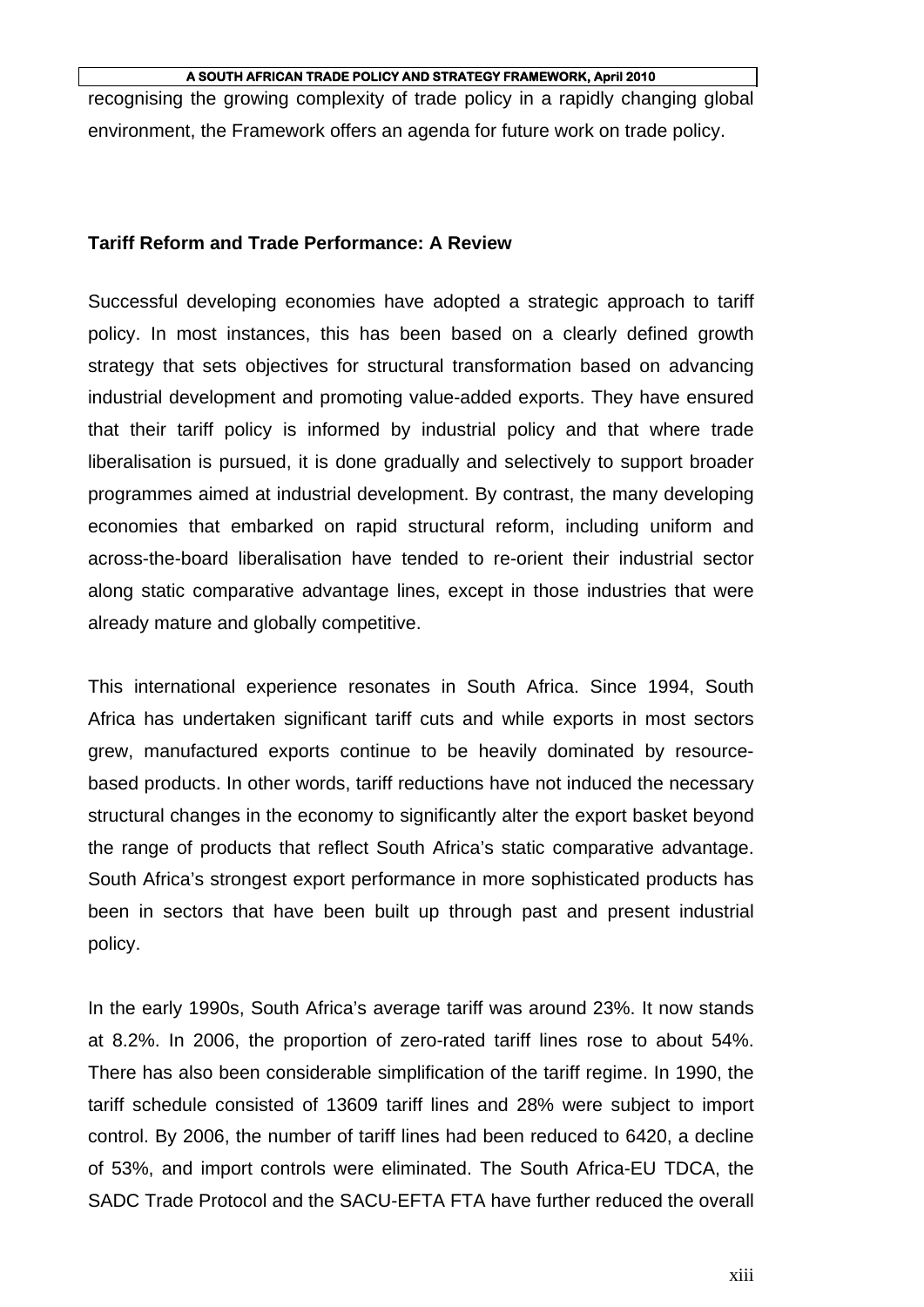incidence of tariff protection. The South African economy is now moderately protected by tariffs.

## **A Strategic Tariff Policy: Future Perspectives**

The South African Government has chosen a growth and development path that prioritises industrial upgrading in more labour intensive sectors to generate sustainable and decent employment. Upgrading South Africa's industrial base in this way and to encourage the production and export of more sophisticated value added products, require purposeful intervention in the industrial economy aimed at achieving dynamic, competitive advantages. As tariffs are a key instrument of industrial policy and because they have implications for capital accumulation, technology change, productivity growth and employment, changes to the tariff regime need to be carefully calibrated to the specificities of each sector and its production upgrading possibilities.

The Framework thus recommends a 'strategic tariff policy' approach. The NIPF is explicit: "… our fundamental approach is that tariff policy should be decided primarily on a sector by sector basis, dictated by the needs and imperatives of sector strategies". In the process of considering constraints to the advancement of any particular sector, the Customised Sector Programmes (CSPs) should consider the appropriate tariff position in respect of the production lines that make up the sector. Sectoral work is grounded on a 'self-discovery' process of engagement between government and stakeholder and will build in appropriate disciplines to meet industrial policy objectives.

As a general guideline, tariffs on mature upstream input industries could be reduced or removed to lower the input costs for the downstream, more labour creating manufacturing. Tariffs on downstream industries, particularly those that are strategic from an employment or value-addition perspective, may be retained or raised to ensure long-term sustainability and job creation in the context of domestic production capabilities/potentialities and the degree of trade and production distortions on these products at the global level. These determinations will be conducted on the basis of case-by-case, detailed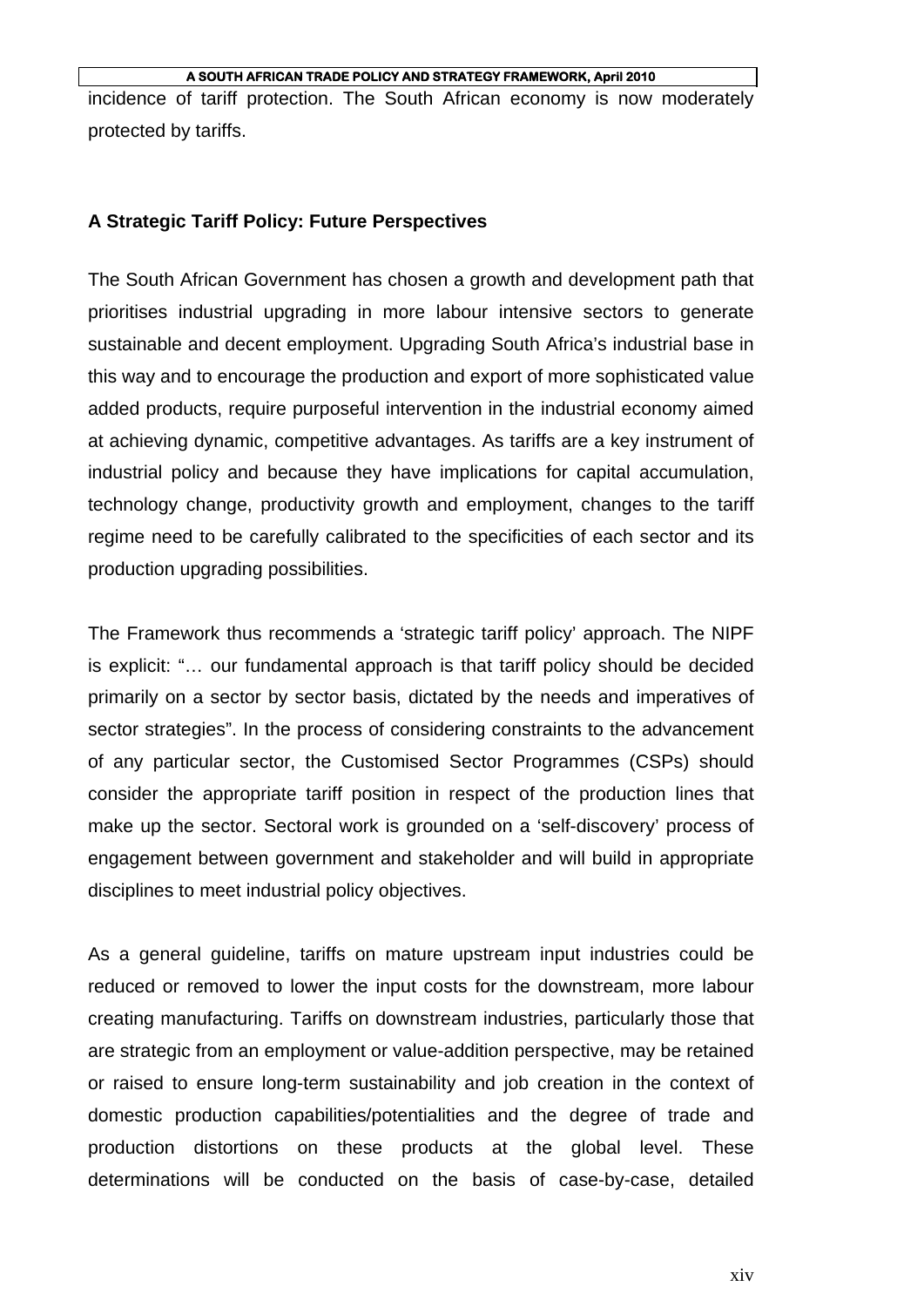investigation and analysis. There is no *a priori* presumption of the benefits or costs of maintaining either low or high tariffs, but the upper limits for tariff setting are, of course, set by the binding obligations South Africa has taken in the WTO and in other bilateral trade agreements.

The International Trade and Administration Commission (ITAC) implements and administers tariff policy in South Africa through clearly established legislation, regulation and procedure. Tariffs determinations and trade remedies are assessed on the evidence obtained at firm and sector levels through detailed investigations that consider the impact of proposed tariffs on, amongst other things, economic output and employment across the value chain. Consultations and public comment are essential elements of the process. ITAC may also conduct tariff reviews at a sector level, and submit recommendations to the Minister of Trade and Industry for decision. ITAC's consultative and evidencebased approach to tariff setting is an important bulwark against ill-advised proposals for across the board tariff liberalisation, and will need to be defended.

Recent experience has demonstrated the need to strengthen the implementation, administration and enforcement aspects of South Africa's trade policy. This includes strengthening our capacity to act expeditiously against both unfair trade (subsidised and dumped products) and surges in imports that threaten injury to local industries. It also requires we step up measures to enforce trade laws against illegal imports, customs fraud, transhipment, abuse of industrial support programmes, counterfeit goods and under-invoicing. These practices are unacceptable and in various ways undermine the local economy and result in job losses.

## **Agriculture**

Over the past 15 years, South African agriculture has undertaken deep structural reform. This transformation has paved the way to enter global value chains and has increased private sector participation in the agricultural economy. Despite contending with global players many of whom are subsidised and protected,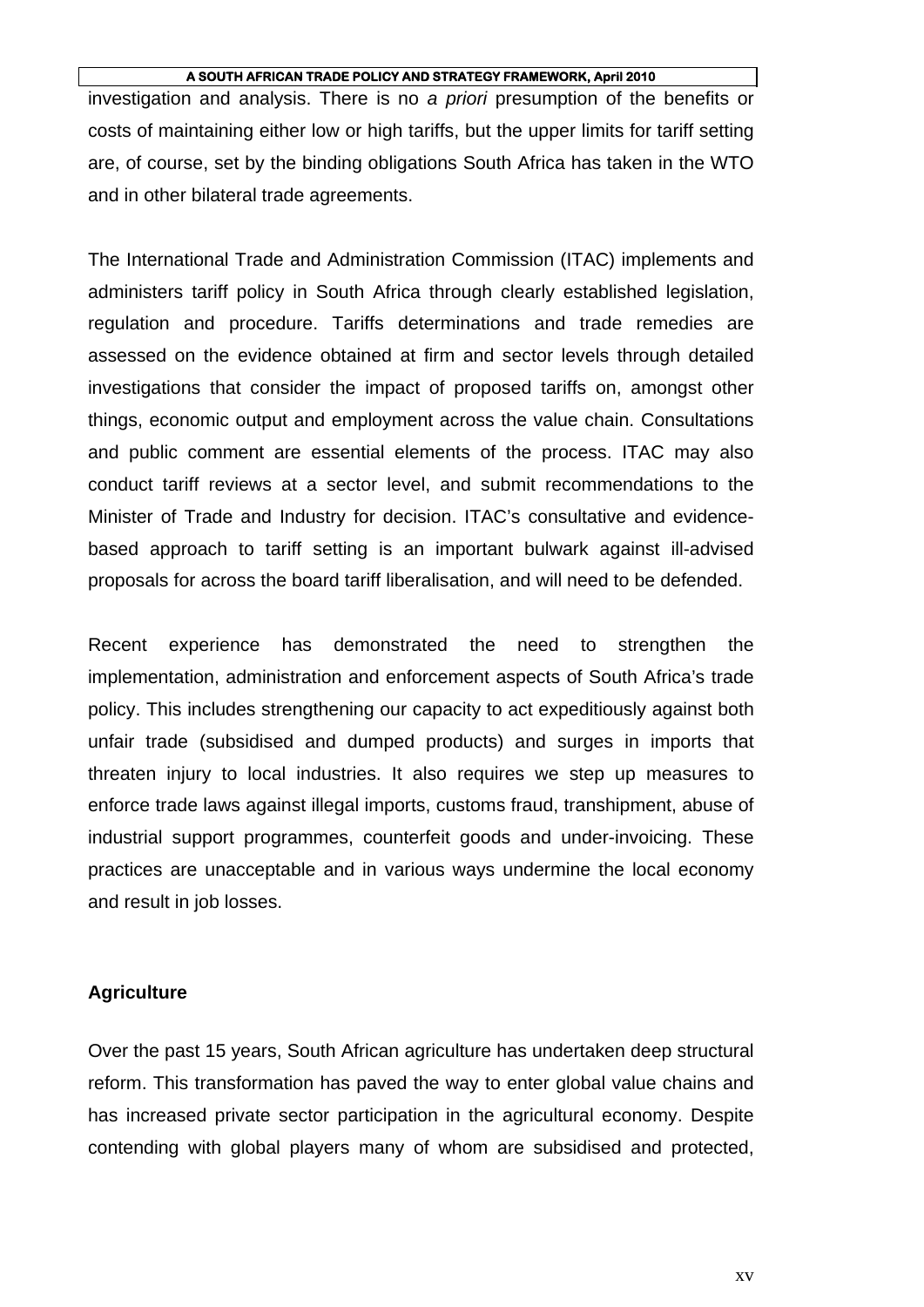South African agriculture has developed resilience and has maintained its competitiveness particularly in fruit, sugar and wine.

The primary agricultural sector's strong indirect role in the economy is a function of backward and forward linkages to other sectors. About 70% of agricultural output is used as intermediate products. These linkages augment the contribution to the GDP to around 14%. Agriculture accounts for about 8% of formal employment. While farming is an important direct source of employment in the economy, these figures underestimate the employment effects of agriculture's linkages with the rest of the economy. The number of jobs created per unit of investment is higher in agriculture as compared to other sectors and suggest that growth in agriculture has a greater impact on employment creation and poverty alleviation.

The share of agricultural exports in the country's total exports was 6.9%, not unimpressive given the size of South Africa's total exports of minerals and other products. The share of processed agricultural products in the country's total agricultural export has increased to more than 50%. However, as South Africa has had a negative trade balance in processed agricultural trade since 2003 greater attention will be required to promote the development of this sub-sector. Support to emerging black farmers will also be required to overcome the range of difficulties they encounter in entering the commercial mainstream.

Given the strategic role of the sector for the economy, particular attention will need to be granted to the application of tariffs in agriculture given the highly distorted nature of international agricultural trade. Tariff policy for agriculture, as in industry, will need to be considered and applied on a case-by-case basis, supported by evidence, to maximise the potential for value addition and employment generation. We need to strike an appropriate balance between the profitability of farmers, on the one hand, which includes addressing supply side constraints and competition issues, and consumer prices, on the other. We will need to carefully consider the price raising effects of duties and the impact on our food security objectives, including access to food at affordable prices particularly for the poor.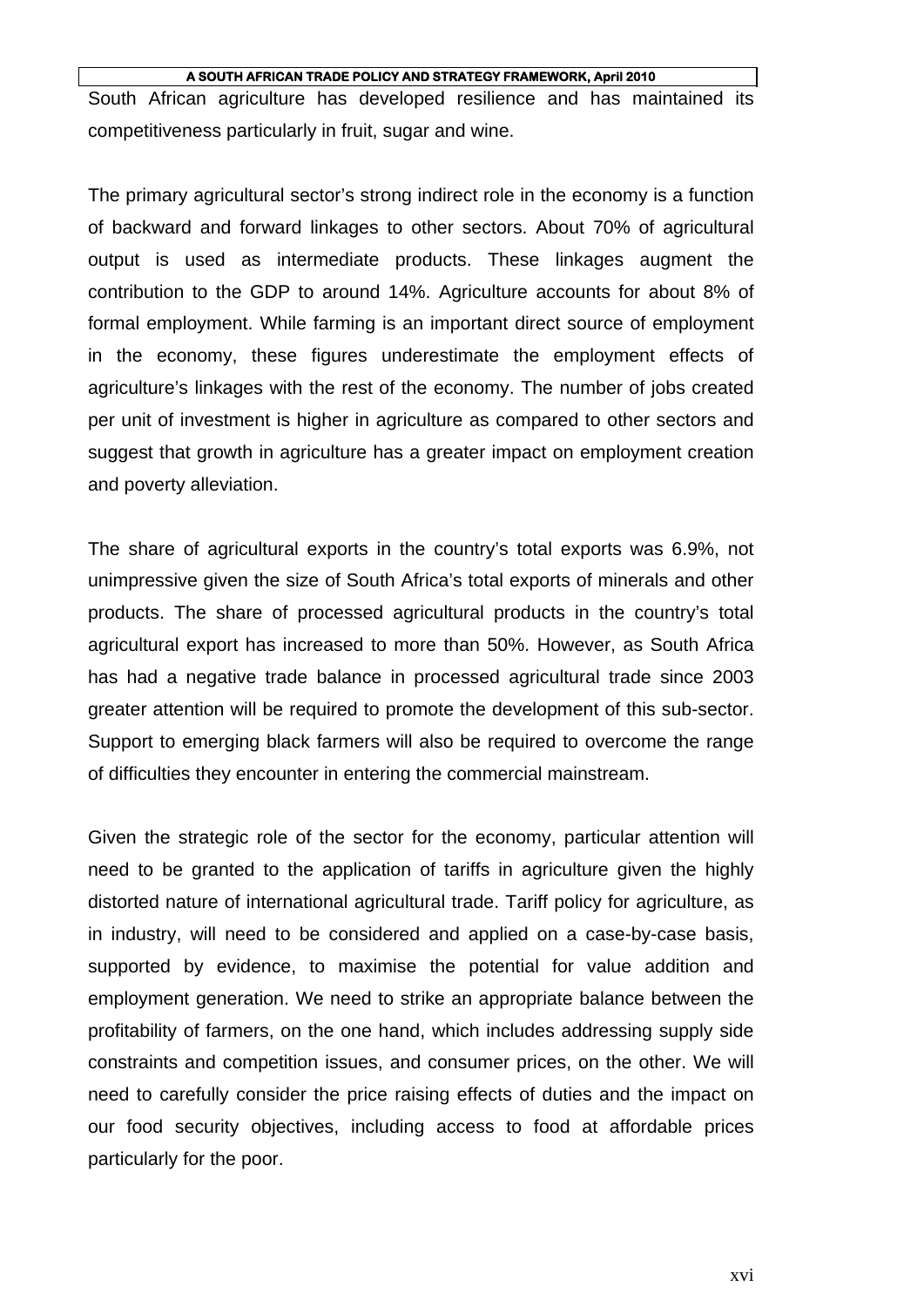## **A SOUTH AFRICAN TRADE POLICY AND STRATEGY FRAMEWORK, April 2010 Strategic Integration: A Trade Strategy for South Africa**

South Africa will need to ensure that its ongoing integration into the global economy is pursued in a manner that more explicitly supports its national developmental objectives. 'Strategic integration' should aim to ensure that we preserve the policy space to pursue national objectives while leveraging the benefits of more integrated regional and global markets. The emergence of global trading system that is supportive of the developmental objectives and interests of developing countries would broadly favour national aspirations. While South Africa will therefore continue to align itself to the broad developmental objectives of developing countries, the precise terms of this developmental agenda will vary in the range of external engagements and negotiations in which we participate at bilateral, regional and multilateral levels.

On the African continent, South Africa plays an active role in strengthening continental processes that seek to diversify and build agriculture and industrial production in line with the objectives set out in NEPAD. Part of this process requires building regional markets and strengthening cross border infrastructure development. In the context of growing extra-continental interest in securing access to Africa's resources, a second dimension of the work is to ensure that such relations serve the developmental priorities defined by African countries. With respect to bilateral engagements with African countries, South Africa will continue to pursue cooperative arrangements to promote infrastructure development, intra-African trade and investment and technical assistance, with particular attention to efforts supporting the reconstruction and development of African countries emerging from conflict.

South Africa is deeply committed to development integration in Southern Africa that combines trade integration with infrastructural development and sectoral policy coordination. Our approach privileges the policy interventions required to build regional productive capacity and infrastructure as experience has demonstrated that the main barriers to increasing intra-regional trade are often not tariffs. Despite significant liberalisation, there is no discernible growth in intra-regional trade. As such, neither further liberalisation nor the construction of customs unions will necessarily lead to increased, mutually-beneficial and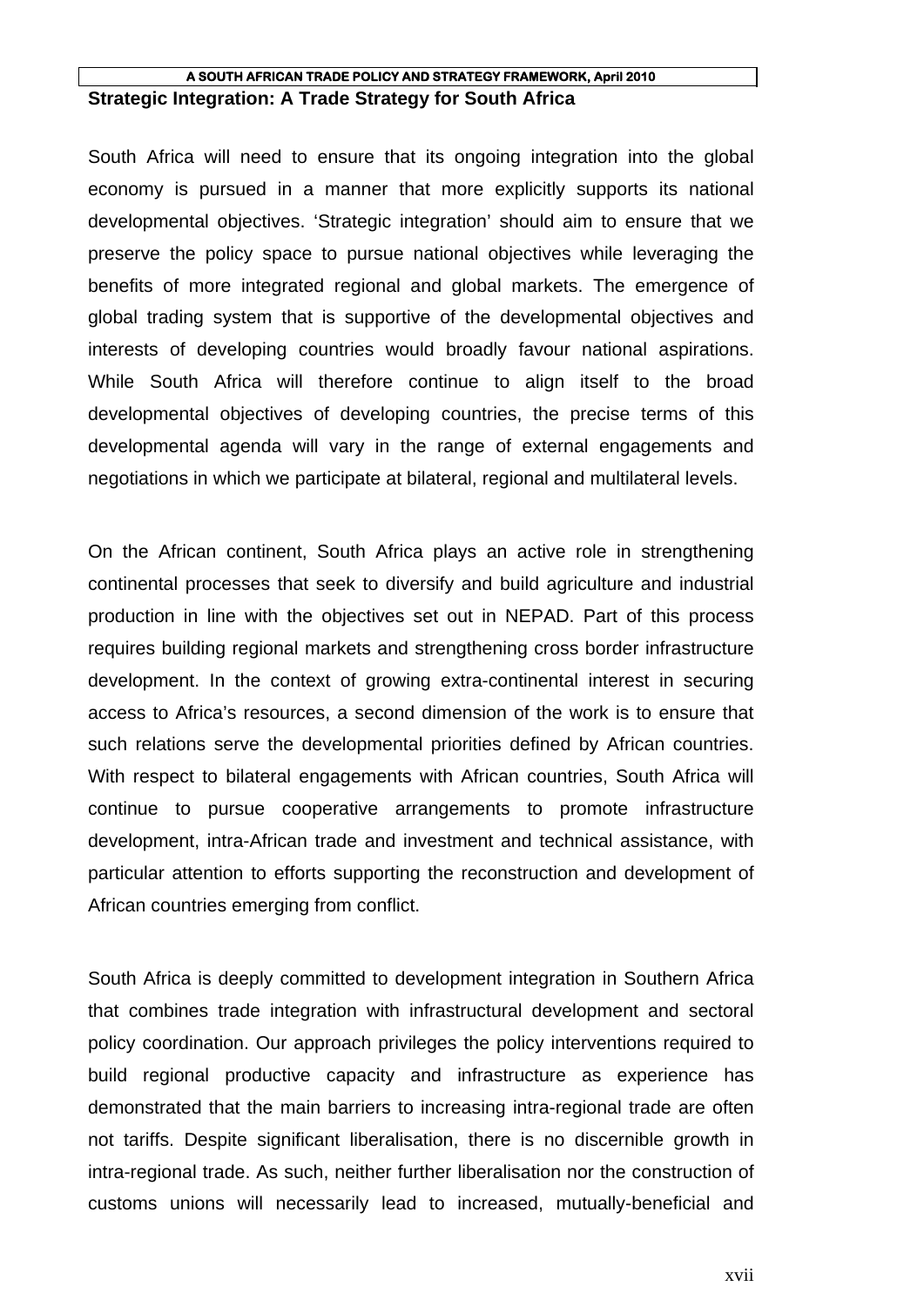equitable, intra-regional trade. We will require purposeful interventions that address underdeveloped production structures and develop infrastructure and institutions across the region. Trade integration must therefore be complemented by sectoral cooperation and greatly enhanced policy coordination programmes to address real economy capacity constraints.

The regional agenda will also need to respond to the Economic Partnership Agreements (EPAs) between the European Union (EU) and SADC countries. As the EPAs will establish a series of different and sometimes incompatible trade regimes between the EU and members of SADC, it is likely to undermine deeper integration in Southern Africa. Member states of SADC and SACU will need to respond collectively to this new challenge to the region's integration and development strategy.

South Africa will continue to consolidate its economic and trade relations with the major economies in the North as they remain important markets for goods, services investment and technology. At the same time, recent developments suggest the emergence of a new economic geography in which key economies in the South, as major sources of global economic growth, are moving to the centre of global trade. South Africa will intensify engagement and cooperation with these emerging economies. In pursuing relations with the South, it will be necessary to ensure an approach to trade that would strengthen South Africa and Africa's efforts to develop an industrial base rather than the continuation of the current pattern of trade where exports of raw materials are exchanged for manufactured goods.

We have learned important lessons that will inform our future bilateral engagements. First, as compared to free trade agreements, more focused preferential trade agreements allows for a more strategic integration process among developing countries. Second, it is increasingly apparent that tariffs are not always the most important barrier faced in foreign markets and hence negotiating outcomes must deal more effectively with non-tariff barriers. Third, we will need to give attention to forging sectoral cooperation agreements to support South Africa's industrial development objectives.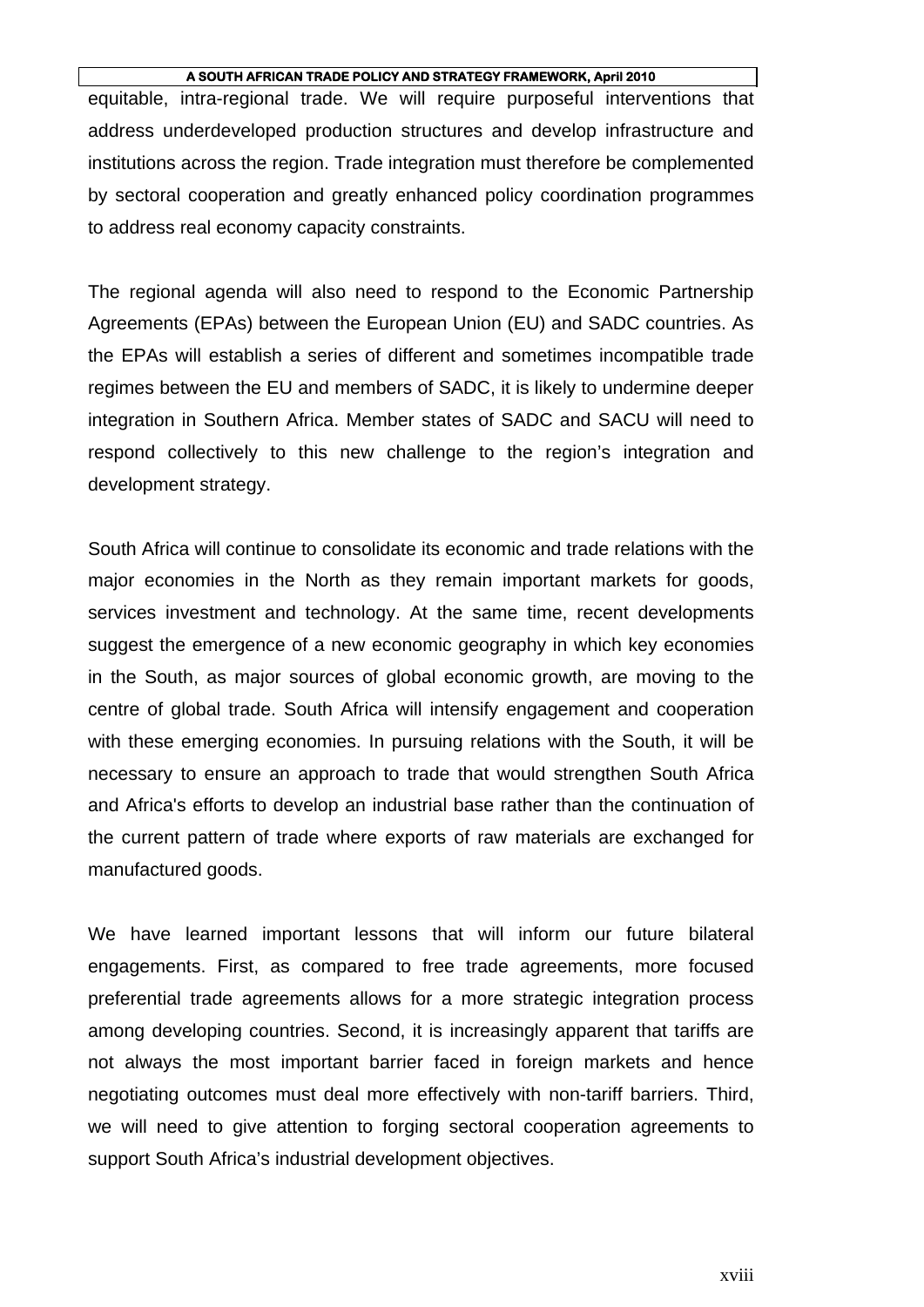South Africa is a strong proponent of multilateralism. We have seen multilateralism as the necessary inter-governmental response to the challenges of globalisation and deepening interdependence among economies and societies around the world. Established as an outcome of the Uruguay Round of multilateral trade negotiations in 1994, the WTO, having established extensive multilateral rules over global trade, has moved to the centre of an evolving system of multilateral institutions charged with global economic governance. While multilateral disciplines in the WTO reduce the scope for unilateral action by powerful nations, existing rules exhibit imbalances and inequities that prejudice the trade and development interests of developing countries.

South Africa's support for the launch of the Doha Round was premised on an assessment that negotiations opened up a possibility rebalance the global trading system more in favour of developing countries. South Africa's negotiating objectives aim to: i) enhance market access for products of export interests to developing countries; ii) eliminate industrial country subsidies and support to inefficient producers, particularly in agriculture; iii) re-negotiate rules that perpetuate imbalances in international trade; and iv) ensure policy space for developing countries to pursue developmental objectives through meaningful implementation of the principle of special and differential treatment.

Over the course of the Doha Round negotiations, we have witnessed an erosion of the developmental mandate. This has been manifest in the gradual lowering of the ambition of developed countries to substantially reform agriculture trade, alongside growing pressure on emerging developing countries to open their markets for industrial products and services.

The demand on South Africa has been particularly harsh. While obtaining very little, if any, new market access in global agricultural markets, South Africa would be required to take deeper and wider industrial tariff cuts than any other WTO member. This would severely reduce the scope to deploy tariffs to support industrial policy objectives, and it would further expose labour intensive industries to intense global competition with the prospect of further employment losses in South Africa. Such an outcome would perpetuate the historic injustice of the Uruguay Round, where South Africa was obliged to undertake tariff cuts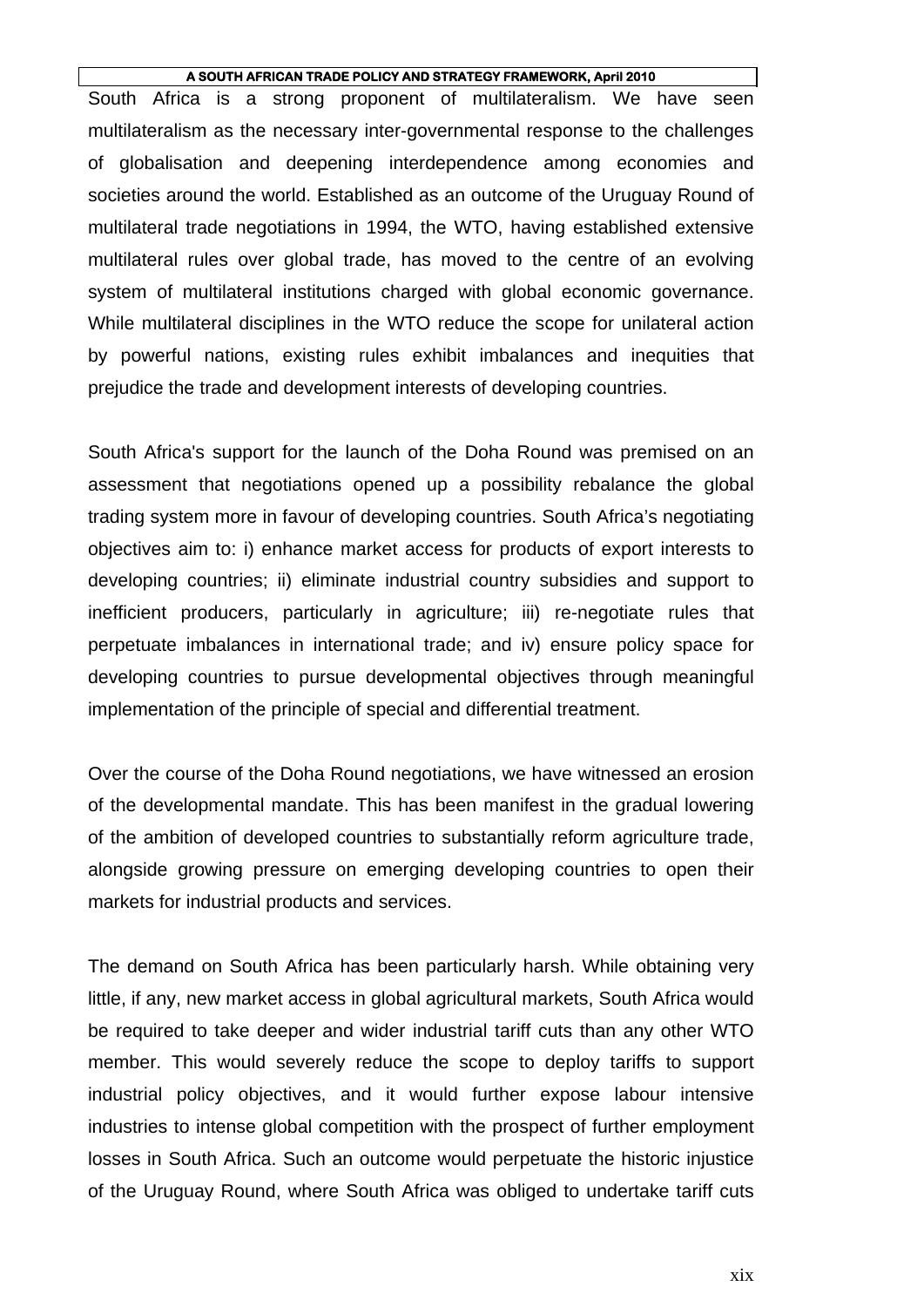as a developed country, and could not be considered an outcome that is developmental, fair or balanced.

## **Future Work**

An important area for future work will be to improve the quality, accuracy and consistency of trade data and statistics. Beyond this, the Framework observes that the international trade policy agenda has moved beyond its traditional focus on tariffs to encompass a range of so-called 'new generation' trade issues such as trade in services, and the trade dimensions of investment, competition, intellectual property, government procurement, labour and the environment, amongst others. The widening ambit of negotiating issues reflects the integrated nature of economic policy and recognition that a variety of regulatory features affect market access and investment. Advanced economies have placed these issues on the international trade agenda and, as such, the terms of engagement have thus far tended to reflect their interests and commercial objectives. At the same time, developing countries confront a proliferation of 'behind the border measures' in the form of standards that impede their access to the markets of advanced economies.

South Africa, as with other developing economies, will need to develop a more proactive stance on these 'new' trade related issues to ensure that these do not impede access to international markets and that the rules are constructed in a manner that takes into account the concerns and interests of developing countries. The Framework sets out the broad principles and methodology for the future work programme on these issues. South Africa must seek to retain the policy space necessary to pursue its broad national development objectives, notably its industrial upgrading and employment objectives. We will also need to consider the relevant national legislative and regulatory frameworks as well as the processes and rules of multilateral institutions that have competence over these trade-related issues, including those on the environment, labour and intellectual property.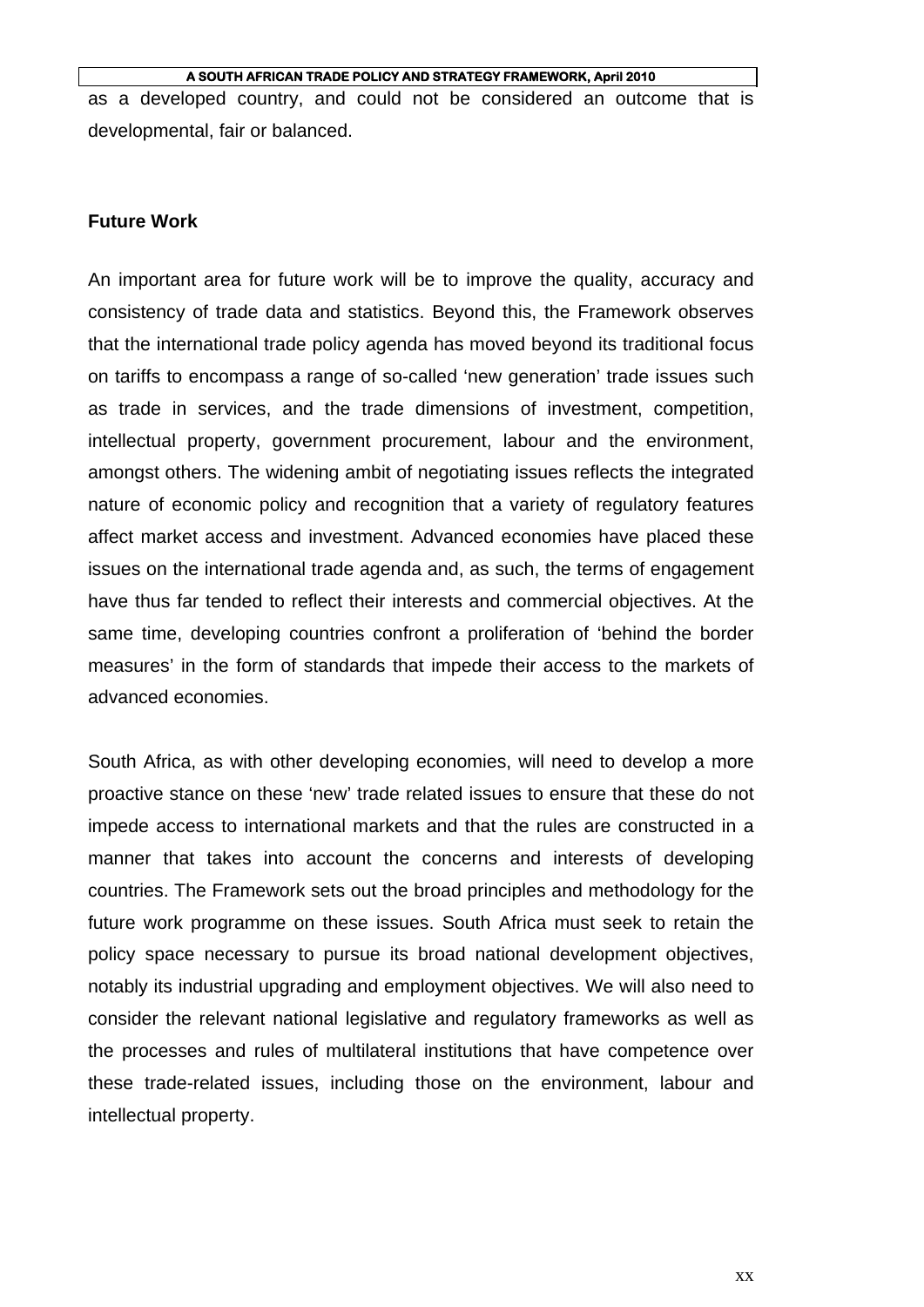Trade reform and the structural changes it engenders, creates 'winners and losers'. To establish and maintain broad support for structural reform, programmes that cushion the costs of reform, particularly on workers that lose employment, are imperative. The linkages and adequacy of existing social safety nets and worker re-training programmes to a trade reform needs to be fully explored and developed. This must be the subject of future work on trade policy and the Department of Labour will need to play a central role both with respect to formulating appropriate support programmes and to mainstreaming skills development into the process.

Future work will also need to strengthen institutional coordination that is necessary to enhance the quality and deepen the capacity to deliver on South Africa's trade policy and strategy in future. Improved institutional coordination on trade policy and trade-related issues is required within **the dti**, amongst Government Departments, with the South African Parliament, and between Government and civil society building on existing mechanisms and consultative processes. Enhanced outreach activities are also required to build the capacity in trade policy across South Africa in universities and research institutes in order to share the Government's perspectives on trade policy, to broaden and deepen the quality of debate on trade policy, and to build a cadre of new trade policy practitioners for the future.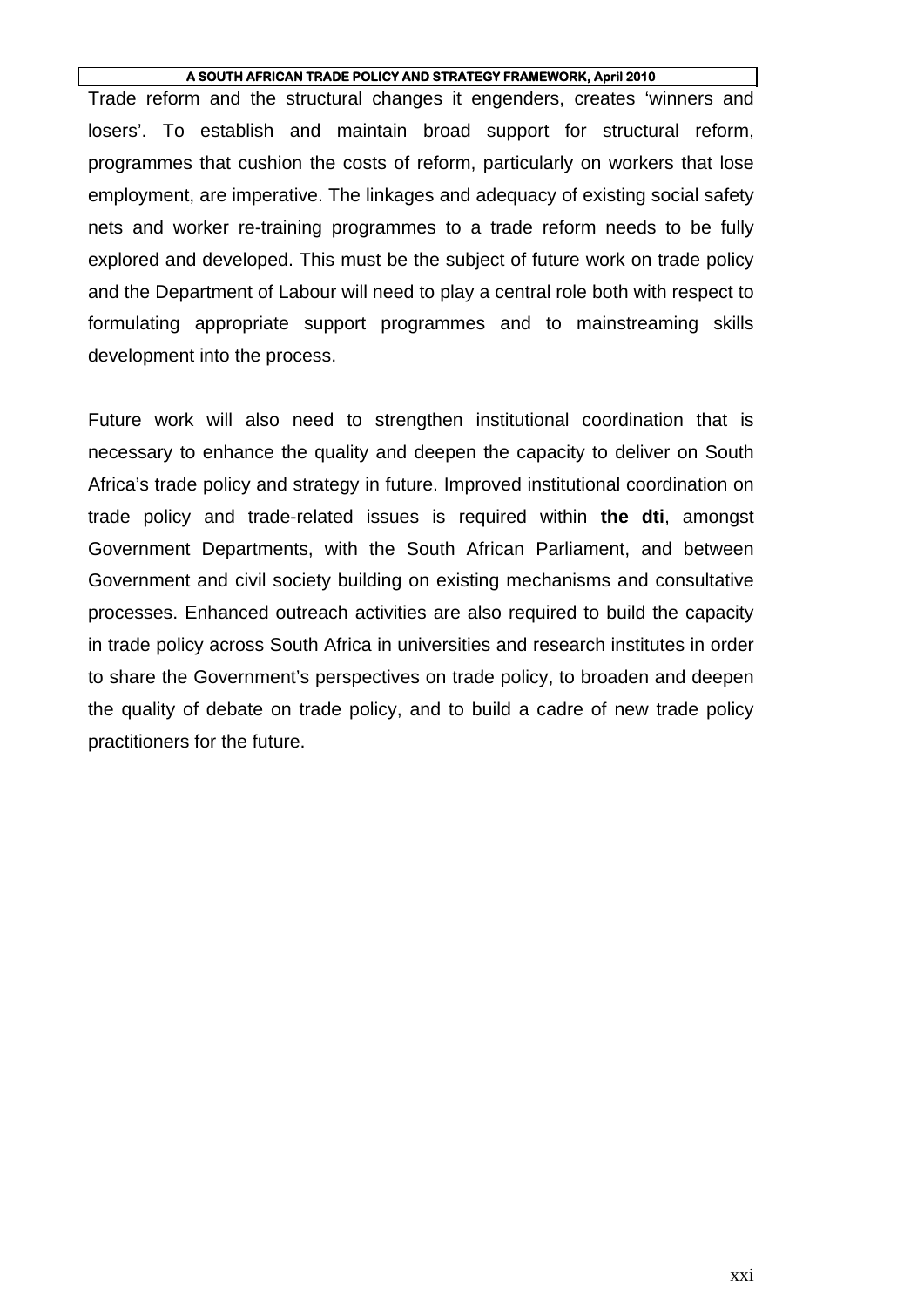## **SECTION 1**

## **Introduction**

- 1. South Africa's Trade Policy and Strategy Framework document emerges in the context of the emerging growth path that aims to address domestic structural challenges and respond to global competitive challenges. The policy document also emerges against the backdrop of ongoing and profound changes in the global economy, including the onset of a severe global economic downturn precipitated by a crisis in the financial sectors of advanced industrial economies. In such an environment, trade and industrial policies must be informed by and support the strategic objectives set out in the growth path to move towards high value-added and labour-absorbing industrialisation. This seeks to address the key economic and structural challenges confronting South Africa and to manage structural transformation away from commodity dependence, as well as addressing the vulnerabilities associated with persistent trade balance deficits.
- 2. Between 1994 and 2002, growth in South Africa averaged around 3 percent annually. This accelerated to an average of over 5% for the five years ending in 2008. A virtuous combination of positive domestic sentiment and a favourable international environment created the basis for eight years of uninterrupted growth. However, over this period, growth was driven by a combination of strong commodity prices, portfolio capital inflows, strong domestic consumer demand and rising asset prices, and was thus susceptible to external shocks through commodity price volatility and a possible reversal in investment sentiment.
- 3. These vulnerabilities were exposed by the global economic crisis that began to impact on South Africa in 2008. The global crisis lead to sharp declines in the international demand and prices for commodities, and a reduction in global trade and investment flows. South Africa's overall economic performance has deteriorated, with significant losses in production and employment in manufacturing and mining. In February 2009, the Government and its social partners adopted the "Framework for South Africa's Response to the Global Economic Crisis" which sets out a series of interventions that aim to mitigate and manage the impact of the crisis.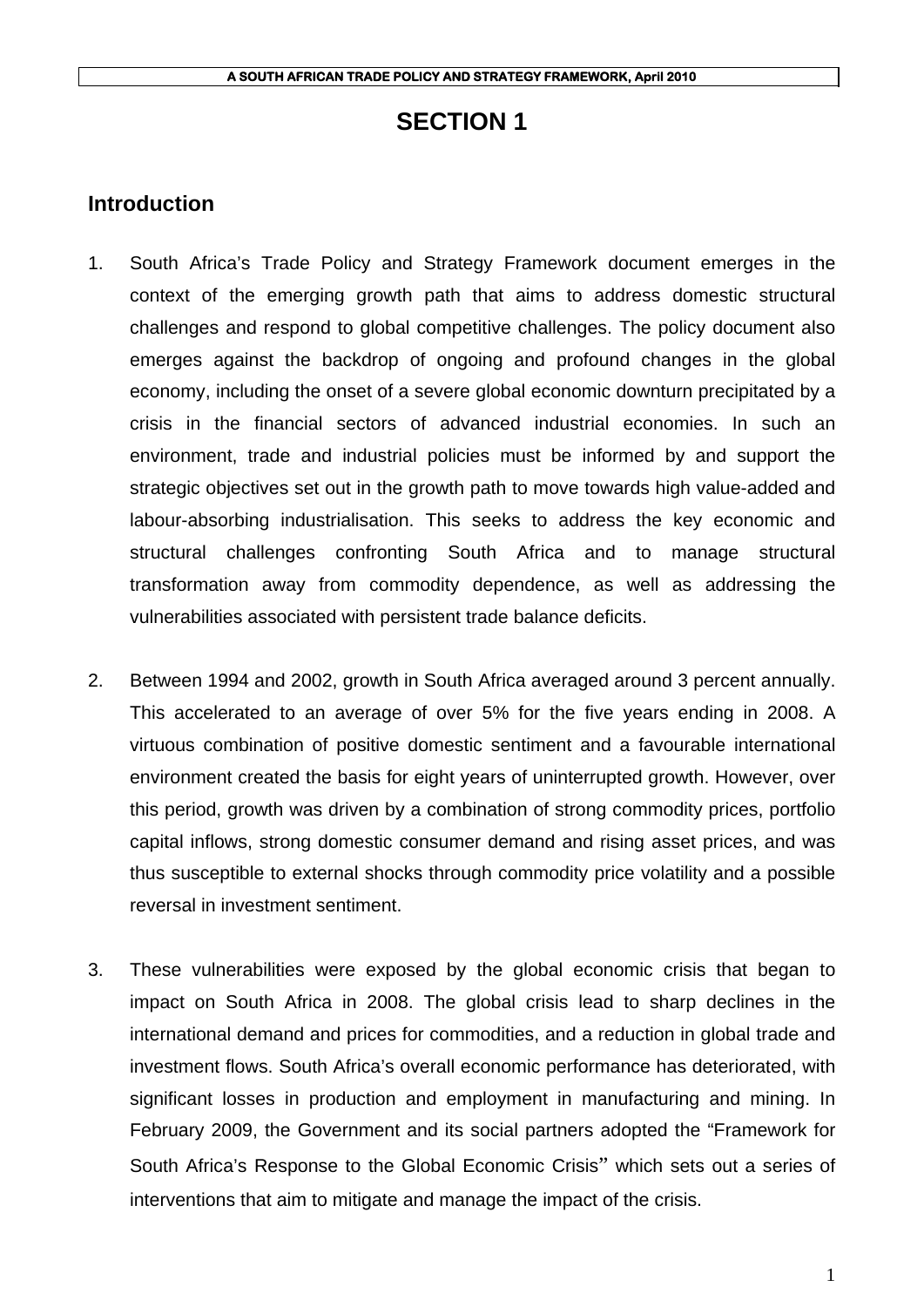- 4. Nevertheless, South Africa's economic challenges go beyond responding to the immediate effects of the global economic crisis. Deep seated structural challenges include pervasive, widespread poverty, severe inequality and high levels of unemployment. South Africa's unemployment rate remains one of the highest in the world and much existing employment is precarious and low-paid. High unemployment is linked to inequality, and South Africa's level of inequality, measured by the Gini coefficient, remains amongst the most severe in the world. These structural constraints, alongside persistent racial-based wealth and skill profile for the South African economy diminish South Africa's growth and development prospects over the longer term.
- 5. The adoption of the Accelerated and Shared Growth Initiative for South Africa (ASGISA) in February 2006 signalled the Government's intention to pursue a developmental strategy that will promote and accelerate economic growth along a path that generates sustainable and decent jobs<sup>1</sup>. In pursuing the goal of decent work, the Framework Agreement on the Social Clause, agreed by government, labour and business at NEDLAC, should inform South Africa's trade policy. The National Industrial Policy Framework (NIPF), adopted in January 2007 seeks to encourage increased value-added production on a more labour-absorbing industrialisation path that can catalyse employment creation and diversify the economy away from its current over reliance on traditional commodities and non-tradable services. A broader-based industrialisation path should facilitate greater levels of participation of historically disadvantaged people and marginalised regions into the mainstream of the industrial economy in supporting Broad Based Black Economic Empowerment.
- 6. The role trade policy can play in this endeavour should not be exaggerated as other factors such as commodity prices, investment rates, and global and national demand can be more decisive in shaping the economic growth path. A stable and competitive exchange rate can play a particularly vital role in meeting our trade and industrial policy objectives. In this light, trade policy should be developed as part of a broader

 $\overline{a}$ 

<sup>&</sup>lt;sup>1</sup> The International Labour Organization ( $\underline{ILO}$ ) defines decent work as involving opportunities for work that is productive and delivers a fair income, security in the workplace and social protection for families, better prospects for personal development and social integration, freedom for people to express their concerns, organize and participate in the decisions that affect their lives and equality of opportunity and treatment for all women and men.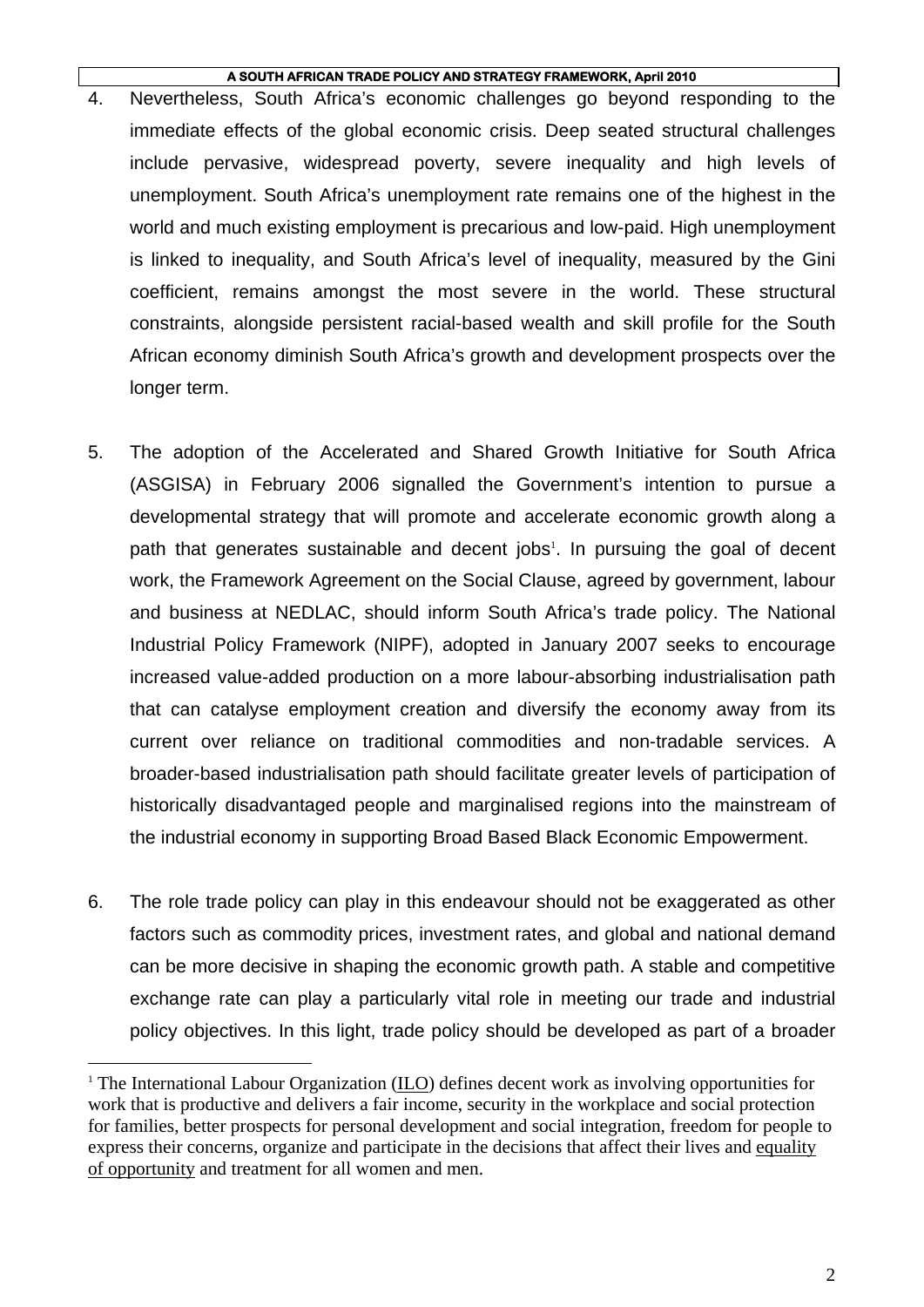set of policies that aim to establish a new growth path and create an environment that is conducive for economic growth. This requires addressing, amongst other things, infrastructure, regulation and a range of supporting services.

- 7. The second Industrial Policy Action Plan (IPAP2), released in February 2010, sets out a range of horizontal and specific interventions aimed at promoting industrial development and upgrading in South Africa. This Framework should be read in conjunction with IPAP2. Of particular relevance are the actions specified to, strengthen and enforce technical standards, the range of measures to enhance customs enforcement mechanisms and measures designed to leverage government procurement for industrial development.
- 8. Nevertheless, a supportive trade policy and an appropriate tariff reform programme can make a positive contribution to industrial development and upgrading, employment growth and the export of increasingly sophisticated, value added products. The South African Trade Policy and Strategy Framework Document outlines how trade policy and strategy can be designed to make a positive contribution to the emerging growth path.
- 9. The Framework considers the changing basis of competition in the global economy, and the trade and industrial policy ingredients for successful economic development in the context of intensifying global competition. Economic history is replete with lessons that tariff liberalisation on its own will not induce the structural changes necessary to promote sustained and inclusive economic growth and development, nor will it address poverty and inequality. Breaking out of poverty and underdevelopment requires nurturing industrial activities characterized by increased, rather than diminishing returns. This involves the identification and targeting of appropriate value adding activities, the deployment of public and private resources to support innovation, entrepreneurship and infrastructure development. It also requires a judicious use of tariffs and other forms of protection and support. Judicious use of tariffs does not mean protection which allows permanent rent-seeking by inefficient industries, but creating the space and time to allow such industries to develop, and/or to restructure in the face of global competition.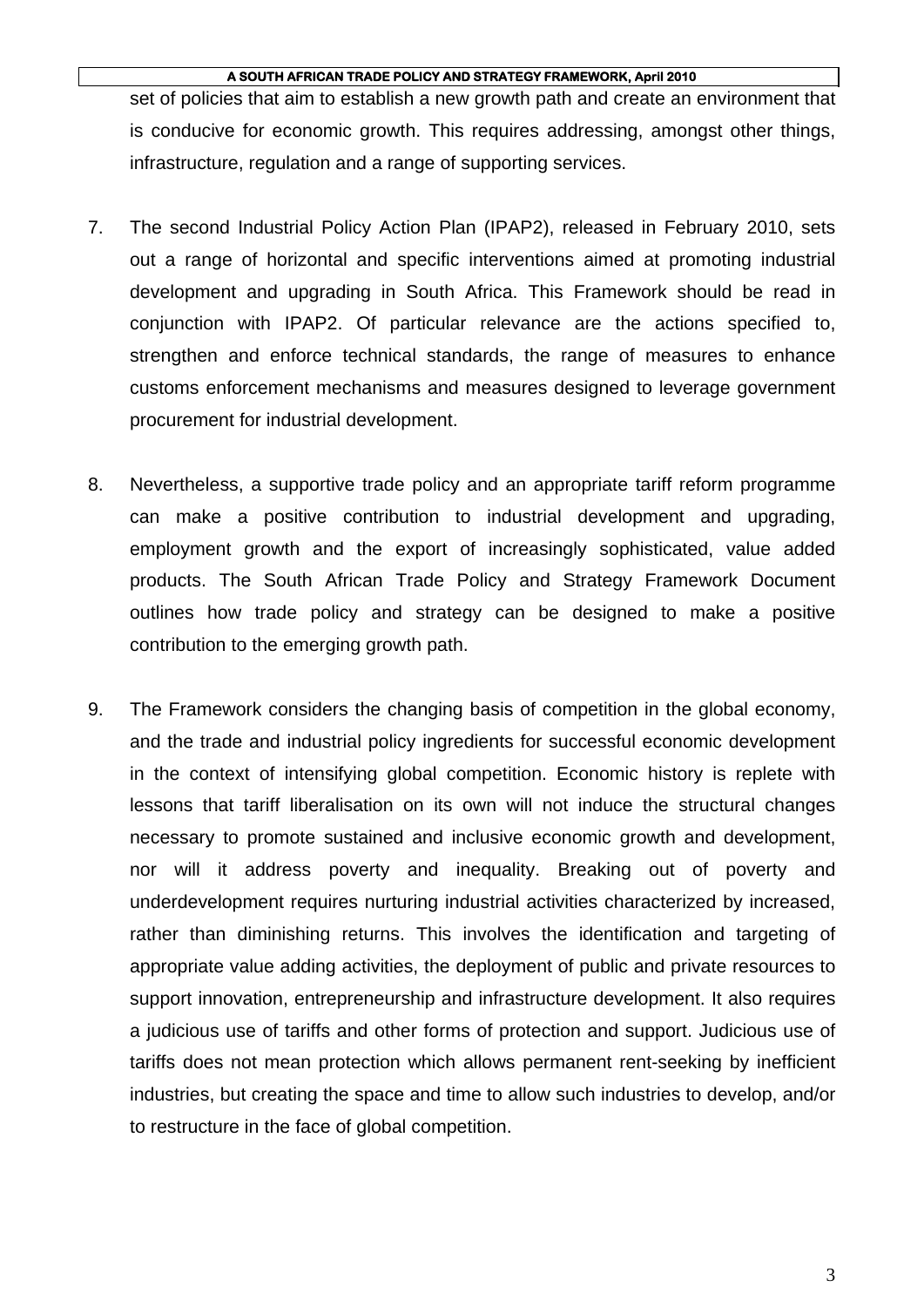- 10. Of the range of policy interventions that have a bearing on industrial upgrading, tariffs are one important instrument. South Africa's NIPF considers tariffs in the following terms: "our fundamental approach is that tariff policy should be decided primarily on a sector by sector basis, dictated by the needs and imperatives of sector strategies". This mandate directs that sector level strategies sensitive to employment and developmental outcomes must be decisive in shaping South Africa's approach to tariff policy. Tariff policy must therefore be strategic, calibrated in terms of its pace and sequencing so that it supports industrial and agricultural upgrading, along a path that generates new employment possibilities.
- 11. Without appropriate pacing and sequencing, trade reform can destroy existing industries, including infant industries, without necessarily leading to the emergence of new ones. It is also necessary to recognise both the indeterminate time lag between liberalization and the emergence of new economic activities, and the complexity involved in sequencing and implementing the complementary regulatory and institutional policies that should underpin trade reform programmes. What is clear is that in the absence of a robust industrial policy, any new industry that may emerge through liberalization would be in line with static, rather than dynamic, comparative advantage, implying that the economy remains locked in the production and export of low value products, with diminishing prospects for upgrade.
- 12. In taking into account an increasingly integrated and networked global economy, trade policy and strategy must shape the terms and conditions of South Africa's integration into the global economy in a manner that secures the policy space to pursue national economic policy objectives, while leveraging opportunities that emerge from global markets and flows of trade and investment. A global trading system that is supportive of, and conducive to, the developmental interests of developing countries would broadly favour our own national developmental objectives. South Africa will therefore continue to place the developmental agenda of developing countries at the centre of its foreign economic policy. The specificities of this developmental approach will, of course, vary in the different engagements that are undertaken at bilateral, regional and multilateral levels.
- 13. The Framework also sets out an agenda for future work in key areas that are closely related to trade policy. An important area for future work is to improve the quality,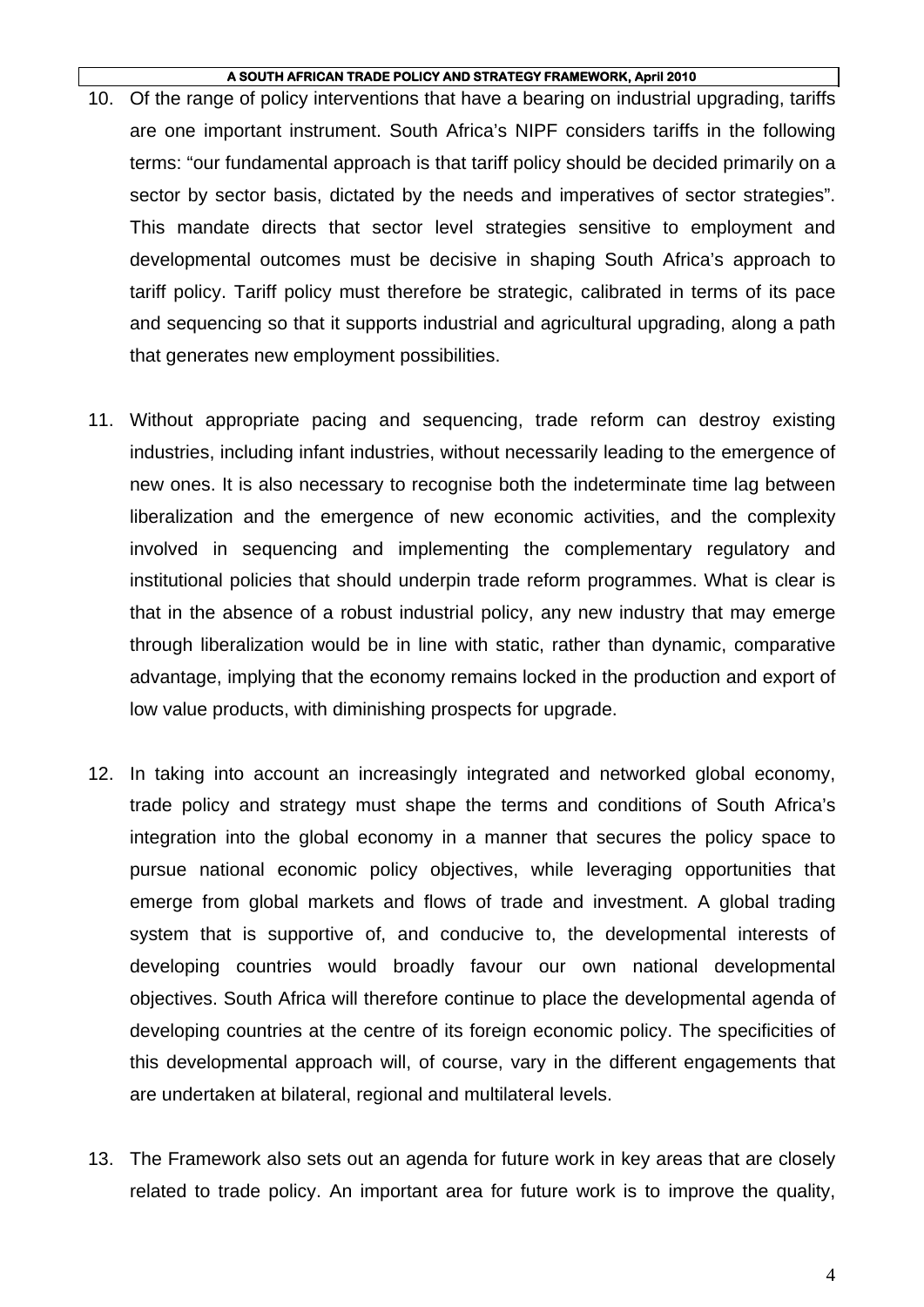accuracy and consistency of trade data and statistics in South Africa. It is also necessary to enhance market intelligence capabilities. This will form part of the future work programme.

- 14. Three additional areas are highlighted. First, the international trade agenda has moved beyond its traditional focus on tariffs to encompass a range of so-called 'new generation' trade issues such as trade in services, and the trade dimensions of investment, competition, intellectual property, government procurement, labour and the environment, amongst others. The Framework sets out the broad principles and methodology for future work in these areas. South Africa must be able to retain the policy space to pursue its broad national development objectives. We will also need to consider existing national legislative and regulatory frameworks as they relate to these issues as well as an assessment of the processes, rules and norms of multilateral institutions that have competence over these issues.
- 15. Second, it will be necessary to strengthen the institutional framework that ensures constituencies affected by trade reform actively participate in defining the terms and conditions of the structural adjustment process. This will ensure that the reform process retains both legitimacy and broad-based support. It is increasingly imperative that we design and build support programmes that can cushion the costs of reform, particularly for workers that lose employment as a result of trade liberalisation. The linkages and adequacy of existing social safety nets and worker re-training programmes to a trade reform needs to be fully explored and developed. This will be the subject of future work on trade policy. The Department of Labour will be central to ensuring that support programmes and skills development are mainstreamed into the process.
- 16. Third, greater efforts will be needed to strengthen the institutional coordination necessary to enhance the quality of - capacity to deliver on - South Africa's trade policy objectives. Improved institutional coordination on trade policy and trade-related issues is required within **the dti**, amongst Government Departments, with the South African Parliament, and between Government and civil society. Enhanced outreach activities are also required to build the capacity in trade policy across South Africa in universities and research institutes in order to share the Government's perspectives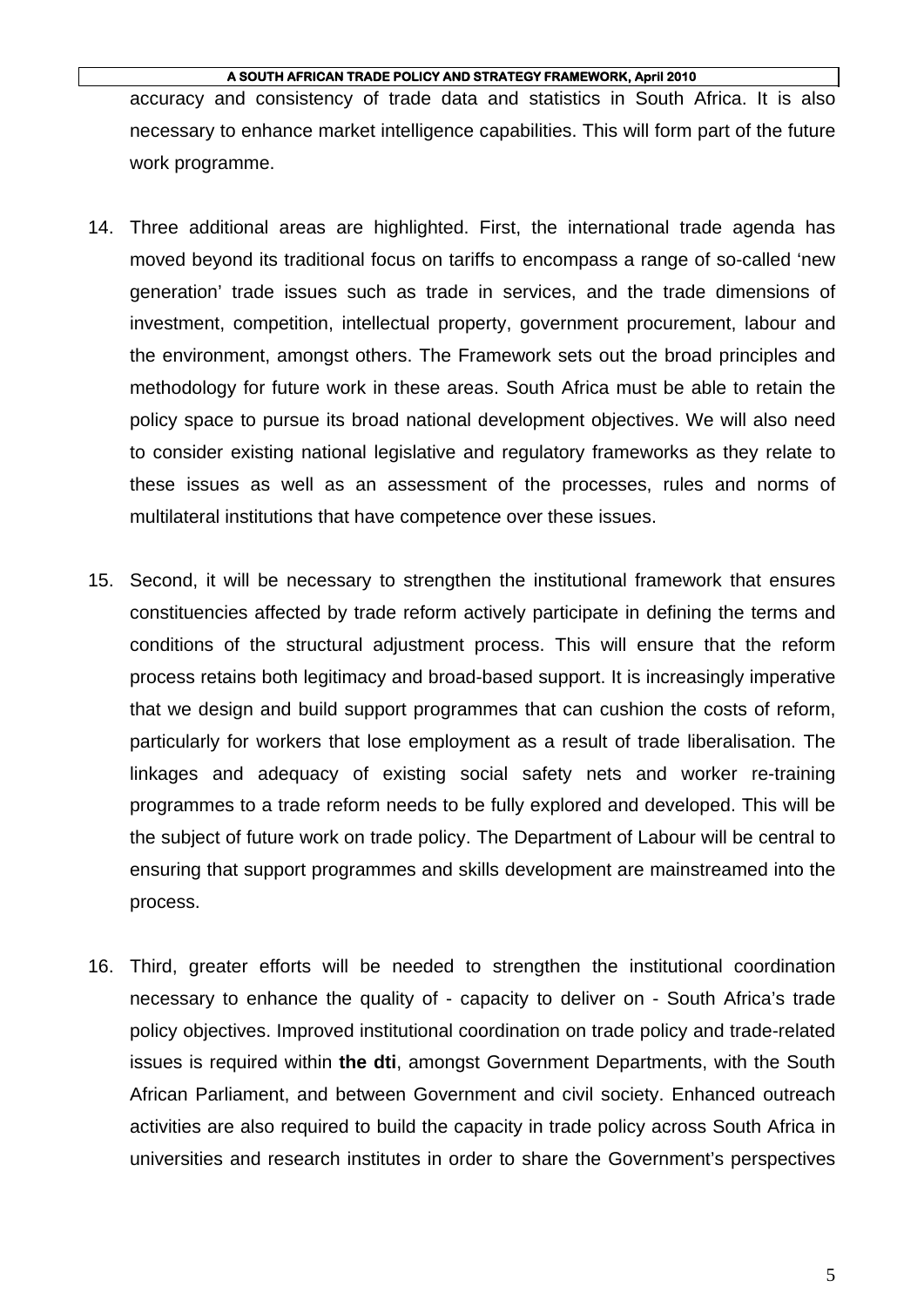on trade policy, to broaden and deepen the quality of debate on trade policy, and to build a cadre of new trade policy practitioners for the future.

## **Outline of the Trade Policy and Strategy Framework**

- 17. The Framework is structured as follows. The next section sets out the global context. It outlines key changes in the nature of global economic competition and draws out the trade and industrial experiences of economies that have succeeded in breaking out of poverty and underdevelopment.
- 18. Section three reviews South Africa's trade reform experience since 1994, focusing in the economy's trade performance and the changes to the tariff structure. Section four outlines the key elements of South Africa's approach to tariff policy making. It outlines central elements of South Africa's agricultural policy and highlights the special role of ITAC in trade, industrial and agricultural policy making processes. Section five sets out the principles and key elements that will guide South Africa's trade strategy with respect to the Africa Agenda; regional integration in Southern Africa; bilateral engagements with countries of the South and the North; and South Africa's participation in WTO and the Doha Round negotiations. This section also briefly reviews South African perspectives on the trade responses to the global economic crisis.
- 19. Section six considers a series of trade related issues that constitute an agenda for future work. This section begins by identifying the need to improve the quality, accuracy and consistency of trade data and statistics and then outlines an overall approach to dealing with new generation trade issues, including trade in services, and the trade aspects of investment, competition, intellectual property, procurement, environment and labour. It provides the rationale for a work programme on accompanying policies that are required to support trade reform, and ends with a discussion of some of the challenges of institutional coordination in the area of trade policy in South Africa.
- 20. The final section summarises the key issues and recommends an agenda for future work on trade policy in South Africa.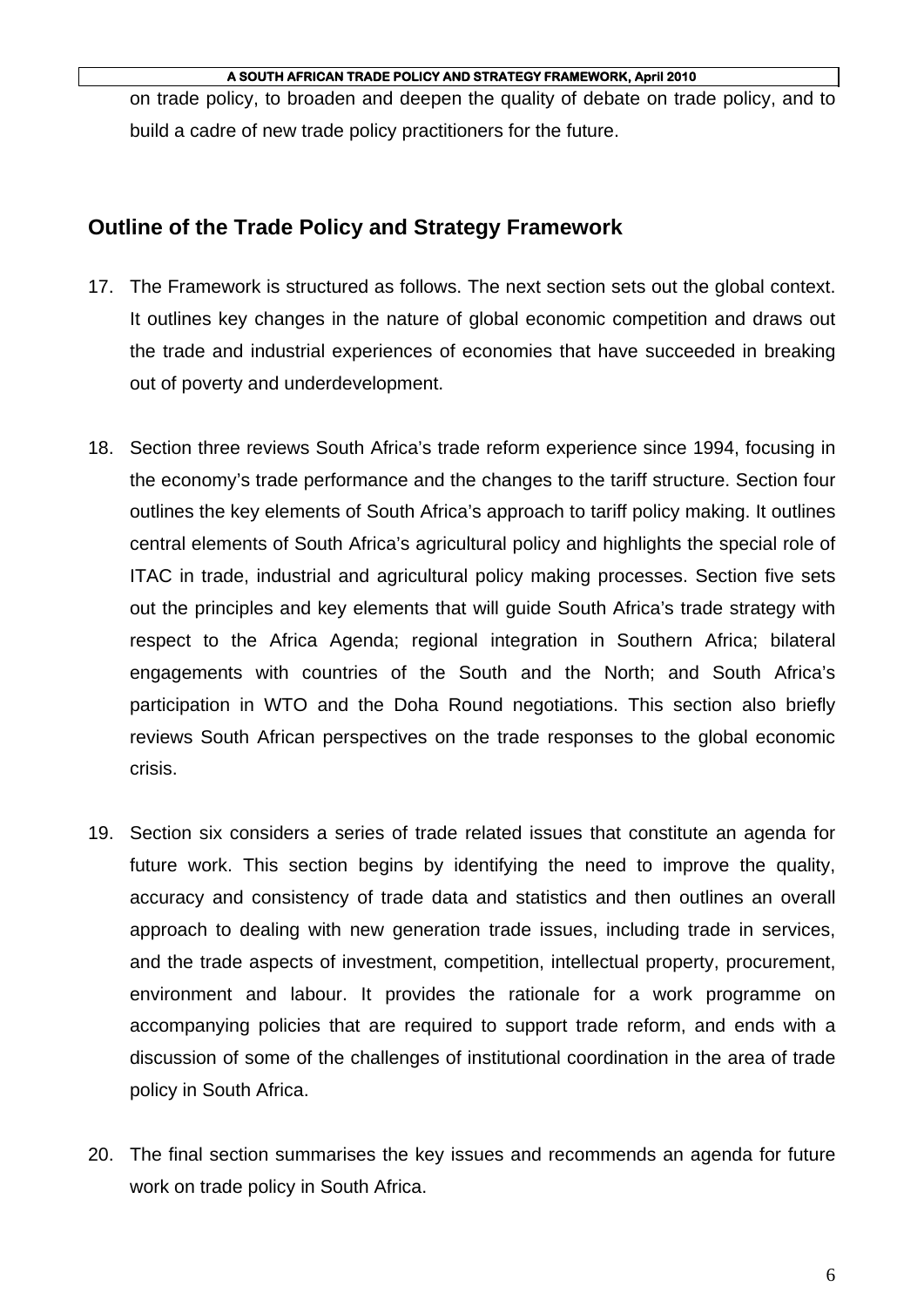## **SECTION 2**

## **Changes in Global Trade: Re-Thinking Trade Policy**

- 21. Conventional wisdom and its concomitant trade policy prescriptions are hard pressed to account for the determinants of economic growth and development in a dynamically changing global economy characterised by oligopolistic market structures, imperfect competition and global value chains. Traditional trade theory, with its emphasis on complementarities in factor endowments, does not explain the rapid growth of cross-border, intra-industry trade, nor does it adequately account for the high volume of trade between countries at similar levels of development. It cannot account for the dynamism of changes in production and export content, nor can it fully explain the role of technological change in economic development. Traditional theory also does not address the complex challenges of combining the drive for market efficiency, structural transformation and social stability that require intervention by the state.
- 22. The nature of global competition has changed. Countries can no longer sustain their global competitiveness on the basis of traditional comparative advantages such as cheap labour, primary exports or trade preferences. There is a structural shift in the value of world trade away from commodity production, raw material and simple manufactured exports, towards increasingly knowledge-intensive goods and services. Knowledge-intense production has been underpinned by a proliferation of product and environmental standards required for market entry, particularly into developed country markets that are driven both by government policy and consumer preference.
- 23. Evidence over the last two decades shows that non-resource based manufactures have outstripped growth in primary products and resource-based manufactures in world trade. Amongst non-resource based manufactures, medium- and hightechnology manufactured exports have predominated, with the latter growing most rapidly. As a group, developing country exports have grown faster than the world average, as well as more rapidly the higher the level of skill and technology intensity of the products exported. However, two divergent trends emerge. First, developed countries have captured disproportionate gains from trade, notwithstanding the fact that their share in world trade has declined. Second, there is a wide divergence in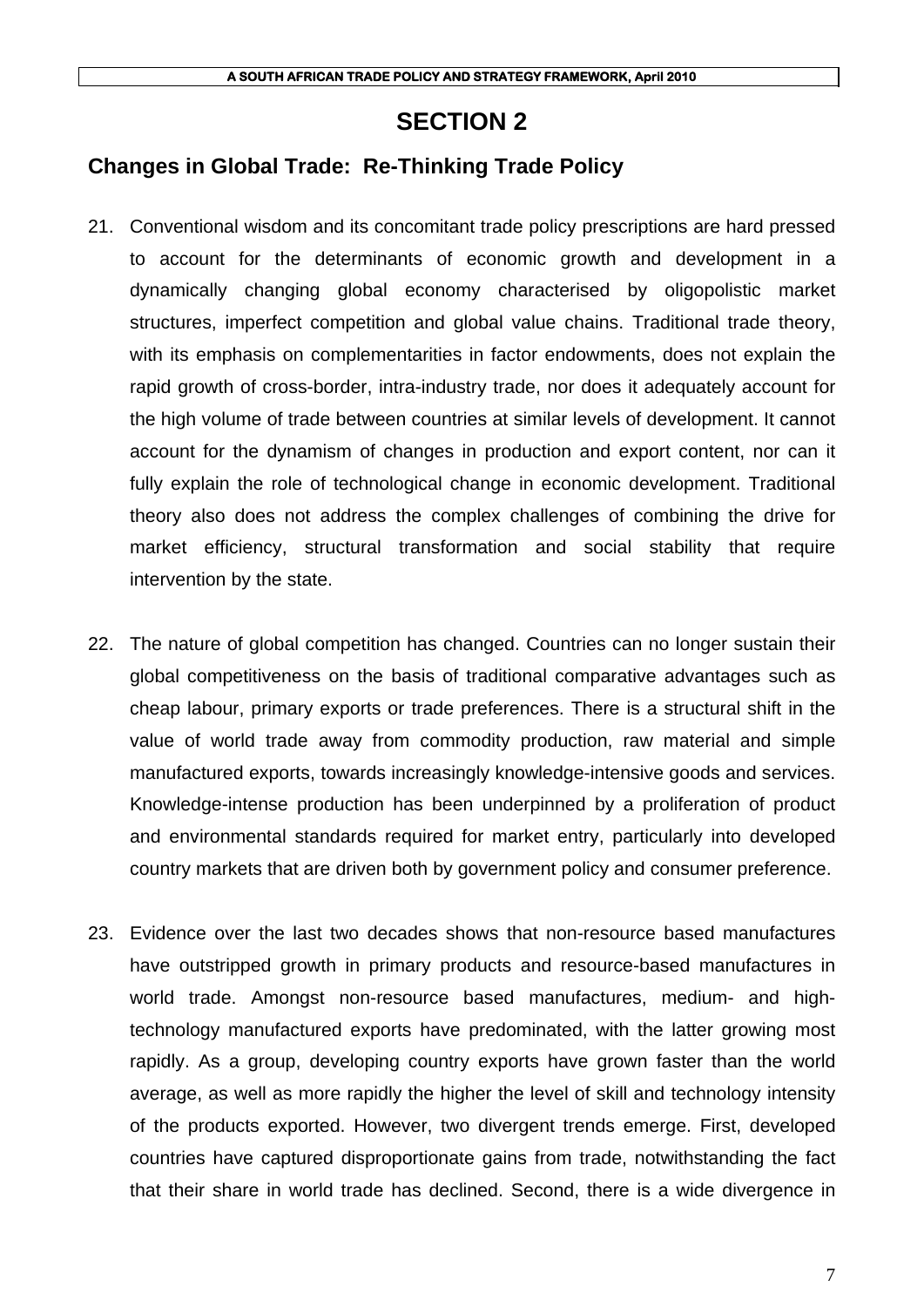export performance amongst developing countries. Economies that have increased their share in world trade are the first- and second-tier East Asian tigers, coupled with selected economies from Eastern Europe, Latin America and South-East Asia.

- 24. International production and trade are increasingly shaped by global supply-chains for manufacturing and services. Global supply chains have blurred the nationality of finished products, especially as production unbundling has a propensity to increase trade, with intermediate inputs crossing borders several times during the manufacturing process. As manufacturing is increasingly transaction-intensive (storage, distribution, transportation), locations that have efficiencies in these tend to be favoured. Transnational corporations (TNCs), based largely in developed countries, have driven the establishment of these global production chains and they dominate both producer- and buyer-driven value chains, leading to vertical specialisation in various stages of production where firms, industries and even countries are increasingly only responsible for particular stages of production. Typically, research-intensive and marketing and distribution functions lie in developed countries, while the more labour-intensive elements of manufacturing are being outsourced to selected developing countries.
- 25. In the current environment, two forms of dynamism can be identified demand-side or market dynamism and supply-side dynamism. Demand-side dynamism refers to products which have experienced high and sustained growth in world trade. Supplyside dynamism indicates the productivity potential of particular groups of products, based on the skill and technology intensity embodied in the final product. While vertical specialisation may blur these distinctions at a country level, the elements of high-technology value chains residing in developing countries are generally more labour-intensive, offering less scope for productivity upgrading.
- 26. As the traditional bases of comparative advantage decline, the ability to compete increasingly turns on the capacity to master technologies, to innovate and to address the precise needs of customers. Comparative advantage has thus given way to created competitive advantage including through investment in human capital, research and development (R&D) and innovation, in developing new forms of industrial organisations and in building strategic relationships between government and business. This is the essence of 'self-discovery' process.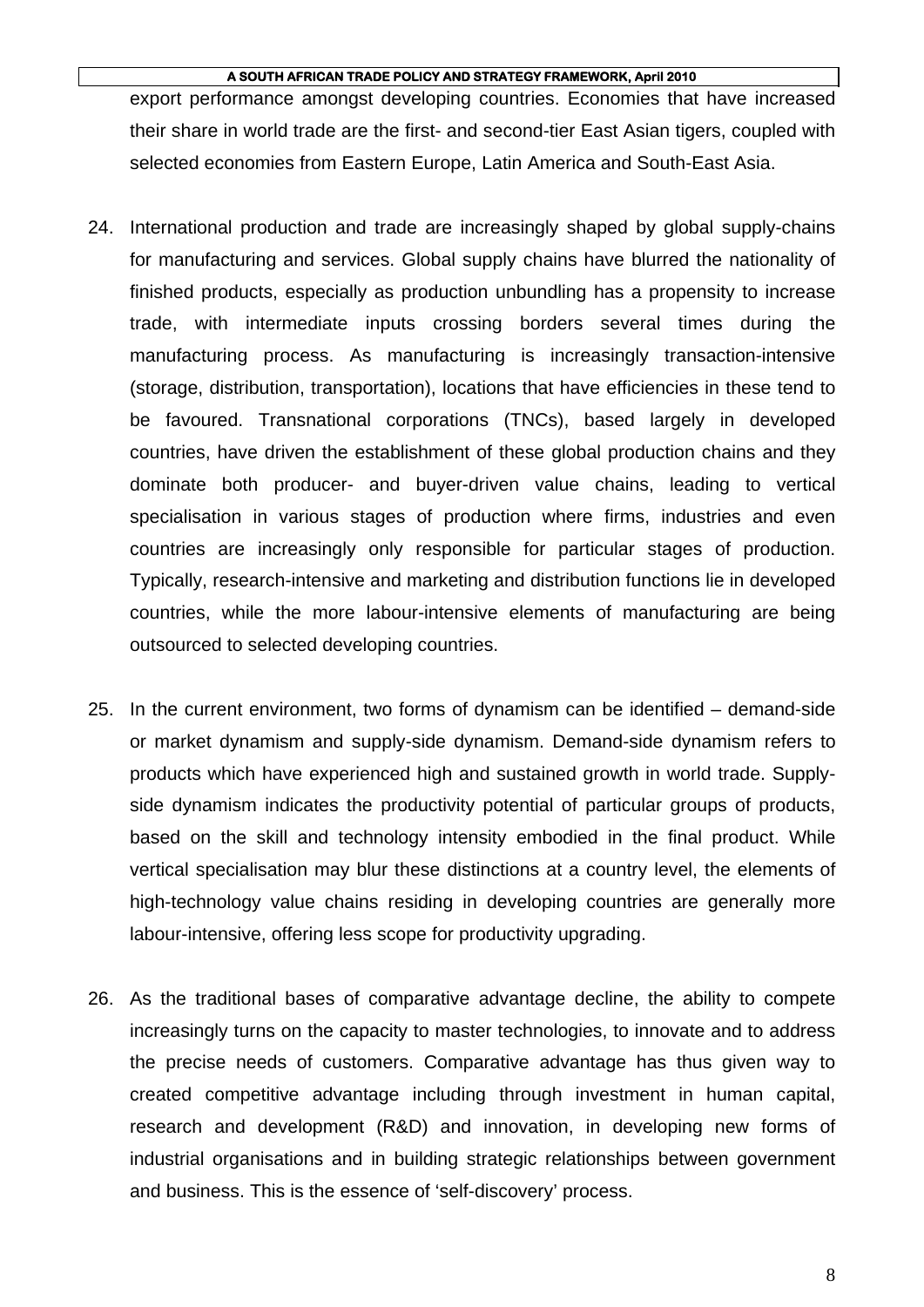- 27. When countries shift resources from agriculture and minerals into higher productivity activities, value-added manufacturing and knowledge based activities, significant economy-wide benefits are generated. What a country exports (content not volumes) does matter for growth. To avoid the 'curse of diminishing returns' an economy must diversify its industrial base and continually upgrade the sophistication of its products for export. Markets on their own will not necessarily create these new areas of competitive advantage. Strong states and institutional frameworks are required to address market failures and to establish incentives structures that encourage and facilitate new economic activities. As part of the toolkit, strategic trade policies can assist in shifting dependence from commodity-based production to manufactured value-added, from static comparative advantages to export of dynamic products, and to build mid- and high-technological capabilities.
- 28. Few countries would explicitly characterize their trade policies as 'strategic trade policies', yet trade policy practice in much of the globe assumes this character. Governments that advocate free trade and open markets tend to do so from a position of competitive strength but where they are losing competitive advantage they are also prone to deny market openings. In their modern form, strategic trade policies have been pursued by industrialised countries to promote high-tech sectors and to defend domestic market share against import penetration. Developed countries are fully cognizant of the strategic role of manufacturing in the economy. The view that OECD countries are 'post-industrial' is not supported by evidence as many seek to retain strong manufacturing bases. OECD countries employ strategic trade policies to enhance national economic competitiveness and, conversely, many provide protection for the domestic market against external competition, notably in agriculture.
- 29. The dramatic rise of emerging economies to positions of influence in the global economy can also be ascribed to strategic trade policy. In these countries, the state directed the process of industrial accumulation by funnelling capital into risky investments, enhancing the capacity of private firms to confront international markets and taking on economic functions directly through state-owned enterprises. Successful developing countries have adopted strategic and selective approach to tariff policy. In these economies, tariff policy has been informed by industrial policy, and trade liberalisation has been pursued gradually and selectively as industrial development advances. By contrast, those economies that embarked on rapid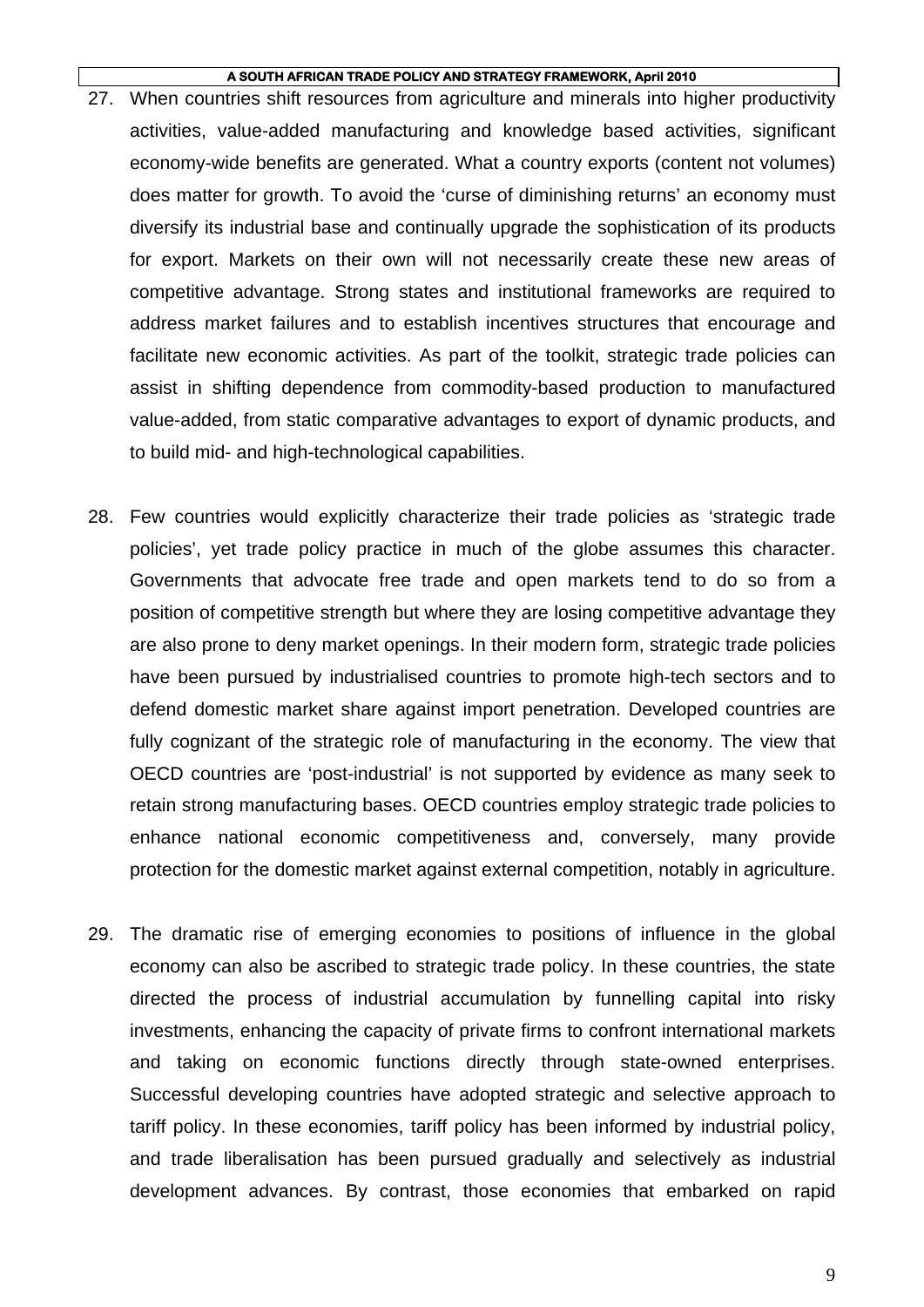structural reform, including uniform, across-the-board liberalization have re-oriented their industrial sector in accordance with static comparative advantage, except for industries that were near maturity.

30. International evidence suggests that, on balance, trade openings tend to generate positive income effects but clearly not all countries or groups within countries benefit to the same degree, and some stand to lose. Employment, distribution and poverty effects show even more mixed results, and outcomes are dependent on conditions in the economy under consideration, especially on its initial production structure and options for finding new specialisations. Even if welfare effects of trade liberalisation are positive, they tend to be small. To grow faster and to reduce poverty, a diversified higher value added export basket is necessary and this calls for more active industrial and other production sector development strategies to accompany and even precede trade liberalisation. In short, trade liberalisation is not a panacea for poverty reduction and, in many instances, it exacerbates inequality.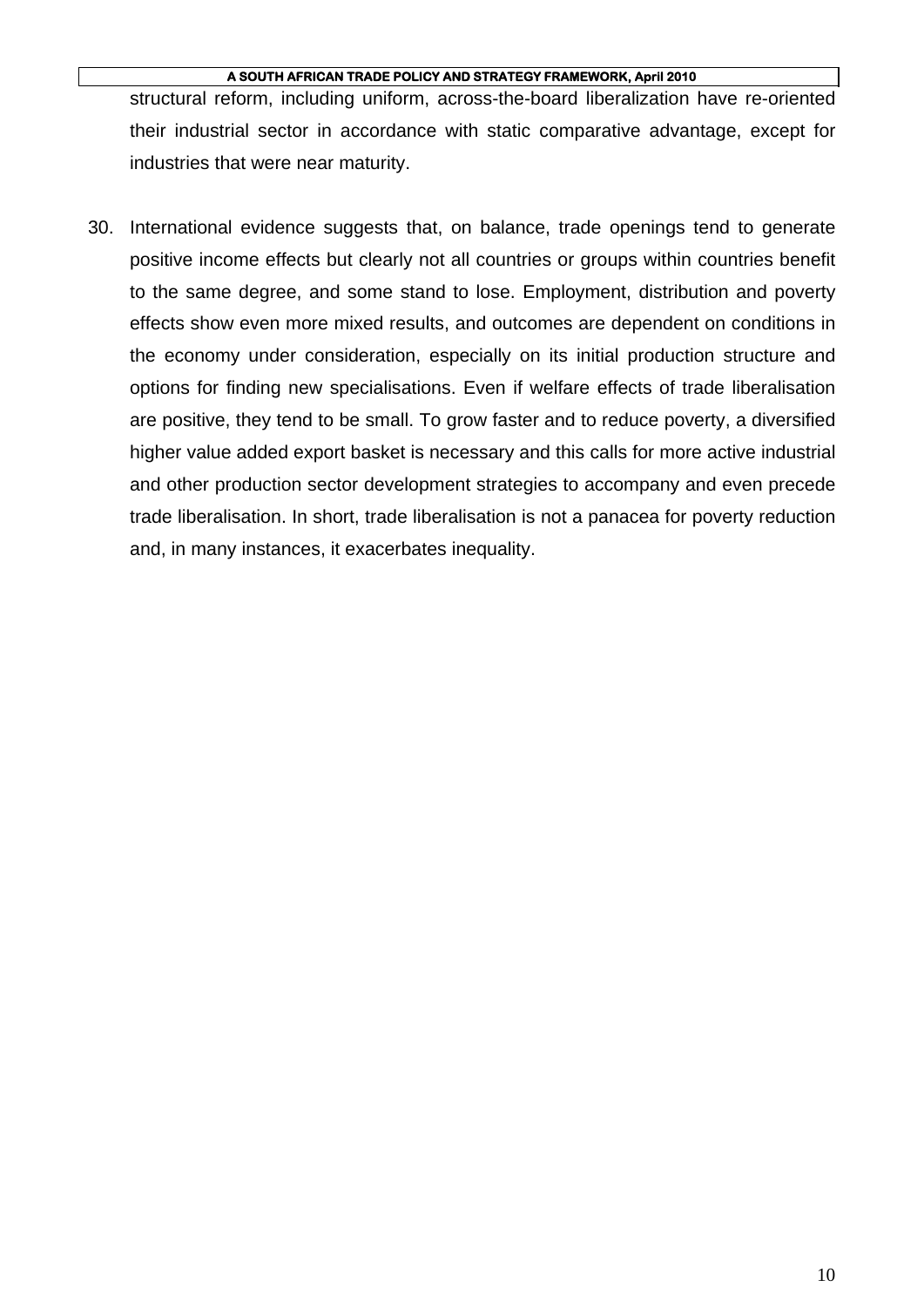## **SECTION 3**

## **Perspectives on South Africa's Trade Reform Experience**

- 31. It is not possible to disentangle the impact of trade reform on economic performance from a range of other, often more decisive, factors such as exchange rate movements, changes in demand and growth rates in national and international markets, the supply response by national producers to such changes, changes in productivity and relative competitiveness, amongst others. While the range of variables and their interplay make it difficult to reach any conclusive assessment on the specific impact of trade reform, conflicting evidence can be brought back to specific assumptions, differences in methodology and a dearth of consistent and accurate data. Indeed, quantitative analyses of the impact of trade liberalisation are highly sensitive to basic modelling and parameter assumptions. Assessments of the economy wide impact of trade reform thus remain highly contested.
- 32. Mainstream theory posits that trade liberalisation and increased international competition will promote economic efficiency and yield welfare benefits as scarce resources are re-allocated across the economy from less to more competitive economic activities. As such, trade reform is seen as having a greater impact on the distribution of resources than on growth *per se*. This view, however, assumes that adjustment from uncompetitive to competitive activities takes place smoothly through the market mechanism, with perhaps an unspecified time lag. It tends to ignore how market imperfections and market failures impede structural adjustment processes.
- 33. As an economy with high unemployment and an abundance of unskilled workers, mainstream trade theory would suggest that South Africa has a comparative advantage in unskilled, labour intensive goods. Trade liberalisation would thus be expected to result in an expansion of the export of labour intensive product that would spur an increase in the demand for unskilled-labour, give rise to its price and result in increasing the wages and/or employment of unskilled labour. This should improve the distribution of income, and ameliorate income inequality and poverty.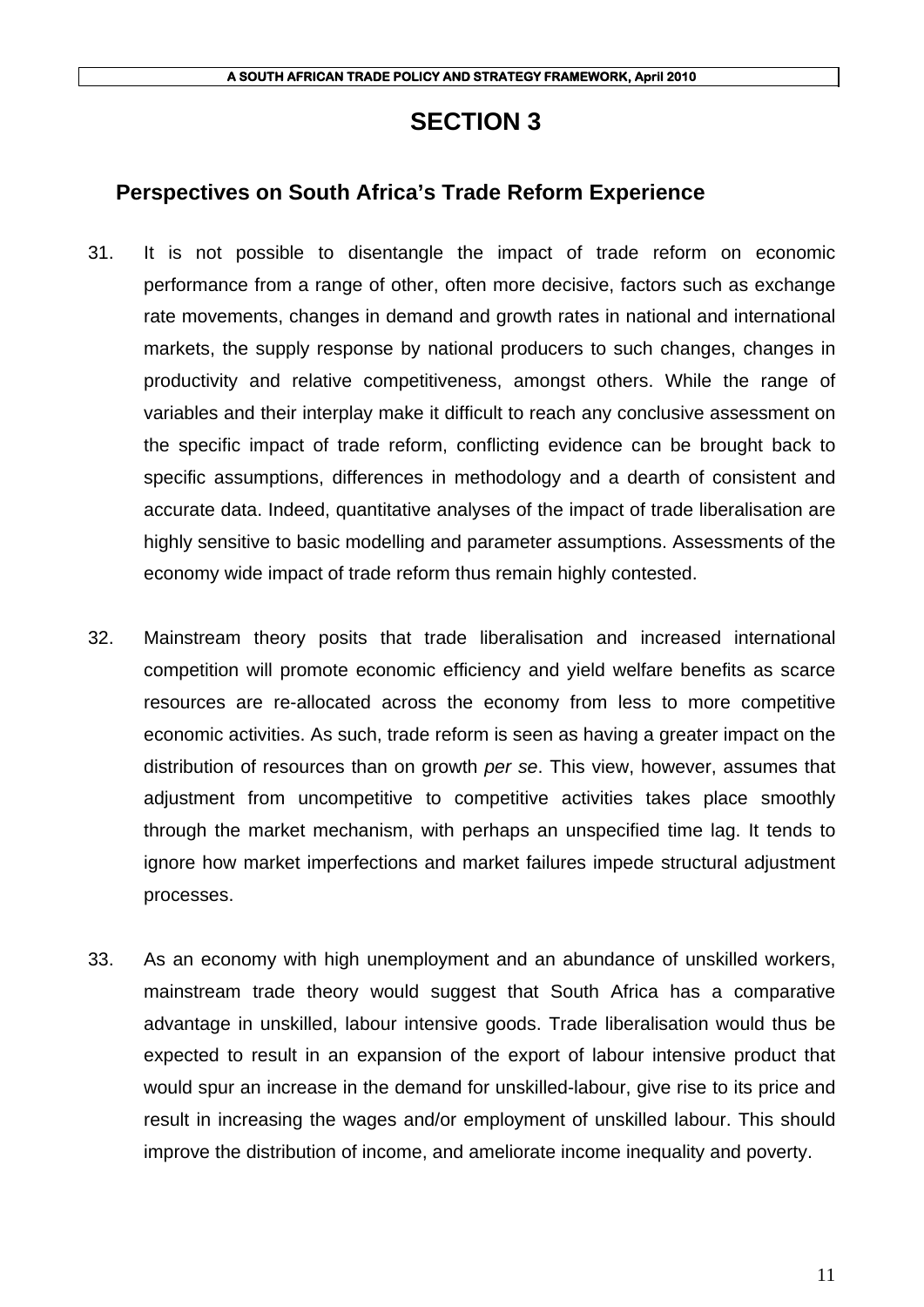- 34. South Africa's experience has not conformed to these assumptions. While trade liberalisation in South Africa since 1994 did occasion significant trade growth, with both exports and imports growing as a percentage of GDP, the pattern of trade has not changed significantly. Manufactured exports in capital and high skills intensive sectors and products have expanded through trade, but labour intensive production has tended to contract in the face of rapid import penetration growth in such sectors as leather, footwear, textiles and clothing.
- 35. South Africa is naturally resource rich, and most manufactured exports are resource based. Mineral extraction is capital-intensive. In this regard, three observations are pertinent. First, the liberalisation episode since 1994 has tended to deepen comparative advantage in capital intensive production based on the extraction of mineral wealth that benefited from significant government support during the apartheid era. Due to the accumulation of capital assets and technical knowledge, these capital-intensive sectors are more competitive than labour-intensive sectors which did not obtain similar advantages, and they continue to dominate the South African economy. Second, developed countries have advantages in skill- and capital-intensive production while many low-income economies that have comparative advantages in unskilled labour intensive production. South Africa's position as a "middle-income" economy has meant that it faces intensified competitive pressure both from high-income developed countries and low-income developing countries.
- 36. Third, since 1994, there has been a decline in production and employment in both agriculture and mining. A 'between-sector' shift away from primary sectors towards manufacturing and services sectors has been accompanied by 'within-sector' shifts in services and manufacturing towards more high skill and capital intensive production. Combined with the contraction in labour intensive sectors, an increasing high skills-bias in the domestic labour market has become evident. In sum, liberalisation in South Africa has tended to reinforce a capital and high skillintensive growth path that has exacerbated the bias against low-skilled, labourintensive production.
- 37. In these circumstances, further trade liberalisation is likely to continue to remain biased towards reducing labour demand in lower skilled, labour intensive industries,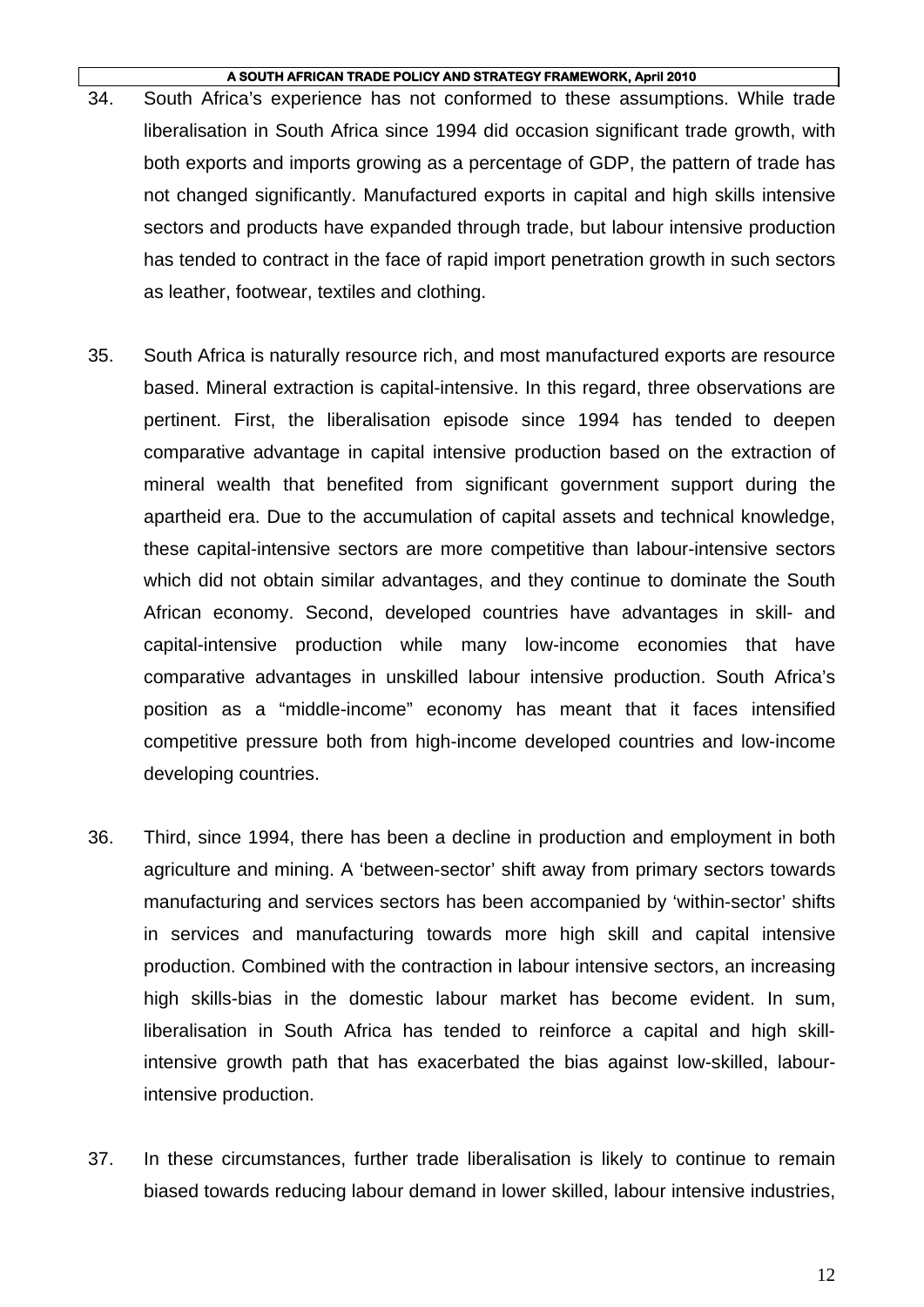and is unlikely to increase employment for the poorer members of South African society. While there is some evidence that backward linkages from export growth and the growth of services may alleviate the decline in the relative demand for labour in the manufacturing sector, it is clear the South African Government cannot rely upon trade growth alone to significantly generate employment, particularly for lower skilled workers, and so reduce poverty via employment creation.

## **South Africa's Trade Performance: A Brief Review<sup>2</sup>**

- 38. South Africa is, to a considerable extent, outwardly oriented: the ratio of trade in goods and services to GDP has risen from below 40% in 1993 to over 60% in 2006. The manufacturing sector remains relatively large compared to other developing countries (with the exception of some middle-income developing countries) and the value-added by manufacturing exports have grown and contributed to domestic growth over the 1990s. While all exports have grown significantly since 1994, manufactured exports continue to be heavily dominated by resource-based sectors although the total share declined from 73.55% to 62.07% between 1994 and 2006.
- 39. South African exports constitute around 0.5% of world merchandise exports. Despite the surge in South African exports since 1992, growth has not kept pace with such developing countries as India, China and Brazil. South Africa's growth in exports has been at least 11% slower than these countries. South Africa is ranked  $24<sup>th</sup>$  amongst developing countries and  $47<sup>th</sup>$  overall in terms of its presence in exports of dynamic products in world trade that show the most sustained gains in world market share.
- 40. Efforts to restructure the industrial economy, to better deal with increased international competition, have generally been insufficient to induce the necessary structural change in the economy. Commodity-based products continue to dominate South Africa's exports. The top 25 export categories are dominated by mineral products.<sup>3</sup> In addition, the areas of successful manufacturing export were not caused *per se* by tariff liberalisation, but are a result of prior and ongoing industrial policy, notably in the automotive sector.

 $\overline{a}$ 

 $2$  For more analysis South Africa's trade between 1994 and 2008, by product category and destination, see Annexure A. For more analysis of South Africa trade's with African countries, between 1994 and 2008, by product category and destination, see Annexure B<br><sup>3</sup> These include platinum, rhodium and palladium, gold, nickel, manganese, zirconium and copper.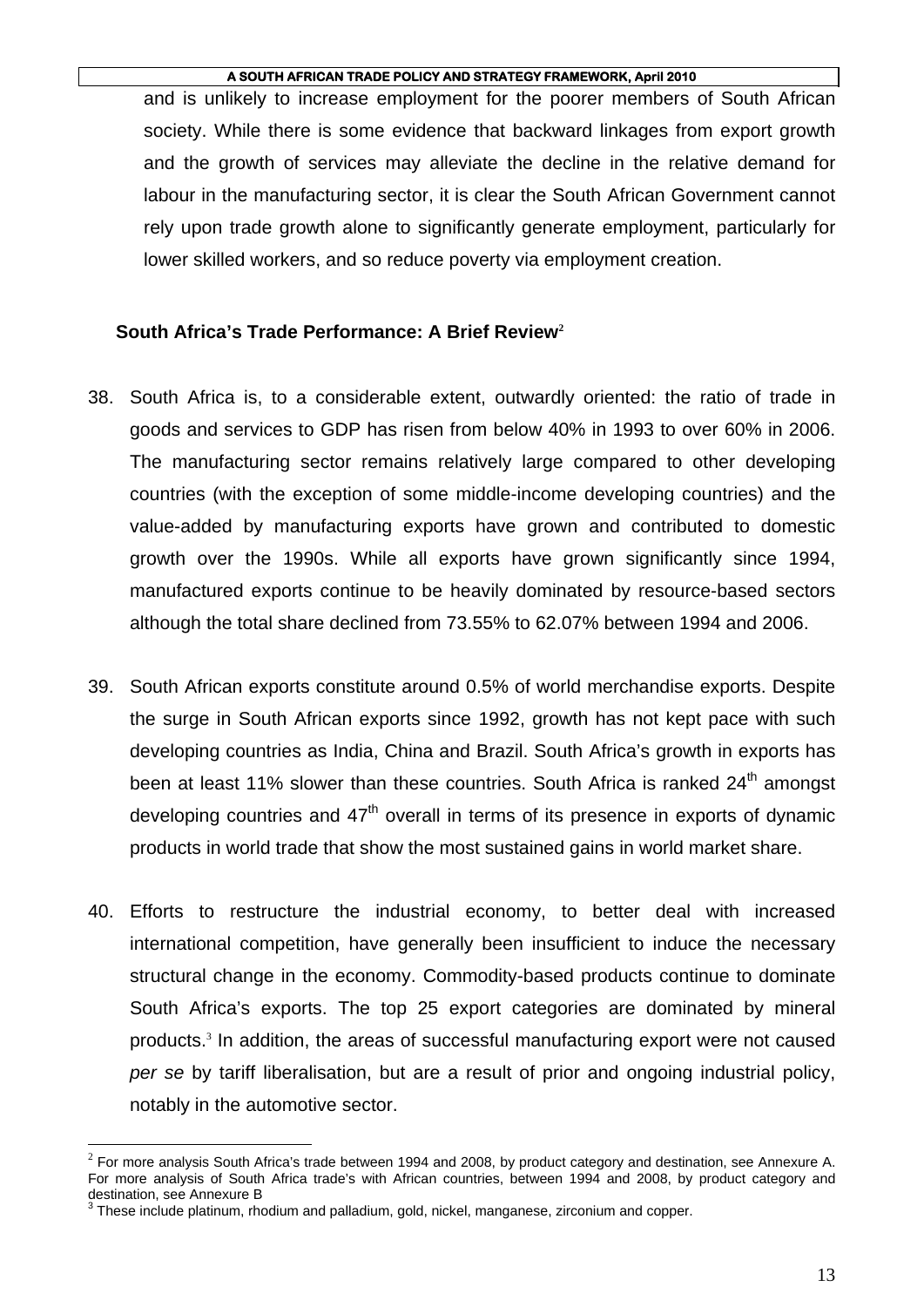- 41. The largest export category is precious metals, although the composition of this has changed over time from exports of gold to platinum. The next largest category is base metals which consist of resource-intensive manufactured goods, including ferroalloys, iron, steel and stainless steel products. Together with mineral products that include coal, briquettes, oil from petrol, and iron ores and concentrates, these three product categories generally represented over half of total exports, underlining the dominance of mining and basic processing in South Africa's export profile. Growth in advanced manufactured exports is accounted for by machinery and vehicles exports.
- 42. Most imports consist of advanced manufactures, with a marked increase in the share of total imports of these goods since 1996. Shares of imports of agricultural and basic processed goods have declined, while mining has increased. The share of total imports accounted for by mineral products has increased substantially since 1992, and is attributed mainly to increases in oil imports. Imports are primarily of manufactured goods, of which the majority are technology and capital intensive goods, including machinery, vehicles and scientific equipment. Imports of machinery are mainly driven by increased investments of local firms, although demand for consumer goods (white goods, consumer electronics) is also evident.
- 43. Overall, South African exports are dominated by basic, low-value added products, while most imports are of advanced manufactures. While there has been little change in the composition of the import and export baskets, the persistence of the deficit on the trade balance, reaching over 8% of GDP in 2008, has remained a source of macroeconomic vulnerability.

## **Tariff Reforms since 1994**

44. South Africa has undergone considerable tariff reform since 1994 and is now "moderately" protected as compared to comparators. This is due to the fact that during the Uruguay Round of multilateral trade negotiations, South Africa was classified, and undertook obligations, as a developed country. Currently, the simple average of the final bound rate is 20.9%, with tariffs on agricultural products (WTO definition) bound at ceiling rates averaging 43.5%, and tariffs on non-agricultural products bound at ceiling rates averaging 18.1%. South Africa's simple average MFN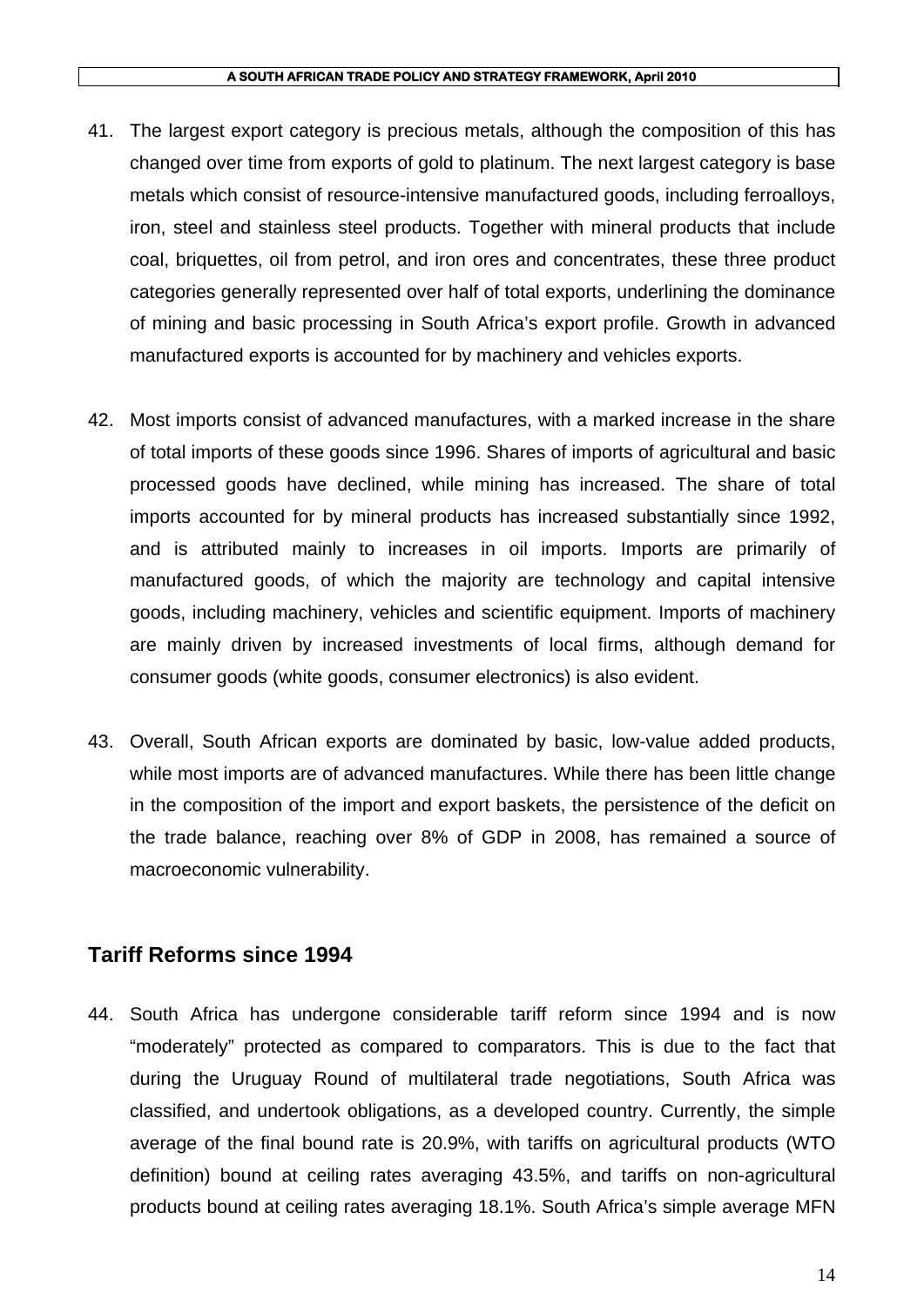applied rate declined from 15% in 1997 to 8.2% in 2006. The trade weighted average is 7.4%; the average tariff for inputs is 5.4%; and the average tariff for final products is 20.2%. Using the WTO definition, tariff protection for agricultural products is 9.6%.

- 45. There has also been considerable simplification of the tariff regime. In 1990 the tariff schedule consisted of 13609 tariff lines and 28% of the tariff lines were subject to import control. By 2006, the number of tariff lines was reduced to 6420. Simple *ad valorem* rates apply to 6228 lines at the HS8 digit level, and non *ad valorem* (NAV) duties (compound and specific) are applied to 192 agriculture lines largely in response to distortions that remain in international agricultural trade. NAV duties do not fully shield agriculture from global distortions.
- 46. Compared to many other upper middle income countries, South Africa has a high WTO binding coverage (98%); the simple tariff average tariff is lower (8.2%); we have a significantly higher number of duty free lines (54%); a comparable number of non*ad valorem* tariffs; and a comparable number of internationally-defined tariff peaks. The higher number of duty free lines results in a greater tariff dispersion rate. South Africa has around 20 more duty rates than other upper middle income countries.
- 47. The South Africa-EU TDCA and the SADC Trade Protocol have set additional parameters on our tariff regime for trade with those partners. South Africa's trade with the EU accounts for 40% of our total external trade and by the end of the transitional period in 2012, based on average annual trade flows for 1994-96, 94.9% of South Africa's exports to the EC, and 86.3% of the EC's exports to South Africa will be duty free. The SADC Trade Protocol entered into force in 2000 and, by 2005, 99% of tariff lines, consisting of 97% of imports from SADC, qualified for duty-free access to South Africa. Along with the SACU-EFTA FTA that entered into force in 2008, these agreements have further reduced the incidence of tariff protection in South Africa. The South African economy is now moderately protected by tariffs.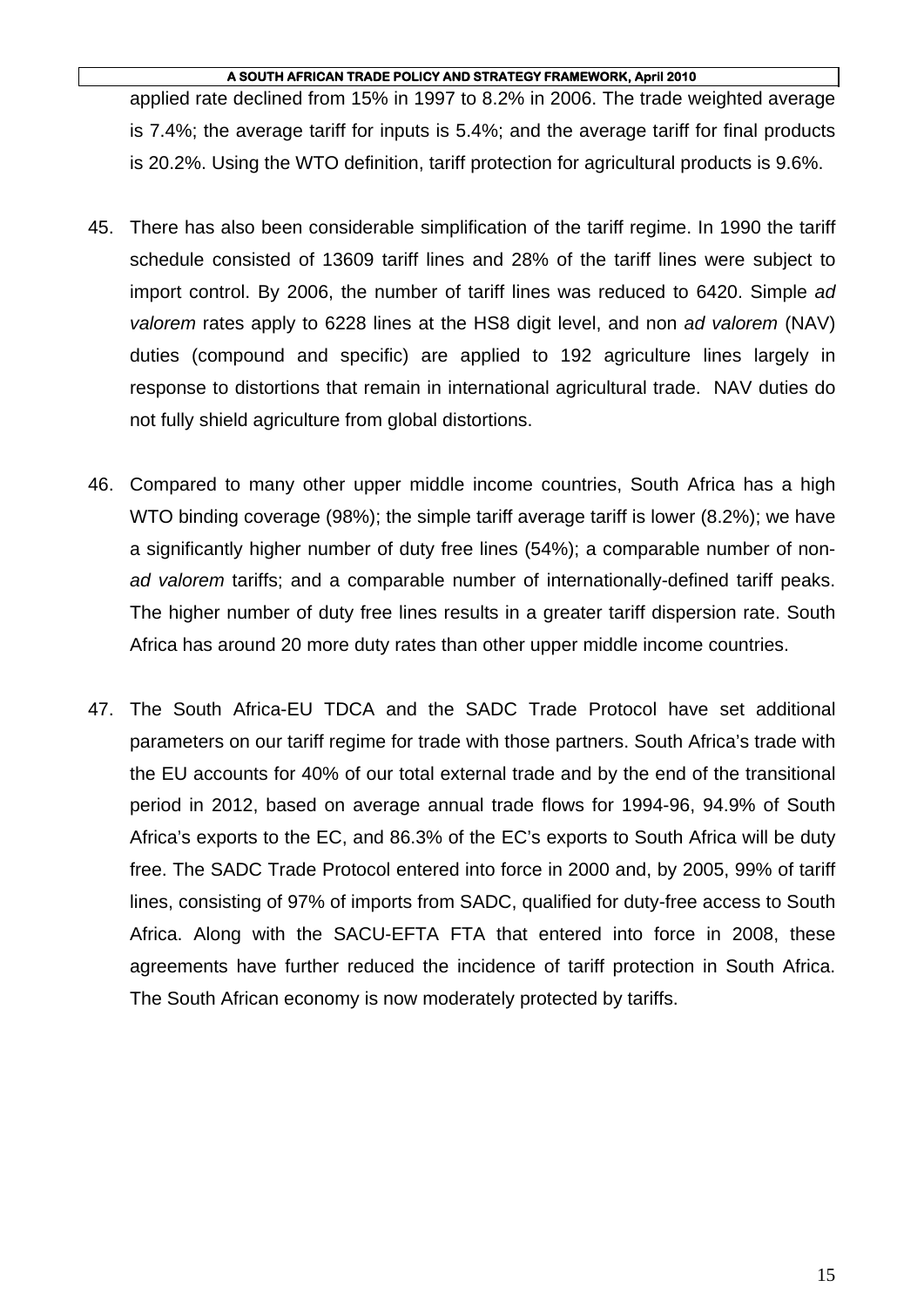# **SECTION 4**

# **Future Directions for Tariff Policy**

- 48. South Africa has chosen a development path aimed at achieving accelerated and inclusive growth to address poverty and inequality. We have chosen to upgrade and diversify our industrial base as manufacturing generates positive-spill over effects across the entire economy, and contributes to skills development and technology upgrading. In general, manufacturing ensures wealth creation opportunities across a wider supply chain than services and the development of the service sector in South Africa has been directly and indirectly linked to the expansion of the manufacturing base.
- 49. Drawing on the global experience and against the background of South Africa's tariff reform experience since 1994, our future approach to tariff setting will be more strategic. Tariff reform will be considered against the measure of building a diversified industrial economy capable of producing increasingly sophisticated, higher value added products and generating employment opportunities. As tariffs have implications for capital accumulation, technology change, productivity growth, and employment, the tariff reform programme needs to be carefully calibrated with respect to its pace and sequencing, taking into account the specificities of each sector and its production possibilities.
- 50. South Africa's NIPF states: "our fundamental approach is that tariff policy should be decided primarily on a sector by sector basis, dictated by the needs and imperatives of sector strategies". This mandate directs that sector level strategies sensitive to employment and developmental outcomes must continue to be decisive in shaping South Africa's approach to tariff policy. The NIPF goes on to state: "Trade policy remains an instrument of industrial policy in a context of narrowing options under multilateral and bilateral trade arrangements. Trade policy will be informed much more closely by sector strategies, at both the negotiating and administrative levels. A particular focus will be on reducing input costs for labour-intensive and value-adding manufacturing sectors. Export and foreign direct investment will be more targeted."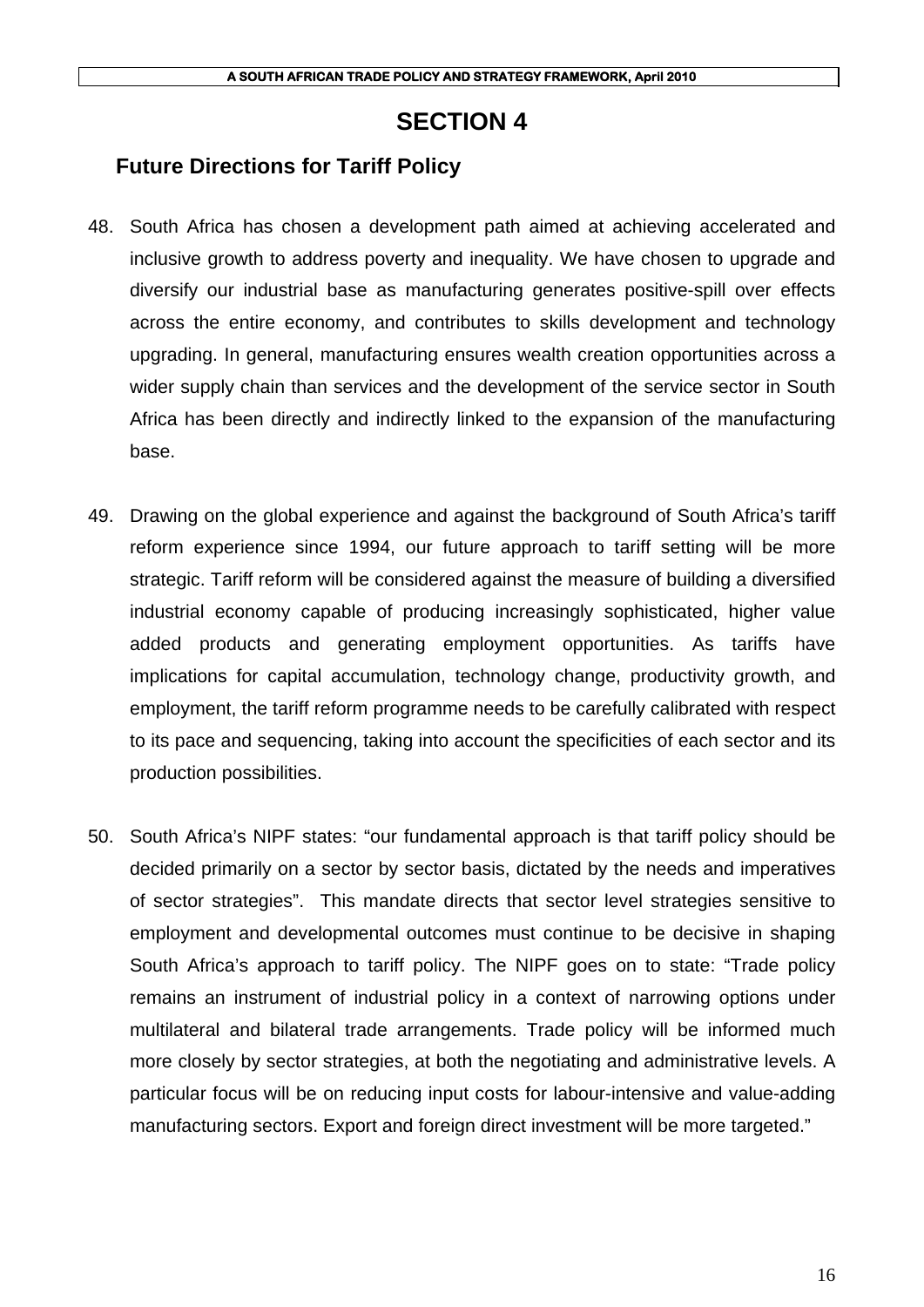- 51. A feature of South Africa's current industrial policy priorities is that we have chosen to focus not on upstream capital intensive projects, but on downstream more labour intensive, and employment creating activities. Our approach to tariff policy is not determined *a priori* nor can it be set out in a simplistic manner. South Africa has neither a high, nor a low tariff policy *per se*. Since 2007, the major initiatives in tariff policy arising from industrial policy have been to lower tariffs from formerly protected upstream, capital intensive industries, producing inputs that are important cost items for the downstream industries that we want to encourage and nurture. Investigations are currently underway in respect of the products of capital intensive upstream industries which produce products that are important inputs and cost items for downstream manufacturing industries. These reviews must address problems associated with import parity pricing.
- 52. If the evidence leads to the conclusion that it is necessary to reduce or even remove duties where this will benefit downstream industries and sectors, this will be pursued. At the same time, where processes of "self-discovery" and the development of sector strategies lead to the conclusion that some particular industry or sector requires tariff protection for a period of time, that support should be provided so long as it supported by a sector strategy and by clear evidence.
- 53. Some horizontal tariff-related issues that may be considered would include: i) the scope for further simplification of the tariff book; ii) the scope to eliminate nuisance tariffs (tariffs less than two percent); iii) the competitive and efficiency implications of tariff peaks, tariff escalation, as well as situations of negative rates of effective protection. Again, these questions cannot be usefully answered in the abstract. They need to be taken up in the context of a broader set of considerations in the development of CSPs. Such an approach would modulate applied industrial tariffs on particular product categories in accordance with their path for technological upgrading as a key instrument of sectoral policy.
- 54. The NIPF observes the relevance of the process of 'self-discovery' in the development of sector strategies. It is an approach through which the government with stakeholders in business, labour and civil society engage to identify the constraints or opportunities that require policy intervention. This process seeks to identify the key sectoral constraints and opportunities, and to propose actions to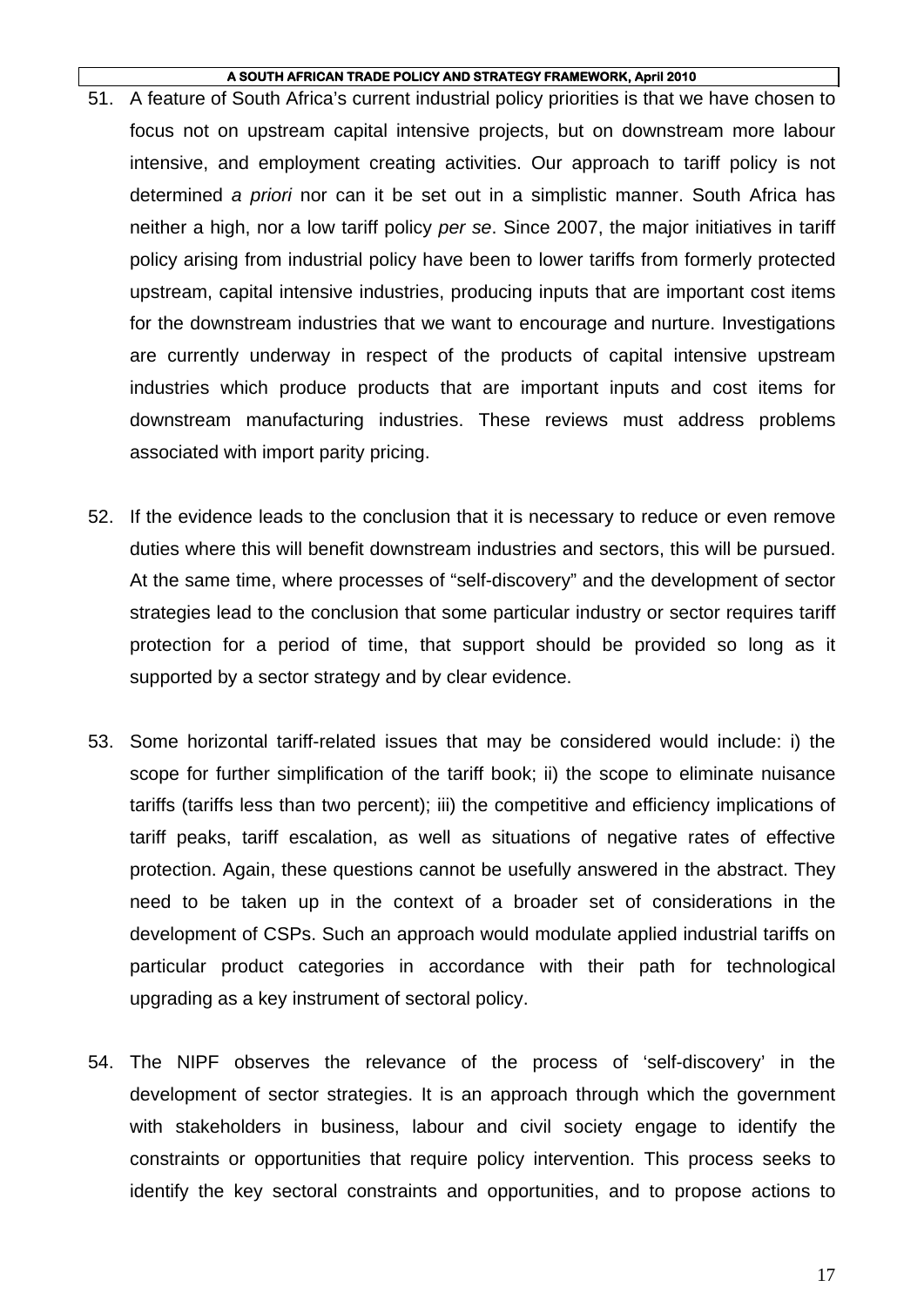unblock constraints. In essence, it seeks to build those sectors that have the potential to promote structural change in the economy through increases in labour-intensive employment, industrial upgrading, technology deepening, and productivity growth. The approach envisions that support offered by the Government to specific industries and firms are reciprocated in ways that advance national objectives.

- 55. Proposals for unilateral trade liberalisation, outside of a coherent industrial and trade policy, represent a fundamental misreading of the South African and international empirical evidence. The purported positive causation between trade liberalisation and export performance in South Africa's most dynamic group of post-apartheid exports (medium technology exports) is highly misleading. South Africa's "medium technology" exports comprise essentially two groups of products: resourceprocessing products such as steel, aluminium and chemicals; and automotive exports. Strong export performance in these industries has been a function of prior and current industrial policy. The resource-processing sectors emerged from a long period of state support under the apartheid regime with substantial restructuring tax allowances in the early 1990s. Automotive export performance has been driven by the MIDP.
- 56. Although there is a theoretical case for improving the relative profitability of exports relative to domestic production, the empirical evidence that this easily takes place through unilateral tariff liberalisation is extremely weak, both in South Africa and internationally. Across-the-board unilateral trade liberalisation will exacerbate the short to medium term current account deficit with little guarantee of long-term export competitiveness unless undertaken in a highly strategic and sequenced fashion.
- 57. The policy interventions to support structural change, including proposals for tariff adjustment will, of course, need to consider the commitments we have undertaken in the WTO and in other bilateral trade agreements. In particular, the WTO sets ceilings on tariff increases and while there are many tariff lines that could be increased, there are many tariff lines where the scope for increases is constrained. Furthermore, bilateral and regional agreements set specific tariff rates for imports from those countries with which we have concluded the agreements including, for example, the EU under the TDCA and SADC countries under the SADC Trade Protocol.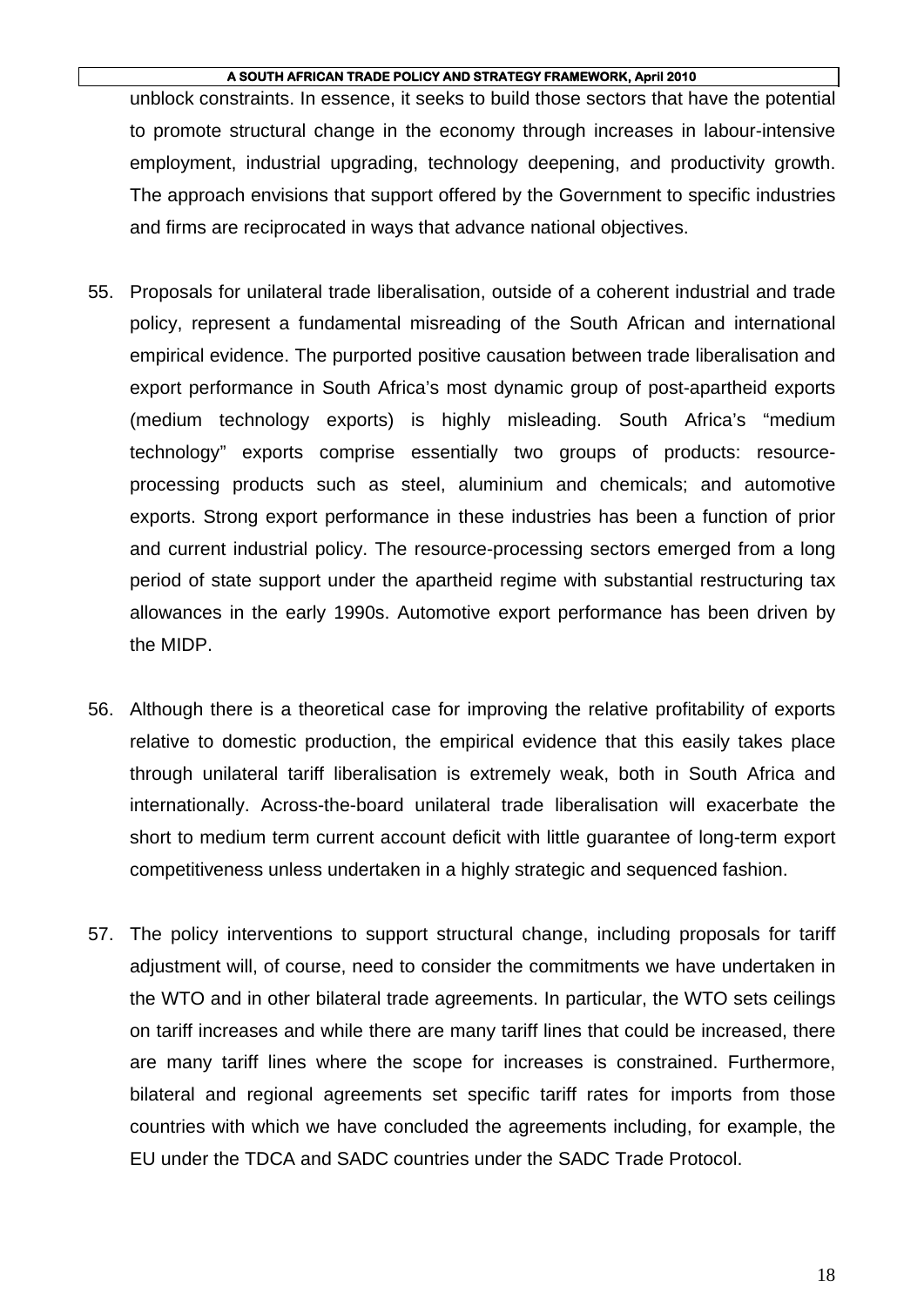- 58. We need to also take into account that we operate in an environment of a global trend towards reduced tariffs generally. South Africa, as with most countries around the world, is involved in ongoing multilateral and bilateral trade negotiations. It is necessary to approach these negotiations strategically to defend the policy space needed to promote industrial development.
- 59. Export taxes are another important trade policy measure that can be deployed to add value to commodities, and to diversify production and exports. Again, the introduction of export taxes will be considered on the basis of an evidence-based cost-benefit analysis, including the implications for employment creation and the potential for long-term competitiveness of the downstream sector. Such consideration will also need to take into account South Africa's international obligations with respect to export taxes. Trade remedies, including anti-dumping, countervailing and safeguard measures, are important instruments to ensure that domestic producers and employment are protected from unfair trade and from surges in imports that can damage the national and regional economy, lead to job losses and hamper efforts to create decent work.

# **Agricultural Trade Strategy**

- 60. Over the past 15 years, South African agriculture has undergone key reforms in the form of trade liberalisation and market deregulation. This structural transformation paved a way to enter global value chains and created space for increased private sector participation in the agricultural trade and marketing economy not previously possible. Despite contending with global players, many of whom are subsidised and protected, South African agriculture has developed a resilience to withstand competition and has maintained its competitiveness particularly in fruits, sugar and wine exports.
- 61. The primary agricultural sector's strong indirect role in the economy is a function of backward and forward linkages to other sectors. Its purchase of goods such as fertilizers, chemicals and implements forms backward linkages with the manufacturing sector, while forward linkages are formed through the supply of raw materials to industry in the food value chain. About 70% of agricultural output is used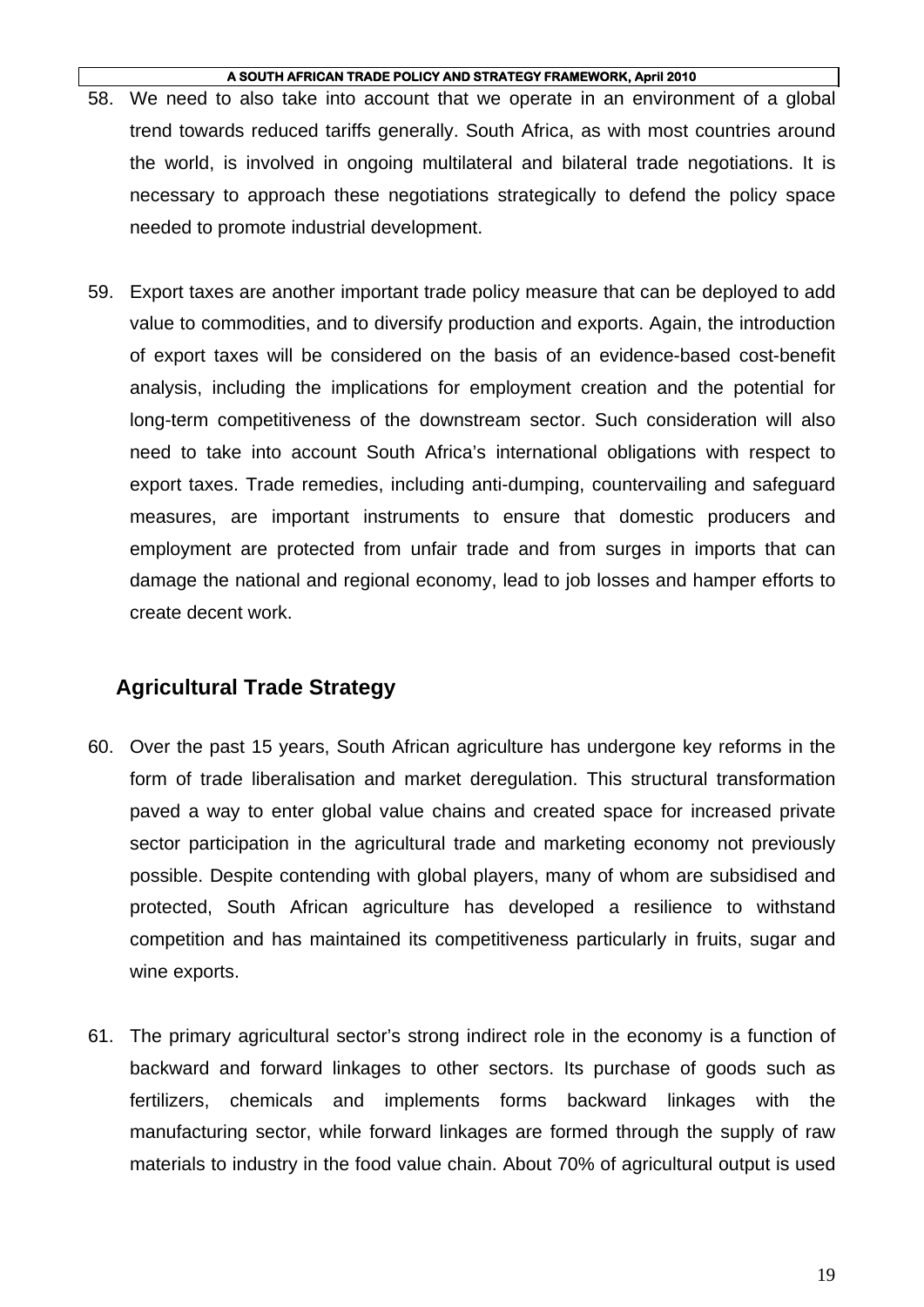as intermediate products. These linkages augment the contribution to the GDP to around 14%.

- 62. Agriculture accounts for about 8% of formal employment. The fully commercial and developing agricultural sectors provide employment (including seasonal and contract employment) to around 2 million farm workers, albeit often at low incomes. Some 3 to 4 million households derive some of their livelihood from agriculture. While farming is an important direct source of employment in the economy, these figures underestimate the employment effects of agriculture's linkages with the rest of the economy. The sector carries a responsibility to ensure food security as well as to create a basis for economic activity in the rural areas. To a large extent, the number of jobs created per unit of investment is higher in agriculture compared to other sectors of the economy. This implies that growth in agricultural output has a greater impact on employment creation and poverty alleviation.
- 63. The share of agricultural exports in the country's total exports was 6.9%, not unimpressive given the size of South Africa's total exports of minerals and other products. The share of processed agricultural products within the country's total agricultural export has increased to more than 50%, strengthening links to downstream industries. Targeted support measures and services are required, particularly at the beginning of the value chain to assist farmers to enter the mainstream of international trade. It is also evident that greater attention should be given to the development of the agricultural processing sector in South Africa. This will help over come the persistent deficit in its trade balance. Particular attention is also required to support black farmers' entry into the commercial mainstream in the agriculture sector.
- 64. Tariffs are a tool to be applied to promote sectoral growth, employment generation, investment attraction, productivity growth, food security and rural development. The sector is increasingly export orientated and tariffs along with other forms of support may be necessary to support exporters, including agro-processors. Tariff determinations in agriculture, as in industry, will be made on a case by case basis, and supported by evidence. Tariff determinations will also need to pay particular attention to the domestic impact of global distortions in international agricultural trade. We need to strike an appropriate balance between the profitability of farmers on the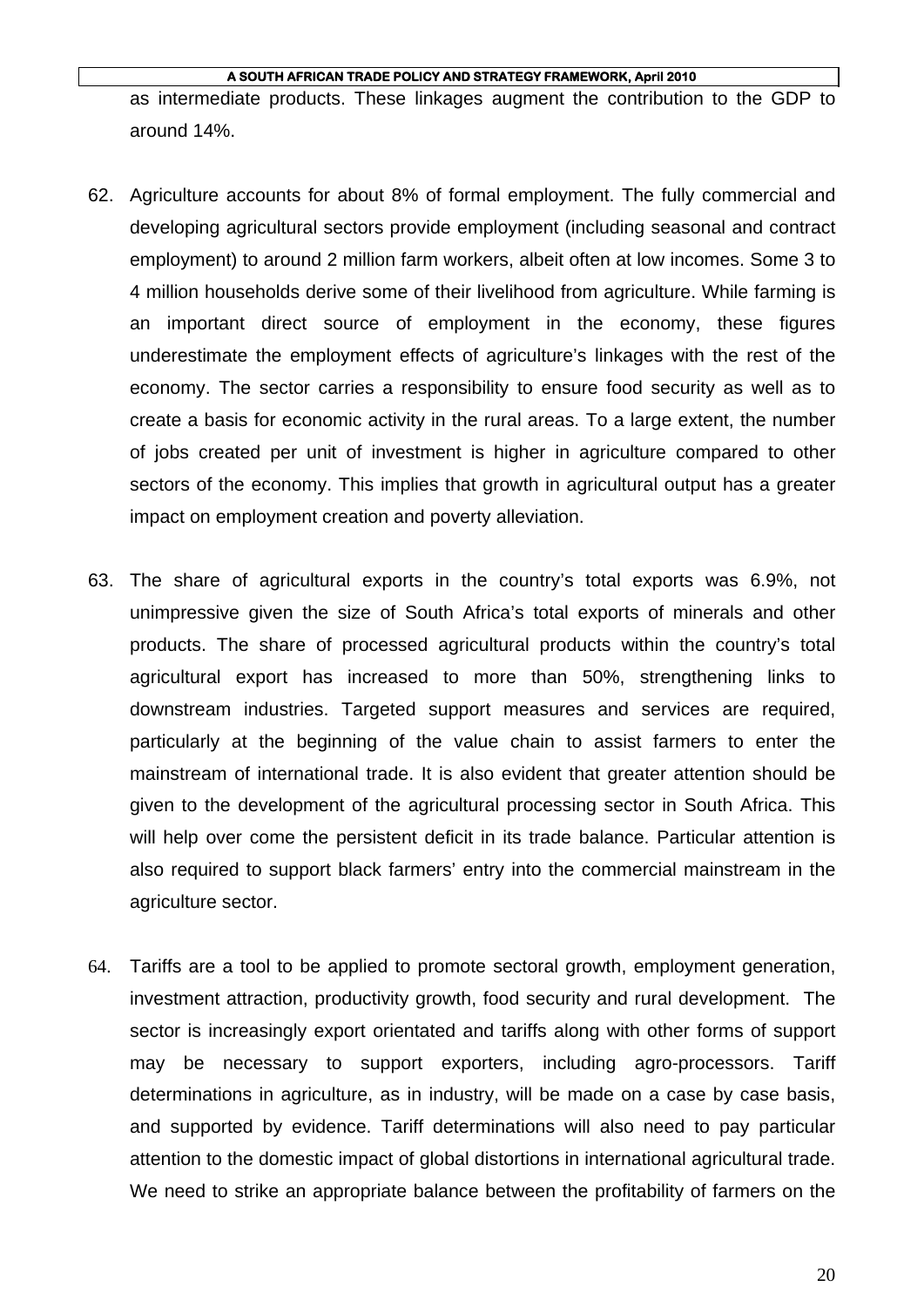one hand, which includes addressing supply side constraints and competition issues, and consumer prices, on the other, given the price raising effects of duties and their impact on food security objectives, including access to food at affordable prices especially for the poor.

65. Aside from the tariff aspects of agricultural trade, non-tariff barriers and support programmes in major economies are at the heart of today's global agricultural market. There are significant distortions caused by the policies of our trading partners and we need to explore ways to address these challenges to ensure South Africa remains a competitive agricultural exporter.

### **The International Trade Administration Commission (ITAC)**

- 66. The International Trade and Administration Commission (ITAC) implements and administers tariff policy in South Africa through established legislation, regulation and procedure. ITAC is an independent body, subject to the Constitution of the Republic and domestic law, and to trade policy directives issued by the Minister of Trade and Industry. ITAC's structure and mandate are defined in the International Trade Administration Act of 2002 and its role in dealing with applications both for tariff changes and trade remedies is similar to tariff setting bodies existing in a number of other jurisdictions, both in the developed and developing world.
- 67. ITAC conducts investigations on receipt of applications, and makes recommendations on proposed tariff changes (including changes that address problems associated with import parity pricing) or the application of trade remedies to the Ministers of Trade and Industry and Finance. ITAC may also undertake a review of tariffs at a sectoral level, and may initiate its own investigations. Trade unions may also submit applications to ITAC for tariff changes and they have the right to participate in tariff and trade remedy investigations. Tariffs determinations and trade remedies are assessed on the evidence obtained in detailed investigations at firm and sector levels that consider the impact on economic output and employment across the value chain. Consultations and public comment are essential elements of the process.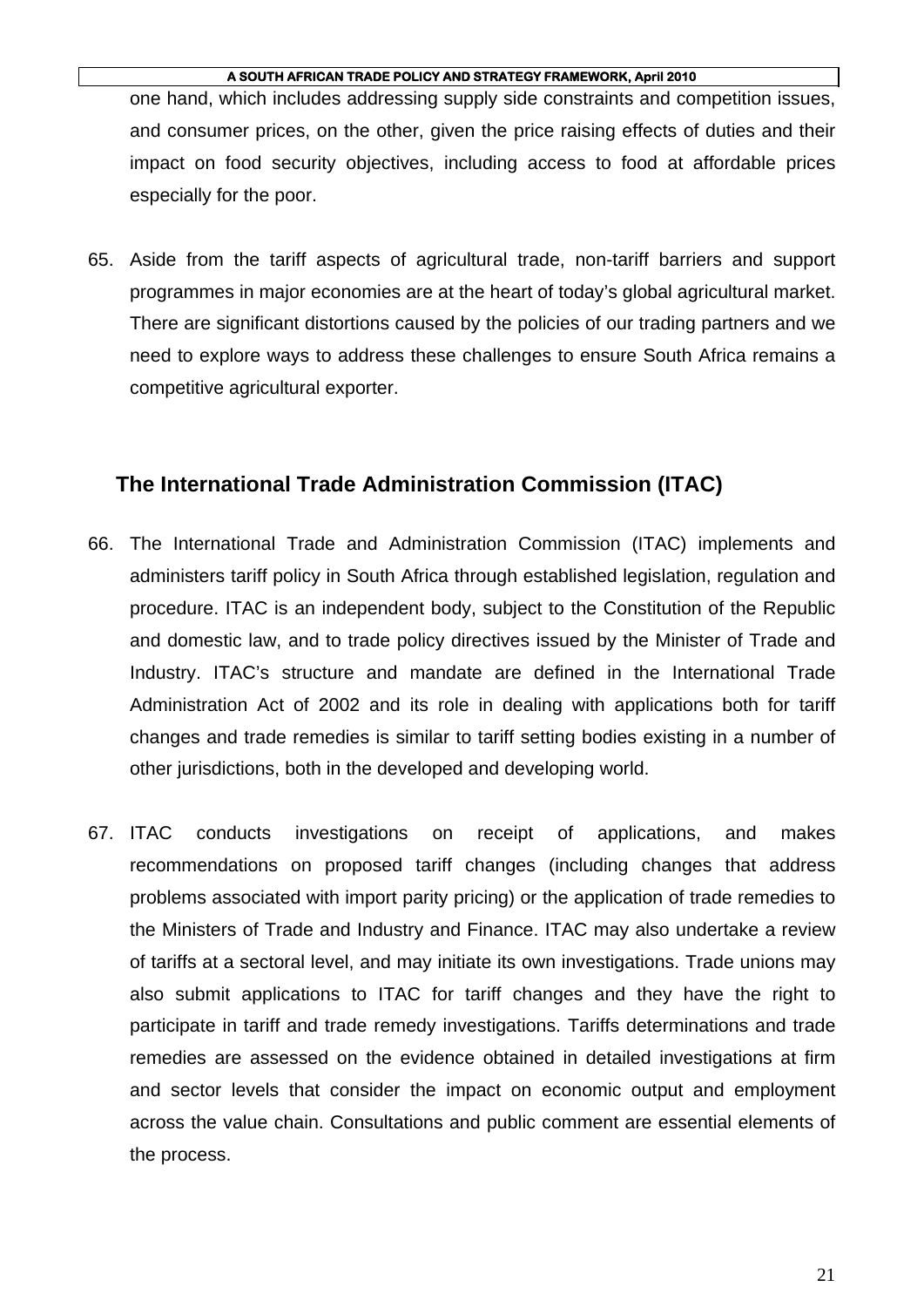- 68. The strength of this methodology lies in its empirical "groundedness", specificity and evidence-based approach. In making its assessments, ITAC employs a set of criteria to evaluate requests for tariff changes. While the assessment criteria are standard, each application is evaluated on its own merits and specific circumstances, on a case-by-case basis. There is opportunity for public consultation and comment. This process of tariff setting is disciplined through transparent, established procedures and investigations routinely consider: i) the competitiveness position of the product concerned; ii) whether the product or a substitute is manufactured in the SACU; iii) the effective rate of protection; iv) the value chain implications; and v) the macroeconomic and social impacts.
- 69. ITAC's basic architecture as an independent commission capable of conducting sector and company level investigations and producing recommendations on tariffs and trade remedies needs to be preserved. The methodology embedded in ITAC that assesses requests for tariff increases or reductions as well as trade contingency measures on the basis of evidence of the impact of those decisions on the real economy is essential to making informed decisions. This methodology is a bulwark against ill-informed approaches to tariff policy that are based on *a priori* assumptions about the supposed or theoretical benefits of either tariff protection or liberalisation.
- 70. Recent experience has demonstrated the need to strengthen the implementation, administration and enforcement aspects of South Africa's trade policy. This includes strengthening ITAC capacity to act expeditiously both against unfair trade (subsidised and dumped products) and surges in imports that threaten injury to local industries, as well as to initiate investigations. It also requires we step up measures to enforce trade laws against illegal imports, customs fraud, transhipment, abuse of industrial support programmes; counterfeit goods, and under-invoicing. These practices are unacceptable and in various ways undermine the local economy and result in job losses. Improvement of trade data quality will assist a great deal in the work of ITAC.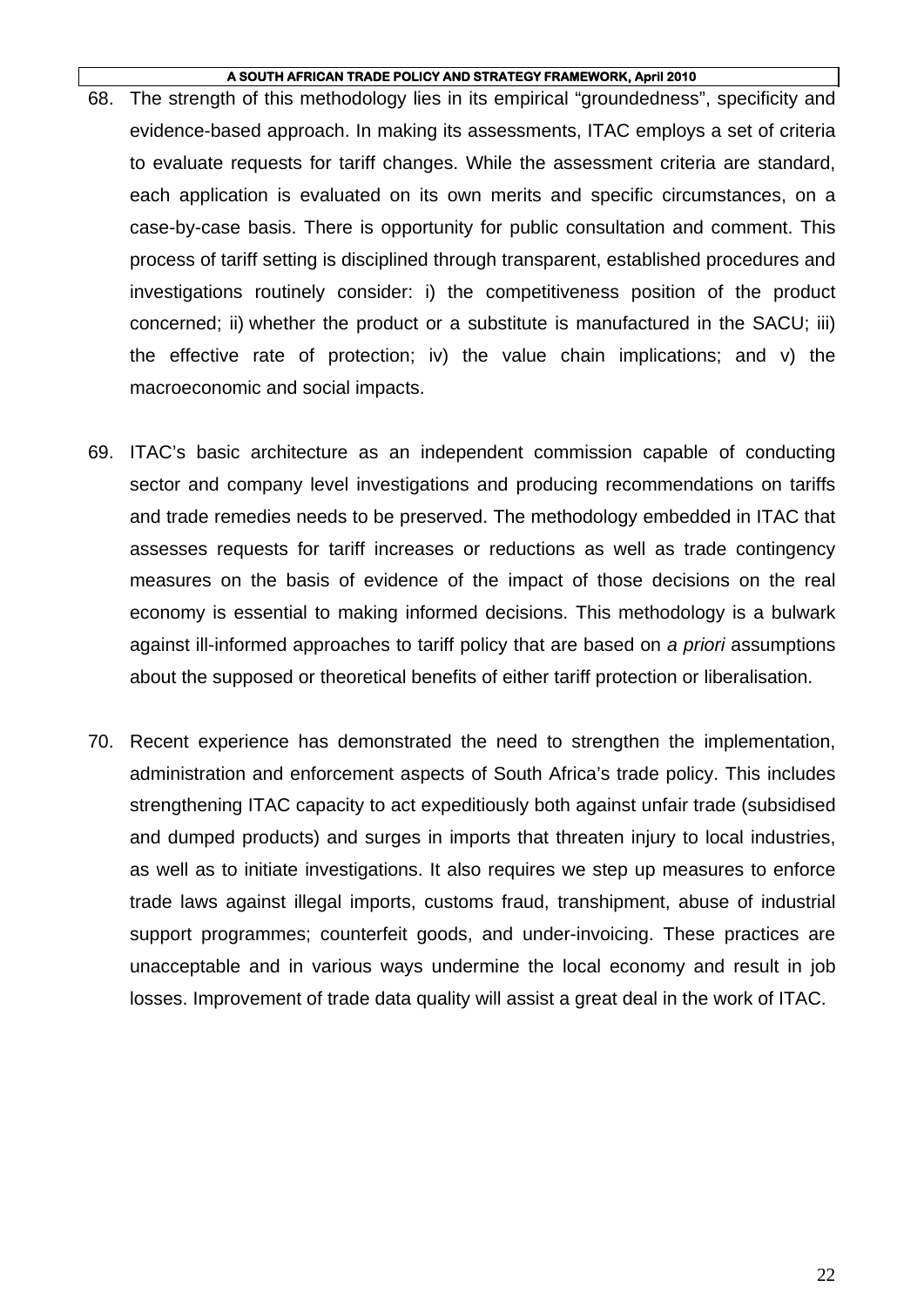# **SECTION 5**

## **Strategic Integration into the Global Economy**

- 71. Trade policy lies at the nexus between the domestic and the global economy, and is both a tool for sustained economic development and a mechanism through which South Africa defines the terms and conditions for its integration into the global economy. In taking into account an increasingly integrated and networked global economy, our trade strategy must define the terms of global integration to both secure the policy space to pursue national economic policy objectives and leverage opportunities that arise from global markets and increasing flows of global trade and investment.
- 72. A global trading system with rules that are supportive of, and conducive to, the developmental interests of developing countries, would broadly favour our own developmental prospects. South Africa will therefore continue to place the developmental agenda of developing countries at the centre of its foreign economic policy. The specificities of this developmental approach may vary in the different engagements that are undertaken at bilateral, regional and multilateral levels.

# **The African Agenda**

- 73. South Africa's trade and investment with African economies is important. Already, South African companies are among the main investors in Africa. The continent is also an important destination for South African exports, comprising around 20% of our total exports to the world. As compared to other regions in the world, South African exports to the continent is amongst the fastest growing and is more diversified, comprising higher value added manufactured products that support our industrial and employment objectives. South Africa remains committed to building mutually beneficial trade relations. Trade with Africa is more than just an opportunity for South African commercial interests; it must advance a wider developmental agenda across the continent.
- 74. Since 1994, South Africa's foreign economic policy has placed emphasis on building trade and investment relations with countries across the African continent. The work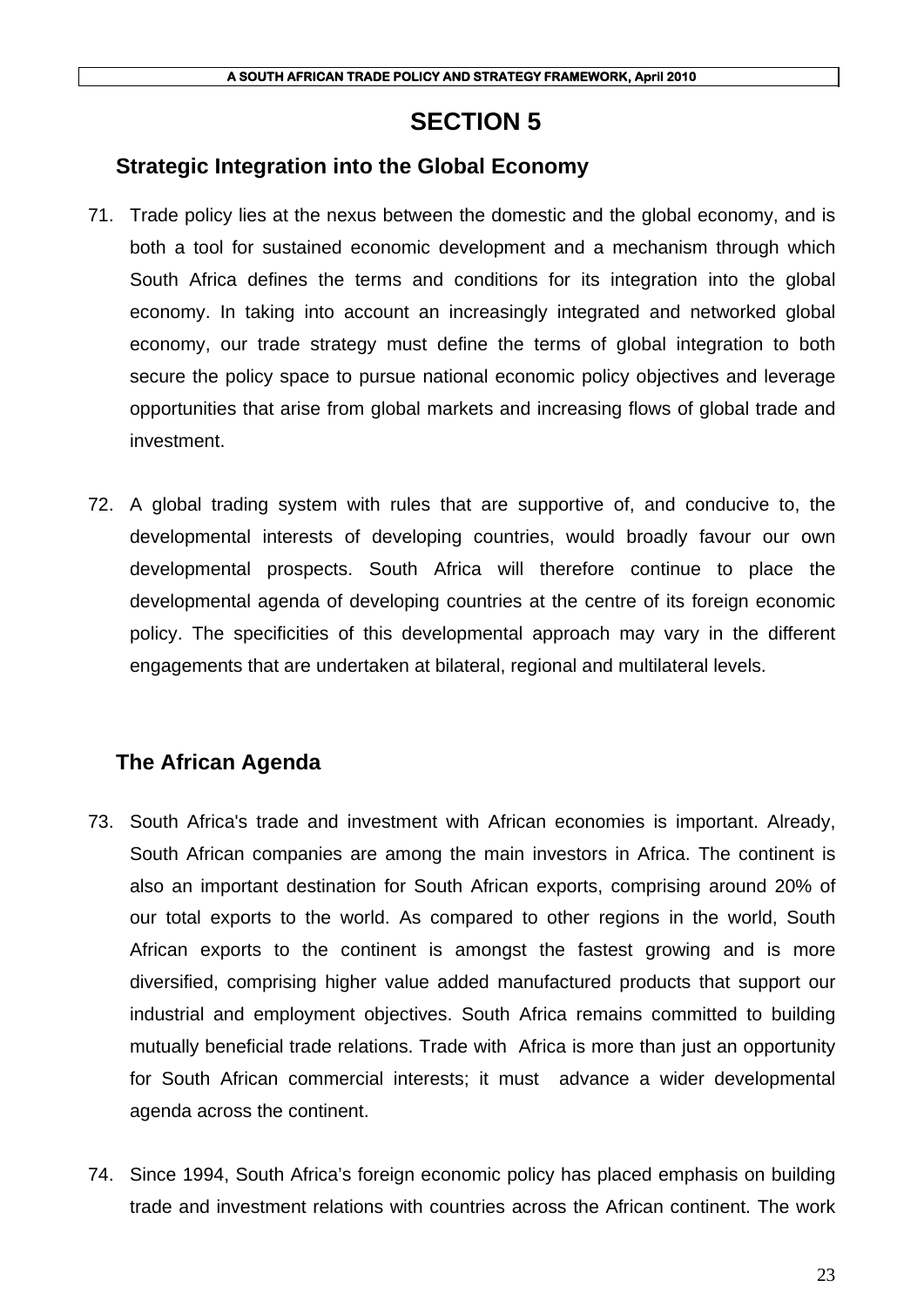has developed and unfolded in the context of the economic agenda of the African Union (AU) and the NEPAD and has involved intensive engagement at the subregional level, in SADC and SACU. All this work is underpinned by a strong bilateral country focus.

- 75. On the African continent, South Africa plays an active role in strengthening continental processes that seek to diversify and build agriculture and industrial production in line with the objectives set out in NEPAD. Work has aimed to rationalise regional integration projects, build effective regional markets and promote cross border infrastructure development. In the context of growing interest of securing access to Africa's resources, a second dimension of the work has been aimed at ensuring that extra-continental relations are leveraged to serve the developmental priorities defined by African countries. This work has unfolded in such engagements as the Forum for China-Africa Cooperation (FOCAC), the Africa-South America Forum, the Africa-India Summit, the Africa-EU Strategy and the Tokyo Conference on African Development (TICAD).
- 76. With respect to our bilateral engagements with African countries, South Africa continues to work with partner countries to identify precise areas of cooperation countries including with respect to promoting trade and investment, establishing joint projects for infrastructure development, alongside offers to provide technical assistance for policy and institutional and policy development. Particular attention is, and will continue to be, paid to collaboration on the reconstruction and development of African countries emerging from conflict. We will also need to work to ensure that the decisions taken are implemented There is also significant scope to increase the involvement of other stakeholders, including the private sector, in such engagements in order to enhance their effectiveness.

### **Spatial Development Initiatives (SDIs)**

77. An important part of our work in Africa is on cross-border infrastructure development in which the SDIs have been prominent. The SDI methodology was developed in South Africa in 1996 as an integrated planning tool aimed at promoting investment in regions that were underdeveloped but had potential for growth. The methodology involves a process in which the public sector develops or facilitates conditions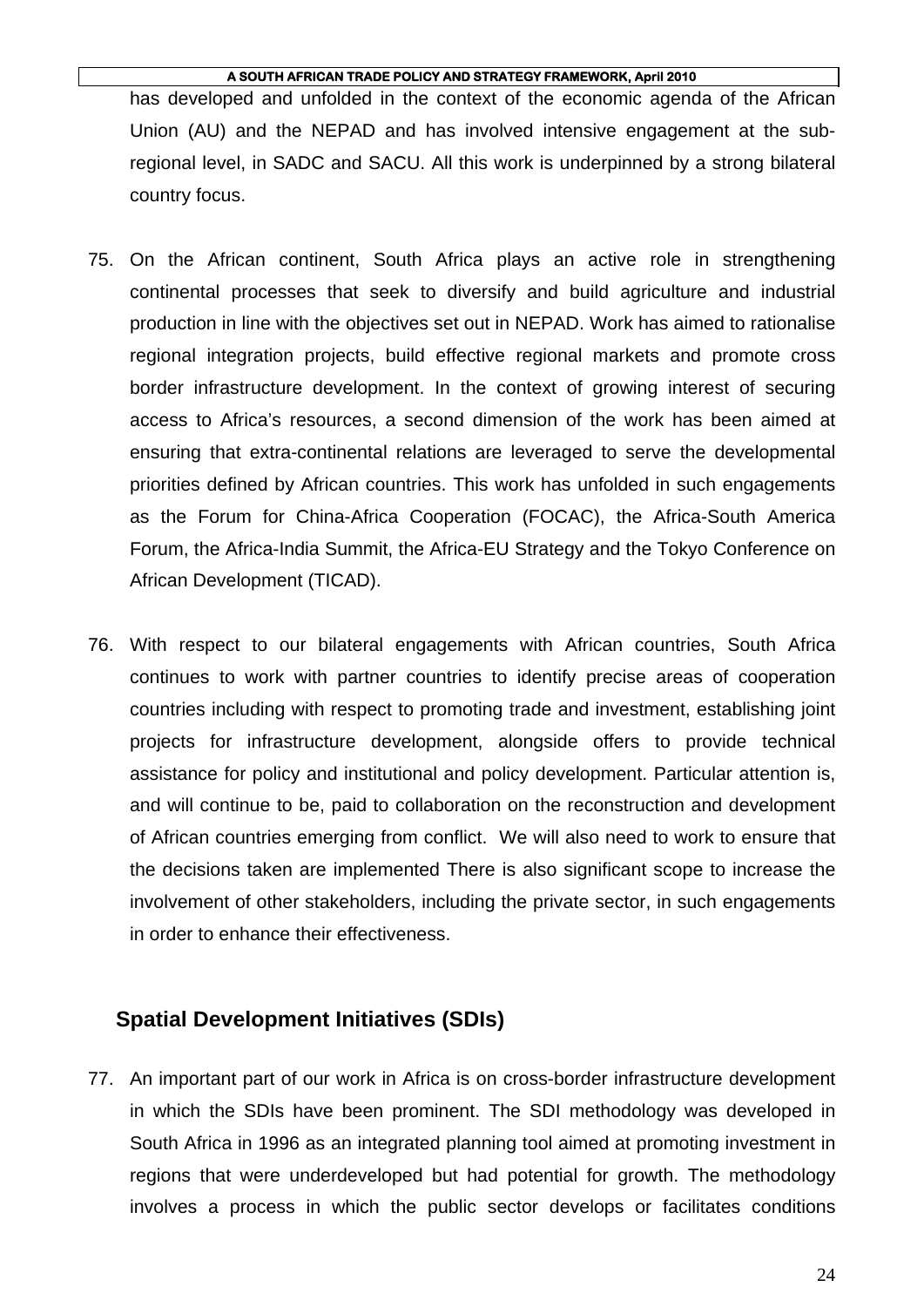conducive to private sector investment and Public-Private-Community Partnerships. Typically, the SDI methodology is implemented on Development Corridors (DCs) in conjunction with host countries within an agreed institutional framework. This entails the conclusion of a formal agreement between participating States that describes the aims and objectives of the DC, the roles and responsibilities of the parties to the agreement, including the national and inter-state ministerial and technical committees that drive the SDI process.

78. The success achieved in deepening and extending SDIs in Southern Africa has laid the basis for extending the programme across Africa in collaboration with other governments and the NEPAD Secretariat and the African Development Bank (ADB).

### **Regional and Bilateral Relations**

- 79. An important feature of the global environment is the proliferation of regional trading arrangements (RTAs) which already account for over 60% of global trade. Some observers point out the negative implications of the RTAs including the costs associated with trade diversion and the transaction costs of managing varying tariff reduction schedules, customs administration procedures and rules of origin (RoO). We will need to assess the impact of the proliferation of FTAs for South African exporters in markets where there is a risk of being shut-out of these regions, particularly in Asia and Latin America. While the economic benefits of RTAs remain a subject of dispute, countries are compelled to pursue them if only to retain a competitive position in external markets. More positively, by promoting competitiveness at a regional level, RTAs can be stepping-stones for national firms to compete globally.
- 80. Regional integration is important for African development. In comparative terms, intra-African trade is only around 10% of total trade. This figure, however, hides important country variations. For most African countries, intra-African trade is considerably more important than the aggregate figures suggest. Indeed, a simple average of the share of intra-African trade in African countries' exports reveals that it is worth 21 per cent of total exports, a figure that is over twice as large as the aggregate figure for Africa. This makes Africa by far the second most important export market for most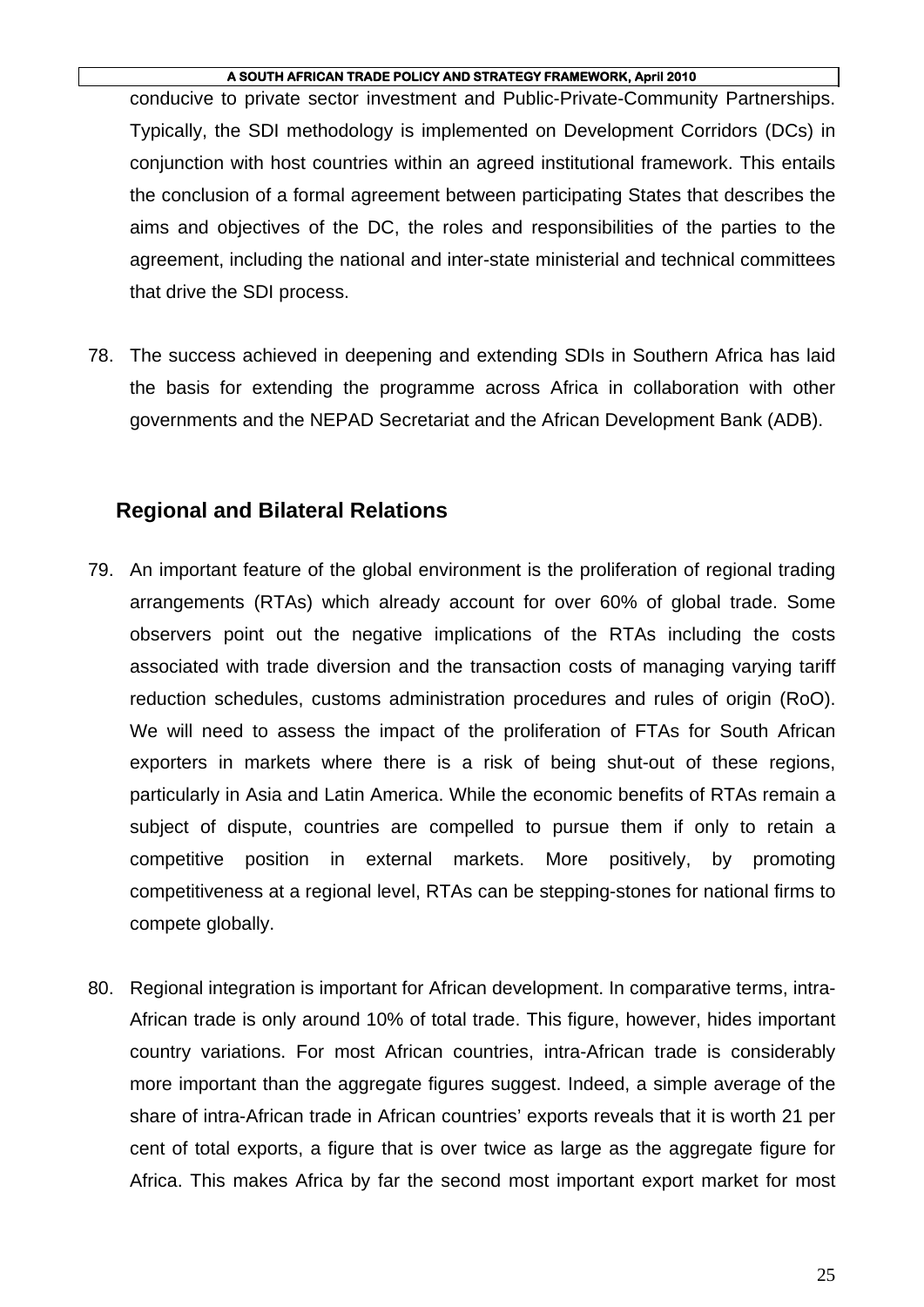African countries behind Europe. Seven African countries count Africa as their main export market and 25 count it as their second most important export market.

- 81. The reason for the discrepancy between this finding and the low aggregate figure is simple. Many of the big exporters in Africa trade little with other African countries. This is notably the case with oil-exporting countries. There are also many countries in the region that depend on intra-African trade to a much greater extent. Five African countries have exports to Africa that are larger than half of their total exports; while a further 14 countries export more than a quarter of their exports to Africa. So, contrary to the impression given by aggregate figures, Africa represents a significant export market for many African countries. It is also important to note that over three quarters of intra-African trade takes place within regional trading blocs. This suggests that these RTAs represent relevant institutions that must be advanced as stepping stones for deepening intra-African trade.
- 82. South Africa has pursued regional arrangements in Southern Africa through the SADC Trade Protocol and the Southern African Customs Union (SACU), with the EU under the TDCA, through the SACU-EFTA FTA and through the SACU-MERCOSUR preferential trade agreement (PTA). We have learned important lessons that will inform our future bilateral engagements. First, as compared to free trade agreements (FTAs) more focused preferential trade agreements (PTAs) allows for a more strategic integration process among developing countries. Second, it is increasingly apparent that tariffs are not always the most important barrier faced in foreign markets and hence negotiating outcomes must deal more effectively with non-tariff barriers. Third, we will need to give attention to forging mutually beneficial sectoral cooperation agreements that can support South Africa's broader development objectives. Further consideration should be given to designing appropriate trade and economic arrangements that suit our economic objectives. This should include an assessment of investment treaties that impact on developmental policy space.
- 83. Importantly, our work on regional integration places emphasis on developing supplyside capacity that will enable countries in the region to diversify their economies as well as to take advantage of opportunities for more dynamic and diverse exports. A more integrated development strategy that includes SDIs, investment promotion into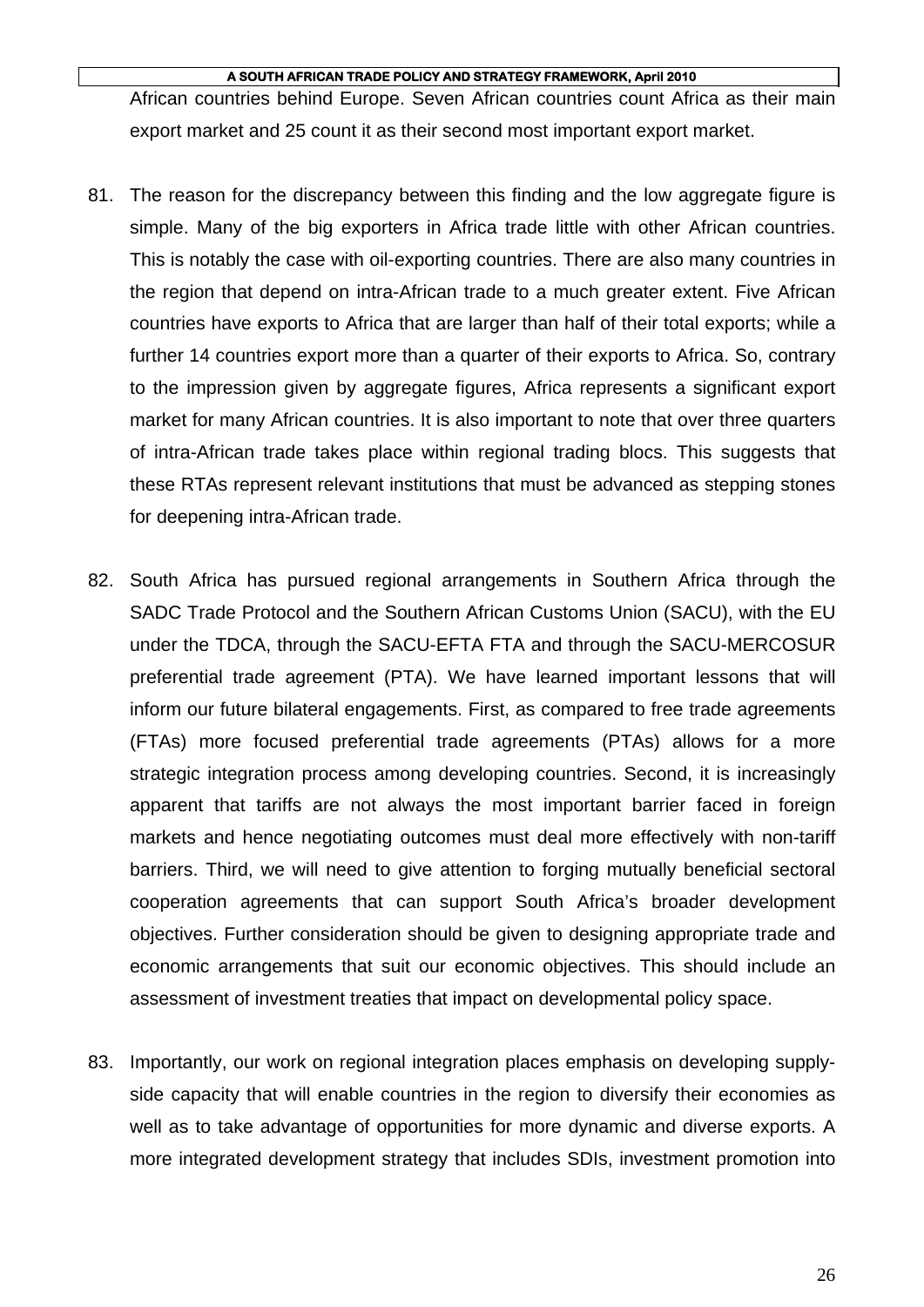the region, and region-wide industrial development linkages will give strong effect to 'developmental regionalism' that South Africa pursues.

84. South-South economic cooperation offers new prospects for diversifying traditional trade relations. However, it will be necessary to ensure that in pursuing these relations, we also begin to shift current trade patterns on to a more sustainable path. African exports, including exports from South Africa, to dynamic economies of the South continue to be dominated by commodities, while we import a growing range of higher value added manufactured goods. This is not sustainable in the longer term. The dynamism of the economic growth in the South can offer a new complementarity and, emerging trade relations with economies of the South should be appropriately structured to complement African economic strategies to promote diversification and industrialisation.

### **Southern Africa**

- 85. Since 1994, South Africa has considered regional economic relations in Southern Africa an essential component of our wider international economic relations. The Government has repeatedly committed itself to promote regional cooperation along new lines that will correct imbalances in current relationships. This view was founded on two precepts. First, South Africa's democratic transformation, stability, security and economic development could not be assured if the region continued to confront underdevelopment, instability, poverty and marginalisation. Second, regional economic cooperation and integration offered an opportunity for regional industries to overcome the limits of small national markets, achieve economies of scale, and enhance competitiveness as a platform to participate in the global economy.
- 86. These considerations informed South Africa's engagement in two important regional processes in the immediate post-apartheid period: the re-negotiation of the SACU agreement and negotiations to consolidate the SADC. SACU enjoins South Africa with Lesotho, Botswana, Namibia and Swaziland in a customs union – the oldest in the world – where goods flow free of any tariff duties. South Africa, Lesotho, Swaziland and Namibia are further integrated through the Common Monetary Area where currencies are pegged and are freely convertible. Aside from strong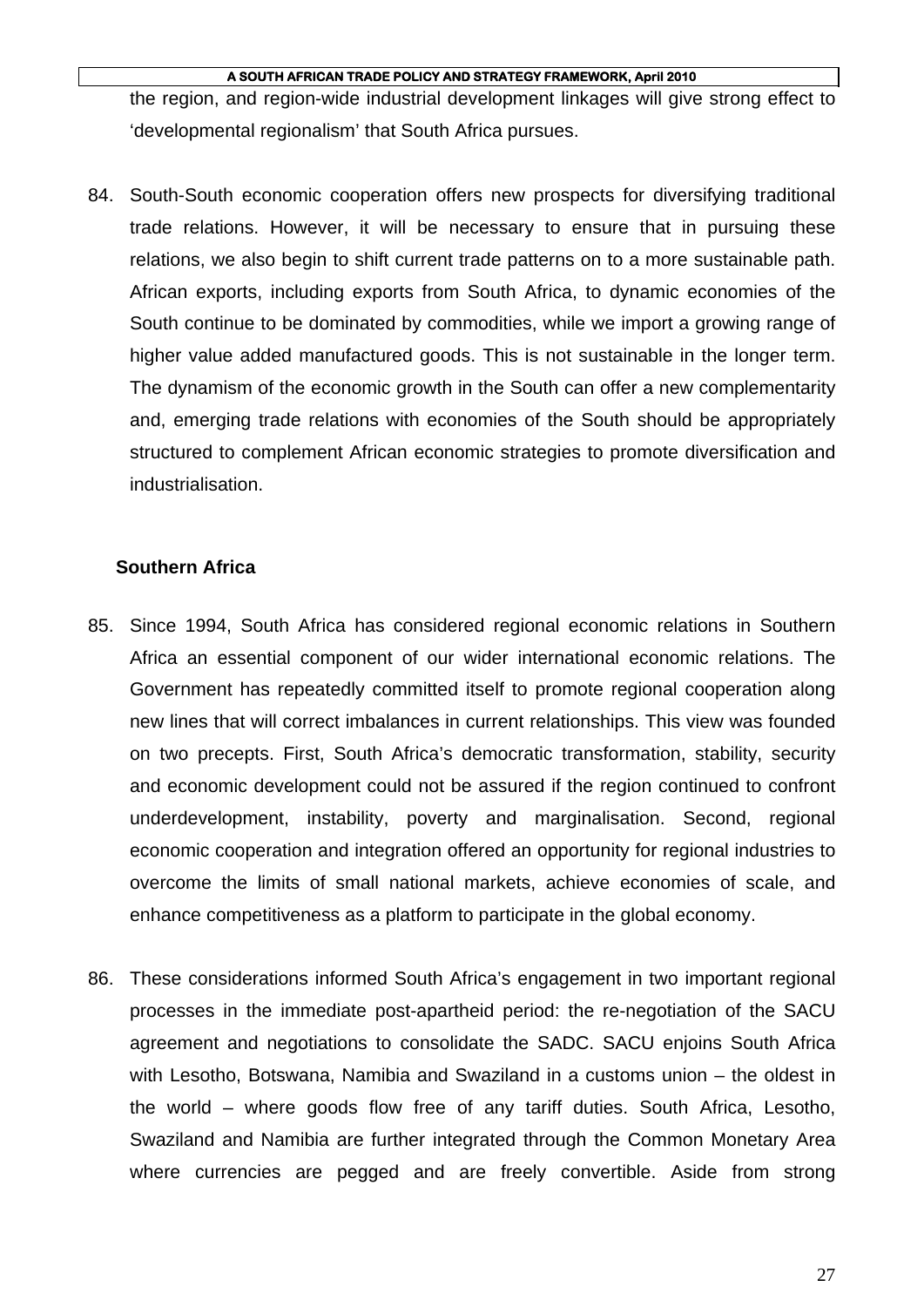cooperation on security, international relations, the SADC agenda has been shaped by the negotiation and implementation of the Trade Protocol in 2000.

### **The Southern African Customs Union (SACU)**

- 87. The new SACU Agreement that entered into force in July 2004 represented several important departures. It: i) establishes a democratic, consensus decision making; ii) it foresees new supra-national institutions including a Tribunal to settle disputes, a SACU Tariff Board to determine changes to the common external tariff and a Secretariat; iii) as an enabling agreement, it envisions deeper integration through development of common SACU policies in, amongst others, industry, agriculture, competition and unfair trade practices; and iv) establishes a revenue sharing formula (RSF) that weights shares of customs revenue and excise taxes in favour of the BLNS, including through a development component.
- 88. SACU has the potential to move beyond an arrangement based on a common external tariff and held together by a revenue sharing arrangement. SACU's main value to South Africa is no longer as a "captive market" for exports, as it was under the apartheid regime. For South Africa, now, in the context of new global dynamics, SACU's value will lie in its ability to be transformed into a vehicle for advancing and deepening developmental integration at the sub-regional level, as an anchor in the SADC regional project, and as a platform for harmonised engagement in wider global trade relations. We have the elements that would allow us to advance to a common market and even monetary union.
- 89. Achieving this vision will however require that SACU Member States forge common trade and industrial policies. We will need to develop a work programme that overcomes current policy gridlock by devising a strategy to build production value chains across all Member States in agriculture and industry. This could be underpinned by a regional infrastructure development programme such as the SDIs.
- 90. A common policy vision is a prerequisite for strengthening SACU institutions, including the proposed SACU tariff board, Tribunal as well as an effective and wellresourced, Secretariat. Progressive harmonisation of various institutional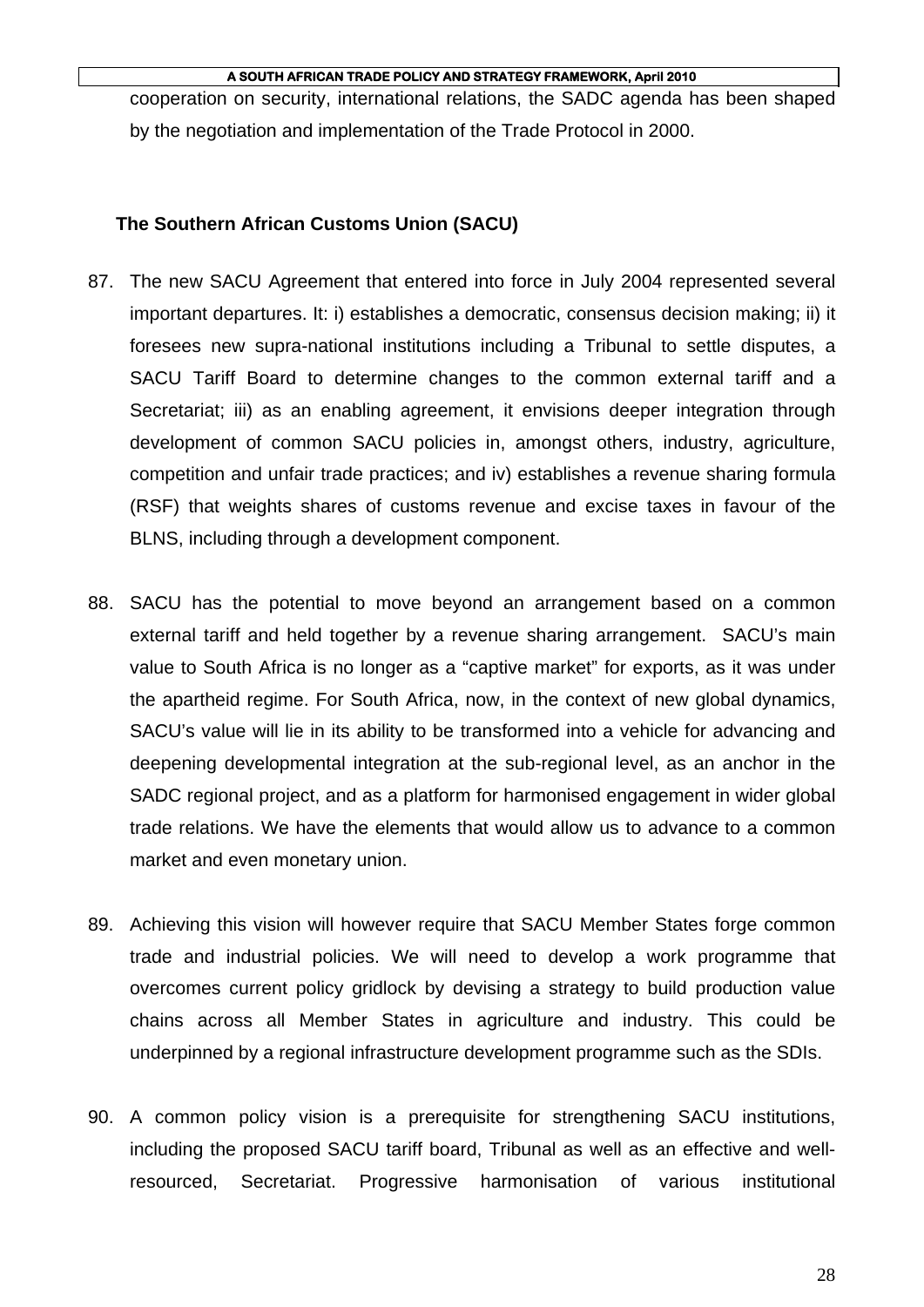arrangements and in the areas of competition policy and standards will also be required over time.

- 91. SACU can also be an anchor or nucleus for deeper integration in SADC through the concept of 'variable geometry'. SACU could thus play a pivotal role in shaping wider processes of regional integration in SADC and beyond. SACU will need to consider the terms and conditions for new members accede to the customs union. For SACU to realize its potential, we also need common understanding on how to position ourselves in a rapidly changing global economy. Shifting patterns of global trade have seen the rise of new economies to the centre of the global trade relations. SACU will therefore need to forge a common approach both on the direction of future trade relations and on the content of future agreements, and move beyond immediate and over reliance on traditional trading partners when new centres of economic growth are emerging. We need to develop a common trade negotiation agenda based on agreed positions in multilateral trade negotiations, notably in the WTO Doha Round.
- 92. Without advancing along these lines, SACU runs the risks of being trapped in policy gridlock, remaining what it has always been - a customs union held together only by a common external tariff and a revenue sharing arrangement. In this scenario, SACU will inevitably be steadily rendered ineffectual by global developments beyond its control. It will be necessary to continually review and assess developments in SACU in light of the issues raised.

### **The Southern African Development Community (SADC)**

93. The regional economic programme in SADC aims to combine market integration (free trade through the Trade Protocol or TP) with policy coordination and sectoral cooperation in a broad development project. This project will also require progressive convergence of the region's social and labour policies, amongst others. The free trade negotiations - the SADC Trade Protocol - were concluded in 2000, and implementation of the tariff reduction obligations began at that time. By 2008, 85% of goods were traded duty free and SADC met the WTO-defined threshold for a free trade area. By 2012, 99% of intra-SADC trade will be duty free.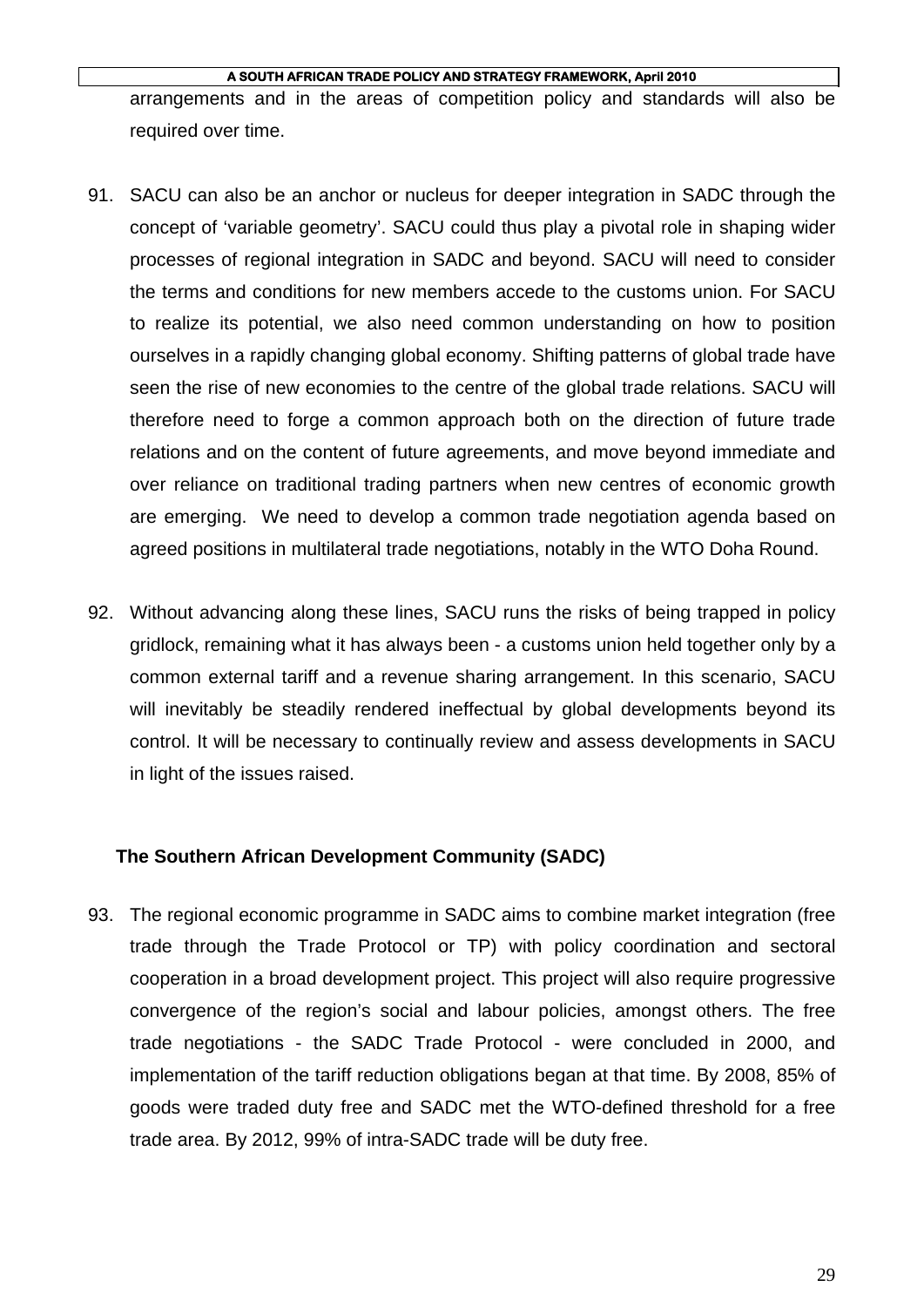- 94. Despite this notable achievement, considerable work remains to consolidate the FTA. Several SADC Members have yet to fully join the trade agreement. Furthermore, several Members have experienced difficulties in meeting the tariff liberalisation obligations as set out in the Protocol. These issues will require ongoing efforts. Moreover, the mid-term review of the Trade Protocol set out an extensive work programme that is necessary to build the free trade area. This work programme includes continued negotiations on outstanding rules of origin, the development of region-wide standard setting capacity and an extensive work programme on trade facilitation. Progress in each of the complex areas will encourage growth in intra-SADC trade.
- 95. The key policy issue that arises is that the region has not responded to improved market access in South Africa. South African imports from the region are increasing, but low value commodities drive most of the growth. Intra-regional trade is diversifying slowly. Major increases in trade have occurred in the textiles and clothing and sugar sectors, where special trade arrangements exist. Trade appears to be influenced more by the region's comparative advantage rather than improved market access. The most serious constraint to balanced regional trade remains undeveloped production structures in SADC countries. This is a challenge for the region's industrial policies: to expand the range of products that can be exported and to increase the value added of those exports. Against this background, it will be necessary to focus on consolidating the FTA, addressing the issues raised in the mid-term review, and developing a work programme to overcome real economy supply capacity constraints particularly through the development of a regional industrial policy.
- 96. We will need to align this process with ongoing initiatives that are structured around a possible Tripartite FTA between COMESA, the EAC and SADC. Such REC to REC FTAs are important steps to advancing to trade integration across Africa and ensuring that African countries are not forced to trade at a competitive disadvantage as compared to other, non-African trading partners.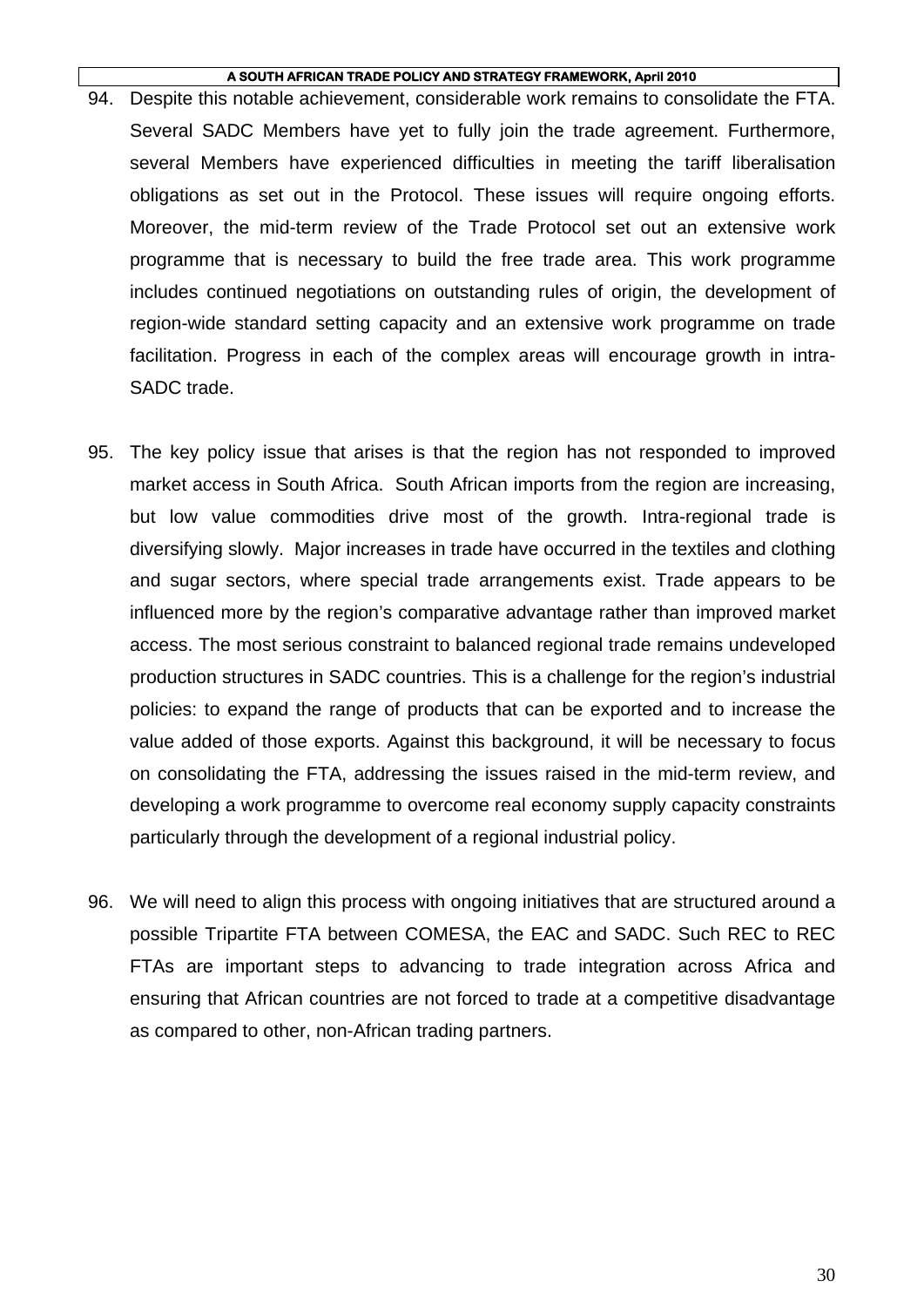### **The Economic Partnership Agreements and Regional Integration in Southern Africa**

- 97. South Africa entered the EPA negotiations in an effort to build a harmonised set of trade relations between countries in southern Africa and the region's single most important trading partner, the EU. South Africa had hoped that the objectives of regional integration could be advanced at the same time as building a single trade regime the EU. We were under no legal obligation to do so as the TDCA had already been concluded and remains the basis for our trade relations with the EU. However, the emerging outcome runs contrary to our expectation. The Interim IEPA between seven members of SADC and the EC poses profound challenges as it will unduly limit the region's development policy space, hamper efforts at trade diversification, and undermine existing integration processes in SADC and SACU.
- 98. Under the EPA, SADC has at least five sets of separate trade relations and regimes with the EU and each vary considerably from one another. This will complicate – even foreclose - efforts to build a single trade regime in the region and between the region and the EU. The separate arrangements are creating a basis for a new generation of trade policy division in the region as they contain varying commitments in such new issues as services, investment, competition, and procurement. The EPA also threatens to weaken SACU - the oldest customs union in the world - as different commitments would undermine efforts to build common policies in new areas.

### **Opportunities for South-South Cooperation**

99. Common challenges and shared perspectives among countries of the South suggest that we needed to elaborate a set of strategies to strengthen our trade and investment linkages to give greater meaning to south-south economic cooperation. Significant structural changes are underway in the global economy. The steady, inexorable rise of emerging economies is amply demonstrated by the strength of competition from the South in agriculture, services and manufacturing.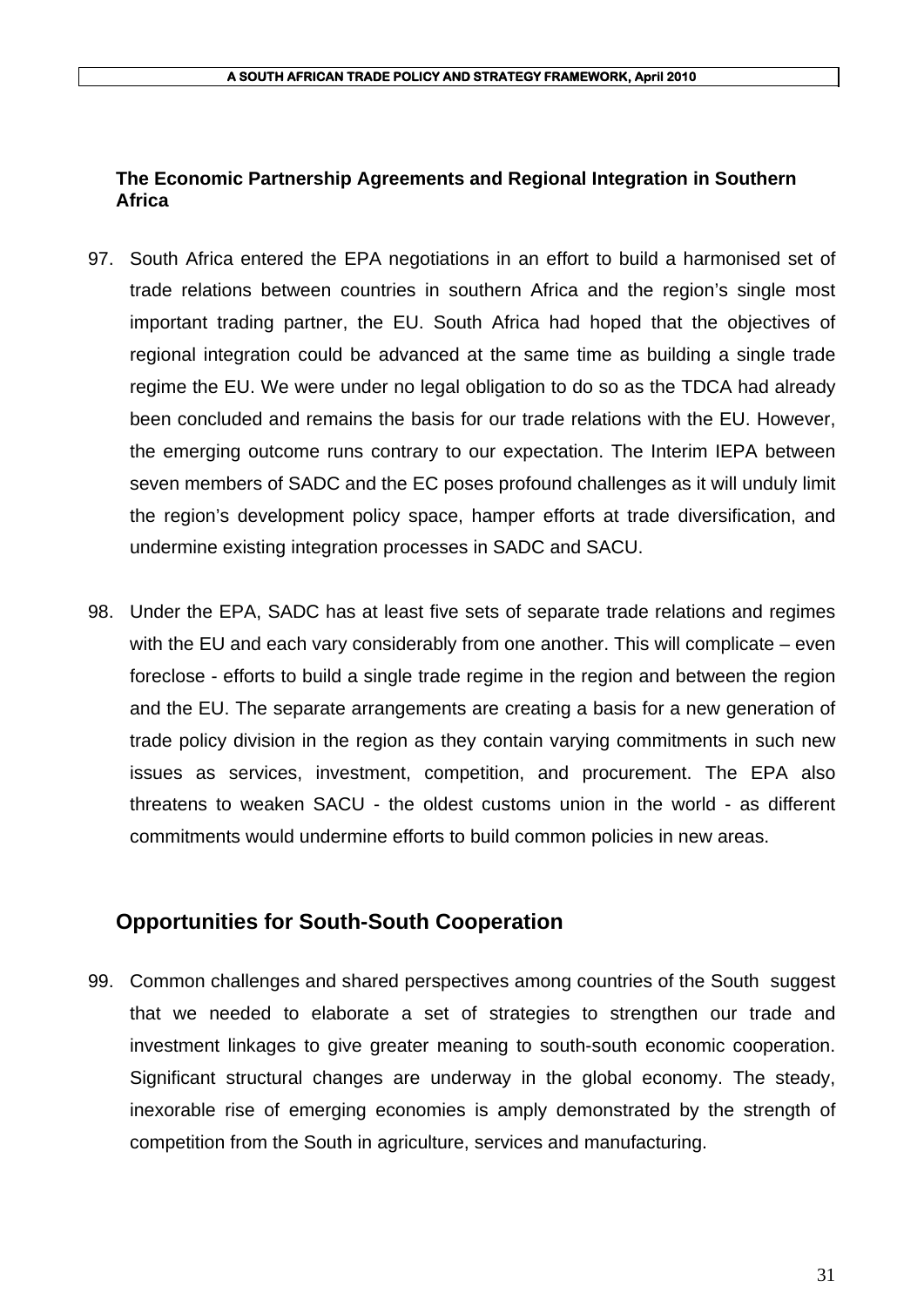- 100. Recent analysis shows that over the last decade, developing countries share of international trade has grown dramatically, accounting for around 37% of world trade in 2007. Moreover, developing country annual average export growth rates of 18% in the case of goods and 13% for services were much higher than the corresponding rates recorded for OECD countries, which stood at 13% and 8% respectively. Furthermore, almost all of this growth has been in trade among countries of the South, with over 46 per cent of developing country goods exports in 2007 destined for other developing countries. South-south trade has recently been increasing at an annual rate of 11 per cent, nearly twice the growth rate of total world exports, and South-South services trade is also on the rise, offering possibilities to diversify goodsdominated export structure.
- 101. The key points are that developing country trade is no longer at the periphery of the global economy, south-south trade is expanding most rapidly and that the major, new sources of growth in the global economy are in developing countries. These processes are, of course uneven amongst developing countries. While the argument to continue to build south-south linkages remains compelling, we need to be mindful of the following considerations.
- 102. New types of relations should allow us to share experiences, to deepen our understanding of each others' economies, to identify the opportunities that lie therein, and to build on our respective strengths. Improved competitiveness for firms from developing countries can be underpinned by cooperative arrangements in the critical areas of, amongst others, transport, communication and technology sharing for industrial upgrading. Such arrangements also offer possibilities to attract FDI to each of our markets, and to pool human, institutional, technological and infrastructural resources.
- 103. As building economic relations with the South will need to support national industrial development objectives, we need to consider how best to construct trade agreements. Free trade agreements between countries of the south and north, unless properly constructed, will tend to lock developing countries into lower value added production and export. South-south agreements offer the opportunity for a more diversified and value added exports basket that allows us to develop new competitive possibilities particularly with respect to intra-industry trade. This is particularly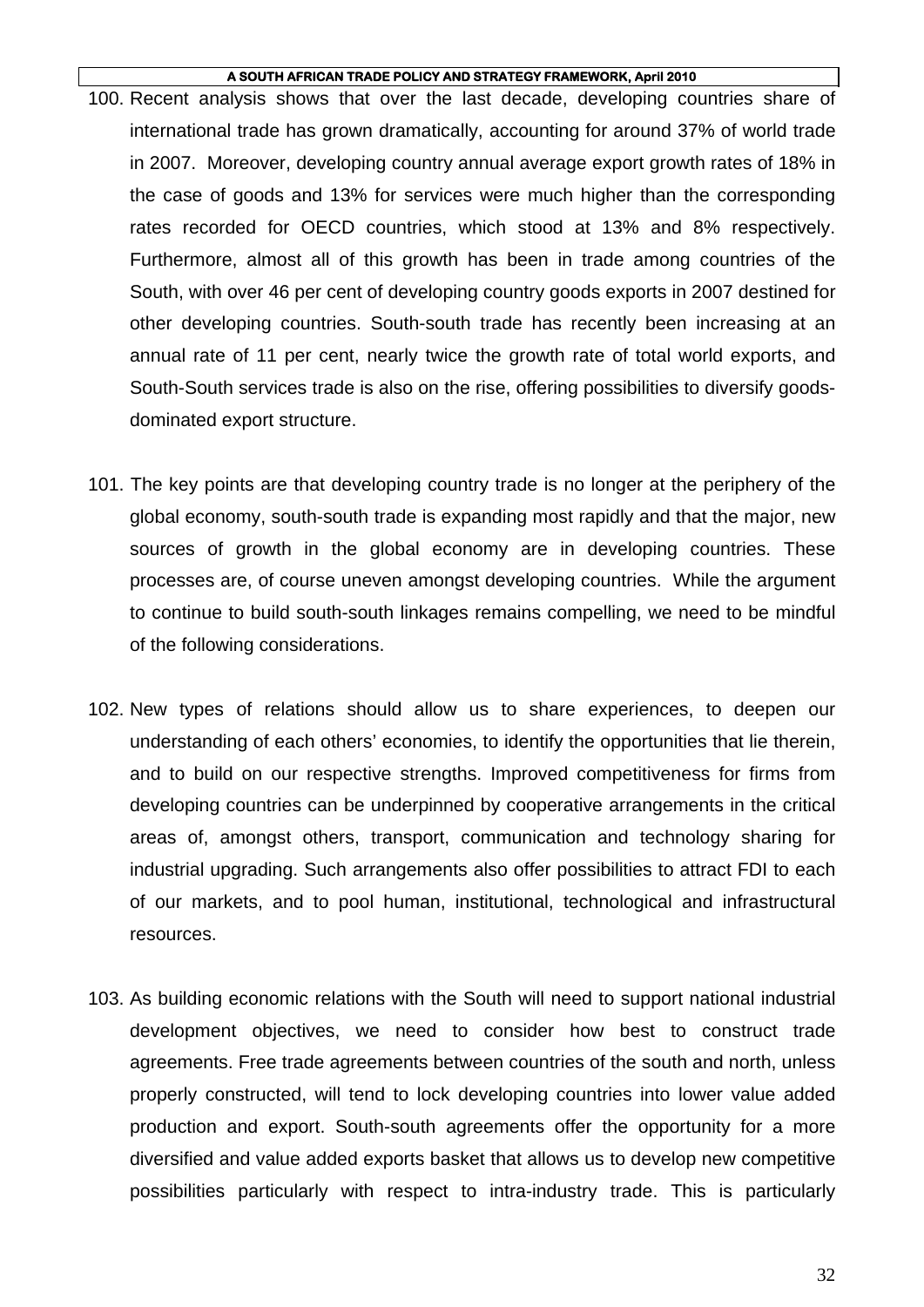important for South Africa as our export profile, even to countries of the South, continues to be dominated by low value added commodities that would be unsustainable in the longer run. Future trade relations should be structured to support industrial development and upgrading in South Africa.

- 104. We need to be mindful that our development processes are at times fragile and, against the background of widespread poverty, unemployment and a host of other development problems, it can be difficult to open markets if it places pressure on domestic production or exacerbates unemployment. It is therefore important that we structure our trade agreements to foster complementarities in our industrial, agricultural and service sectors, and to avoid opening ourselves up to destructive competition. In this respect, preferential trade agreements that allow for a more strategic integration process may be the preferred route.
- 105. South Africa, together with its partners in SACU concluded a PTA with MERCOSUR. This agreement was signed in 2009. PTA negotiations with India are currently underway. While the immediate commercial value of the SACU-MERCOSUR PTA is limited, it creates a legal and institutional setting for resolving any trade friction that may arise in future between the two regions. Moreover, as an enabling arrangement, the PTA lays the basis for pursuing deeper trade relations in future. South Africa has worked closely with China to develop and implement the Partnership for Growth and Development. This initiative aims to promote value added South African exports to China and increase inward investment from China for projects around mineral beneficiation. Our objective is to ensure the long term sustainability and mutual benefit in the relationship with this important trading partner.

### **Relations with Countries of the North**

106. South Africa's relations with key developed countries remain vital. These economies are our primary source of investment and technology and they remain prominent trade partners. Accordingly, we will continue to build our trade and investment relations with these economies on the basis of existing institutional frameworks for engagement.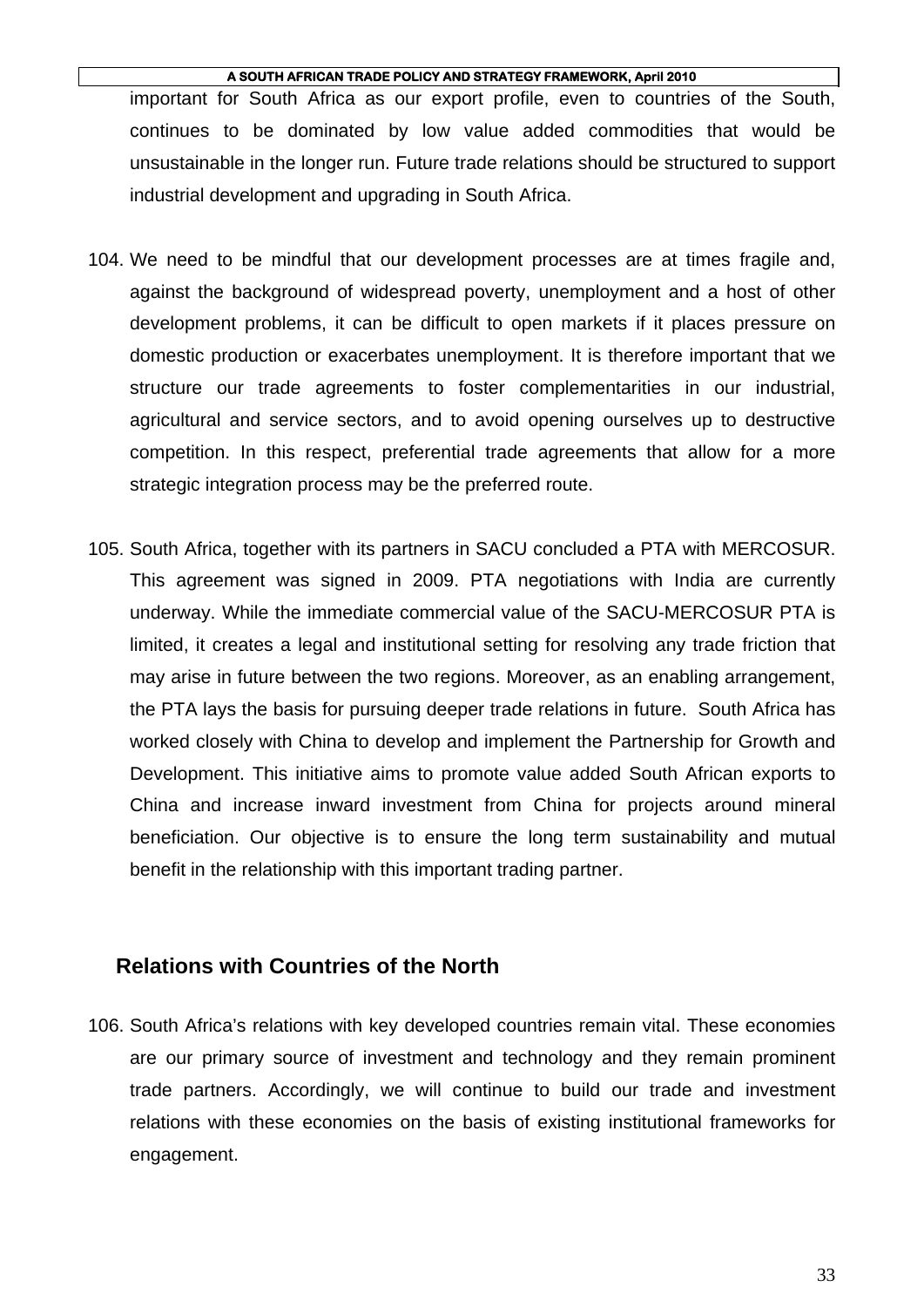- 107. With Europe, the TDCA offers the basic framework for consolidating and expanding trade and investment relations with the EU and its Member States. The EU remains South Africa single most important investment and trade partner. The mid-term review of the TDCA in 2005 offered opportunities to deepen economic cooperation on a range of trade-related issues.
- 108. With the conclusion and entry into force in 2008 of the free trade agreement between SACU and the European Free Trade Association (EFTA), a legal and institutional framework has been established between our two regions. As this agreement is aligned to the TDCA, South Africa has established strong trade and investment frameworks with most European economies. The EFTA agreement creates a platform to increase trade and investment between the regions and establishes a mechanism to resolve any trade disputes that may arise. While the agreement is limited in terms of improved access in agriculture, it does offer SACU Members duty and quota free access on industrial products to these European economies.
- 109. South Africa's trade and investment relations with the USA are well served by both the non-reciprocal preferential trade arrangement the US offers all sub-Saharan Africa countries - the AGOA - and the SACU-USA Trade, Investment, Development and Cooperation Agreement (TIDCA) that was concluded in 2008. TIDCA establishes a cooperative framework to address such non-tariff issues as standards and customs procedures. It also establishes commitments to enter into joint trade and investment promotion activities.
- 110. In Asia, Japan has consistently been in the top four of our largest trading partners and a source of substantial investment. Our relationship with Japan as well as with many other developed countries is pursued through ongoing bi-national cooperative agreements.

### **The World Trade Organisation and the Doha Round**

110. South Africa is a strong proponent of multilateralism as the necessary intergovernmental response to managing globalisation and the deepening interdependence of national economies. The marginalisation of many countries in the global economy, particularly those in Africa, and the question of coherence in global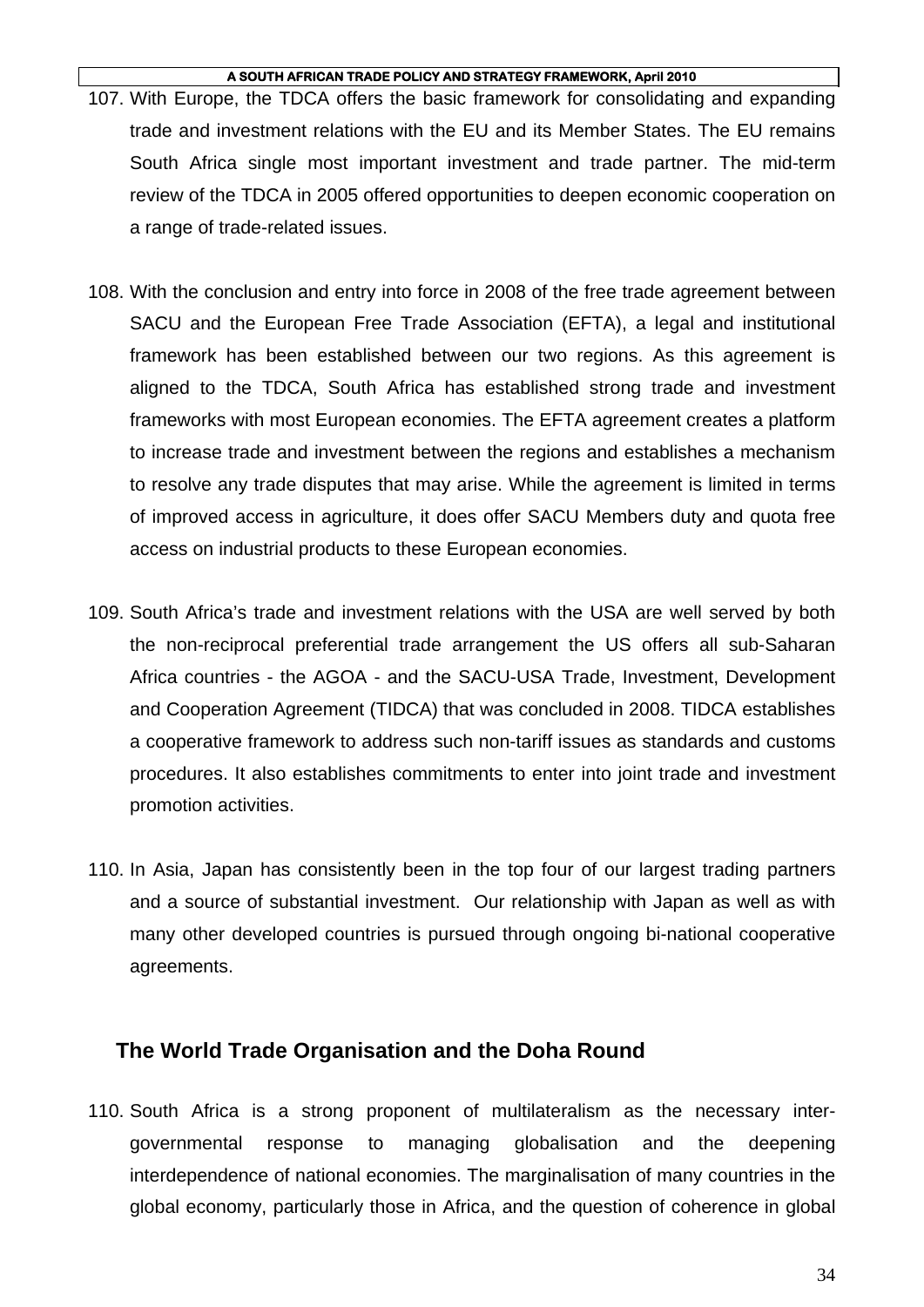economic policy-making constitute key challenges confronting the international community, in the context of an integrating global economy.

- 111. While multilateral rules are important, established rules are often imbalanced and prejudicial to the developmental interests of developing countries. This requires reform of current systems of global economic governance. Indeed, South Africa has argued that reform of global institutions should be aimed at ensuring greater transparency and inclusiveness in the workings and outcomes of these institutions. We have argued that keys to the legitimacy and sustainability of these institutions lie in ensuring that the developmental interests of developing countries are advanced as these regions will constitute the sources of global growth and prosperity in the world economy.
- 112. In this globalising world economy, the WTO has moved to centre stage in an evolving system of global economic governance. The establishment of the WTO marks the emergence of a strengthened rules-based international trading system that provides enhanced certainty and security for market access. The WTO reduces the scope for unilateral trade measures and aims to ensure that economic interactions, including the resolution of disputes, are governed by a system of rules, and not solely by the interplay of economic power. This is the essential contribution of the WTO to global economic governance. Nevertheless, the outcome of the Uruguay Round responded mainly to the concerns and interests of developed countries. From the perspective of developing countries, WTO agreements exhibit a range of imbalances and deficiencies that are prejudicial to their trade and development interests. Further, the agreements, designed in the main by industrialised countries, reflect the concerns of sophisticated economies and presuppose an institutional, human and financial base that is often lacking in developing countries.
- 113. Developing countries have a direct interest in strengthening the system in a manner that promotes their development. Multilateral rules need to be designed - and re-designed - to become more responsive to the trade and development interests of developing countries and to ensure that issues of development are addressed decisively. Meeting this challenge will serve to strengthen the multilateral, rules-based trading system, enhance its legitimacy and create the basis for a new round of world economic growth from which all WTO members can benefit.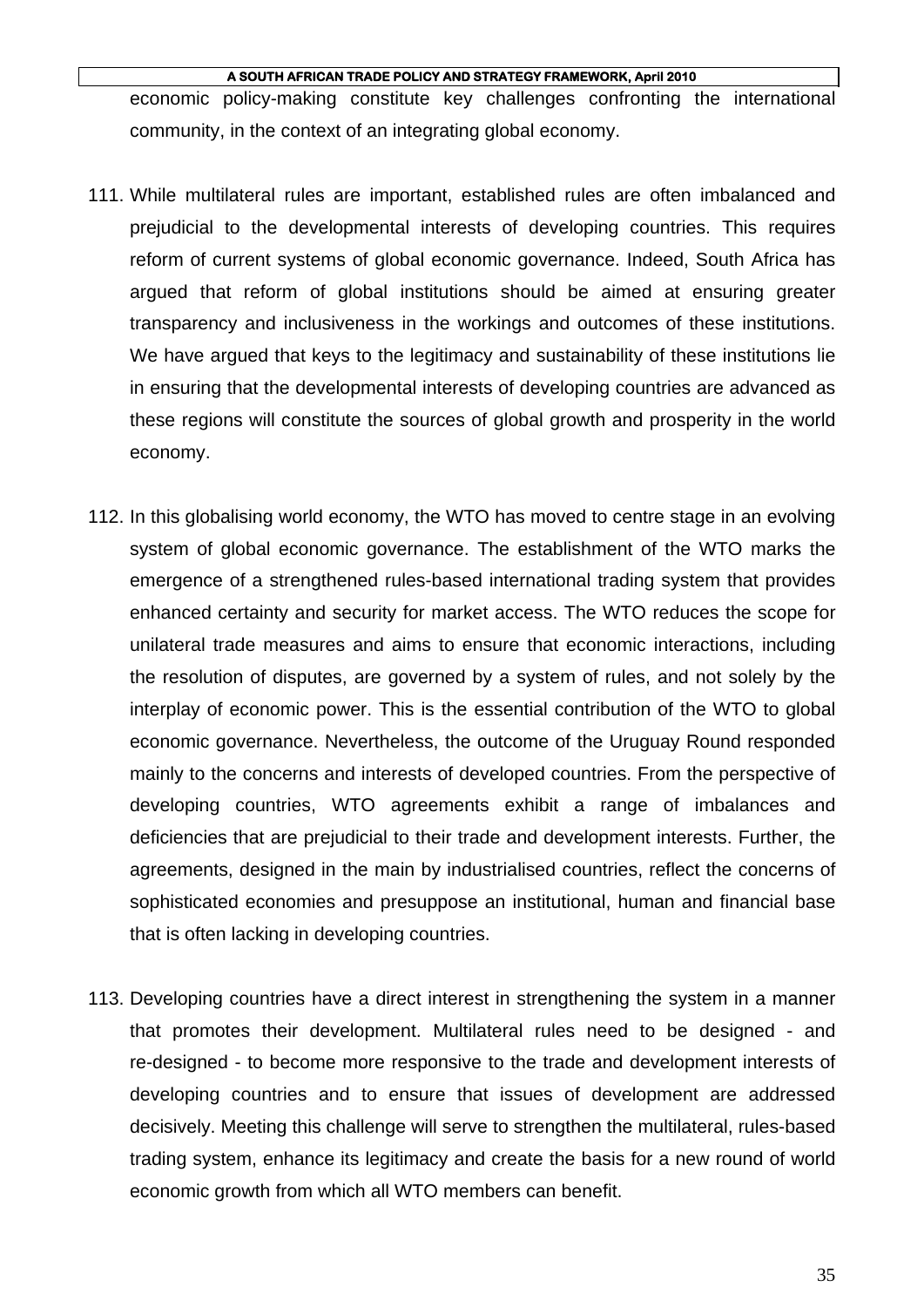- 114. South Africa's support for launch of the Doha Round negotiations was based on assessment that negotiations opened up the possibility to decisively address issues of development in the world trading system. To achieve sustained global economic growth, developing countries must pursue industrialization in sectors where they possess comparative advantage. This conception has informed our positions in each of the areas under negotiations. South Africa's negotiating objectives in the WTO aim to: i) enhance market access for products of export interests to developing countries; ii) eliminate industrial country subsidies and support to agriculture; iii) re-negotiate rules that perpetuate imbalances in the international trade regime; and iv) ensure appropriate policy space for developing countries to pursue developmental objectives through meaningful implementation of the principle of special and differential treatment.
- 115. The prolonged impasse that has bedeviled the conclusion of the Doha Round, are symptoms of an imbalance between the legitimate claims for developmental reforms to the global trading system and mercantilist commercial interests of forces benefiting from the existing unbalanced global trading system. The steady erosion of the Round's developmental content has been manifest in the gradual lowering of the ambition of developed countries to substantially reform agriculture trade, alongside growing pressure on emerging developing countries to open their markets for industrial products and services.
- 116. The demand on South Africa has been particularly invidious. While obtaining very little, if any, new market access in global agricultural markets, South Africa would be required to take deeper and wider industrial tariff cuts than any other WTO member. This would severely reduce the scope to employ tariffs to support industrial policy objectives, and it would expose labour intensive industries to intensified competition with the prospect of further employment losses. Such an outcome would perpetuate the historic injustice of the Uruguay Round, where South Africa was obliged to undertake tariff cuts as a developed country, and could not be considered an outcome that is developmental, fair or balanced.
- 117. To enhance prospects for a developmental outcome, we will need to continue to work to strengthen the G20 group of developing countries which has effectively changed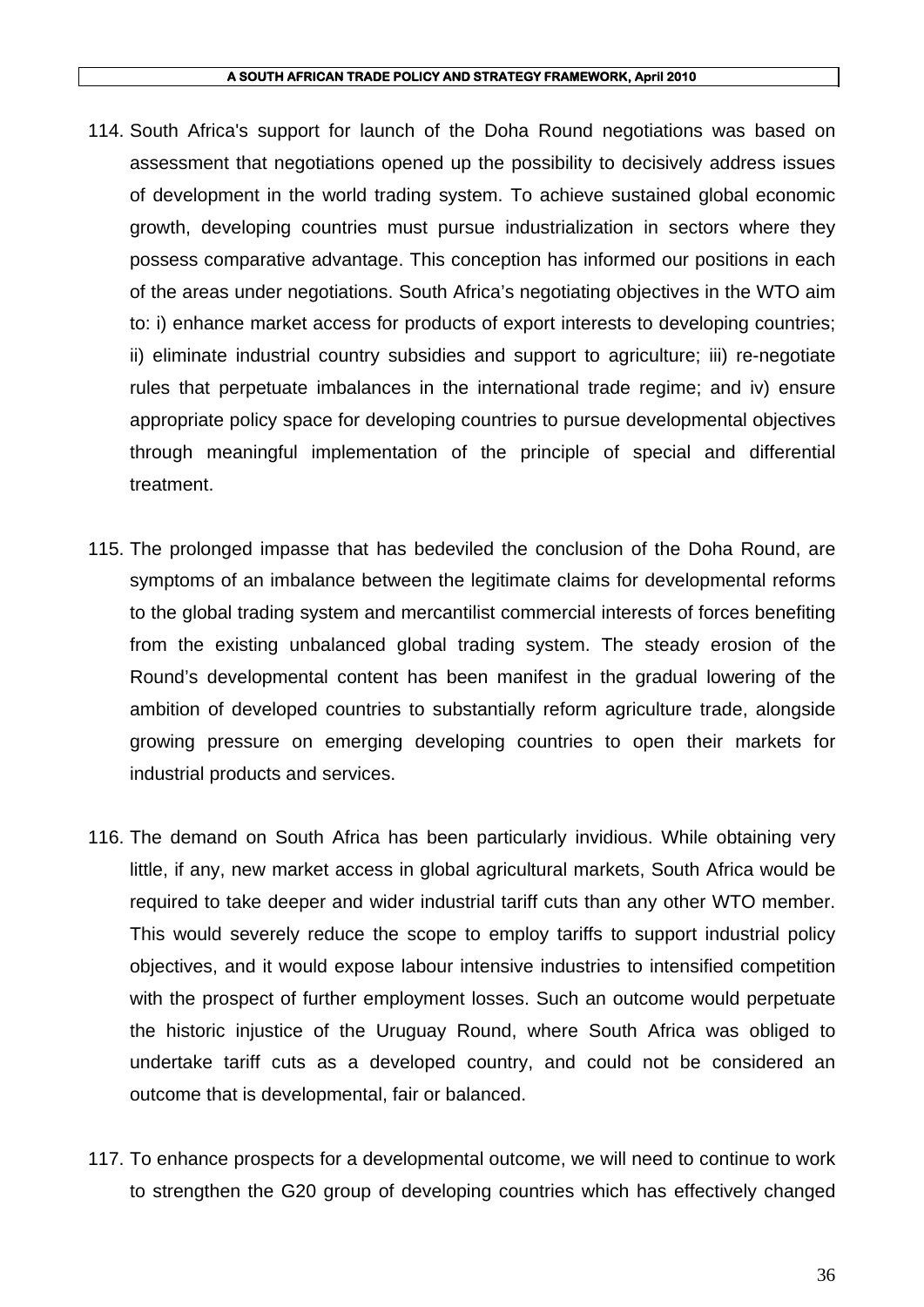the negotiating dynamic in the World Trade Organisation (WTO), and placed developing countries, for the first time in the history of the global trade system, at the centre of the negotiations. We will also need to strengthen the NAMA 11 group of developing countries, a grouping that South Africa convenes, to ensure a developmental outcome in the industrial tariff negotiations.

### **Assessing the Trade Responses to the Global Economic Crisis**

- 118. In the context of the global economic crisis, there have been repeated calls to avoid the resort to protectionism. The justification has been to avoid repeating the experience of the Great Depression in the 1930s where growing protectionism exacerbated the crisis and delayed the return to growth. Nevertheless, as the current global crisis has unfolded, we have witnessed intensified competition between counties to retain production and employment in their home countries: Economic nationalism has been evident.
- 119. 'Bail outs' and stimulus packages, though necessary to re-start economic growth, have had an impact on trade and investment flows as they have changed incentives structures and shifted the competitive environment to favour national industries and firms in developed countries. Support programmes have gone beyond neo-Keynesian policies of deficit funding of infrastructure programmes and public work programmes to include targeted support to national industries. It appears that competition is underway to determine which firms are supported and retained, and in which locations.
- 120. South Africa has argued that it is necessary to define protection broadly, not only as traditional trade and investment barriers but to include all national-specific measures that countries take, within WTO disciplines and beyond, that impose costs on others and that distort international trade and investment flows. In this context, it is necessary to consider the scope of measures available to all countries, the quantum of support available for each country, and the scale of the impact of various national support measures on the global economy.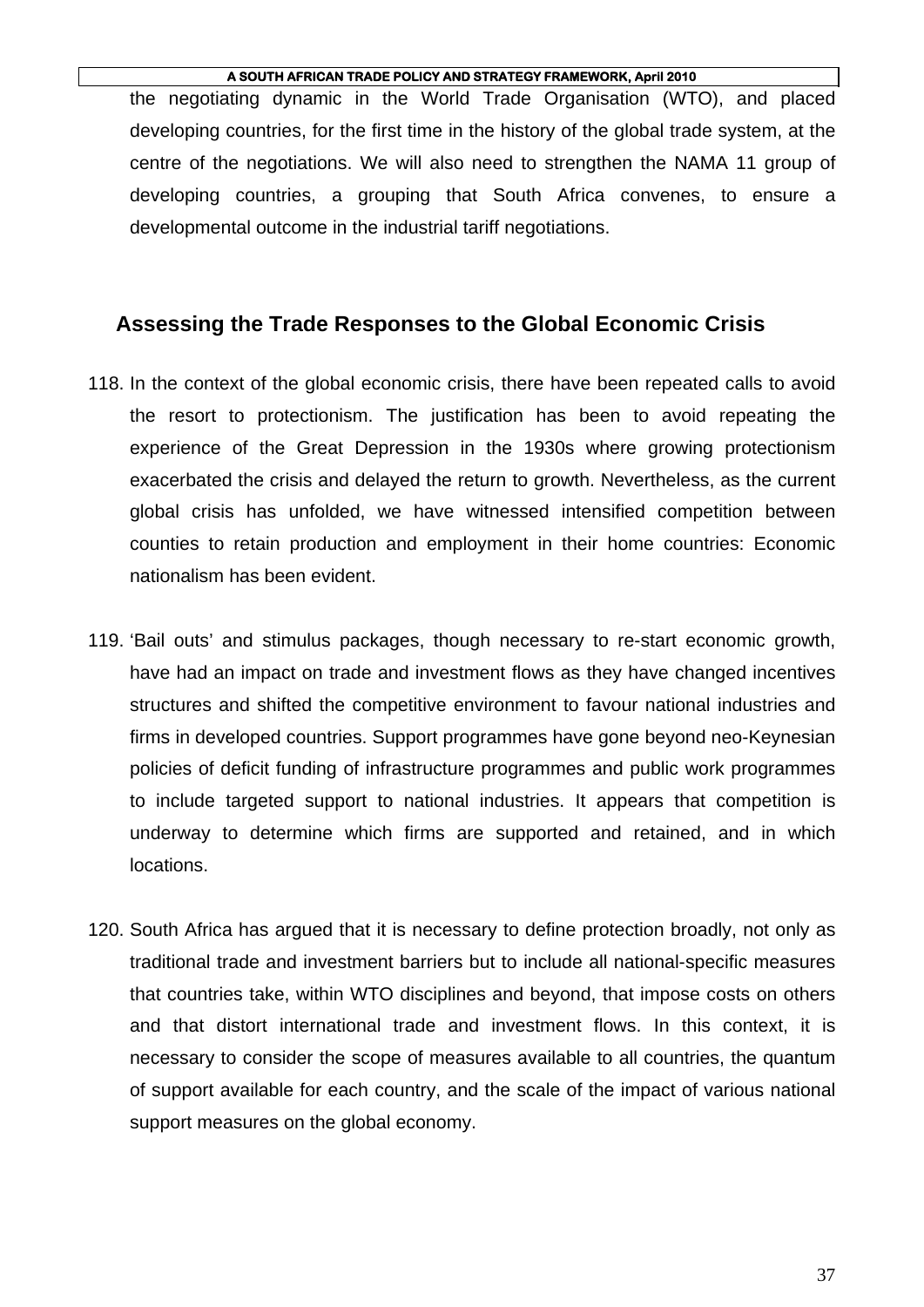121. On all counts, it is clear that developing countries have recourse to fewer measures and, due to their weaker fiscal bases, the quantum of financial support they are able to deploy is considerably less than that available to industrial countries. Industrial countries must therefore provide leadership in resisting protectionist measures. Developing countries have a legitimate case in being able to use all WTO-compatible measures to provide support to their industries. Moreover, the systemic impact developing country measures are likely to have pale into insignificance compared to measures taken by industrial countries.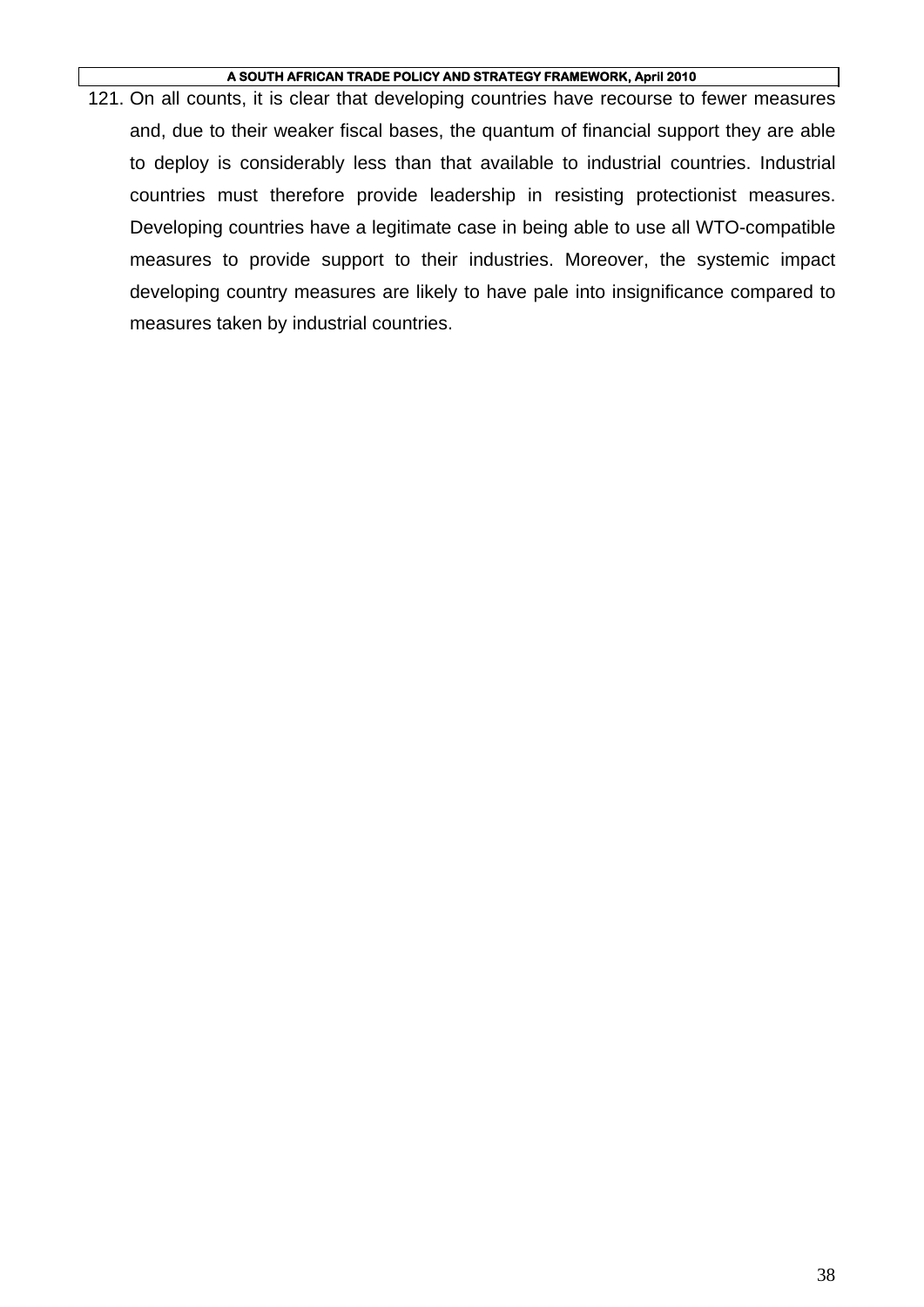# **SECTION 6**

# **An Agenda for Future Trade Policy Work**

122. In recognising the growing complexity of trade policy and its impact on a broader range of policy domains, the Framework sets out an agenda for future work to address issues that now comprise the frontier of trade policy. This section briefly outlines the approach to future work in the areas of: i) improving the quality, accuracy and consistency of trade data and statistics; ii) new generation trade issues beginning with trade in services; iii) the need to build accompanying policies that will be necessary to ensure the legitimacy and support for trade reform in future; and iv) the elements required for strengthening the institutional capacity and coordination of trade policy in South Africa to deepen the quality and capacity to deliver on South Africa's trade policy and strategy objectives in future.

### **Trade Data and Statistics**

123. An important gap that will need to be filled is the accuracy, quality and consistency of trade data, statistics and market analysis. Improving the integrity of trade data will require improved coordination and reconciliation of data currently compiled by government agencies and departments in South Africa, including the Industrial Development Corporation (IDC), the South African Revenue Services (SARS), **the dti** through the Economic Research and Policy Coordination,(ERPC) unit, as well as the International Trade and Administration Commission (ITAC).. We will also draw on international best practice to identify the appropriate methodologies and mechanisms for the collection of trade data and statistics., It would also be important to assign an authoritative centre in Government as the source for and dissemination of trade data for the country as a whole.

### **Trade in Services**

124. Services and Trade in Services are increasingly important to global economic growth. Services account for around two-thirds of global output, 20% of global trade and two-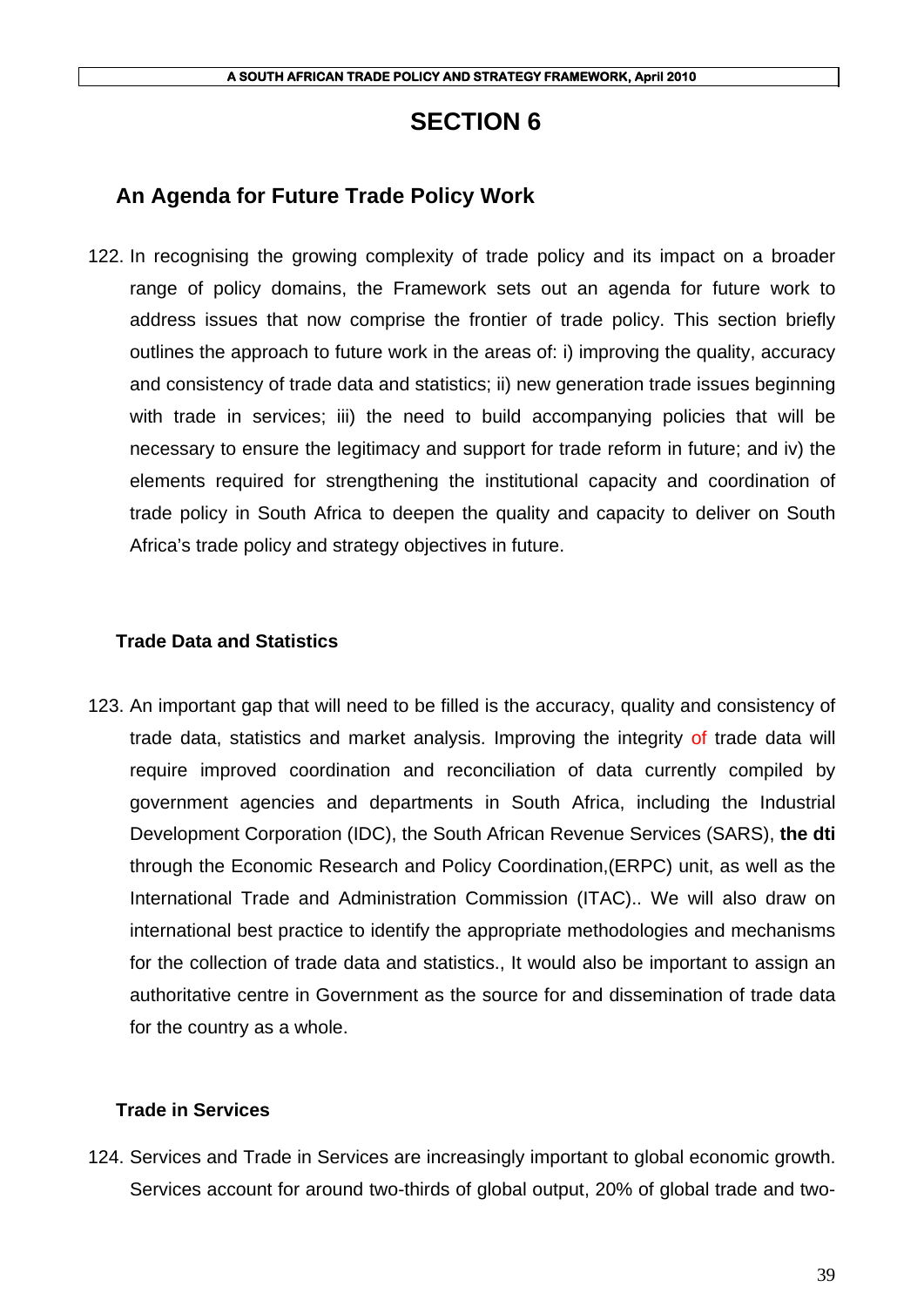thirds of foreign direct investment. Since the 1980s trade in services has grown rapidly. While most services trade takes place in business services, communications, finance, transport, energy, construction and tourism, trade in professional services is also growing rapidly. Industrial and developing countries respectively account for 75% and 25% of global services trade. Services trade is driving economic growth and the world's fastest growing developing economies are significant exporters of services.

- 125. The Uruguay Round of trade negotiations heralded the inclusion of services trade in the multilateral trading system. With the establishment of the WTO in 1995, international trade in services became subject to the rules set out in the General Agreement on Trade in Services (GATS). Despite the fact that many developing countries had opposed the extension of multilateral rules to services trade, the issue is now firmly on the multilateral trade agenda and increasingly part of bilateral and regional agreements.
- 126. In South Africa, the services sector makes a significant contribution to economic development. Services account for 74% of output and 72% of formal employment. The expansion of services is critical to efforts to promote growth, employment and equity. The structure of South Africa's services economy is relatively complex. Business services, for example, contribute more than 10 percent of GDP. In its disaggregated form this includes computing and data processing, professional services, marketing services, technical services, levying and renting, labour recruitment and operational services. South Africa's service sector is comparatively open and the level of commitments taken in the Uruguay Round places the country on par with those of developed countries. South Africa made its first WTO services commitments in 1994, and commitments in telecommunications and financial services were made in 1997 and 1998, respectively. South Africa's services commitments in the WTO will be the subject of further work to assess its economic impact.
- 127. In future, South Africa will need to approach negotiations in services on the basis of well-considered research that identifies the development and export potential for key sectors. This requires, at the outset, addressing the severe lack of adequate accurate data and statistics on services, particularly on services trade. It is also necessary to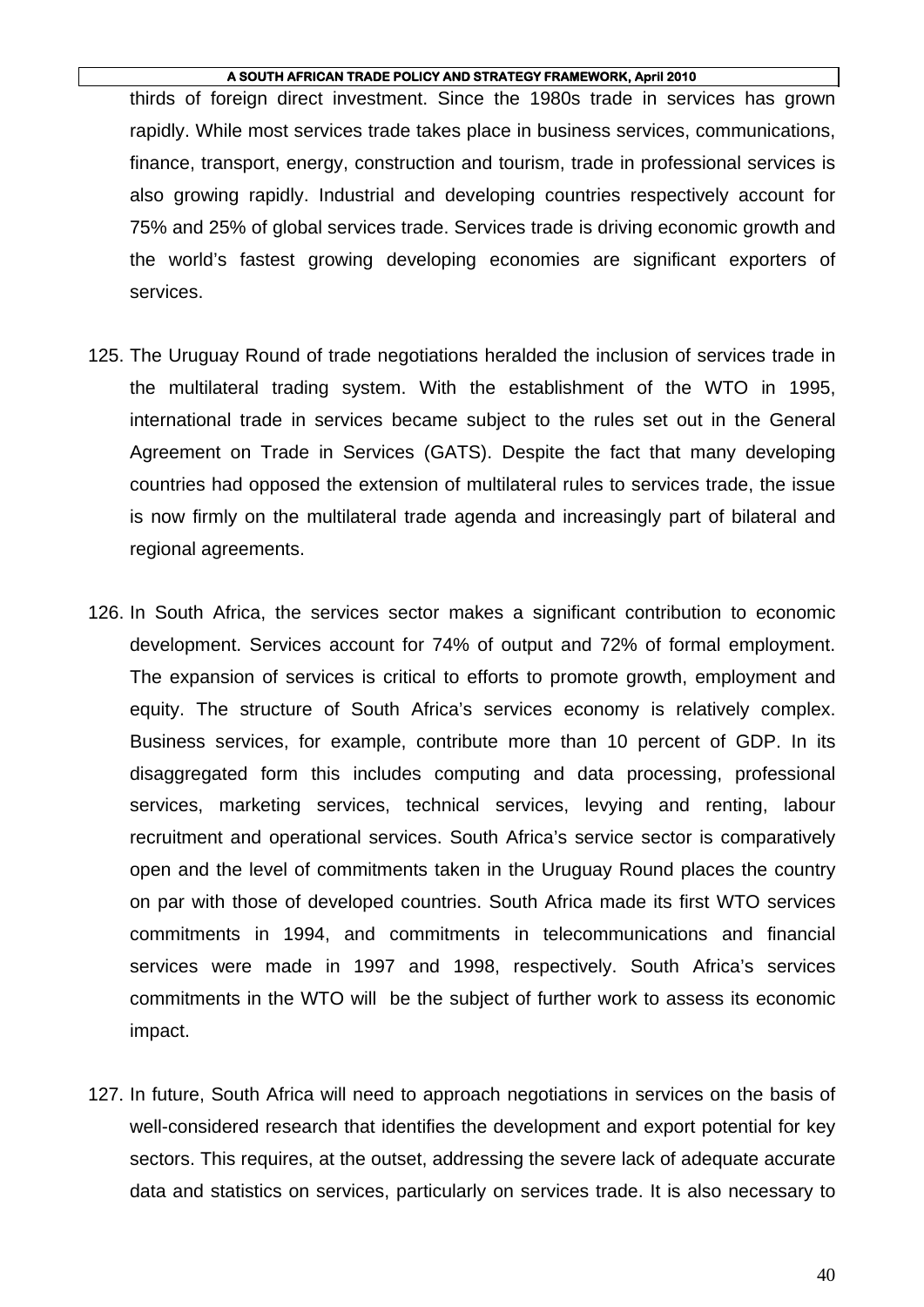determine South Africa's competitive strengths in services trade and to fully assess the trade dimensions of the regulatory environment.

- 128. It will also be necessary to establish a 'trade in services forum' where all stakeholders, Government, labour and private sector service providers, regularly consult and share information on how to strengthen this increasingly important economic sector. The forum could also focus on identifying the market access and addressing regulatory constraints private sector service providers confront in foreign markets which could constitute a basis for developing a more proactive services negotiating agenda.
- 129. It will be necessary to construct a robust engagement between government and stakeholders to develop a broadly agreed approach to this area of work which is complex and contested. There are genuine differences among internationally respected academics, lawyers, trade specialists and practitioners on the interpretation of key provisions in the GATS. South Africa should therefore adopt a cautionary approach when considering commitments to be scheduled under the GATS and at the regional level.

### **Approaching Other New Generation Trade Issues**

- 130. The international trade policy agenda has moved beyond its traditional focus on tariffs to encompass a range of so-called 'new generation' trade issues including the trade dimensions of investment, competition, intellectual property, government procurement, labour and the environment, amongst others. The widening ambit of negotiating issues in part reflects the integrated nature of economic policy and recognition that a variety of regulatory features affect market access and investment. It also reflects the interests and commercial objectives of advanced economies that have managed to influence and shape the evolution of these global trade policy agenda on issues of particular importance to them.
- 131. At the same time, developing countries confront a proliferation of 'behind the border measures' in the form of standards and other non-tariff measures that impede their access to the markets of advanced economies. South Africa, as with other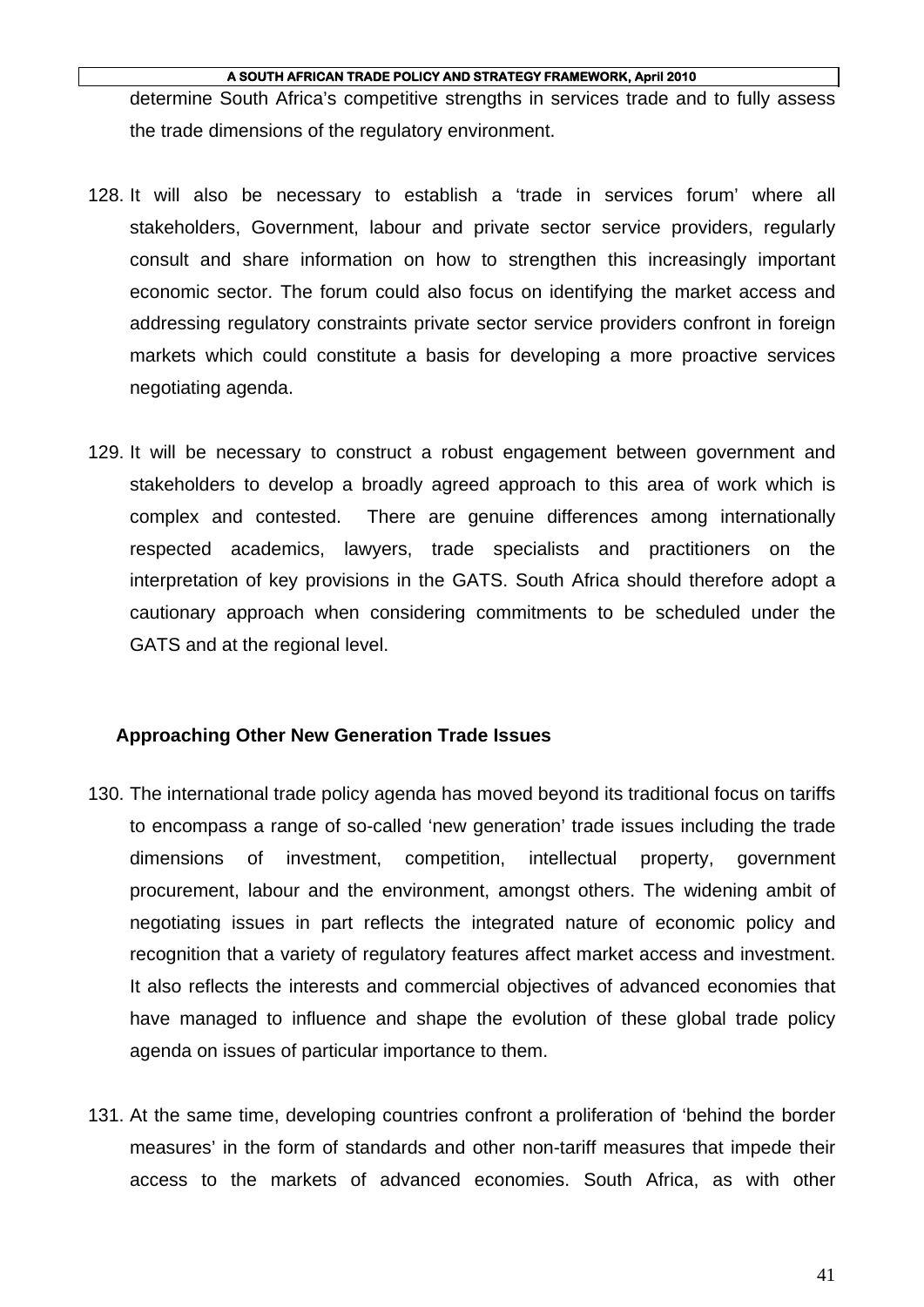developing economies, will need to develop a more proactive stance on these 'new' trade related issues.

- 132. South Africa must seek to retain the policy space necessary to pursue its broad national development objectives, notably its industrial upgrading and employment objectives. We will also need to consider the relevant national legislative and regulatory frameworks as well as the processes and rules of multilateral institutions that have competence over these trade-related issues, including those on the environment, labour and intellectual property. Particular attention will need to be paid to advancing trade facilitation work.
- 133. In approaching these issues, South Africa must ensure that is able to: i) preserve policy space and flexibility to regulate in the public interest; ii) balance economic efficiency with socio-economic equity; iii) support the overall development path, in dynamic rather than static terms; and iv) enhance the competitiveness of our economy, and in a manner that supports long-term economic development.
- 134. The assessment of our strengths and weaknesses domestically, as well as an accurate evaluation of challenges and opportunities will guide the development of our trade strategy on these 'new generation issues'. Our main objective is to ensure that we address these issues in ways that promote sustainable development and institutional development. It will also be necessary to give greater emphasis on enforcement of South Africa's interests through building national capacity to participate in dispute settlement mechanisms at regional and multilateral levels.

### **Accompanying Policies**

135. Trade reform processes create winners and losers. A crucial area for the future will be in the area of "accompanying policies". There is a large body of evidence that rapid and indiscriminate liberalisation without adequate safeguards bring adjustment costs through rising unemployment and increasing poverty. The trade liberalization episode of the early 1990s in South Africa coincided with rising levels of unemployment. This period also witnessed structural shifts from skills- and capitalbiased labour demand on the back of the expansion of capital-intensive sectors and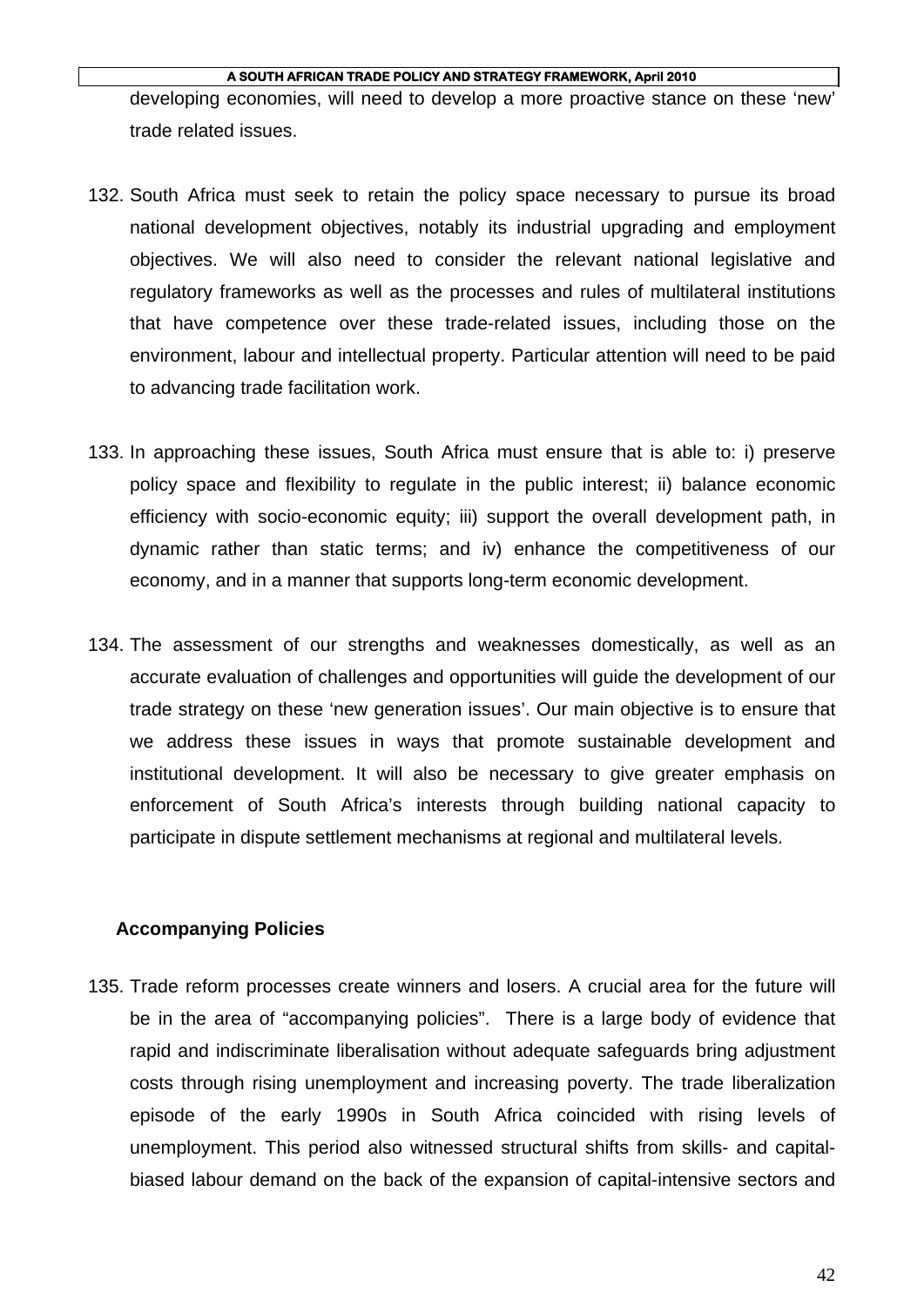the corresponding contraction of labour intensive sectors. The adjustment costs appear to have been disproportionately borne by the poorest sectors of the population. The evidence suggests that measures to cushion the costs of adjustment not only in the adjustment period but over the long run as well are a good policy practice, and a potent buffer against social instability.

- 136. Many countries address these issues through two broad responses. First, workers that lose their employment as a result of liberalisation, directly or indirectly, are protected through a social safety net. This may involve counselling, training and financial support during the unemployment period to ease the strain of the adjustment period for those, generally poor and unskilled, affected workers. Second, re-training programmes to affected workers will be required to adjust to new labour requirements in the economy. The Department of Labour will play a central role in designing these programmes and mainstreaming skills development in the economy.
- 137. The linkages and adequacy of existing social safety nets and worker re-training programmes to a trade reform needs to be fully explored and developed. An institutional framework that ensures constituencies affected by economic reform programmes actively participate in defining the terms and conditions of the structural adjustment process is necessary to ensure that the reform process retains both legitimacy and broad-based support. A consistent and inclusive approach to social support, skills development, re-training will be the subject of future work on trade policy.

### **Institutional Challenges**

138. Having set out the outlines of South Africa's trade policy and strategic thrust, the challenge remains that of implementation. Coordination both within **the dti** and across government, as well as effective stakeholder management, will be vital for success. As trade policy is a dynamic instrument, having to respond to global changes and domestic economic imperatives, institutional mechanisms that enable rapid responses are essential. There is a range of institutional mechanisms already established in South Africa that will need to be strengthened to enhance coordination on trade policy matters and to ensure that its delivery is increasingly effective. This section outlines areas for consideration.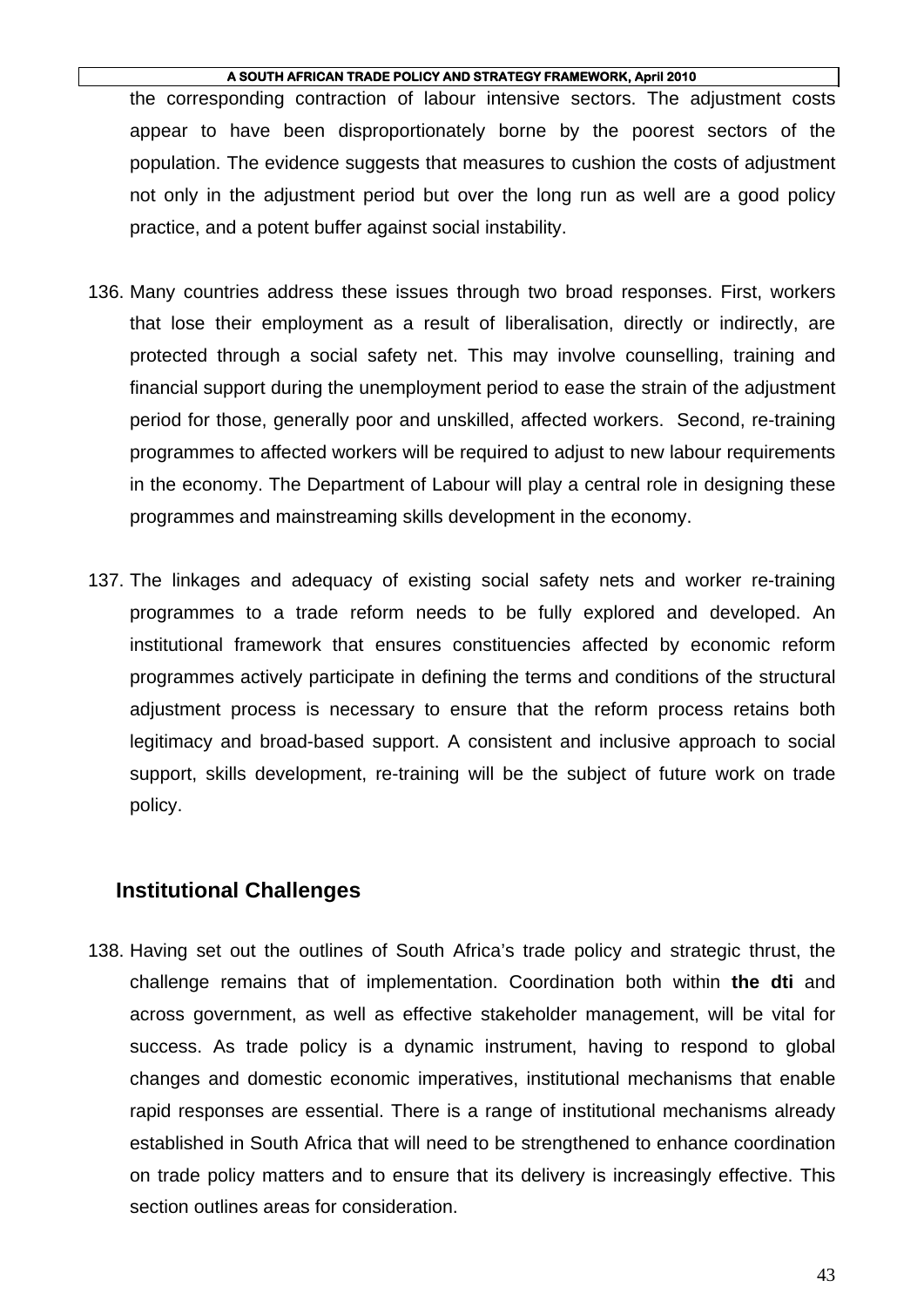- 139. The Trade Policy Reference Group chaired by the Minister of Trade and Industry will remain a key platform for reviewing and developing future policy responses pertaining to trade policy and strategy. This will continue to draw on expertise from across government departments, and trade experts among business and labour constituencies. In addition to the work geared to ongoing policy review and development, the reference group will consider establishing a more appropriate and representative institutional mechanism to ensure effective mainstreaming of trade policy into South Africa's overall economic development strategy and governance.
- 140. The institutional linkages and interface between the policy divisions in **the dti** including those responsible for industrial, trade and competition policy are areas for enhanced coordination. A mechanism to evaluate tariff adjustments (tariff policy) as it relates both to the industrial policy needs and those related to the reciprocal exchange of concessions in multilateral, regional and bilateral negotiations needs to be institutionalised. Enhanced coordination between the policy divisions and the administrative arms of government, notably ITAC and the South African Revenue Services, is another area of priority.
- 141. Improved coordination to align the trade and industrial policy priorities with the trade and investment promotion activities of Government, at strategic and operational levels, also requires attention. In enhancing exports to create sustainable employment and mitigate current account deficits, the CSP process could inform the development of more focused foreign direct investment (FDI) and export promotion strategies guided by industrial policy priorities. This will entail more targeted FDI promotion driven by the opportunities identified by the sectoral strategies, as well as a more focused export promotion strategy, based on detailed analysis matching domestic capacities with trade opportunities in foreign markets. Such improvements could be advanced through existing institutional mechanisms of clustering processes within **the dti**.
- 142. There will be a need to develop research and policy capacity within the dti in order to ensure high quality policy outputs and to undertake periodic review and assessment of policy implementation. This research and policy capacity should possess a significant measure of trade data coordination, analysis and high level modelling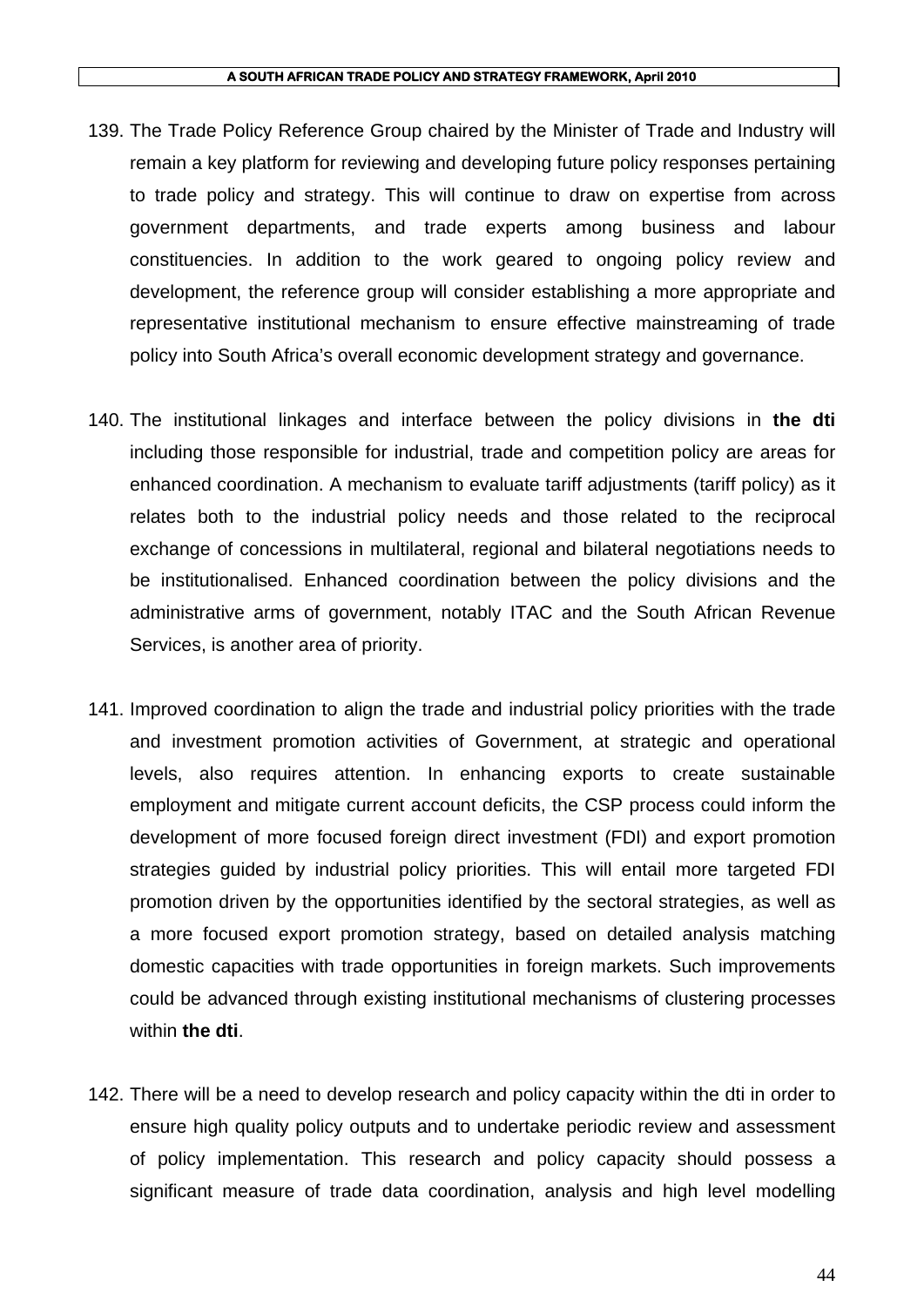capacity. Of greater significance is to ensure the integrity of trade data quality across government. This function will be intimately linked to the existing capacity dealing with trade policy and negotiations. Upgrading of this capacity will help in enriching policy development. Apart from issues of trade data there are new frontiers of trade policy that are emerging and require cutting edge expertise. **the dti** is currently piloting a skills development programme in the form of a tailor-made trade policy programme for government officials. This covers both the traditional and the current themes in trade policy, and also includes trade data related issues. These processes will be pursued.

- 143. As noted, trade policy has extended beyond traditional market access issues such as tariffs (industrial and agricultural), standards and trade remedies, and now include such 'new generation' issues as services, investment, competition, environment, and government procurement, amongst others. As the scope of this agenda extends beyond the direct competence of **the dti**, and impinges on regulatory responsibilities of many other government departments, closer coordination around the broadening trade policy agenda is imperative.
- 144. Departments such as National Treasury, and Agriculture, Forestry and Fisheries also have crucial roles to play in linking trade policy to specific macro-economic or sectoral objectives. Of growing importance are the linkages between trade and environment, particularly in the context of the climate change negotiations. As trade policy and foreign policy are increasingly inter-related as both are situated at the nexus between the domestic economic priorities and external engagement, it is necessary to strengthen strategic coordination, alignment, joint planning and execution between the dti and the Department of International Relations and Cooperation. This is particularly important in our engagements in Africa and in our efforts to promote South-South cooperation. The DG Cluster on International Cooperation, Trade and Security (ICTS) and the Permanent Trade Forum are important mechanisms to coordinate Government position on these issues.
- 145. **the dti** will need to increasingly draw on the views of business and labour stakeholders in NEDLAC in order to deepen the trade policy making process. As these stakeholders are more directly involved in the day to day workings of the real economy, they can provide deep insights to enrich policy making. We will also need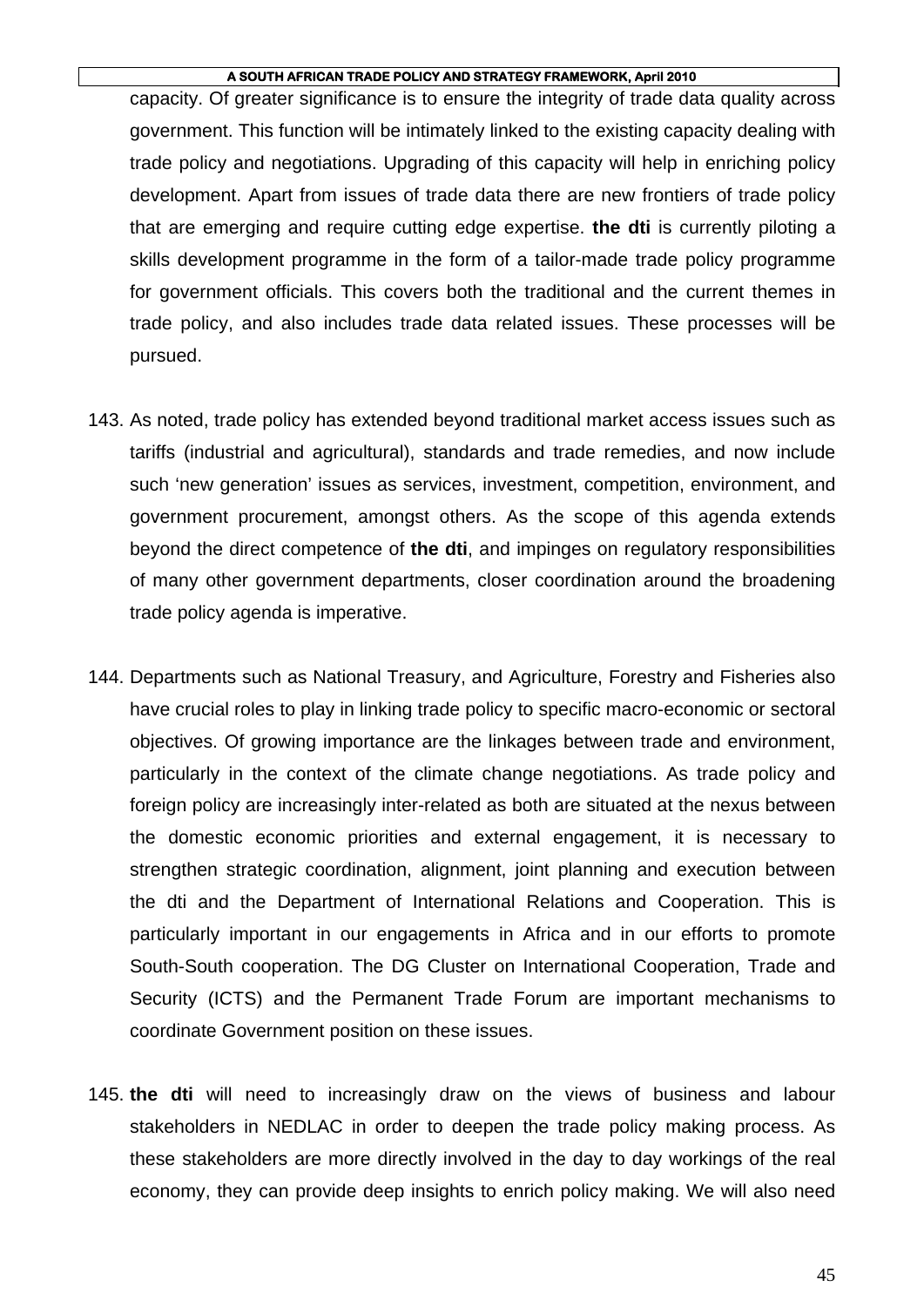to build new collaborative relations with knowledge centres, including universities and research think-tanks. It will also be necessary to consider ways broadening representation so that wider sectors of South African civil society and communities are brought into the policy process. Such engagement can serve several purposes: to communicate the South African Government's perspectives on key trade policy issues as these evolve; to broaden and improve the quality of the debate on trade policy in South Africa; and to provide some guidance for research and analysis on trade policy issues. Such an engagement can help to generate wider interest in trade policy issues and, over the medium term, to build a cadre of future trade policy practitioners.

- 146. The South African Parliament is increasingly providing stronger oversight of trade policy and negotiation. This development is essential to ensuring that trade policy and negotiation serve the broader developmental objectives of the country. Such oversight and monitoring can also provide clearer guidance and mandate to trade policy practitioners in ways that strengthen the nation's leverage in trade negotiations and ensure that trade negotiating outcomes support broader priorities of Government.
- 147. Strengthening all these institutional linkages to enhance coordination and joint planning in the context of overall and integrated strategic and operation plans, should be part of the future work on trade policy. Of immediate interest, the institutional mechanisms should consider strategies, objectives and future work programme set out in this Framework. It should identify critical linkages between various policy instruments and relevant agencies, act on the advice of the relevant structures and stakeholders, and optimise the linkages between the domestic priorities and international economic relations.
- 148. A comprehensive communication and media strategy is an important element in rolling out this trade policy and strategy framework. Since trade policy work is a specialised area, oftentimes our work is not always projected in a manner that is well understood beyond the narrow policy community. Yet trade policy has implications for various groups of people in South Africa, and it is at the core of our growth strategy. The existing instruments within government, including communications and marketing functions within the dti will be brought much closer to the work that government undertakes on trade policy and negotiations. Communication and media strategy will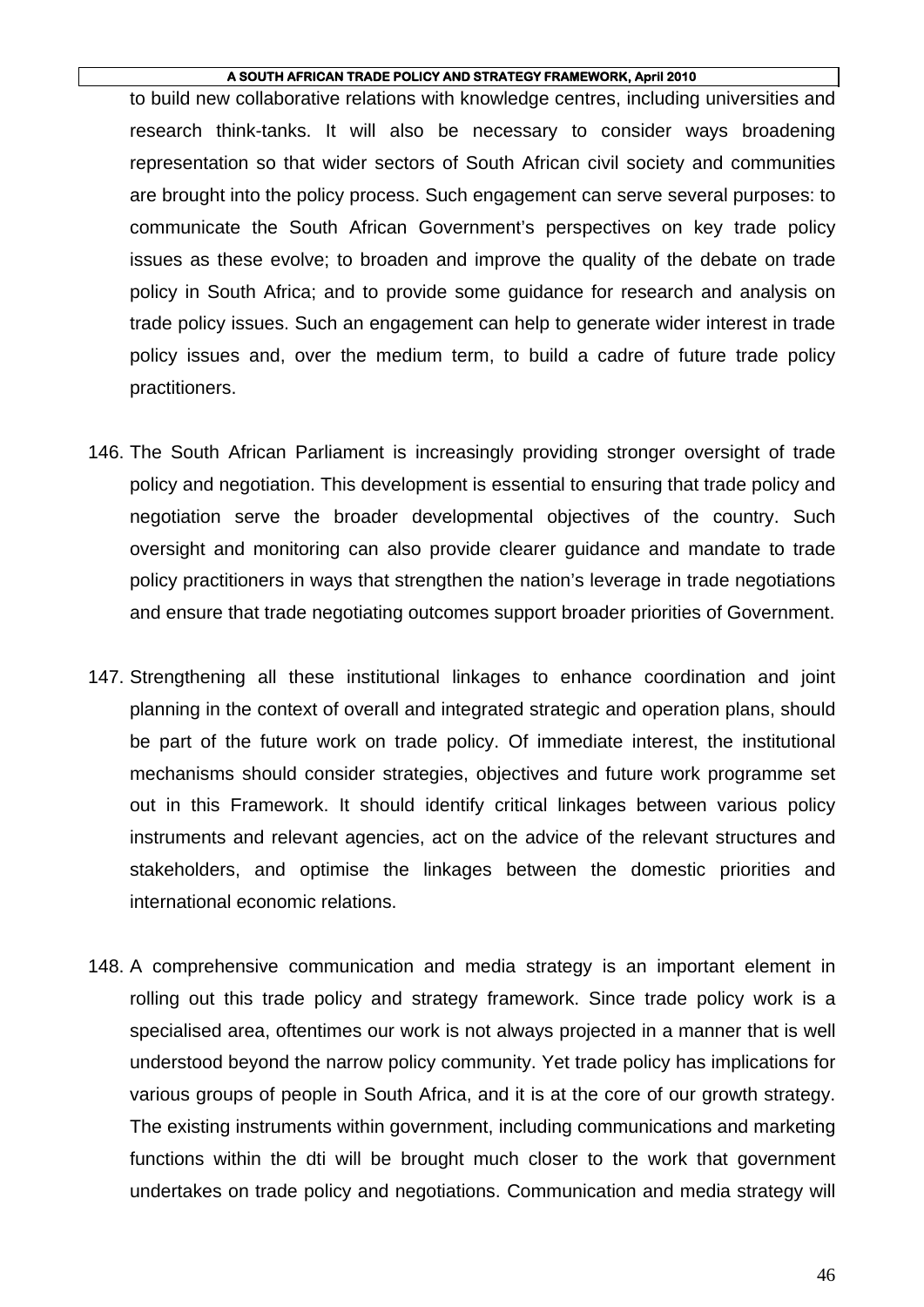not simply focus on conventional media platforms, but would also extend to communities, business, labour, academic establishments and other knowledge sectors.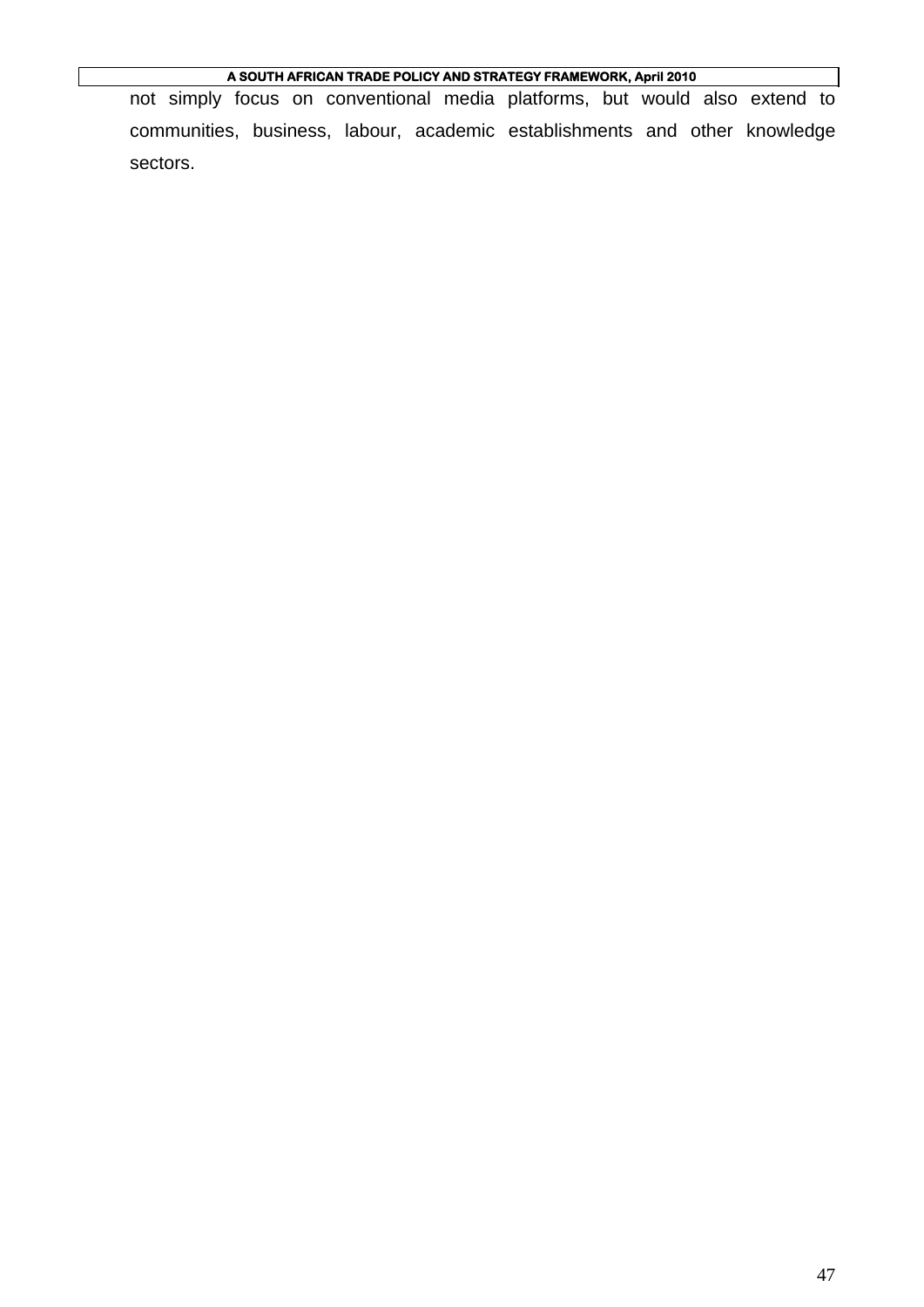# **SECTION 7**

### **Summary and Recommendations**

- 149. This policy framework sets out South Africa's approach to trade policy and strategy. It clarifies that our trade policies will be informed by South Africa's industrial upgrading and employment objectives. The Framework has specified that our approach to tariff policy is not determined *a priori*. South Africa has neither a high, nor a low tariff policy *per se*. Initiatives in tariff policy arising from industrial policy have been to lower tariffs from formerly protected upstream, capital intensive industries, producing inputs that are important cost items for the downstream, labour-intensive industries that we want to encourage and nurture. If the evidence leads to the conclusion that it is necessary to reduce or even remove duties where this will be of benefit to the industries and sectors, this will be pursued. At the same time, where assessments lead to the conclusion that some particular industry or sector requires tariff protection for a period of time that support should be provided so long as it is supported by a sector strategy and by evidence, within the proscribed limits of our international trade obligations.
- 150. The Framework has observed that trade policy lies at the nexus between the domestic and the global economy. In taking into account an increasingly integrated and networked global economy, trade policy and strategy must shape the terms and conditions of South Africa's integration into the global economy in a manner that secures the policy space to pursue national economic policy objectives, while leveraging opportunities that emerge from global markets and flows of trade and investment.
- 151. A global trading system that is supportive of, and conducive to, the developmental interests of developing countries would broadly favour our own developmental prospects. South Africa will therefore continue to place the developmental agenda of developing countries at the centre of its foreign economic policy. While we consolidate trade relations with key partners, we will seek to diversify our trade by geographical destination and to create opportunities for higher-value manufactured exports. We are keenly aware that the implementation of trade policy takes place under global conditions that pose complex challenges for South Africa. This reality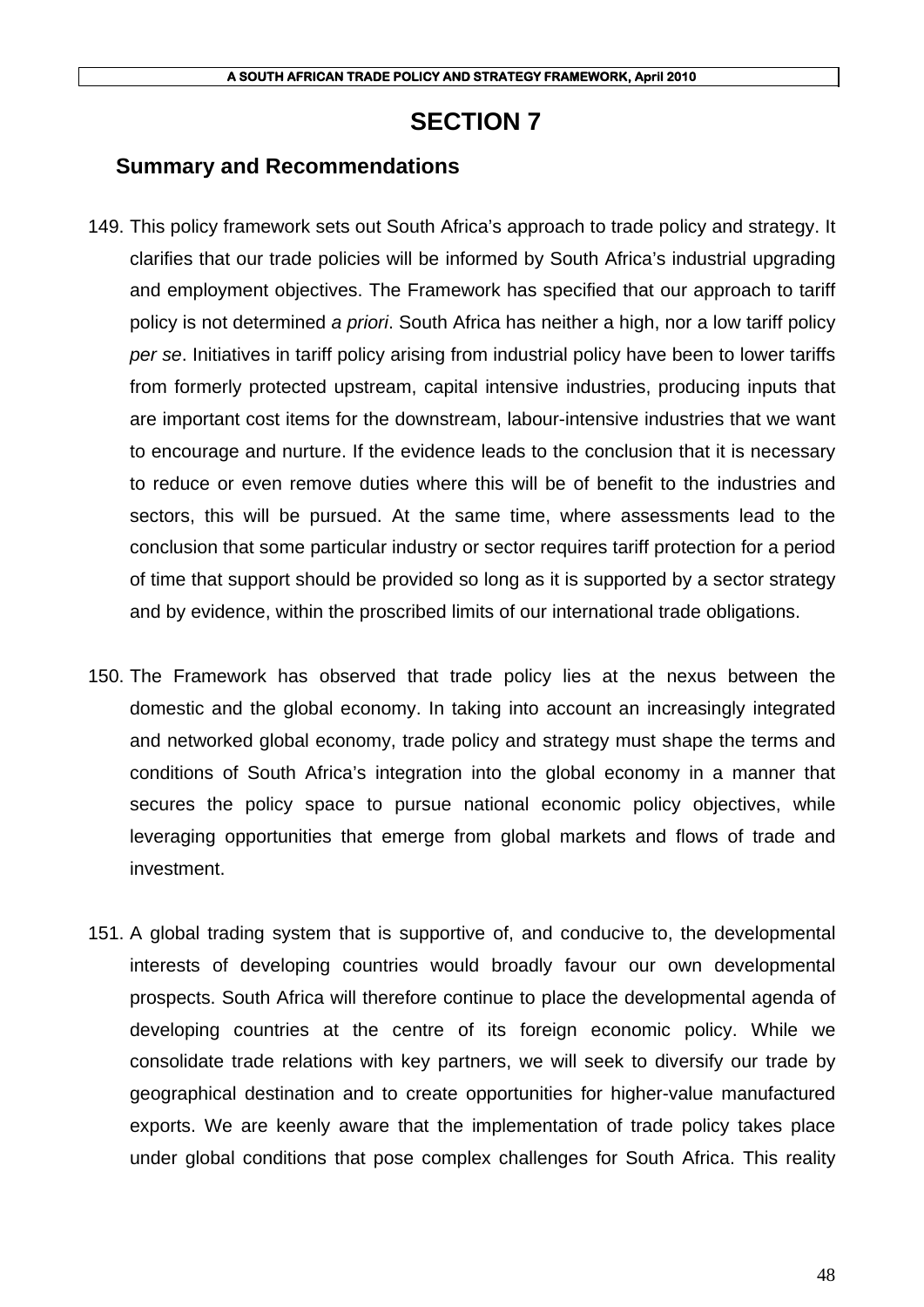confirms the need to approach trade policy in a flexible, pragmatic and evidencebased manner.

152. The Framework has also identified areas that will require further work. This will include work on trade data, trade in services and other new generation issues, accompanying policies and strengthening institutional coordination on trade policy matters. In all this, we aim to ground trade policy in a clearly articulated development framework.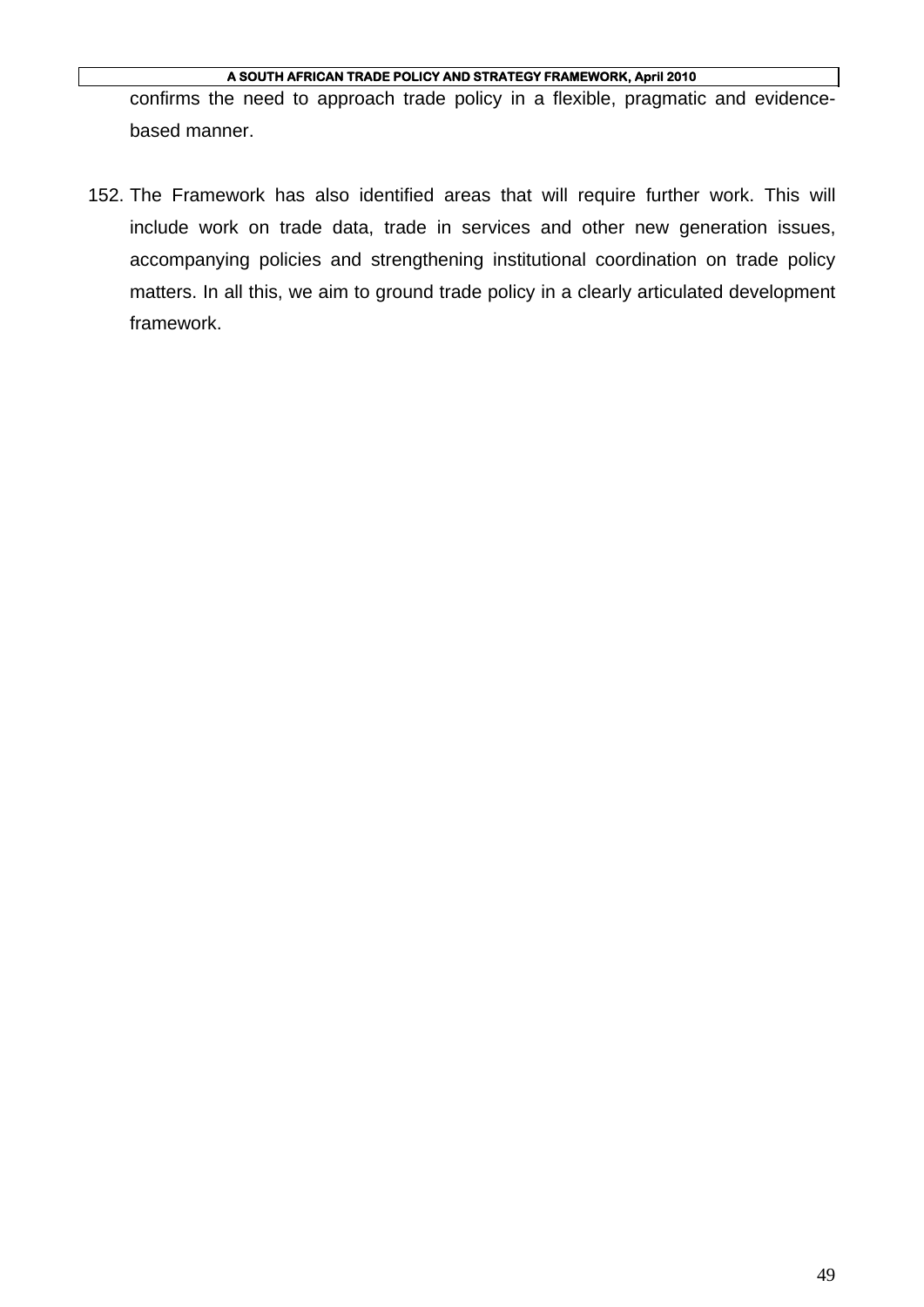### **References**

Government of the Republic of South Africa, (2005), "Accelerated and Shared Growth Initiative for South Africa", July.

Department of Trade and Industry, (2008), "Industrial Policy Action Plan", August.

Department of Trade and Industry, (2007), "The National Industrial Policy Framework", January.

Department of Trade and Industry (2010), "The Industrial Policy Action Plan", February.

Address by the then Deputy Minister (and now Minister) Rob Davies to the Oxford University-Geneva Lectures on "Global Economic Governance", Geneva, April 2009.

Address by the then Deputy Minister (and now Minister) Rob Davies on the 5<sup>th</sup> Anniversarv of the International Trade and Administration Commission (ITAC), 16 October 2008.

Department of Trade and Industry (2001), "Note on South Africa's Approach to the WTO and Key Elements of a Negotiating Position", December.

Dr Rob Davies and Xavier Carim, (2005) "Reclaiming the Development Content of the Doha Development Round". Published on **the dti** Website, 17 November.

Dr Rob Davies, Dot Keet and Mfundu Nkuhlu, (1993) Reconstructing Economic Relations with the Southern African Region: Issues and Options for Democratic South Africa. MERG Publication, University of the Western Cape.

Faizel Ismail, (2007), Mainstreaming Development in the WTO: Developing Countries in the Doha Round, FES publication, Geneva, Switzerland.

Financial Times (2008) "Global free market capitalism died a long time ago", 28 March.

Giancarlo Ghislanzoni, Rusti Penttinen, and David Turnbull (2008), "The Multilocal Challenge: Managing Cross-Border Functions", The Mckinsey Quarterly, March.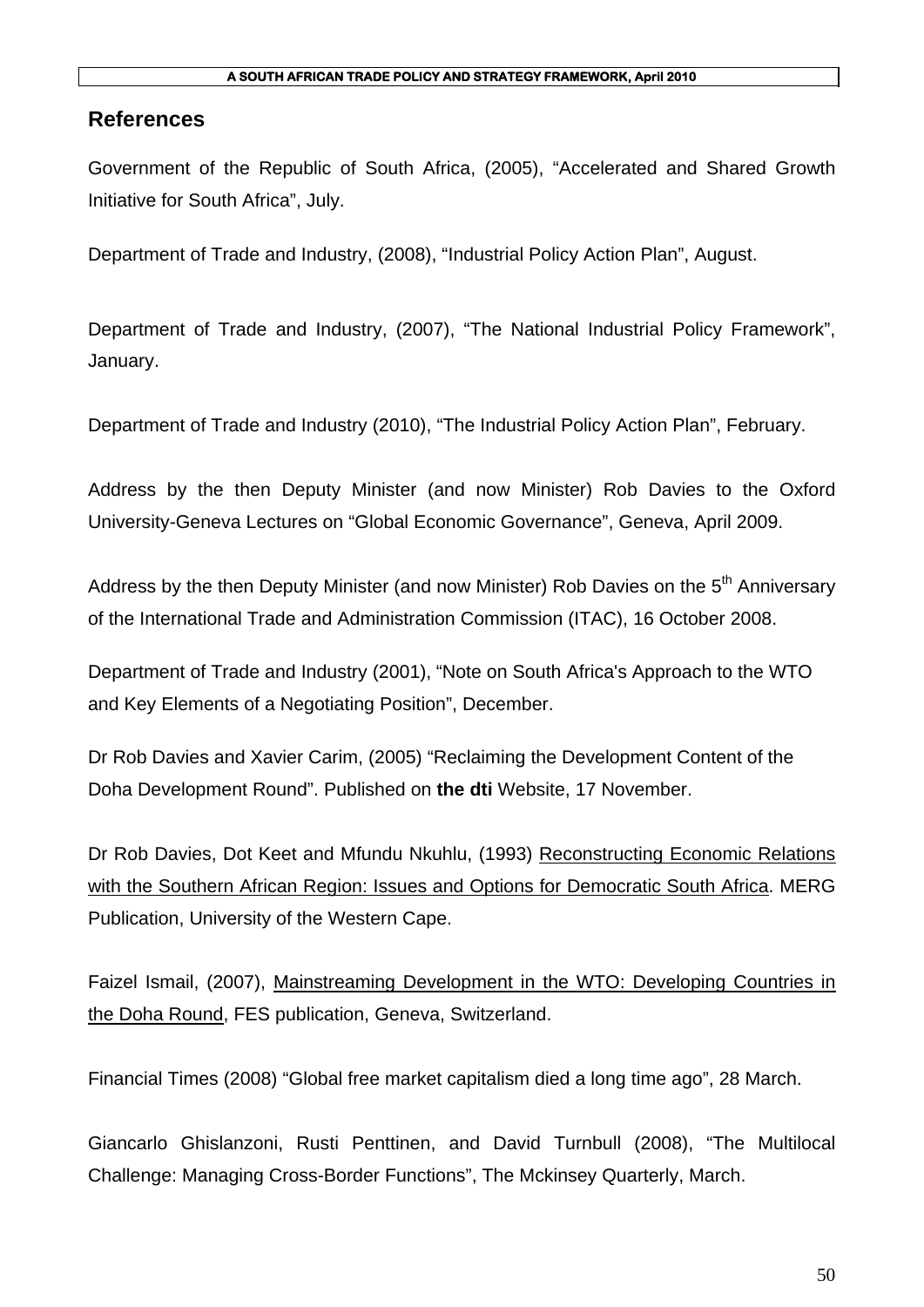Ha-Joon Chang, (1999), "The Economic Theory of Developmental State" in Meredith Woo-Cummings (Ed.), The Developmental State, Ithaca: Cornell University Press.

ITAC, (2007), "Tariff Review: South Africa's Tariff Structure and Recommendations for Future Dispensation", Issue paper by ITAC.

James A. Brander, (1985), "Strategic Trade Policy", National Bureau of Economic Research (NBER) Working Paper No. 5020, February.

Jeffrey R Frieden, (2007), Global Capitalism: Its Fall and Rise in the  $20<sup>th</sup>$  Century. New York: Norton Publishers.

Kenichi Ohmae, (2005), The Next Global Stage. New Jersey: Wharton School Publishing.

Martin Wolf, (2008), "The Rescue of Bear Stearns Marks Liberalisation's Limit", Financial Times, 26 March.

Michael Porter, (2008), On Competition. Harvard, NJ: Harvard Business Review Books.

Mills Soko, (2007), "Global Trade Theory and Practice: Implications for South Africa", Thematic Report Commissioned by TIPS/**the dti**, December.

National Department of Agriculture, (2008), "Draft Agricultural Tariff Policy for South Africa", Prepared by NDA, February.

National Department of Agriculture, Forestry and Fisheries (2009), "Report on the Effects of the Credit Crisis on the South African Agricultural Sector", March.

Nimrod Zalk, (2004), "The Role of Dynamic Products in Global Integration- Implications for South Africa". TIPS Working Paper 2, June.

Philip Kotler, Somkid Jatusripitak and Suvit Maesincee, (1997), A Strategic Approach to Building National Wealth: The Marketing of Nations. New York: The Free Press.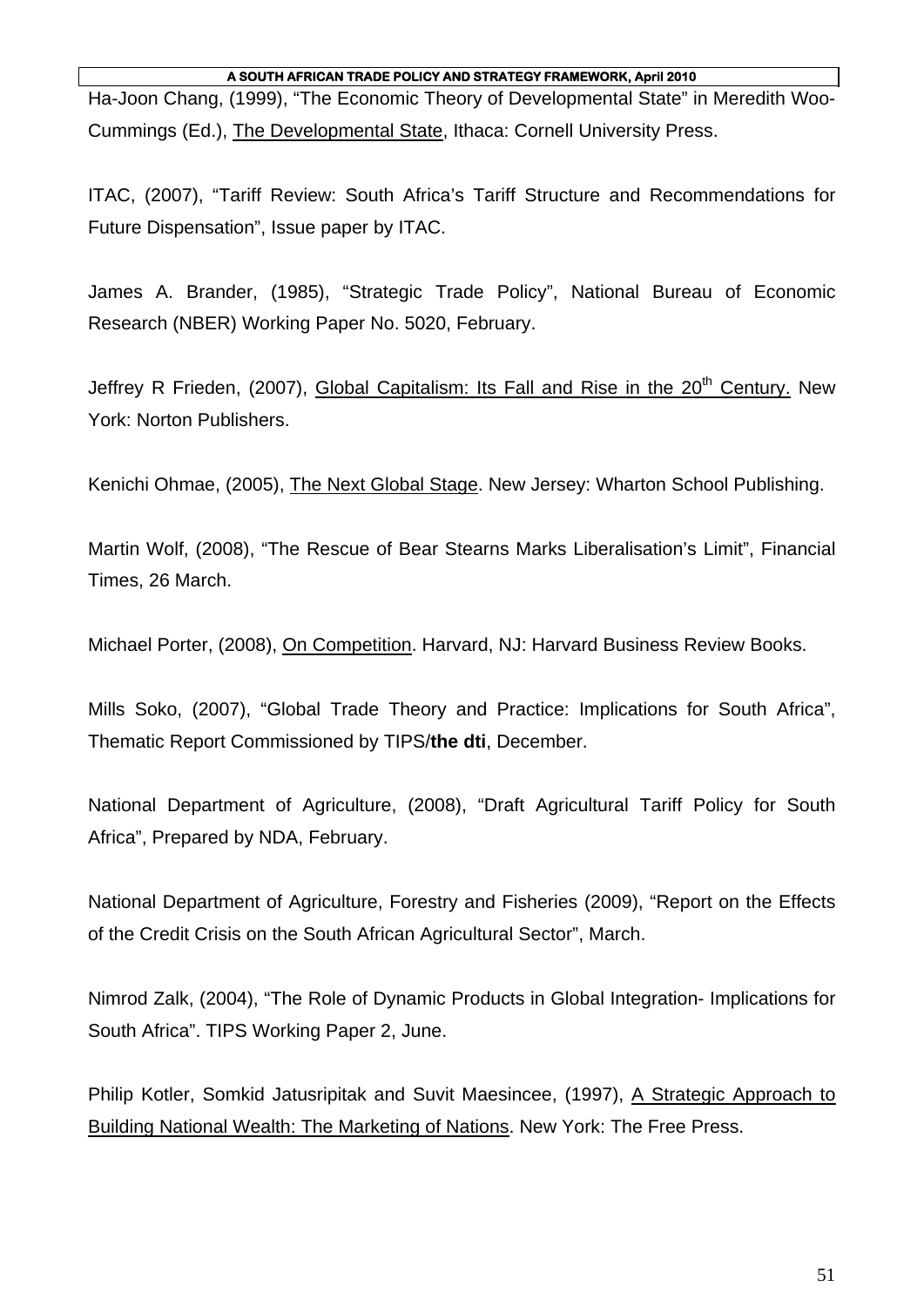Rob Vos (2007) "What we do and don't know about trade liberalisation and poverty reduction", DESA Working Paper No 50, UN Department of Economic and Social Affairs, August.

Robert C. Feenstra, (1998) "Integration of Trade and Disintegration of Production in the Global Economy", Journal of Economic Perspectives, Volume 12 No.4: pp31-50.

Samantha Dodd and Nicolette Cattaneo, (2007), "Theoretical Approaches to the Analysis of Trade and Poverty and a Review of Related Literature on South Africa", draft paper, Rhodes University, contribution to the Southern African Trade Policy and Poverty Project. (On file with the Author).

Medhi S. Shafaeddin (2004), "Who is the Master? Who is the Servant? Market or Government? An Alternative Approach: Towards a Coordination System", UNCTAD Discussion Paper No. 175, Geneva: Switzerland, August.

Medhi S. Shafaeddin (2005), "Trade Liberalization and Economic Reform in Developing Countries: Structural Change or De-industrialization", UNCTAD Discussion Paper No. 179, Geneva: Switzerland, April.

TIPS (2007), "The State of Trade Policy in South Africa*"* Published by TIPS, May.

UNCTAD (2009) Economic Development in Africa. Report 2009: Strengthening Regional Economic Integration for Africa's Development, Geneva, Switzerland.

UNCTAD (2004), World Investment Report, Geneva, Switzerland.

UNCTAD (2006), Trade and Development Report: Global Partnership and National Policies for Development, Geneva: Switzerland.

Victor K. Fung, William K. Fung and Yoram Wind, (2008), Competing in a Flat World: Building Enterprises for a Borderless World, New Jersey: Wharton School Publishing.

World Bank Independent Evaluation Group, (2006), Assessing World Bank Support for Trade: 1987- 2004", Fact Sheet, March.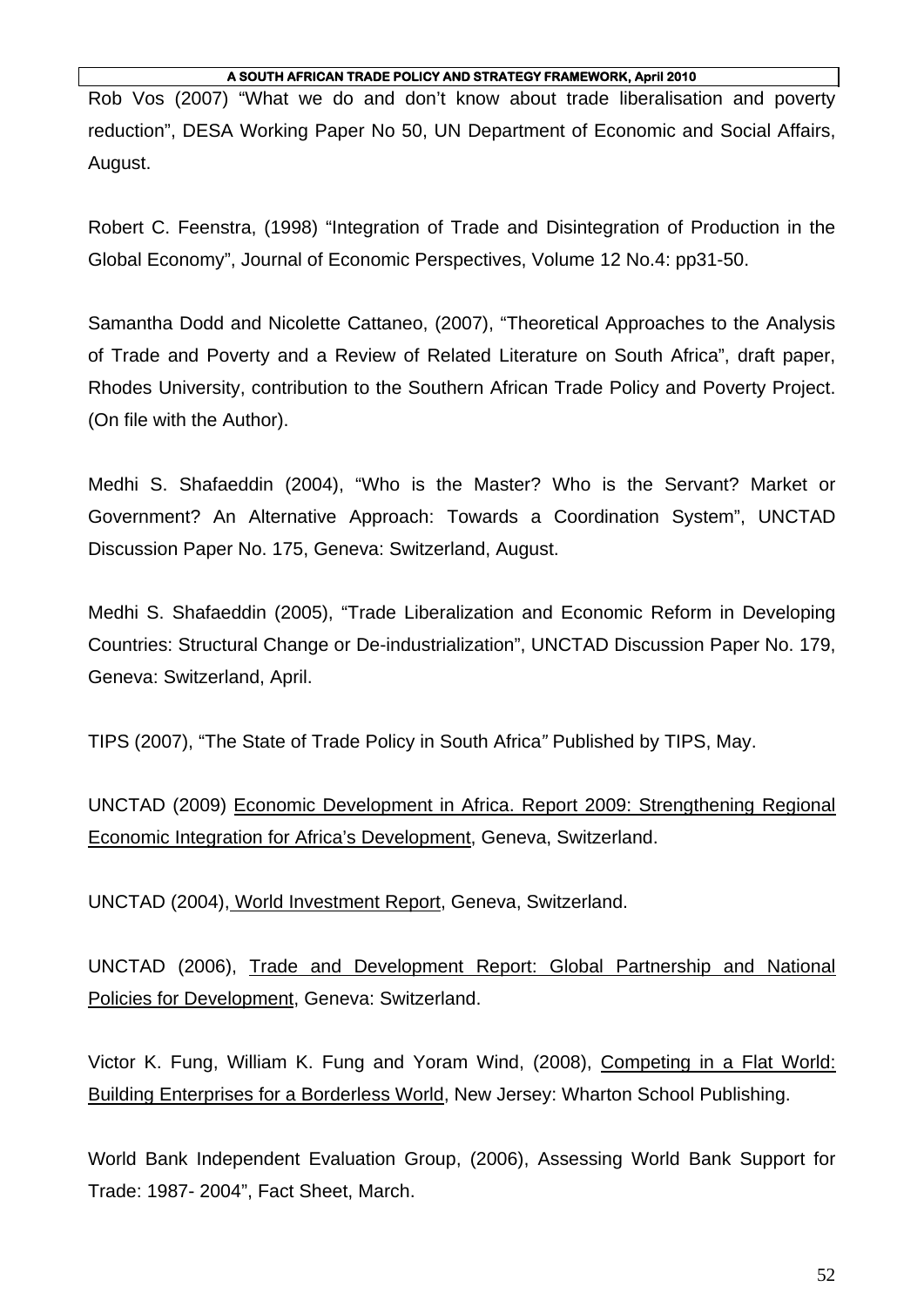# **Glossary of Terms<sup>4</sup>**

**Absolute advantage:** A country has an absolute advantage if its output per unit of input, of all goods and services produced, is higher than that of another country.

**African, Caribbean and Pacific (ACP) countries:** Group of African, Caribbean and Pacific countries whose partnership with the EU has been defined in a series of agreements, from the Lomé Convention to the Cotonou Agreement and now the Economic Partnership Agreements.

**Ad valorem tariff:** Duty (tariff or charge) calculated as a percentage of the value of the dutiable item.

**Anti-dumping duties:** These duties may be imposed if export *dumping* causes injury to producers of competing products in an importing country. The duties should equal the difference between the export price and the normal value of the dumped good.

**Applied tariffs/rates:** The actual tariff/rate in effect at the country's border.

**Autonomous liberalization:** (Also referred to as *unilateral liberalization*). This term refers to trade liberalization measures a country takes unilaterally, before or outside of WTO negotiations.

**Balance of trade:** The value of a country's exports minus the value of its imports. Unless specified as a balance of merchandise trade, it normally incorporates trade in services, including earnings on financial assets.

**Bound rate:** Refers to the specific level at which a tariff has been bound. By binding a tariff at a particular level, a country agrees not to raise the tariff above that level. In practice, countries' (particularly developing countries) applied rates are usually lower than the bound rate.

 4 From Web Based Glossary of Economics and Alan V Deardorff (2006) 'Terms of Trade: Glossary of International Trade', World Scientific Publishing Company.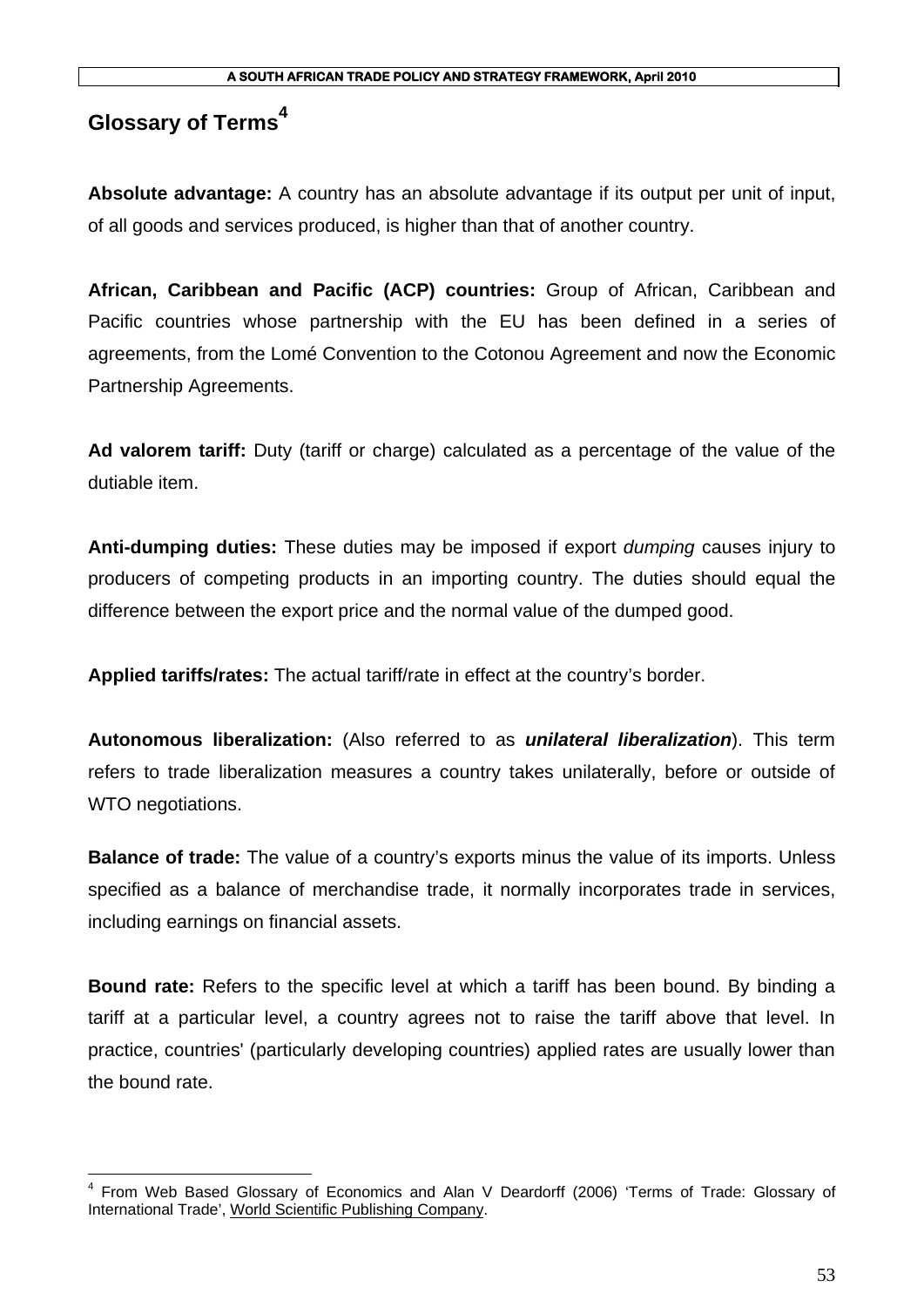**Bretton Woods:** Town in New Hampshire (US), where a 1944 conference led to the creation of the International Monetary Fund and the World Bank. These two institutions are known as the 'Bretton Woods Institutions'.

**Ceiling binding:** Commitment by countries not to raise certain tariffs above specific or bound levels.

**Comparative advantage:** The ability of one country, compared with another, to produce a good at lower cost relative to other goods. Under conditions of perfect competition and undistorted markets, countries tend to export goods in which they have comparative advantage.

**Competition policy:** Policies designed to protect and stimulate competition in markets by outlawing anticompetitive business practices such as cartels, collusion, market sharing and price fixing.

**Competitiveness:** Usually refers to characteristics that permit a firm to compete effectively with other firms due to low cost production or superior technology.

**Cotonou Agreement:** Agreement between EU and African, Caribbean and Pacific countries, signed in June 2000 in Cotonou, Benin. Replaces the Lomé Convention.

**Customs union:** Group of countries forming a single customs territory in which tariffs and other barriers are eliminated on most or all trade for products originating in these countries, and a common external trade policy (common external tariff) is applied to nonmembers.

**Deep integration**: Refers to economic integration that goes well beyond the removal of formal barriers to trade and includes various ways of reducing the international burden of differing national regulation.

**De-industrialization**: A decline over time in the share of manufacturing in an economy, usually accompanied by growth in the share of services. Typically also accompanied by an increase in manufactured imports; it may raise concerns that a country is losing valuable economic activity to others.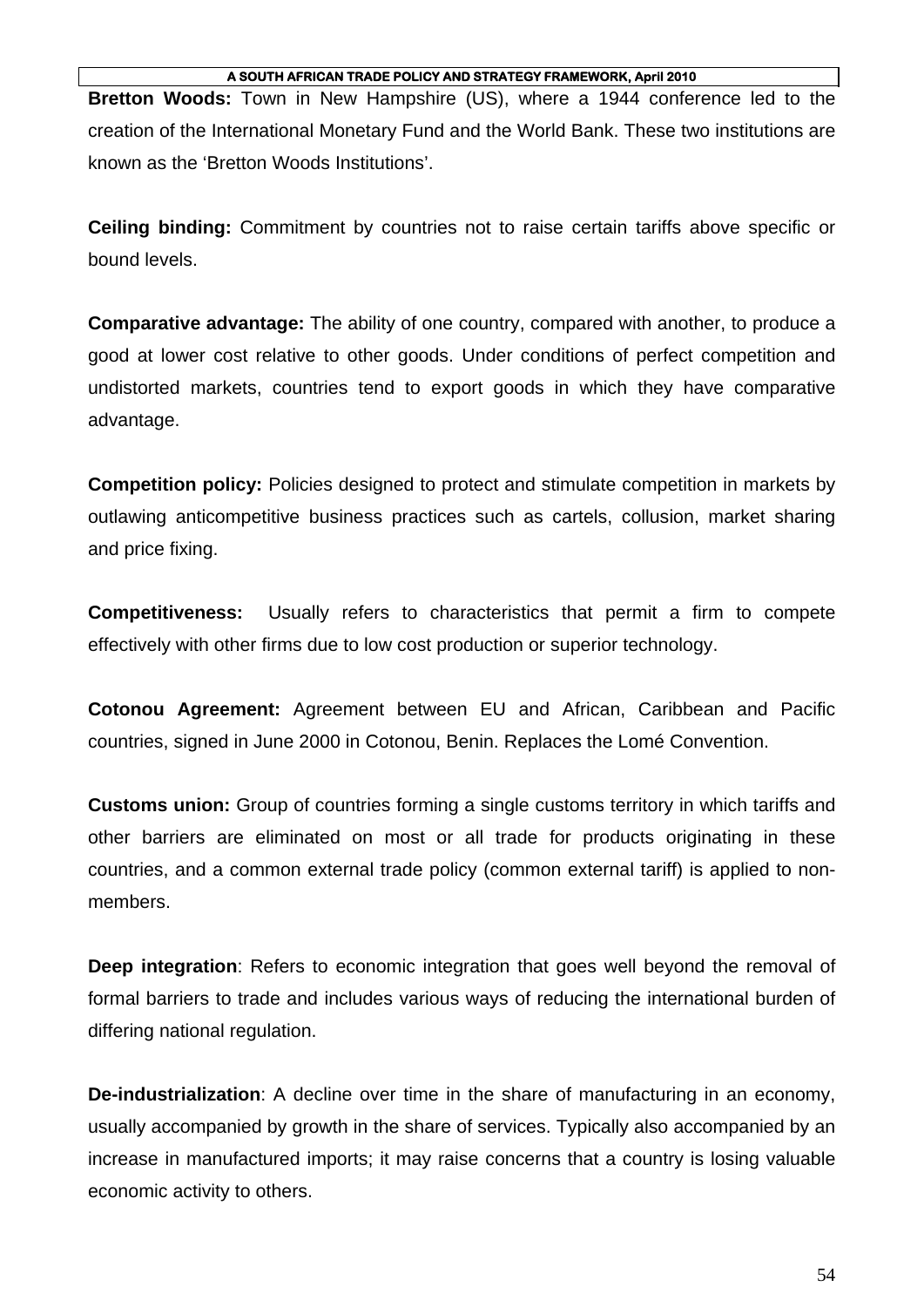**Doha Round**: The name given to the WTO round of negotiations focused on development. The round was launched in Doha, Qatari in 2001.

**Domestic content requirement:** A requirement that goods produced in a country contain a certain proportion of domestic inputs. Same as local content requirement.

**Dumping:** Occurs when goods are exported at a price less than their normal value, generally meaning they are exported for less than they are sold in the domestic market or third-country markets, or at less than production cost.

**Dumping margin:** The amount by which the normal value exceeds the export price or constructed export price of the subject merchandise.

**Economies of scale:** Refers to the efficiency gained in a production process as the rate of production is increased. By sharing the costs of production, operating costs and cost per unit produced are decreased over time.

**Effective rate of protection:** Measures the protection provided to an industry through *tariffs* and other trade barriers on both inputs and outputs.

**Enabling clause:** The 1979 decision of the GATT to give developing countries 'differential and more favourable treatment, reciprocity and fuller participation'. As one of the so-called framework agreements, it enables WTO members to accord such treatment to developing countries without giving it to other contracting parties.

**Everything but Arms:** The name given by the EU to the package it offered to the least developed countries in 2001, which is expected to eliminate quotas and tariffs on all of their exports—except arms.

**Exchange control:** A governmental policy designed to restrict the outflow of domestic currency and prevent a worsened balance of payments position by controlling the amount of foreign exchange that can be obtained or held by domestic citizens. Often results from overvalued exchange rates.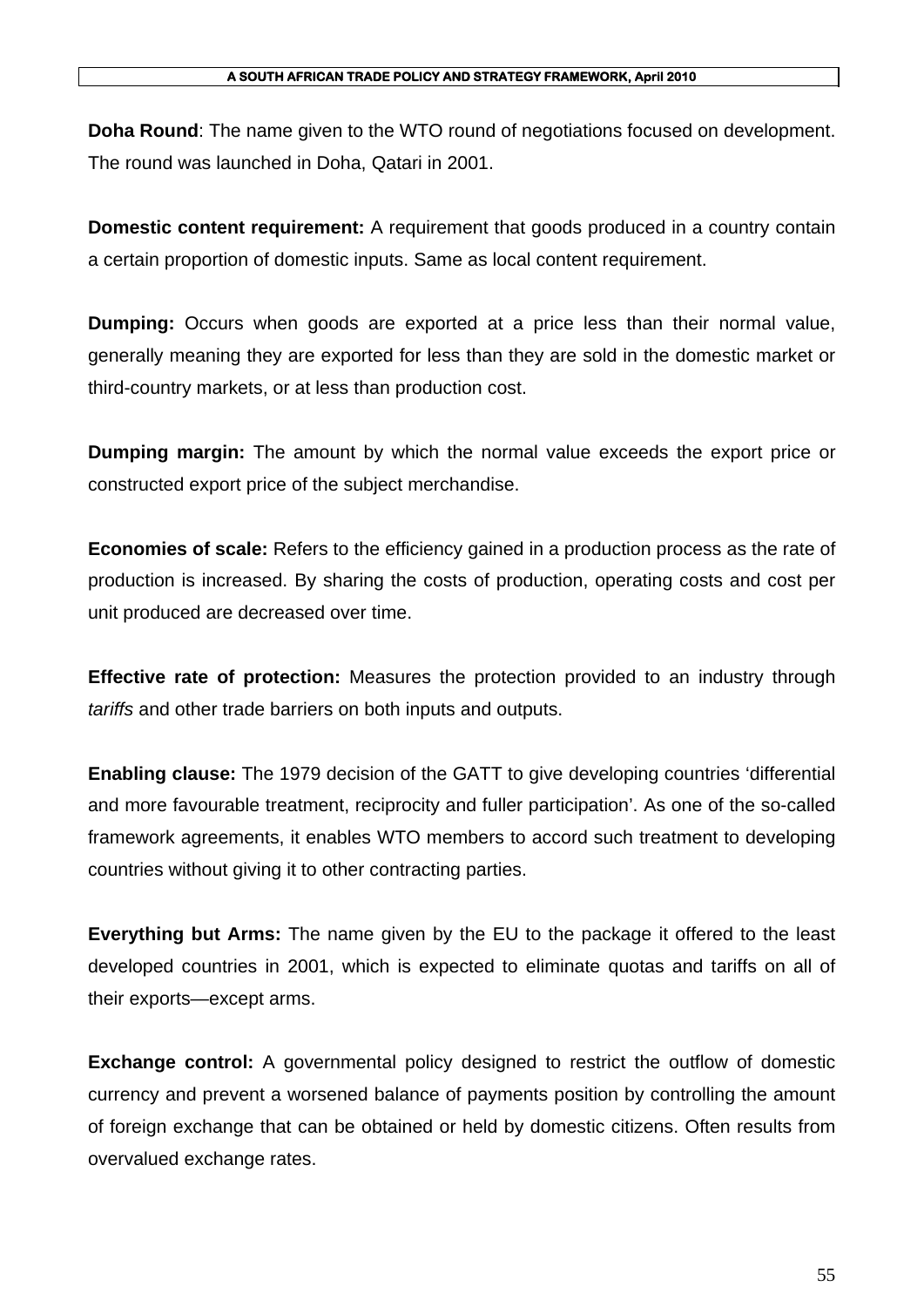**Export Processing Zone (EPZ):** Designated area or region where firms can import dutyfree as long as the imports are used as inputs into the production of exports.

**Export promotion:** A strategy for economic development that stresses expanding exports, often through policies to assist them such as export subsidies.

**Externality**: Cost or benefit not accounted for in the price of goods or services. Beneficial effects are called positive externalities; harmful ones, negative externalities.

**Foreign aid:** The international transfer of public funds in the form of loans or grants either directly from one government to another (bilateral assistance) or indirectly through the vehicle of a multilateral assistance agency like the World Bank.

**Foreign Direct Investment (FDI):** A corporation's acquisition abroad of physical assets such as manufacturing plants and equipment, with operating control residing in the parent corporation outside the country where the acquisition occurs. Also includes mergers and acquisitions of corporations in one country with or by those in another country.

**Free Trade:** The importation and exportation of goods without any barriers in the form of tariffs, quotas, or other restrictions. Free trade has often been described as an engine of growth because it encourages countries to specialize in activities in which they have comparative advantages, thereby increasing their respective production efficiencies, and consequently their total output of goods and services.

**Free trade area:** A form of economic integration in which there exists free internal trade among member countries but each member is free to levy different external tariffs against non-member nations.

**General Agreement on Tariffs and Trade (GATT):** A multilateral forum for trade discussion and negotiation that aimed at encouraging trade between its members through the reduction of trade barriers. It led to a series of trade agreements, the first of which was in 1947. The *Uruguay Round,* completed in 1994, created the World Trade Organization which superseded the GATT in 1995. GATT 1994 contains some of the WTO's underlying principles and its initial agreements.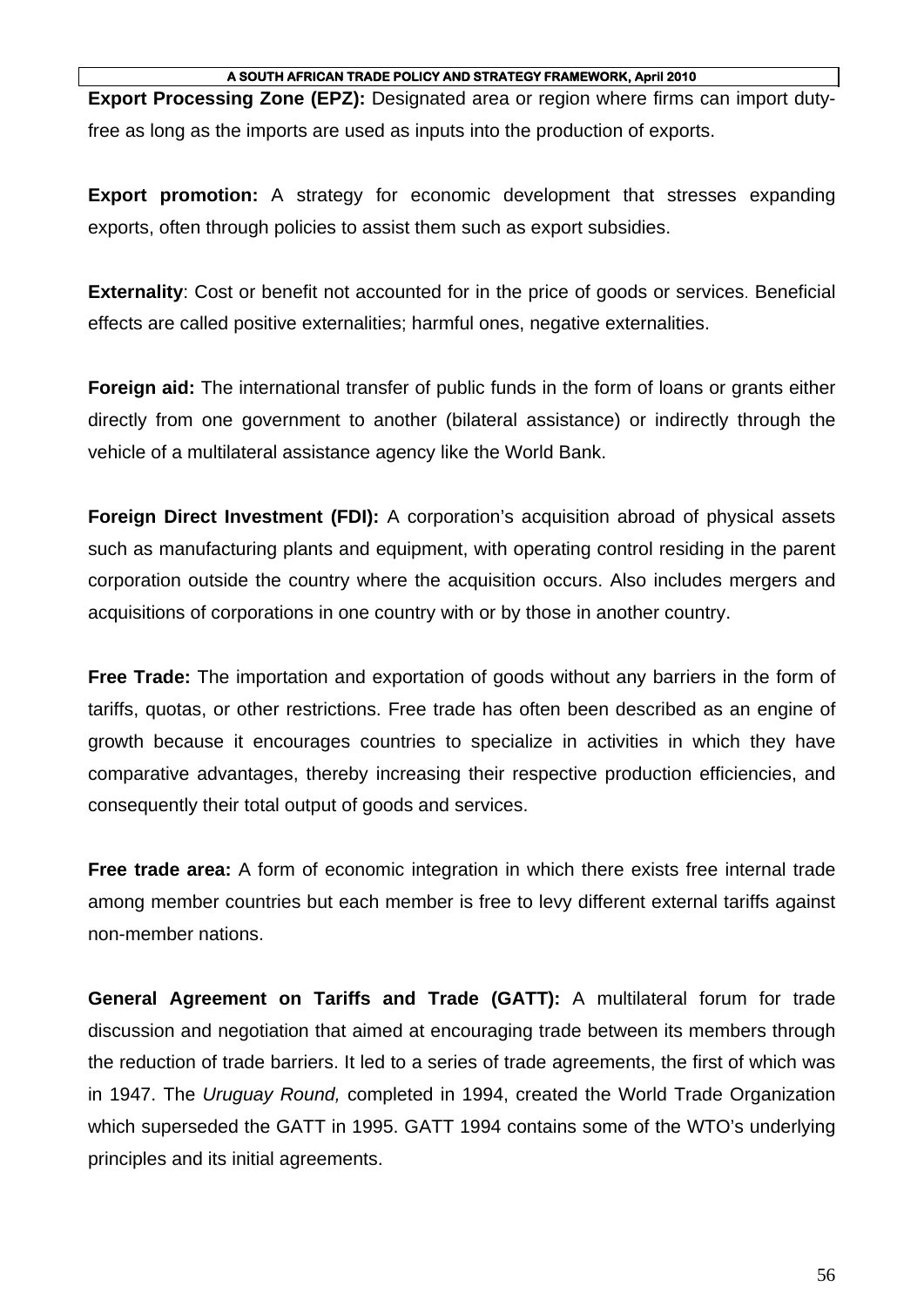**General Agreement on Trade in Services (GATS):** WTO agreement concluded at the end of the *Uruguay Round*. It provides a legal framework for trade in services and the negotiated, progressive liberalization of regulations that impede this. It covers areas such as transport, investment, education, communications, financial services, energy and water services and the movement of persons.

**Generalized System of Preferences (GSP):** System through which high-income countries grant preferential access to their markets to developing countries.

**Government procurement:** Purchase of goods and services by governments and state owned enterprises.

**Gross Domestic Product (GDP):** The total value of goods and services produced by a nation over a given period, usually 1 year. Gross Domestic Product measures the total output from all the resources located in a country, wherever the owners of the resources live.

**Gross National Product (GNP):** The value of all final goods and services produced within a nation in a given year, plus income earned by its citizens abroad, minus income earned by foreigners from domestic production.

**Import substitution:** A deliberate effort to replace major consumer imports by promoting the emergence and expansion of domestic industries such as textiles, shoes, and household appliances. Import substitution requires the imposition of protective tariffs and quotas to get the new industry started.

**Industrial Modernization:** The transition from economic traditionalist to modernity.

**Infant industry protection:** Protection of a newly established domestic industry through various economic measures.

**Local-content measure:** Requirement that the investor purchase a certain amount of local materials for incorporation in the investor's product.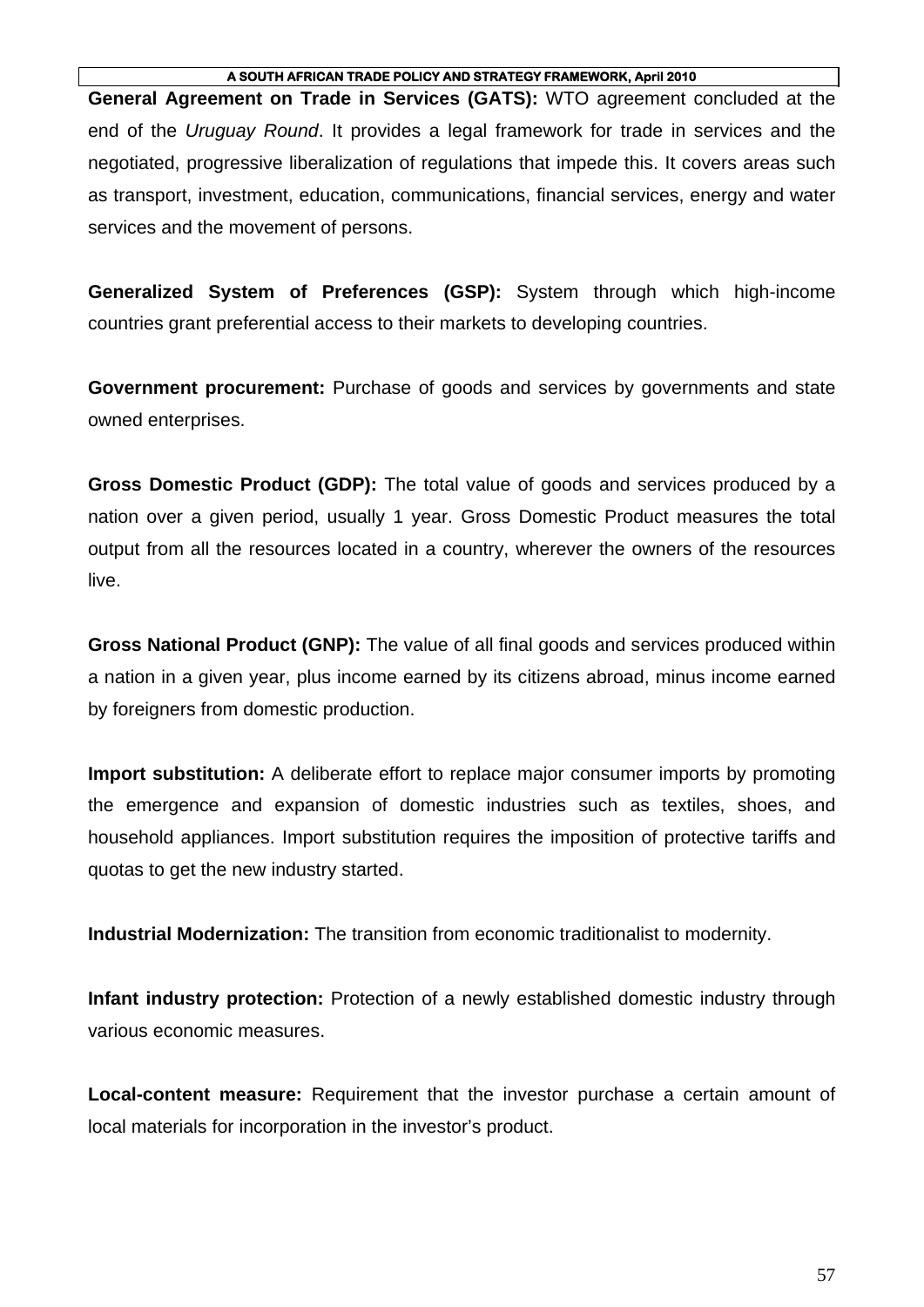**Market access:** The extent to which a country permits imports to compete in its market. A variety of *tariff* and *non-tariff* trade *barriers* can be used to limit the entry of products from other countries.

**Market failure:** A phenomenon that results from the existence of market imperfections (e.g. monopoly power, lack of factor mobility, significant externalities, lack of knowledge) that weaken the functioning of a free-market economy; it fails to realize its theoretical beneficial results. Market failure often provides the justification for government interference with the workings of the free market.

**Millennium Development Goals (MDGs):** At the UN General Assembly in 2000, governments committed to achieving the following goals by 2015: eradicating extreme poverty and hunger, achieving universal primary education, promoting gender equality and empowering women, reducing child mortality, improving maternal health, combating HIV/AIDS, malaria, and other diseases, ensuring environmental sustainability and developing a global partnership for development. These became known as the Millennium Development Goals.

**Most-Favoured-Nation (MFN):** A commitment that a country will extend to another country the lowest tariff rates it applies to any other country. All WTO contracting parties undertake to apply such treatment to one another under article I of the GATT. When a country agrees to cut tariffs on a particular product imported from one country, the tariff reduction automatically applies to imports of the same product from any other country eligible for most-favoured-nation treatment.

**National treatment:** Commitment to treat foreign producers and sellers the same as domestic firms.

**Negative list:** A list of items, entities, products and the like, to which an international agreement will not apply, on the understanding that the agreement applies to everything else. Contrast with *positive* list.

**New Generation Issues**: The four issues on which it was suggested that the 1996 WTO Singapore Ministerial Conference form working groups: trade and investment, competition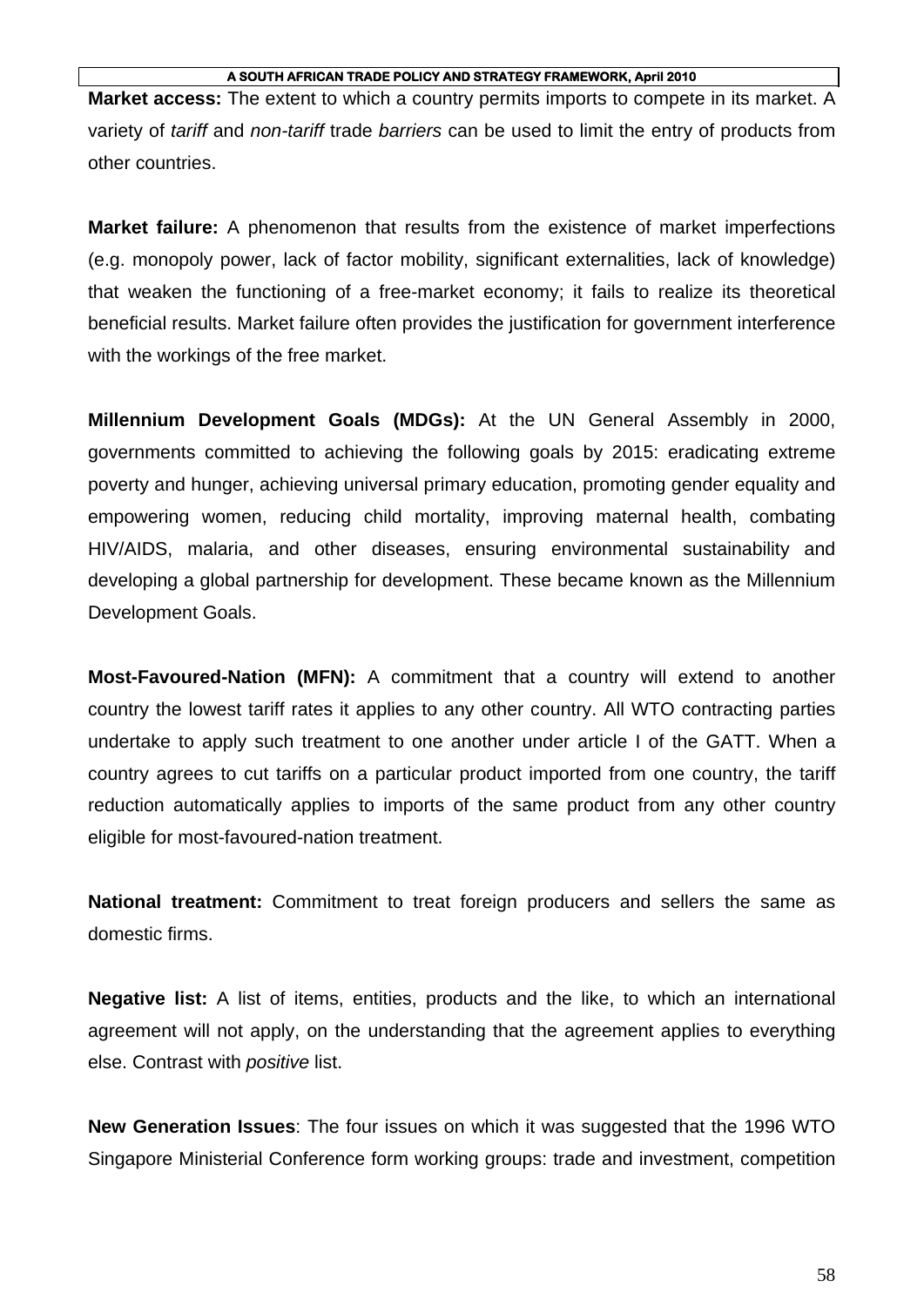policy, transparency in government procurement and trade facilitation. Only Trade facilitation was agreed to. See *Singapore Issues*.

**Nominal tariff:** The nominal protection provided by a tariff—that is, the stated tariff amount. Contrast with *effective rate of protection.* 

**Non-Tariff Barriers (NTBs):** A catch-all phrase describing barriers to international trade other than *tariffs*.

**Non-tariff measure:** Any government action with a potential effect on the value, volume or direction of trade.

**Nuisance tariff:** A tariff so low that it costs the government more to collect it than the revenue it generates. Sometimes a tariff that does not have any protective effect — some countries defend this as necessary in order to raise revenues.

**Origin rule:** Criterion for establishing the country of origin of a product. Often based on whether production (processing) leads to a change in tariff heading (classification) or in the level of value added in the country where the good was last processed.

**Poverty Reduction Strategy Paper (PRSP):** Initiated by the boards of the World Bank and International Monetary Fund (IMF), this is a document describing a country's macroeconomic, structural and social policies and programmes to promote growth and reduce poverty, as well as associated external financing needs. Preps are expected to be prepared by governments through a participatory process involving civil society and development partners, including the World Bank and IMF, and are required for countries seeking to obtain concessional lending and debt relief under the enhanced Heavily Indebted Poor Countries (HIPC) initiative.

**Policy space:** Regulatory freedom advocated by governments in order to be able to adopt and promote policies adapted to their country's development needs. This demand for policy space arises as the increased liberalization of all sectors of the economy, and pressure by industrialized countries for the increasingly stringent and wide-reaching scope of WTO rules, leaves less and less room for countries to determine their own national policies.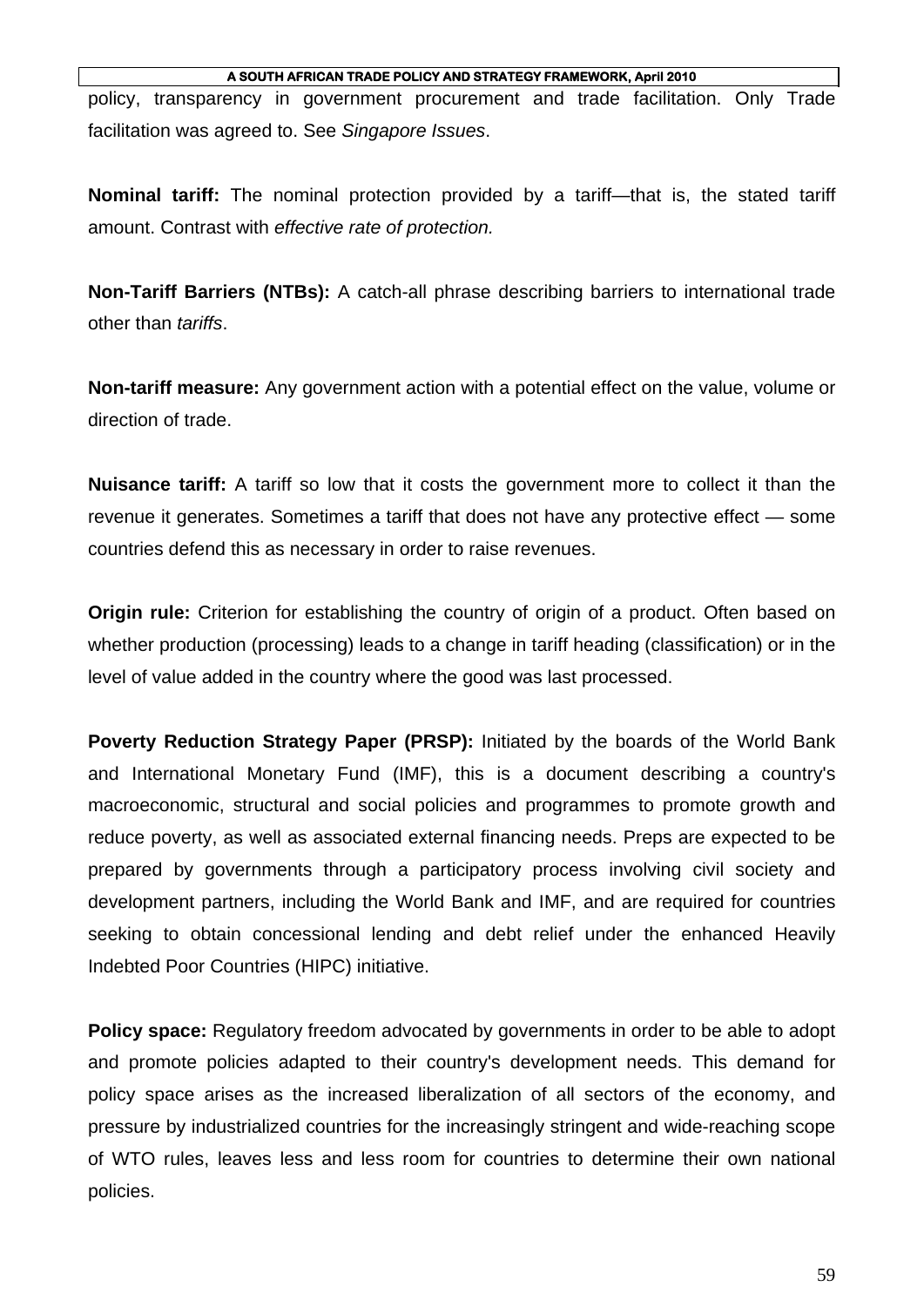**Positive list:** In an international agreement, a list of items, entities, products and the like to which the agreement will apply, with no commitment to apply the agreement to anything else. Contrast with *negative* list.

**Production subsidy:** A payment by government, perhaps implicit, to producers, encouraging and assisting their activities and allowing them to produce at lower cost or to sell at a price lower than the market price.

**Prohibitive tariff:** is a tariff so high that nearly no one imports any of that item.

**Protective tariff:** is intended to artificially inflate prices of imports and protect domestic industries from foreign competition, especially from competitors whose host nations allow them to operate under conditions that are illegal in the protected nation, or who subsidize their exports.

**Quantitative restriction or quota:** Measure restricting the quantity of a good imported or exported. Quantitative restrictions include quotas, non-automatic licensing, mixing regulations, voluntary export restraints and prohibitions or embargos.

**Revenue tariff:** is a set of rates designed primarily to raise money for the government. A tariff on coffee imports imposed by countries where coffee cannot be grown, for example, raises a steady flow of revenue

**Rules-based trade policy:** Policy that adheres to accepted international rules and agreements on trade such as those embodied in GATT 1947 and the WTO.

**Safeguard action or measure:** Emergency protection to safeguard domestic producers of a specific good from an unforeseen surge in imports.

**Sanitary and phytosanitary measures:** Border control measures necessary to protect human, animal or plant life or health.

**Singapore issues:** The four issues on which it was suggested that the 1996 WTO Singapore Ministerial Conference form working groups: trade and investment, competition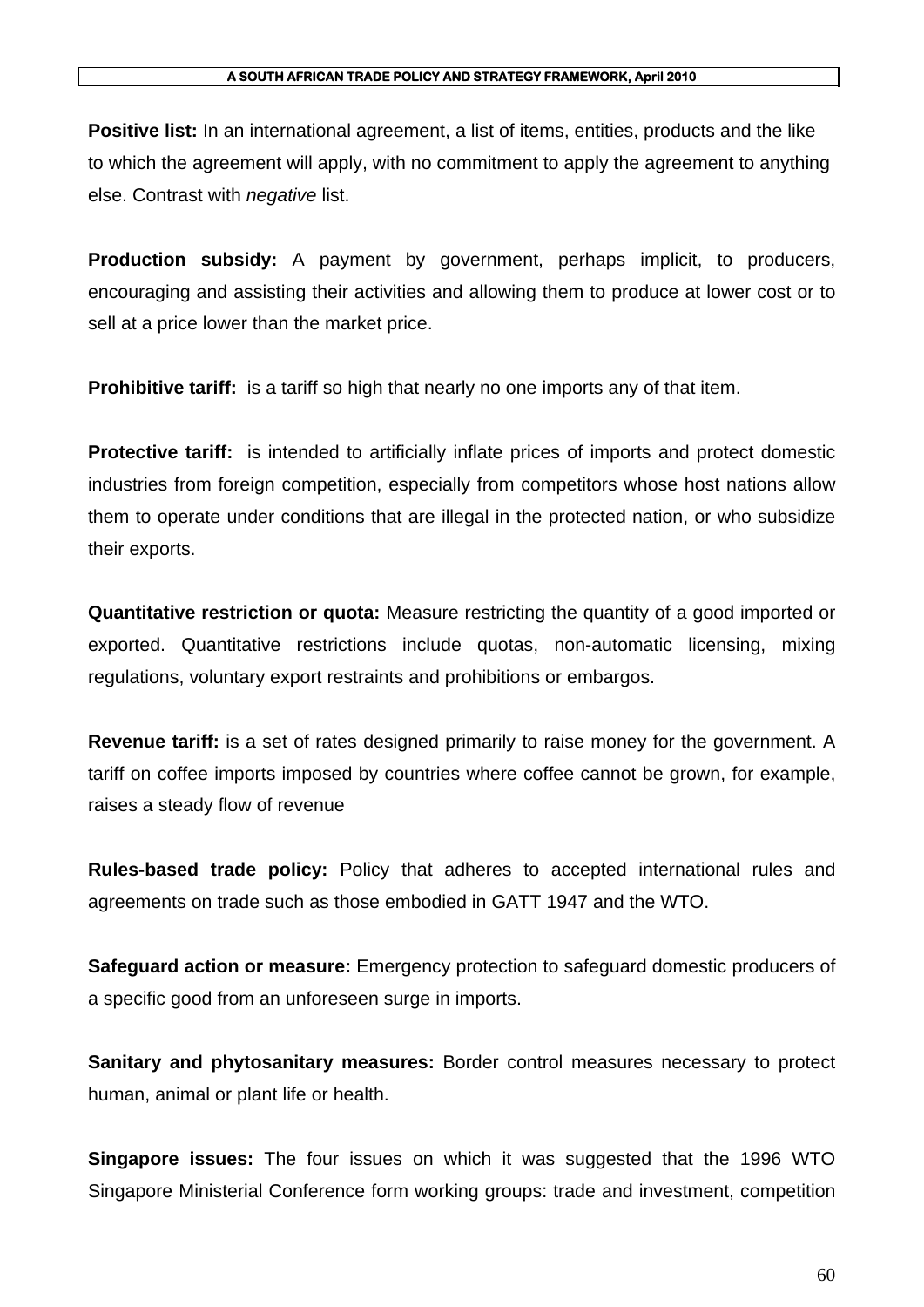policy, transparency in government procurement and trade facilitation. Only Trade facilitation was agreed to. See also *New Generation Issues*

**Single Undertaking:** Provision that requires countries to accept all the agreements reached during the *Uruguay Round* negotiations as a single package, rather than on a case-by-case basis. It has now been adopted in the WTO Doha Round.

**Special and Differential Treatment (SDT or S&D):** Preferential treatment that WTO rules accord to developing countries, and which can be manifested in different ways: developing country exports may enjoy preferential access to developed country markets, developing countries may not be expected to offer full reciprocity in trade negotiations (i.e. they may gain more than they concede), and developing countries may enjoy greater flexibility and longer periods of time to phase-in new commitments.

**Specific tariff:** A tariff rate charged as fixed amount per quantity, such as \$100 per ton.

**Tariff:** A duty (or tax) levied upon goods transported from one customs area to another either for protective or revenue purposes.

**Tariff binding:** Commitment not to increase a rate of duty beyond an agreed level. Once a rate of duty is bound, it may not be raised without compensating the affected parties.

**Tariff escalation:** Higher import duties on semi-processed products than on raw materials, and higher still on finished products. This practice protects domestic processing industries and discourages the development of processing activity in the countries where raw materials originate.

**Tariff equivalent:** The level of *tariff* that would be the same, in terms of its effect, as a given *non-tariff barrier.* 

**Tariffication:** Conversion of *non-tariff barriers* to their *tariff equivalents* 

**Tariff peaks:** Relatively high tariffs, usually on "sensitive" products, amidst generally low tariff levels. For industrialized countries, tariffs of 15% and above are generally recognized as "tariff peaks".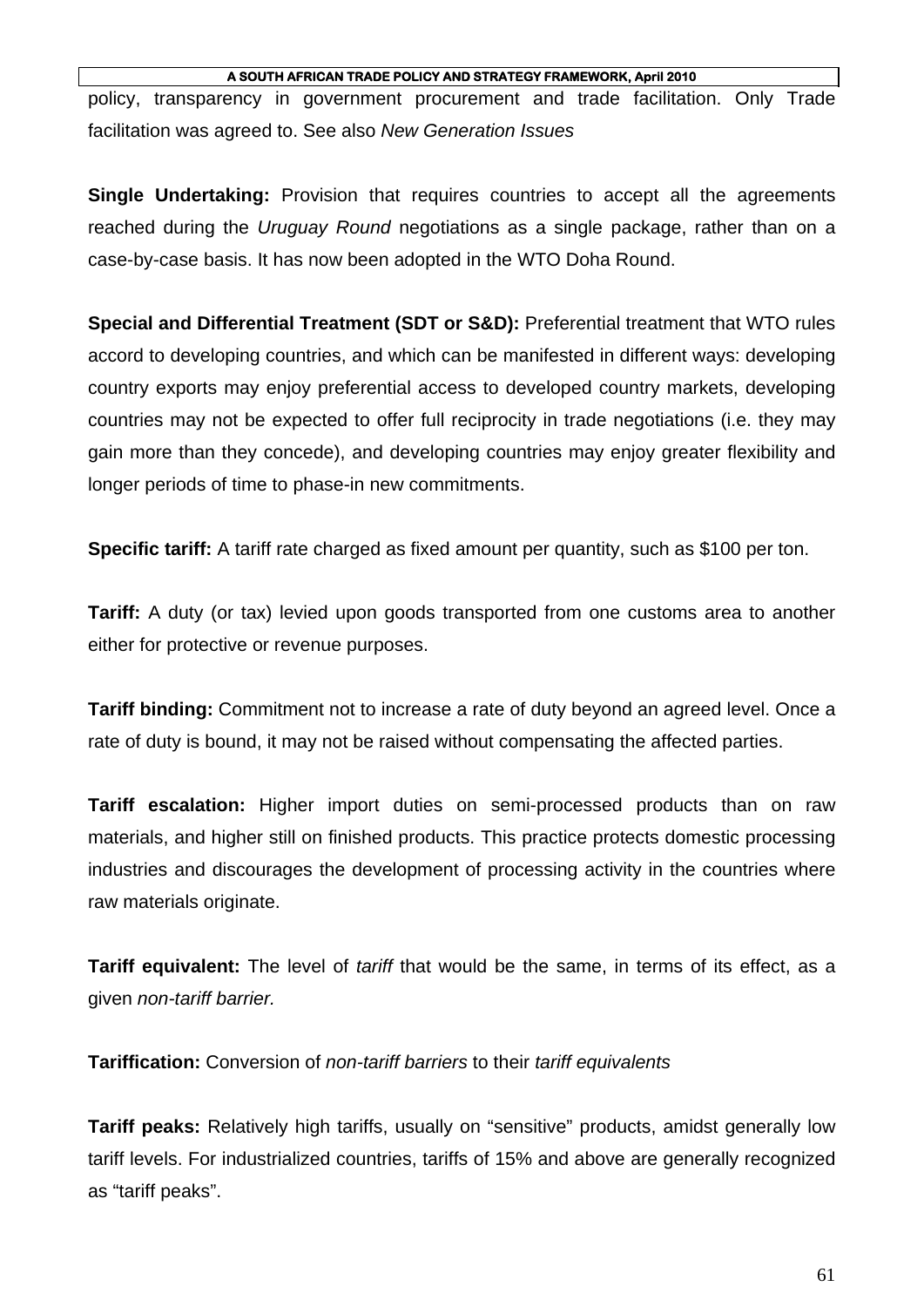**Tariff quota:** The application of a reduced tariff rate for a specified quantity of imported goods. When quantities inside a quota are charged lower import duty rates, than those outside (which can be high).

**Tariff-rate quota:** A quota that is determined on the basis of the applicable tariff rate applied to imports. A predetermined amount of a good is allowed to enter at a reduced or zero tariff rate. After the quota has been filled, all subsequent shipments of that good during a specific period of time, such as a calendar year, are assessed a higher import tariff, usually the normal most-favoured-nation tariff.

**Technical barrier to trade:** Trade-restrictive effect arising from the application of technical regulations or standards such as testing requirements, labelling requirements, packaging requirements, marketing standards, certification requirements, origin marking requirements, health and safety regulations and sanitary and phytosanitary regulations.

**Trade diversion:** Trade displacement, as a result of trade policies that discriminate among trading partners of more efficient (lower-cost) sources and less efficient (highercost) sources. Can arise when some preferred suppliers are freed from barriers but others are not.

**Trade integration:** Process of reducing barriers to trade and increasing participation in the international economy through trade.

**Trade liberalization:** Reduction of *tariffs* and removal or relaxation of *non-tariff barriers*.

**Trade policy review mechanism:** WTO mechanism for periodic review of the trade policies and practices of members.

**Trade-related technical assistance:** Services financed or provided by donors and development agencies to strengthen trade-related institutions and build trade capacity in developing countries.

**Uruguay Round:** The last round under the GATT, which began in Uruguay in 1986 and was completed in 1994 after nearly eight years of negotiations. Its conclusion led to the creation of the World Trade Organization.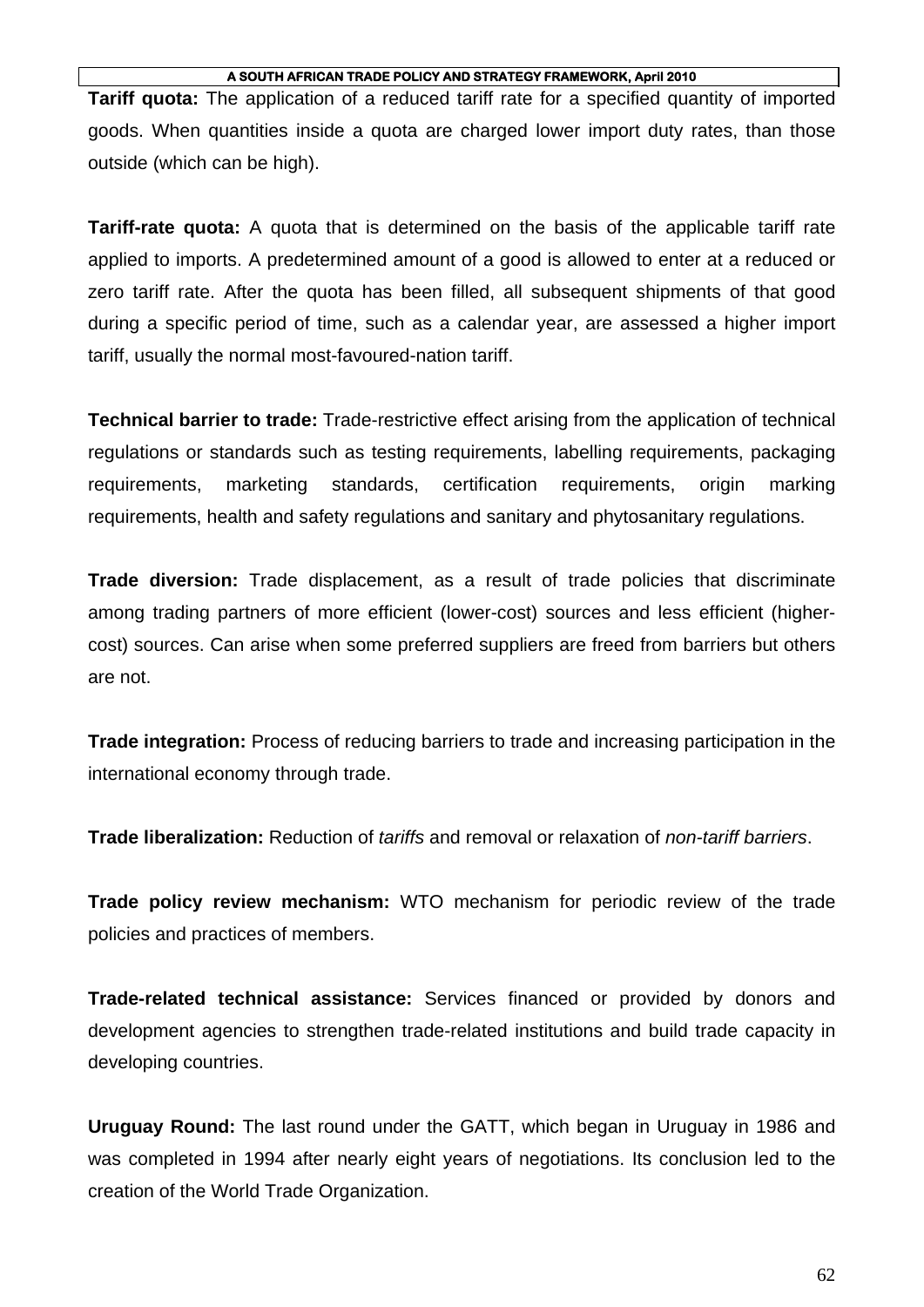**Variable levy:** Customs duty rate which varies in response to domestic price criterion.

**Voluntary export restraint:** An agreement between importing and exporting countries in which the exporting country restrains exports of a certain product to an agreed maximum within a certain period.

**WTO plus:** Trade agreements that contain more stringent obligations than the WTO multilateral trade regime requires. Regional trade agreements sometimes contain WTO plus elements.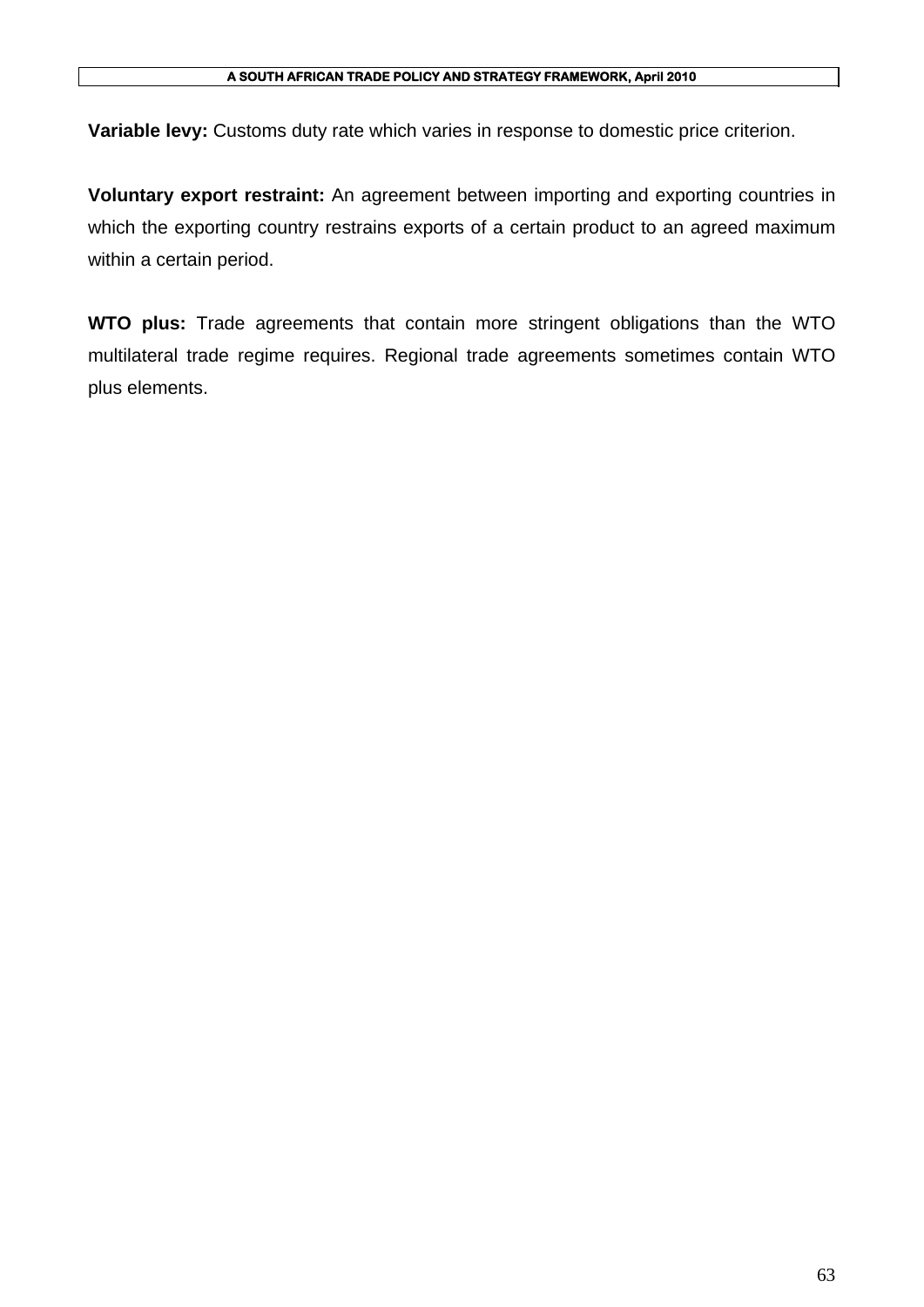# **Annexure A**

# **Trade Trends – 1994-2008**

# **Table 1 – Top 10 Individual Trading Partners - Total Trade (R-million)**

| 1994                   |                        |                            | 2006                                |                        |                            |
|------------------------|------------------------|----------------------------|-------------------------------------|------------------------|----------------------------|
| Country                | Total<br>Trade<br>(Rm) | Share of<br>Total<br>Trade | Country                             | Total<br>Trade<br>(Rm) | Share of<br>Total<br>Trade |
| Germany                | 17,414                 | 10.5%                      | Germany                             | 84,182                 | 9.9%                       |
| <b>United States</b>   | 15,735                 | 9.5%                       | <b>United</b>                       | 75,491                 | 8.9%                       |
| <b>United Kingdom</b>  | 15,461                 | 9.3%                       | States<br>Japan                     | 71,177                 | 8.4%                       |
|                        | 13,490                 | 8.1%                       | China                               | 60,360                 | 7.1%                       |
| Japan<br>Switzerland   | 8,203                  | 4.9%                       | United                              | 54,351                 | 6.4%                       |
|                        |                        |                            |                                     |                        |                            |
| Italy                  | 4,904                  | 3.0%                       | Saudi<br>Arabia                     | 26,195                 | 3.1%                       |
| <b>Taiwan Province</b> | 4,543                  | 2.7%                       | Netherland                          | 24,873                 | 2.9%                       |
| <b>Belgium</b>         | 4,375                  | 2.6%                       | France                              | 24,246                 | 2.9%                       |
| <b>Netherlands</b>     | 4,109                  | 2.5%                       | Italy                               | 23,137                 | 2.7%                       |
| France                 | 3,876                  | 2.3%                       | Iran<br>(Islamic<br>Republic<br>of) | 19,763                 | 2.3%                       |
| 2007                   |                        |                            | 2008                                |                        |                            |
| Country                | Total<br>Trade<br>(Rm) | Share of<br>Total<br>Trade | Country                             | Total<br>Trade<br>(Rm) | Share of<br>Total<br>Trade |
| Germany                | 99,595                 | 9.6%                       | Germany                             | 127,241                | 9.4%                       |
| <b>United States</b>   | 95,016                 | 9.2%                       | <b>United</b><br><b>States</b>      | 122,201                | 9.0%                       |
| Japan                  | 87,068                 | 8.4%                       | China                               | 115,567                | 8.5%                       |
| China                  | 84,768                 | 8.2%                       | Japan                               | 106,111                | 7.8%                       |
| <b>United Kingdom</b>  | 61,462                 | 5.9%                       | <b>United</b><br>Kinadom            | 69,027                 | 5.1%                       |
| Netherlands            | 28,593                 | 2.8%                       | Saudi                               | 48,674                 | 3.6%                       |
| France                 | 27,822                 | 2.7%                       | Netherland                          | 36,909                 | 2.7%                       |
| Saudi Arabia           | 27,640                 | 2.7%                       | India                               | 36,794                 | 2.7%                       |
|                        |                        |                            |                                     | 32,131                 |                            |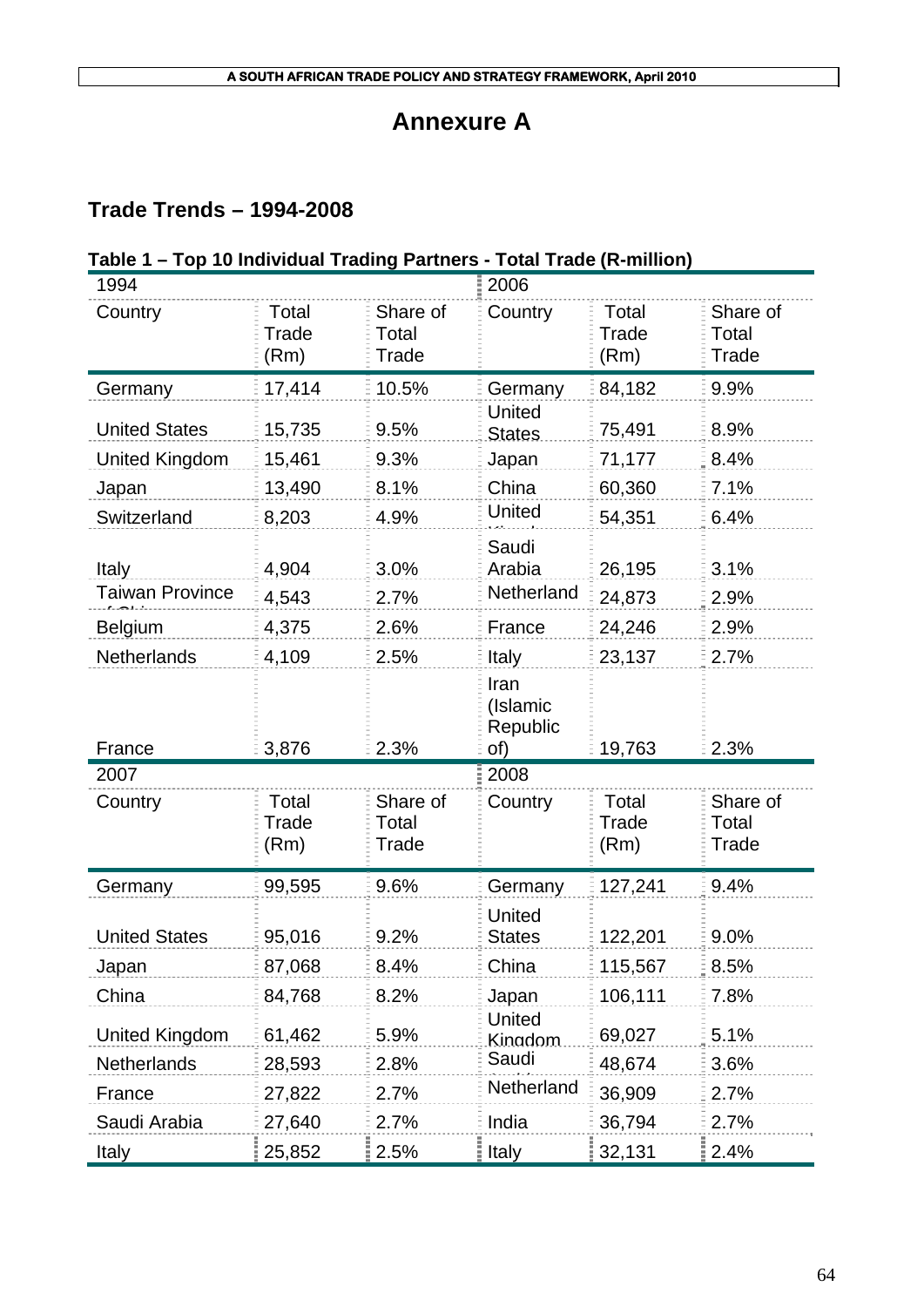| A SOUTH AFRICAN TRADE POLICY AND STRATEGY FRAMEWORK, April 2010 |        |         |        |        |      |  |
|-----------------------------------------------------------------|--------|---------|--------|--------|------|--|
| Iran (Islamic                                                   |        |         |        |        |      |  |
| Republic of)                                                    | 22,339 | $2.2\%$ | France | 30,584 | 2.3% |  |

Germany and the United States have consistently been South Africa's first and second most important trading partners respectively since 1994. However, their share of total trade has been decreasing over this period. China, and to a lesser extent, India, have grown in importance. While Japan remains an important trading partner, China has challenged this position in recent years.

# **Table 2 – Top 10 Key Trading Regions - Total Trade1994 - 2008 (R-million)**

| 1994                         |                        |                                      | 2006                              |                                   |                                |  |
|------------------------------|------------------------|--------------------------------------|-----------------------------------|-----------------------------------|--------------------------------|--|
| Region                       | Total<br>Trade<br>(Rm) | Share of<br>Total<br>Trade           | Region                            | Total<br>Trade<br>(Rm)            | Share of<br>Total<br>Trade     |  |
| <b>European Union</b>        | 56,757                 | 34.2%                                | European                          | 283,522                           | 33.4%                          |  |
| Eastern Asia                 | 25,785                 | 15.5%                                | Eastern Asia                      | 170,384                           | 20.1%                          |  |
| <b>NAFTA</b>                 | 17,532                 | 10.5%                                | <b>NAFTA</b>                      | 85,125                            | 10.0%                          |  |
| <b>SADC</b>                  | 9,417                  | 5.7%                                 | Western<br>Asia                   | 52,111                            | 6.1%                           |  |
| <b>Western Europe</b>        | 8,250                  | 5.0%                                 | <b>SADC</b>                       | 49,040                            | 5.8%                           |  |
| South-eastern<br>Asia        | 5,817                  | 3.5%                                 | South-<br>central Asia.<br>South- | 38,613                            | 4.6%                           |  |
| <b>Western Asia</b>          | 3,836                  | 2.3%                                 | eastern Asia                      | 34,036                            | 4.0%                           |  |
| South-central<br>Asia        | 3,544                  | 2.1%                                 | South<br>America                  | 21,881                            | 2.6%                           |  |
| South America                | 3,211                  | 1.9%                                 | Australia<br>and New<br>Zoolond   | 20,075                            | 2.4%                           |  |
| Australia and<br>New Zealand | 2,047                  | 1.2%                                 | Western<br>Africa                 | 19,232                            | 2.3%                           |  |
| 2007                         |                        |                                      | 2008                              |                                   |                                |  |
| Region                       | Total                  | Share of<br>Trade (Rm) : Total Trade | Region                            | Total<br>Trade (Rm) $\frac{1}{2}$ | Share of<br><b>Total Trade</b> |  |
| <b>European Union</b>        | 334,328                | 32.2%                                | European<br>Union                 | 410,591                           | 30.2%                          |  |
| Eastern Asia                 | 215,278                | 20.8%                                | Eastern<br>Asia                   | 273,273                           | 20.1%                          |  |
| <b>NAFTA</b>                 | 108,391                | 10.5%                                | <b>NAFTA</b>                      | 137,178                           | 10.1%                          |  |
| <b>SADC</b>                  | 71,936                 | 6.9%                                 | <b>SADC</b>                       | 110,090                           | 8.1%                           |  |
| Western Asia                 | 60,487                 | 5.8%                                 | Western                           | 101,296                           | $\frac{1}{2}$ 7.5%             |  |
|                              |                        |                                      |                                   |                                   |                                |  |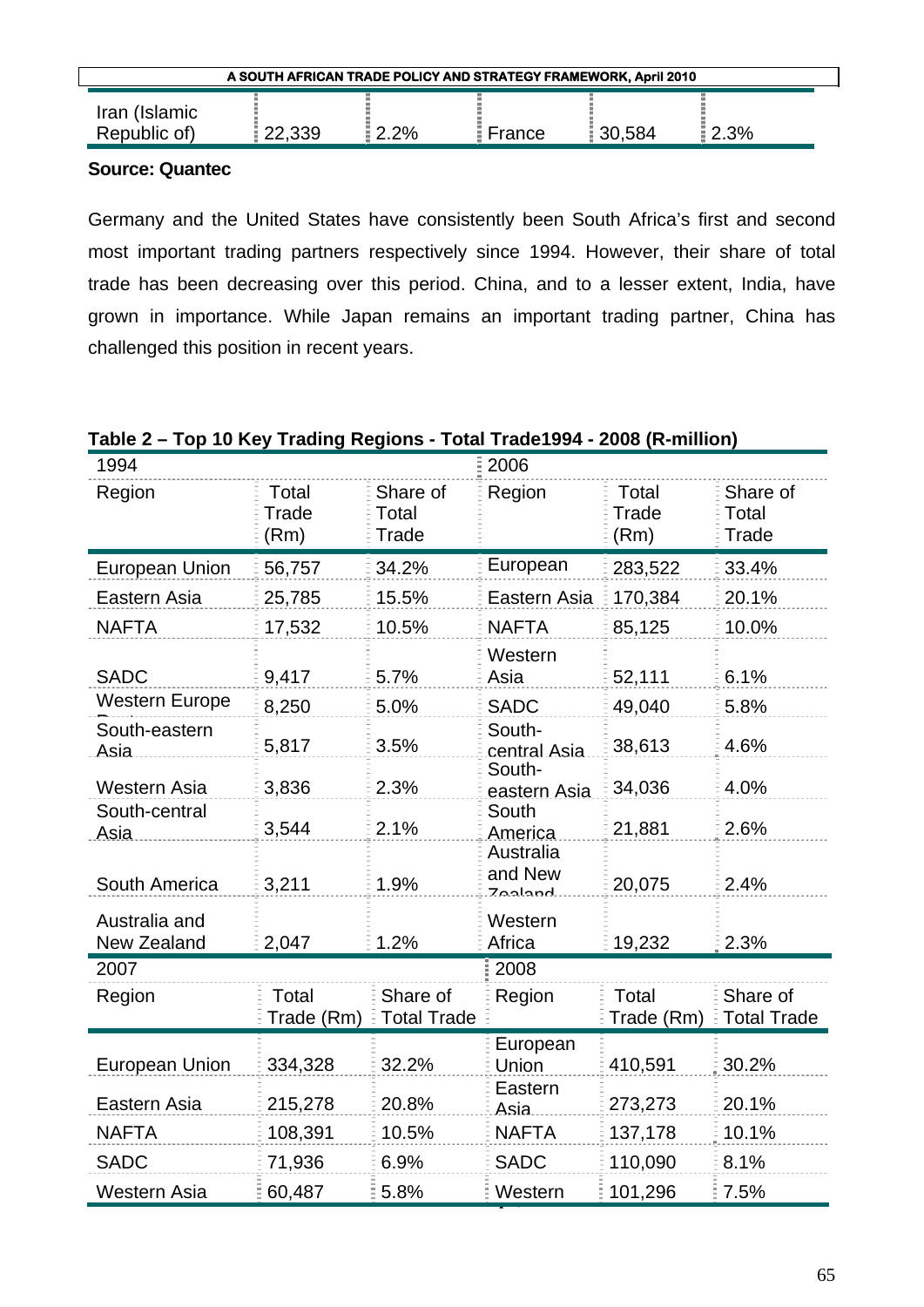| A SOUTH AFRICAN TRADE POLICY AND STRATEGY FRAMEWORK, April 2010 |        |             |                                  |        |                       |  |
|-----------------------------------------------------------------|--------|-------------|----------------------------------|--------|-----------------------|--|
| South-central Asia : 47,596                                     |        | $= 4.6\%$   | South-<br>central                | 69,250 | 5.1%                  |  |
| South-eastern<br>Asia                                           | 39,248 | $= 3.8\%$   | South-<br>eastern<br>^~:~        | 54,934 | 4.0%                  |  |
| South America                                                   | 29,271 | $2.8\%$     | South                            | 34,938 | 2.6%                  |  |
| <b>Western Africa</b>                                           | 22,676 | $= 2.2\%$   | Western                          | 30,996 | $\frac{2.3\%}{2.3\%}$ |  |
| <b>Australia and New</b><br>Zealand                             | 22,007 | $\pm 2.1\%$ | Australia<br>and New<br>EZealand | 28,494 | $= 2.1\%$             |  |

The EU continues to be South Africa's most important regional trading partner, followed by Eastern Asia and then NAFTA. Although Eastern Asia accounts for a large portion of total South African trade, this appears to be declining, with trading relationships growing with other parts of Asia. Further, there are indications of more integrated trade within SADC as the proportion of total South African trade accounted for by this region has increased since 1994.

| 1994                 |                 |                              | 2006                 |                 |                              |
|----------------------|-----------------|------------------------------|----------------------|-----------------|------------------------------|
| Country              | Imports<br>(Rm) | Share of<br>Total<br>Imports | Country              | Imports<br>(Rm) | Share of<br>Total<br>Imports |
| Germany              | 13,259          | 17.0%                        | Germany              | 57,827          | 12.4%                        |
| United Kingdom       | 9,271           | 11.9%                        | China                | 46,712          | 10.1%                        |
| <b>United States</b> | 9,141           | 11.7%                        | <b>United States</b> | 35,156          | 7.6%                         |
| Japan                | 7,960           | 10.2%                        | Japan                | 30,260          | 6.5%                         |
| <b>Italy</b>         | 3,141           | 4.0%                         | Saudi Arabia         | 24,545          | 5.3%                         |
| France               | 2,934           | 3.8%                         | United Kingdom       | 23,059          | 5.0%                         |
| Taiwan               | 2,640           | 3.4%                         | Iran (Islamic        | 18,329          | 3.9%                         |
| Switzerland          | 1,975           | 2.5%                         | France               | 16,939          | 3.6%                         |
| Iran (Islamic        | 1,967           | 2.5%                         | Italy                | 13,885          | 3.0%                         |
| <b>Netherlands</b>   | 1,938           | 2.5%                         | Republic of<br>Korea | 11,873          | 2.6%                         |

**Table 3 – Top 10 Trading Partners by Imports 1994 - 2008 (R-million)**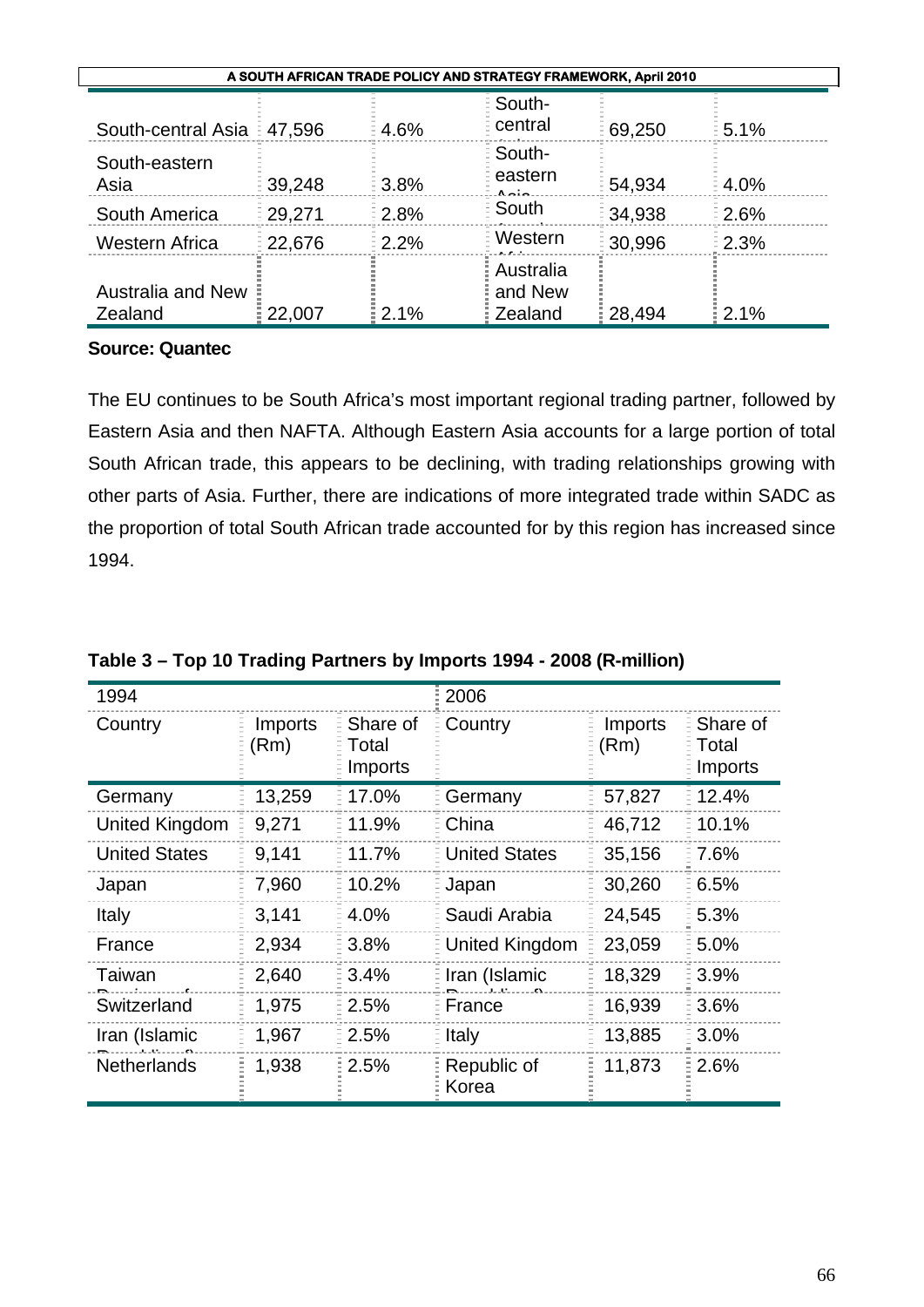| A SOUTH AFRICAN TRADE POLICY AND STRATEGY FRAMEWORK, April 2010 |                 |                                     |                       |                 |                              |  |  |
|-----------------------------------------------------------------|-----------------|-------------------------------------|-----------------------|-----------------|------------------------------|--|--|
| 2007                                                            |                 |                                     | 2008                  |                 |                              |  |  |
| Country                                                         | Imports<br>(Rm) | Share of<br>Total<br><b>Imports</b> | Country               | Imports<br>(Rm) | Share of<br>Total<br>Imports |  |  |
| Germany                                                         | 65,562          | 11.7%                               | Germany               | 81,420          | 11.3%                        |  |  |
| China                                                           | 60,270          | 10.7%                               | China                 | 81,213          | 11.3%                        |  |  |
| <b>United States</b>                                            | 43,102          | 7.7%                                | <b>United States</b>  | 56,893          | 7.9%                         |  |  |
| Japan                                                           | 36,975          | 6.6%                                | Saudi Arabia          | 45,955          | 6.4%                         |  |  |
| United Kingdom                                                  | 27,241          | 4.8%                                | Japan                 | 40,510          | 5.6%                         |  |  |
| Saudi Arabia                                                    | 25,360          | 4.5%                                | <b>United Kingdom</b> | 29,526          | 4.1%                         |  |  |
| Iran (Islamic                                                   | 20,803          | 3.7%                                | Iran (Islamic         | 27,116          | 3.8%                         |  |  |
| France                                                          | 18,839          | 3.3%                                | Angola                | 22,350          | 3.1%                         |  |  |
| <b>Italy</b>                                                    | 15,604          | 2.8%                                | France                | 20,488          | 2.8%                         |  |  |
| Republic of<br>Korea                                            | 12,616          | 2.2%                                | India                 | 18,799          | 2.6%                         |  |  |

While Germany has consistently remained South Africa's top source of imports since 1994, its share of total South African imports has decreased over the past years. In contrast, China has replaced the United Kingdom as the second most important import source and its share is currently approaching Germany. It is likely that China will soon become South Africa's top source of imports. Further, since 2008, India has grown as a source of imports for South Africa, as has Angola. In general terms, it would appear that South Africa is increasingly diversifying its imports away from traditional sources, mostly developed countries, towards non-traditional developing country partners.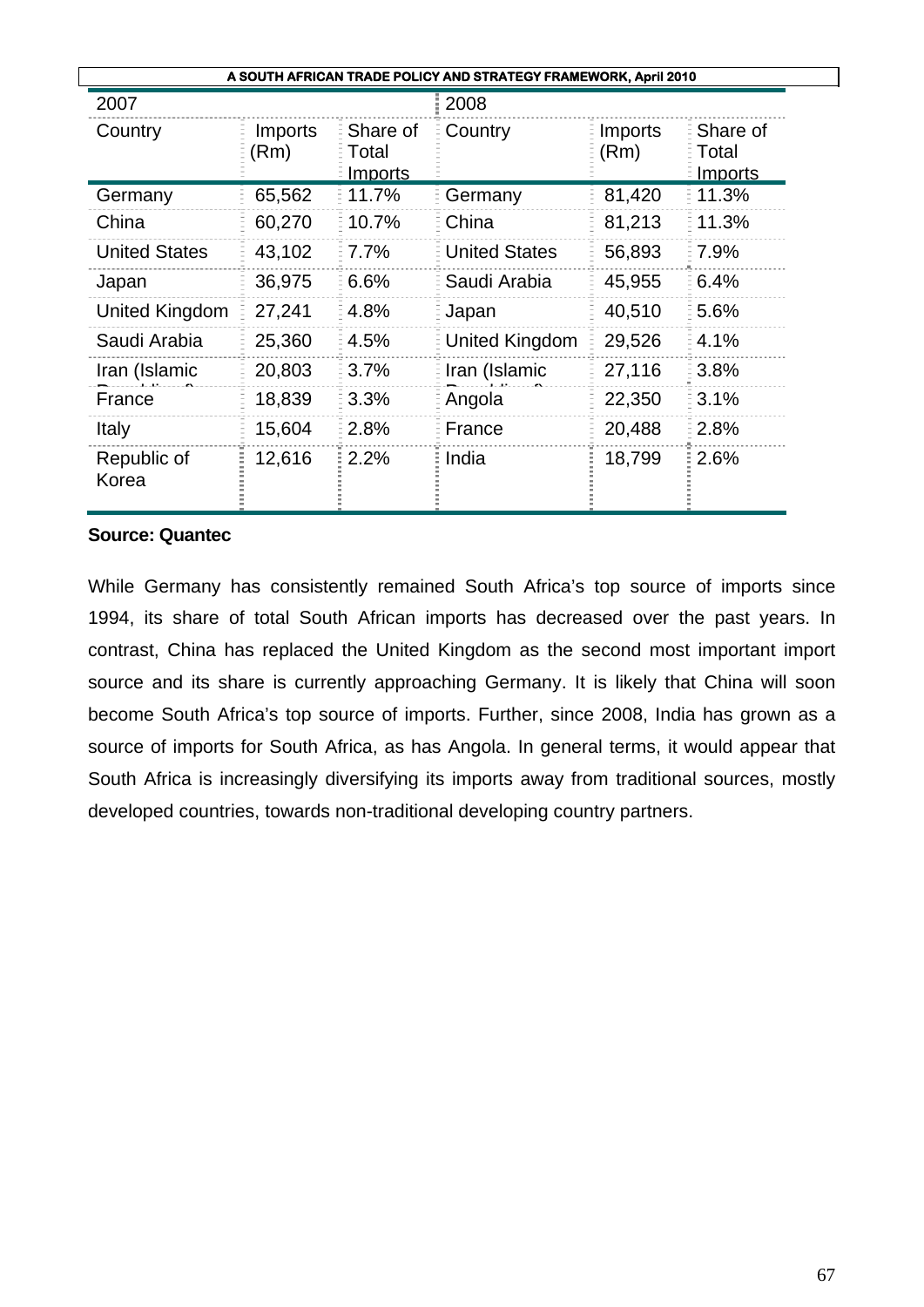| 1994                       |                 |                                     | 2006                     |                 |                              |
|----------------------------|-----------------|-------------------------------------|--------------------------|-----------------|------------------------------|
| Country                    | Imports<br>(Rm) | Share of<br>Total<br>Imports        | Country                  | Imports<br>(Rm) | Share of<br>Total<br>Imports |
| European Union             | 36,350          | 46.7%                               | <b>European Union</b>    | 160,818         | 34.6%                        |
| Eastern Asia               | 14,501          | 18.6%                               | Eastern Asia             | 99,308          | 21.4%                        |
| <b>NAFTA</b>               | 10,293          | 13.2%                               | <b>NAFTA</b>             | 40,510          | 8.7%                         |
| South-eastern Asia         | 2,697           | 3.5%                                | <b>Western Asia</b>      | 38,624          | 8.3%                         |
| South-central Asia         | 2,552           | 3.3%                                | South-central Asia       | 30,449          | 6.6%                         |
| <b>SADC</b>                | 2,115           | 2.7%                                | South-eastern Asia       | 25,228          | 5.4%                         |
| <b>Western Europe Rest</b> | 2,012           | 2.6%                                | South America            | 17,559          | 3.8%                         |
| South America              | 1,694           | 2.2%                                | <b>SADC</b>              | 15,845          | 3.4%                         |
| <b>Western Asia</b>        | 1,472           | 1.9%                                | <b>Western Africa</b>    | 11,601          | 2.5%                         |
| <b>Australia and New</b>   | 1,216           | 1.6%                                | <b>Australia and New</b> | 10,479          | 2.3%                         |
|                            |                 |                                     |                          |                 |                              |
| 2007                       |                 |                                     | 2008                     |                 |                              |
| Country                    | Imports<br>(Rm) | Share of<br>Total<br><b>Imports</b> | Country                  | Imports<br>(Rm) | Share of<br>Total<br>Imports |
| <b>European Union</b>      | 189,306         | 33.7%                               | <b>European Union</b>    | 224,176         | 31.1%                        |
| Eastern Asia               | 120,697         | 21.5%                               | Eastern Asia             | 145,051         | 20.1%                        |
| <b>NAFTA</b>               | 50,433          | 9.0%                                | <b>Western Asia</b>      | 79,059          | 11.0%                        |
| <b>Western Asia</b>        | 44,556          | 7.9%                                | <b>NAFTA</b>             | 66,982          | 9.3%                         |
| South-central Asia         | 34,601          | 6.2%                                | South-central Asia       | 47,513          | 6.6%                         |
| <b>SADC</b>                | 29,999          | 5.3%                                | <b>SADC</b>              | 42,361          | 5.9%                         |
| South-eastern Asia         | 28,913          | 5.1%                                | South-eastern Asia       | 38,289          | 5.3%                         |
| South America              | 23,401          | 4.2%                                | South America            | 26,876          | 3.7%                         |
| <b>Western Africa</b>      | 12,916          | 2.3%                                | <b>Western Africa</b>    | 17,171          | 2.4%                         |

| Table 4 – Top 10 Key Trading Regions – By Imports 1994 - 2008 (R-million) |  |  |  |
|---------------------------------------------------------------------------|--|--|--|
|                                                                           |  |  |  |

By region, the EU has consistently been South Africa's key source of imports since 1994, though its share of total imports has decreased quite from almost 50% of total imports in 1994 to around 31% today. Eastern Asia is the second most important region with respect to South African imports, although its share of the total has also slightly decreased. Greater movements are observed with respect to the other regions in Asia, such as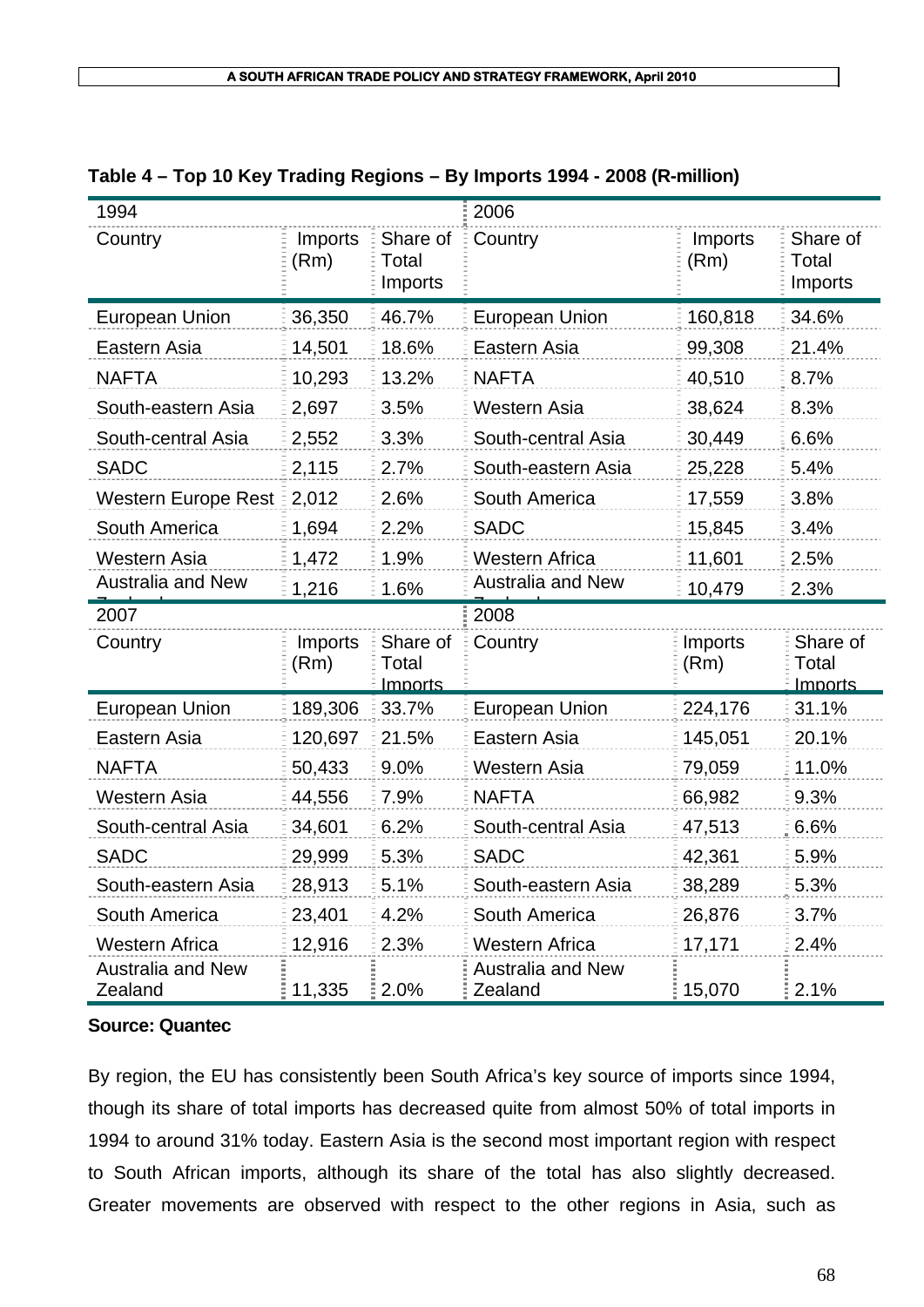Western Asia, which became a more important trading partner than NAFTA. A positive development has been the increased imports from SADC which now accounts for around 6% of total imports. It would also appear that in recent years South Africa is also increasing its imports from Western Africa. South America has also grown in importance as a source of imports during this period.

# **Top 10**

## **Table 5 – Top 10 Individual Trading Partners – By Exports 1994 - 2008 (R-million)**

| 1994                   |                        |                                     | 2006                           |                        |                                     |
|------------------------|------------------------|-------------------------------------|--------------------------------|------------------------|-------------------------------------|
| Country                | <b>Exports</b><br>(Rm) | Share of<br>Total<br><b>Exports</b> | Country                        | <b>Exports</b><br>(Rm) | Share of<br>Total<br><b>Exports</b> |
| <b>United States</b>   | 6,594                  | 7.5%                                | Japan                          | 40,917                 | 10.7%                               |
| Switzerland            | 6,228                  | 7.0%                                | <b>United</b><br><b>States</b> | 40,335                 | 10.5%                               |
| <b>United Kingdom</b>  | 6,190                  | 7.0%                                | United<br>Kingdom              | 31,292                 | 8.2%                                |
| Japan                  | 5,531                  | 6.3%                                | Germany                        | 26,355                 | 6.9%                                |
| Germany                | 4,155                  | 4.7%                                | Netherland                     | 17,295                 | 4.5%                                |
| Belgium                | 2,570                  | 2.9%                                | China                          | 13,648                 | 3.6%                                |
| Zimbabwe               | 2,355                  | 2.7%                                | Switzerlan                     | 10,214                 | 2.7%                                |
| <b>Netherlands</b>     | 2,172                  | 2.5%                                | Spain                          | 9,992                  | 2.6%                                |
| <b>Taiwan Province</b> | 1,903                  | 2.2%                                | <b>Belgium</b><br>9,904        |                        | 2.6%                                |
| Italy                  | 1,763                  | 2.0%                                | 9,252<br>Italy                 |                        | 2.4%                                |
|                        |                        |                                     |                                |                        |                                     |
| 2007                   |                        |                                     | 2008                           |                        |                                     |
| Country                | <b>Exports</b><br>(Rm) | Share of<br>Total<br><b>Exports</b> | Country                        | <b>Exports</b><br>(Rm) | Share of<br>Total<br>Exports        |
| <b>United States</b>   | 51,914                 | 10.9%                               | Japan                          | 65,601                 | 10.3%                               |
| Japan                  | 50,093                 | 10.6%                               | United                         | 65,308                 | 10.3%                               |
| United Kingdom         | 34,220                 | 7.2%                                | Germany                        | 45,821                 | 7.2%                                |
| Germany                | 34,033                 | 7.2%                                | United                         | 39,501                 | 6.2%                                |
| China                  | 24,498                 | 5.2%                                | China                          | 34,354                 | 5.4%                                |
| <b>Netherlands</b>     | 19,598                 | 4.1%                                | Netherland                     | 26,890                 | 4.2%                                |
| Spain                  | 12,924                 | 2.7%                                | India                          | 17,996                 | 2.8%                                |
| Belgium                | 12,099                 | 2.6%                                | Belgium                        | 16,130                 | 2.5%                                |
| <b>Italy</b>           | 10,248                 | 2.2%                                | Spain                          | 15,435                 | 2.4%                                |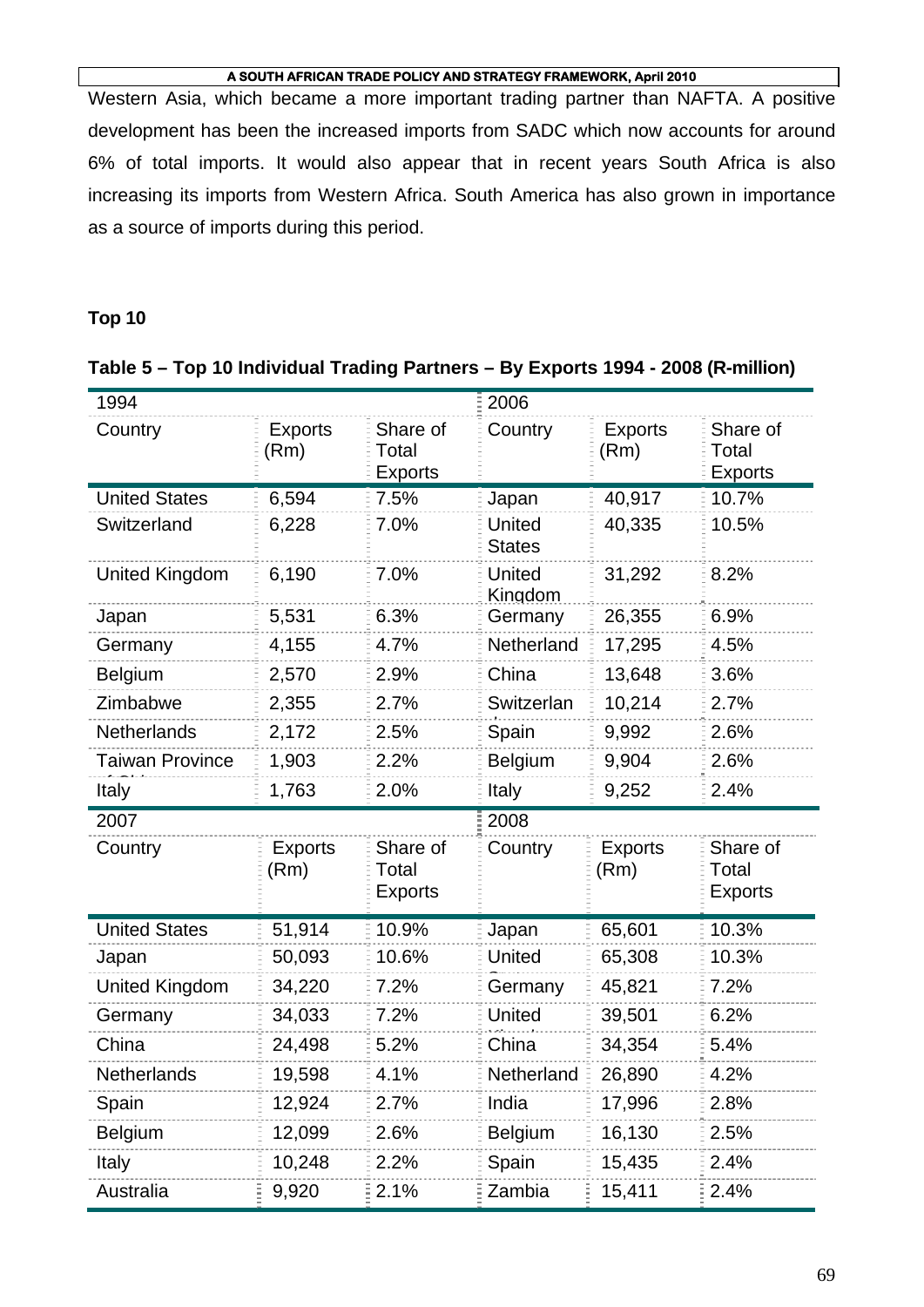### **Source: Quantec**

Traditional trading partners, including European countries, particularly Germany, as well as the United States and Japan remain important destinations for South African exports. China and, recently India are growing in importance.

| 1994                     |                        |                                            | 2006                       |                        |                                     |
|--------------------------|------------------------|--------------------------------------------|----------------------------|------------------------|-------------------------------------|
| Region                   | <b>Exports</b><br>(Rm) | <b>Share</b><br>of Total<br><b>Exports</b> | Region                     | <b>Exports</b><br>(Rm) | Share of<br>Total<br><b>Exports</b> |
| <b>European Union</b>    | 20,407                 | 23.1%                                      | <b>European Union</b>      | 122,703                | 32.0%                               |
| Eastern Asia             | 11,284                 | 12.8%                                      | Eastern Asia               | 71,076                 | 18.5%                               |
| <b>SADC</b>              | 7,302                  | 8.3%                                       | <b>NAFTA</b>               | 44,615                 | 11.6%                               |
| <b>NAFTA</b>             | 7,239                  | 8.2%                                       | <b>SADC</b>                | 33,196                 | 8.7%                                |
| <b>Western Europe</b>    | 6,238                  | 7.1%                                       | <b>Western Asia</b>        | 13,487                 | 3.5%                                |
| South-eastern            | 3,120                  | 3.5%                                       | <b>Western Europe Rest</b> | 10,215                 | 2.7%                                |
| Western Asia             | 2,364                  | 2.7%                                       | <b>Australia and New</b>   | 9,596                  | 2.5%                                |
| South America            | 1,517                  | 1.7%                                       | South-eastern Asia         | 8,807                  | 2.3%                                |
| Eastern Africa           | 1,044                  | 1.2%                                       | South-central Asia         | 8,164                  | 2.1%                                |
| South-central            | 991                    | 1.1%                                       | <b>Western Africa</b>      | 7,631                  | 2.0%                                |
| 2007                     |                        |                                            | 2008                       |                        |                                     |
| Country                  | <b>Exports</b><br>(Rm) | <b>Share</b><br><sub>of</sub><br>Total     | Country                    | <b>Exports</b><br>(Rm) | Share of<br>Total<br>Exports        |
| <b>European Union</b>    | 145,021                | 30.6%                                      | <b>European Union</b>      | 186,415                | 29.3%                               |
| Eastern Asia             | 94,581                 | 19.9%                                      | Eastern Asia               | 128,222                | 20.1%                               |
| <b>NAFTA</b>             | 57,958                 | 12.2%                                      | <b>NAFTA</b>               | 70,196                 | 11.0%                               |
| <b>SADC</b>              | 41,936                 | 8.8%                                       | <b>SADC</b>                | 67,729                 | 10.6%                               |
| <b>Western Asia</b>      | 15,930                 | 3.4%                                       | Western Asia               | 22,237                 | 3.5%                                |
| South-central Asia       | 12,994                 | 2.7%                                       | South-central Asia         | 21,737                 | 3.4%                                |
| <b>Australia and New</b> | 10,672                 | 2.3%                                       | South-eastern Asia         | 16,645                 | 2.6%                                |
| South-eastern            | 10,335                 | 2.2%                                       | <b>Western Africa</b>      | 13,825                 | 2.2%                                |
| <b>Western Africa</b>    | 9,760                  | 2.1%                                       | <b>Australia and New</b>   | 13,424                 | 2.1%                                |
| <b>Western Europe</b>    | $\frac{1}{2}8,803$     | 1.9%                                       | <b>Western Europe Rest</b> | 12,449                 | 2.0%                                |

**Source: Quantec**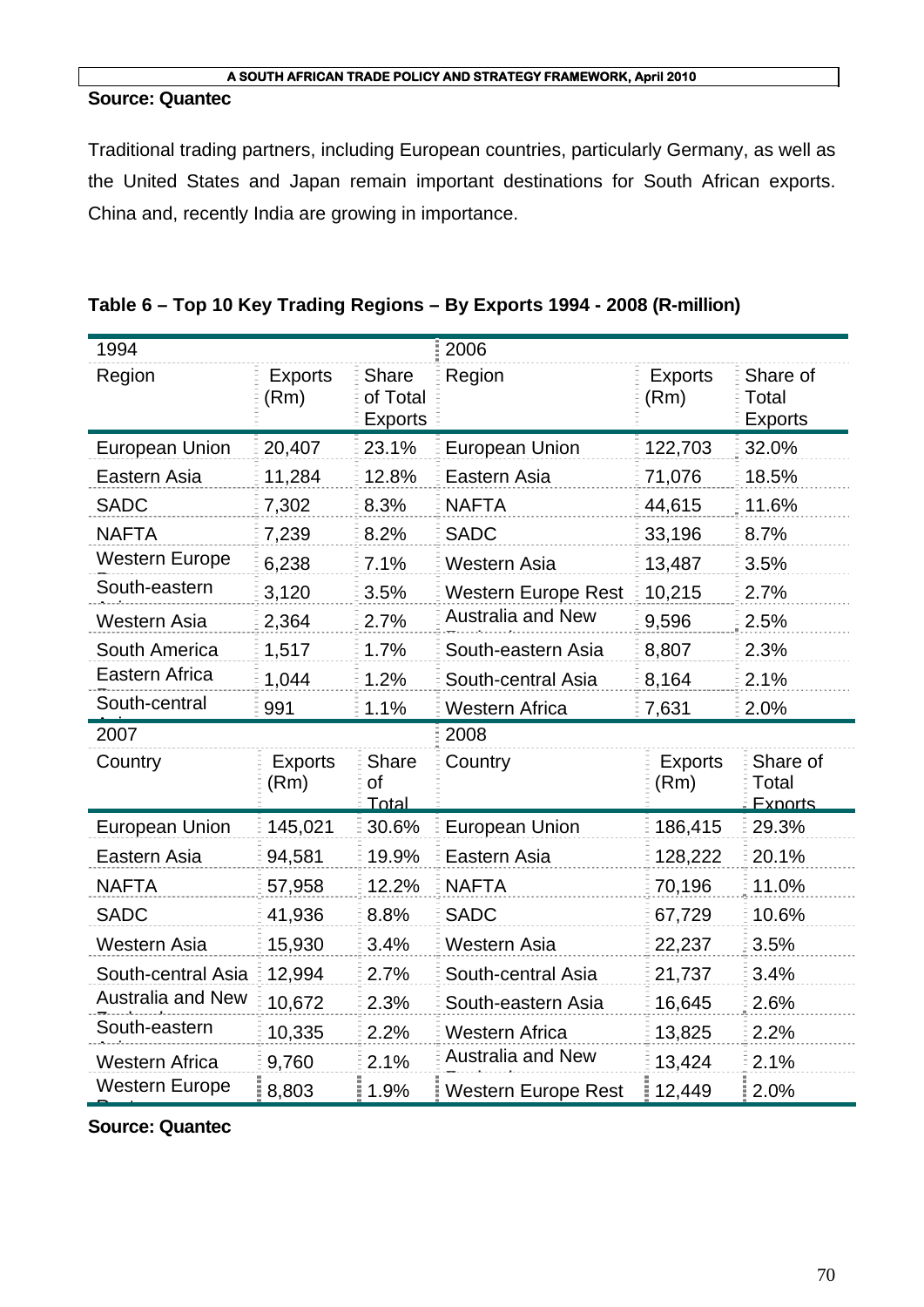By region, the EU is South Africa's leading destination for exports. Unlike imports, however, the proportion of total South African exports accounted for by the EU has increased since 1994, though a slight decrease has been evident in recent years. In Africa, SADC has steadily become a more important export partner for South Africa, now accounting for almost 11% of total exports. South America does not account for a substantial proportion of South African exports but Asia appears to be an increasingly important export market, with Eastern Asia progressively increasing its share of total South African exports over the last few years. Western Asia and South Central Asia have also increased their share over this period, to a lesser extent.

### **Top 10 Individual Trading Partners – Composition of Trade**

In 1994, across all 10 top import partners, including Germany, the UK and the US, the key imports were of machinery, electrical and electronic equipment, vehicles. By 2006, these categories still remained important, but China had become a key source of imports in apparel and footwear. These accounted for around 20% of total imports from China. However, machinery, electrical and electronic equipment are increasing their share of imports from China.

Over the past three years, we have witnessed growing oil imports from Iran, Saudi Arabia and Angola. Fuels with oil accounted for at least 90% of total imports from these countries. In recent years, there has been a significant increase in imports of motor parts from Germany, Japan and the UK under the MIDP. In 2008, India became a top 10 import source for South Africa for mineral fuels, electrical, electronic equipment, pharmaceutical products and vehicles.

With respect to exports, in 1994, the US, Switzerland, UK and Japan were South Africa's main export destinations. Exports to the US were predominantly iron and steel, chemicals, precious metal compounds, while exports to Switzerland were mostly precious stones and metals. Similarly, exports to the UK's were dominated by precious stones and metals, although exports of fruit, peel of citrus fruit, melons were also of importance. In 1994, Japan was a key export market with respect to cereals, and iron and steel.

Since 2006, Japan, the US, Germany, the UK and China are South Africa's key export destinations. Except for China, exports to these countries are dominated by precious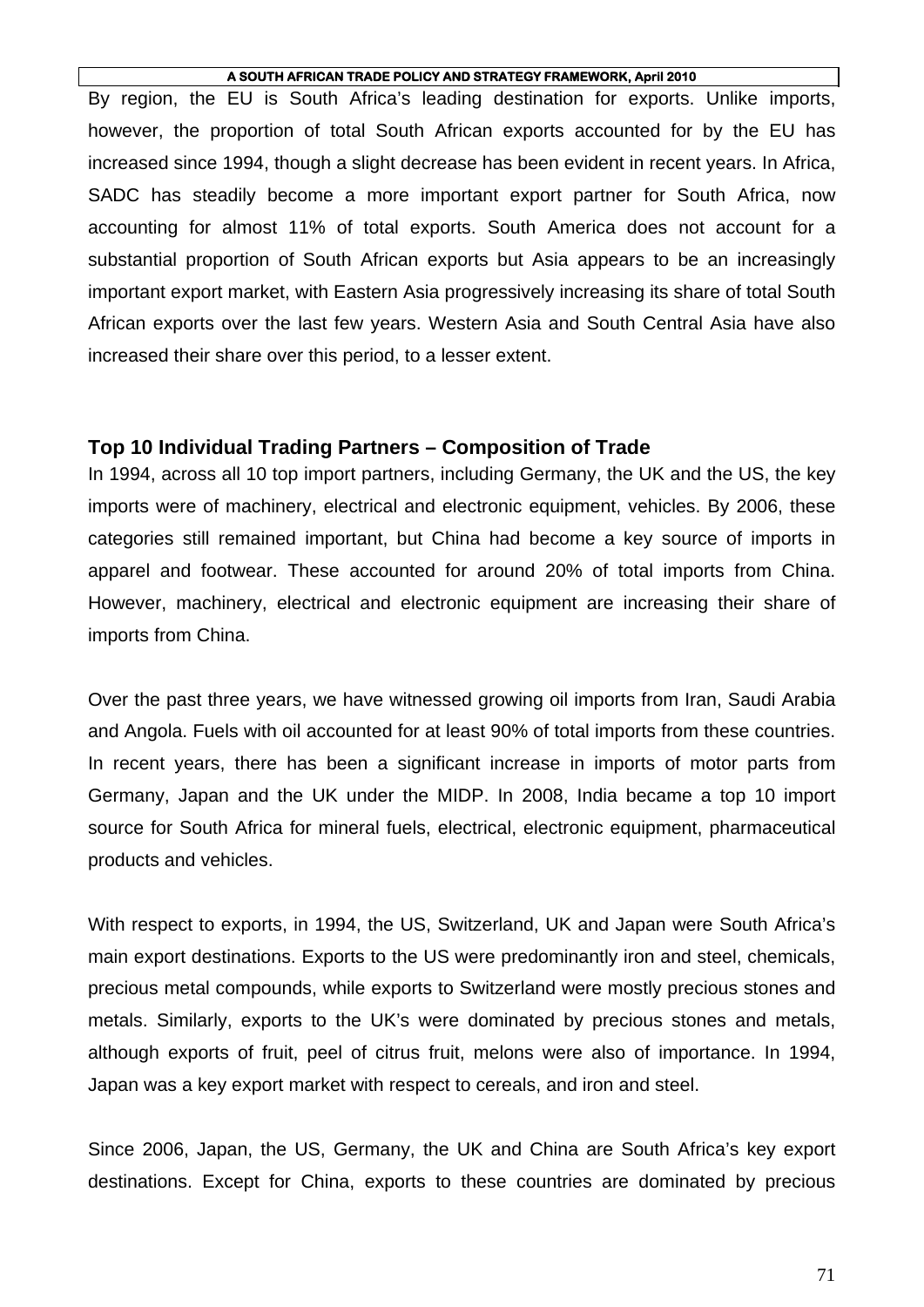stones and metals, although machinery and ores exports to Germany are also important. Exports to China include articles of iron or steel, and cork. European countries are also key destinations for South African exports of mineral fuels, iron and steel, precious stones, metals and machinery.

India is progressively becoming a key export destination for South Africa for chemicals, precious metal compounds, and mineral fuels. Exports to Zambia are predominantly of mineral fuels and machinery.

# **Key Trading Regions – Composition of Trade**

As noted, the EU, Eastern Asia, NAFTA and Western Asia are the four most important regional sources of imports for South Africa. The composition of imports from the EU, Eastern Asia and NAFTA, include in declining order of importance machinery, electrical and electronic equipment and vehicles. From Western Asia, South Africa imports mineral fuels - a less diversified import basket than is the case for the other regions.

South Africa has increased its imports from the African continent, particularly from SADC countries. However, imports from SADC have become less diversified over time and are now dominated by minerals, precious stones, metals; and nickel. Imports from South America have been on the rise with mineral fuels and animal fodder being dominant.

The EU, Eastern Asia, NAFTA and SADC are of greatest importance to South African exports. Exports to the EU in the past were primarily precious stones, metals, mineral, and machinery. By 2008, exports of resins, vegetable extracts, animal fodder, manufactured articles and technical equipment are among the top export categories to the EU.

In the case of Eastern Asia, precious stones and metals have become increasingly more important, although ores, ash, iron and steel continue to remain important. With respect to NAFTA, iron and steel exports are still important, precious stones, metals and vehicles are an increasing share of the export basket.

South Africa's export basket to the SADC region remains largely unchanged since 1994: mineral fuels, machinery, and vehicles remaining as the top 3 export categories to this region. Exports of fertilizers have been growing in significance. With respect to Western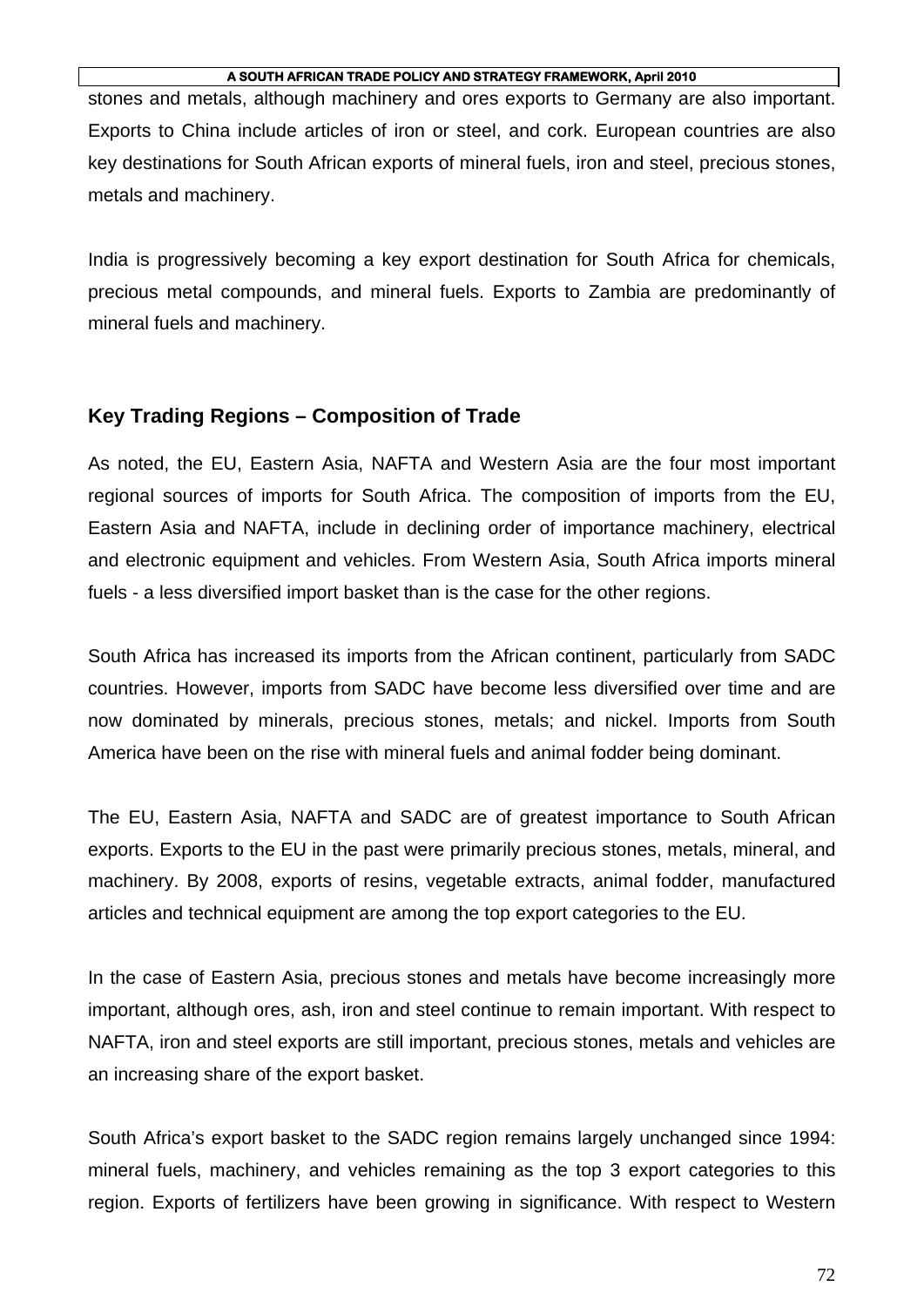Africa the export basket is more diversified and is dominated by exports of vehicles and articles of iron or steel.

Asia, as mentioned previously, is an increasingly important export destination for South Africa. Western Asia and South Central Asia are increasingly more important than Eastern Asia. With respect to Western Asia, prior to 2008 exports were dominated by precious stones and metals, Iron and steel and mineral fuels; by 2008 the dominant categories were live animals; meat and fish. For South Central Asia, exports of chemicals, precious metal compound, mineral fuels, and iron and steel remain important.

### **Fastest Growing Trade Partners by Individual Country – Total Trade**

| Country                    | 2006<br>(Rm)     | 2007<br>(Rm) | 2008<br>(Rm) | <b>Annual Average</b><br>Growth Rate (%) |
|----------------------------|------------------|--------------|--------------|------------------------------------------|
| Yemen                      | $\frac{1}{2}852$ | 1,217        | 10,967       | 258.81                                   |
| Angola                     | 6,403            | 16,532       | 29,080       | 113.10                                   |
| Democratic Republic of the | 2,499            | 4,412        | 8,055        | 79.54                                    |
| Mozambique                 | 6,344            | 11,059       | 16,333       | 60.46                                    |
| India                      | 16,128           | 21,736       | 36,794       | 51.04                                    |
| Poland                     | 2,691            | 4,013        | 5,976        | 49.03                                    |
| Zambia                     | 9,111            | 11,773       | 17,799       | 39.77                                    |
| China                      | 60,360           | 84,768       | 115,567      | 38.37                                    |
| Sweden                     | 8,783            | 11,013       | 16,364       | 36.50                                    |
| Saudi Arabia               | 26,195           | 27,640       | 48,674       | $\frac{1}{2}36.31$                       |

### **Table 7 – Fastest Growing Trade Partners 1994 - 2008 (R-million)**

## **Source: Quantec**

## **\* The cut-off used was R10 billion of total trade over the entire period**

South Africa's total trade with Yemen has exhibited the fastest highest growth in recent years, albeit off a low base. Total trade with some members of SADC has also grown robustly. Similarly, total trade with India and China has been increasing rapidly over the last 3 years. Significant growth in trade with Poland and Sweden is also evident.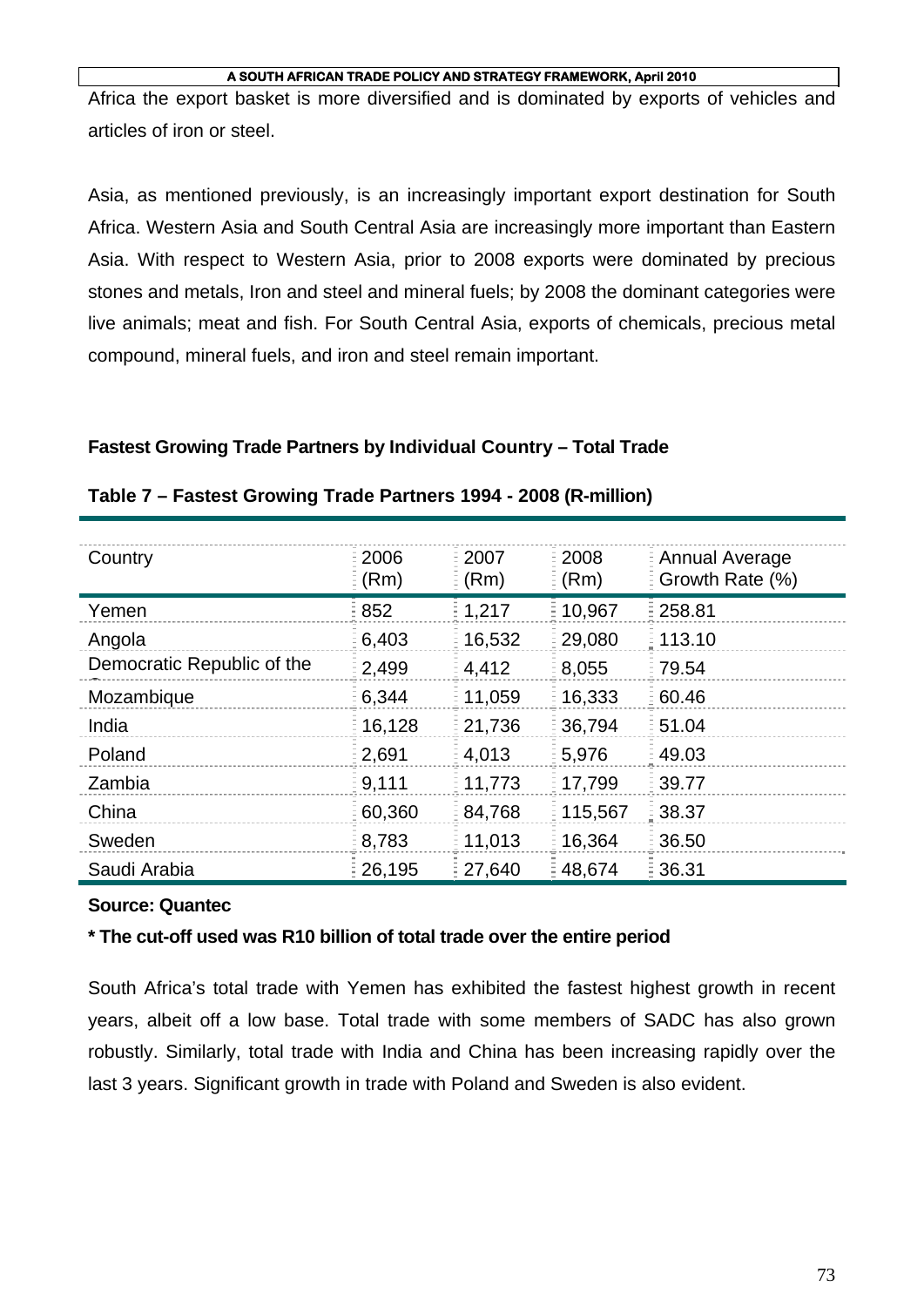# **Fastest Growing Trade Partners – By Imports - Individual Country**

# **Table 8 – Fastest Growing Trade Partners by Imports 1994 - 2008 (R-million)**

| Country                     | 2006<br>(Rm) | 2007<br>(Rm) | 2008<br>(Rm) | Annual Average<br>Growth Rate (%) |
|-----------------------------|--------------|--------------|--------------|-----------------------------------|
| Yemen                       | 603          | 1,017        | 10,638       | 320.01                            |
| Angola                      | 2,486        | 11,585       | 22,350       | 199.83                            |
| Canada                      | 3,419        | 5,187        | 7,657        | 49.64                             |
| Sweden                      | 5,875        | 8,109        | 13,052       | 49.06                             |
| <b>United Arab Emirates</b> | 3,922        | 4,859        | 7,438        | 37.71                             |
| Saudi Arabia                | 24,545       | 25,360       | 45,955       | 36.83                             |
| Thailand                    | 7,963        | 10,319       | 14,513       | 35.00                             |
| Indonesia                   | 3,005        | 4,472        | 5,456        | 34.75                             |
| China                       | 46,712       | 60,270       | 81,213       | 31.86                             |
| India                       | 10,960       | 12,506       | 18,799       | 30.96                             |

# **Source: Quantec**

# **\* The cut-off used was R10 billion of total trade over the entire period**

As above, total trade with Yemen has increased most robustly in 2008, with imports accounting for most of this growth. Rapid growth is also evident with Saudi Arabia and Angola. China and India are also rapidly growing trade partners both in terms of value and rate of growth.

# **Fastest Growing Trade Partners – By Exports - Individual Country**

# **Table 9 – Fastest Growing Trade Partners by Exports 1994 - 2008 (R-million)**

| Country                    | $\frac{2006}{ }$<br>$\frac{1}{2}$ (Rm) | $\frac{1}{2}$ 2007<br>$\frac{1}{2}$ (Rm) | $\frac{1}{2}$ 2008<br>$\in$ (Rm) | <b>E</b> Annual Average<br><b>Growth Rate</b> |
|----------------------------|----------------------------------------|------------------------------------------|----------------------------------|-----------------------------------------------|
| India                      | $\frac{1}{2}$ 5,168                    | $\frac{1}{2}$ 9,230                      | $\frac{1}{2}$ 17,996             | $\frac{1}{2}86.60$                            |
| Democratic Republic of the | $\frac{2}{3}$ 2,450                    | $= 4,357$                                | $\frac{1}{2}$ 8,005              | $\frac{1}{2}80.77$                            |
| China                      | 13,648                                 | $\frac{1}{2}$ 24.498                     | $\frac{1}{2}$ 34,354             | $\frac{1}{2}$ 58.66                           |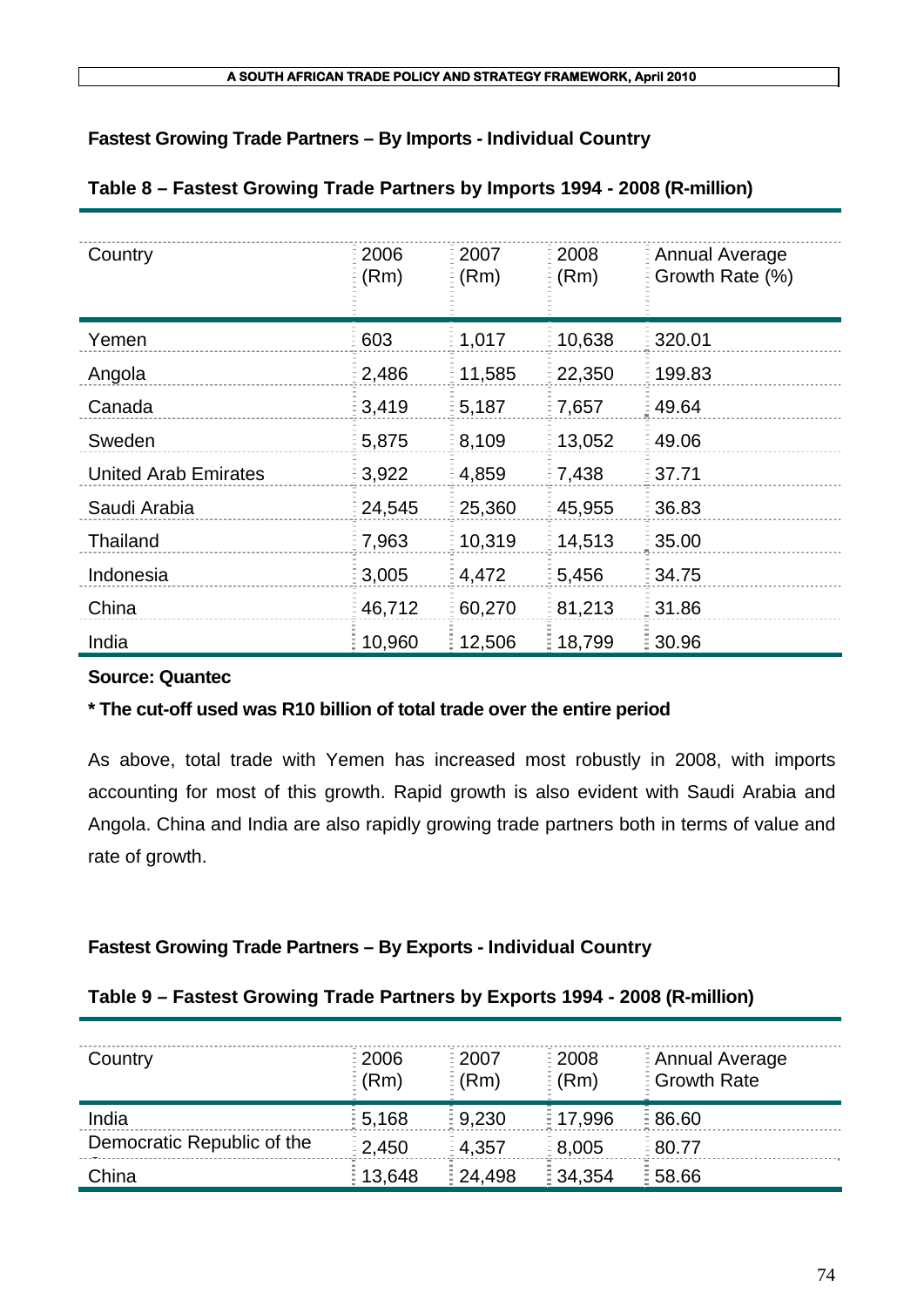| A SOUTH AFRICAN TRADE POLICY AND STRATEGY FRAMEWORK, April 2010 |                     |                     |                      |                     |  |  |  |
|-----------------------------------------------------------------|---------------------|---------------------|----------------------|---------------------|--|--|--|
| Malaysia                                                        | 2,319               | 2,806               | $\frac{1}{2}$ 5,298  | 151.15              |  |  |  |
| Mozambique                                                      | $\frac{2}{3}$ 6,025 | $\frac{3}{2}$ 8,670 | 13,026               | $\frac{1}{2}$ 47.04 |  |  |  |
| Zambia                                                          | $\frac{2}{3}$ 7,269 | $= 9,283$           | $\frac{1}{2}$ 15,411 | $\frac{1}{2}$ 45.60 |  |  |  |
| Hong Kong Special                                               | 2,577               | $= 4.519$           | $\frac{2}{3}$ 5,134  | $\frac{1}{2}$ 41.15 |  |  |  |
| <b>Brazil</b>                                                   | $\frac{1}{2}$ 2,701 | $= 3,429$           | 5,306                | $\frac{1}{2}$ 40.17 |  |  |  |
| Zimbabwe                                                        | $\frac{1}{2}$ 6,951 | 7,964               | 13,547               | ∃ 39.61             |  |  |  |
| Kenya                                                           | $\frac{1}{2}3,060$  | 4,367               | 5.683                | $\frac{1}{2}36.28$  |  |  |  |

# **\* The cut-off used was R10 billion of total trade over the entire period**

With respect to exports, India appears to be an increasingly important destination for South Africa, with China and Malaysia also showing rapid increases over the period. In value terms, again, China appears to be of greatest significance. Of interest is that certain African countries, mostly in the SADC region, are progressively growing their demand for South African exports. Beyond the continent, South African exports to Brazil have grown around 40% over the last 3 years.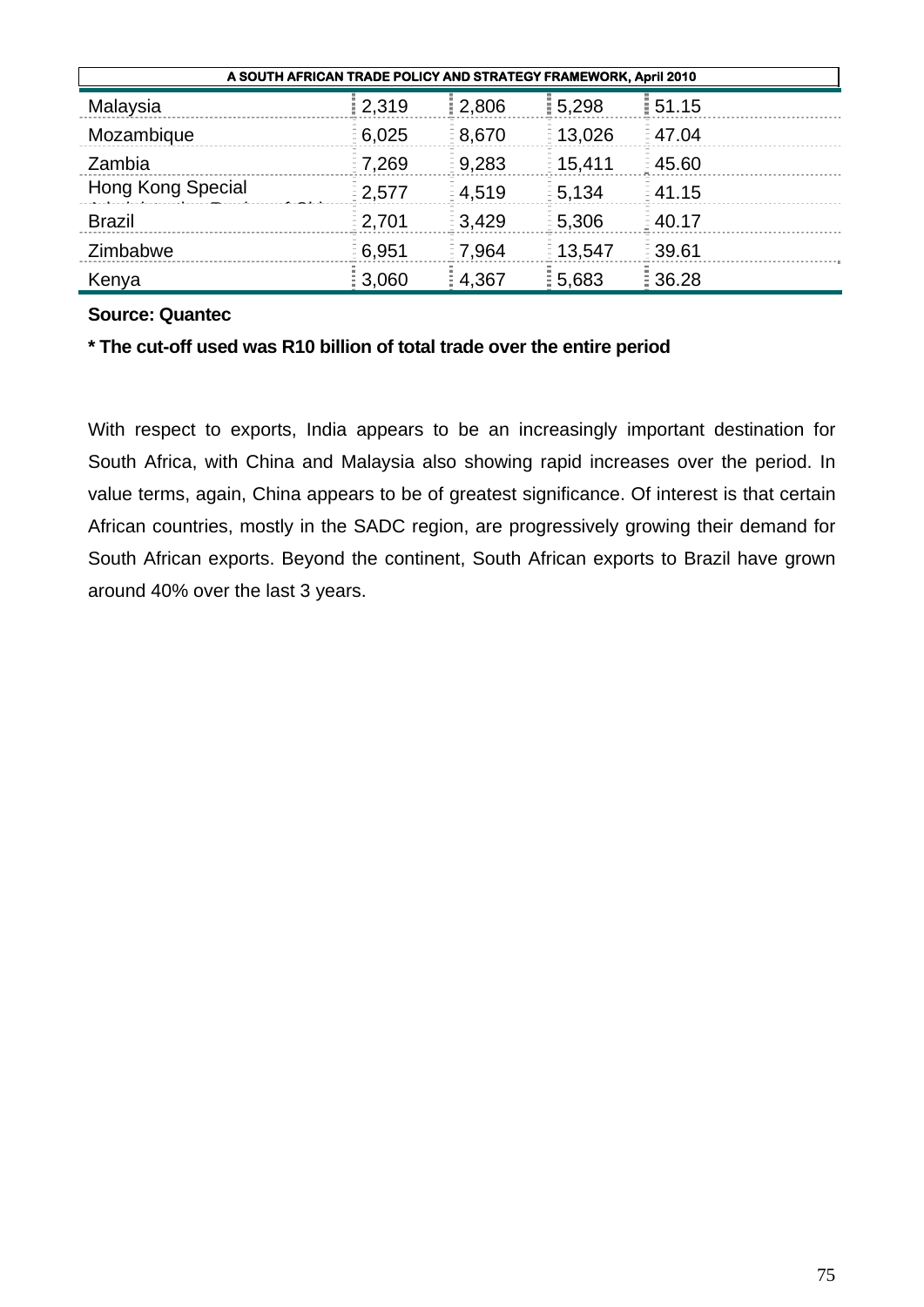# **Annexure B**

# **Trade trends – Focus on Africa**

# **Top 10 Individual**

# **Table 10 – Import Partners – By Share of Total Trade 1994 - 2008 (R-million)**

| 1994                       |          |              |                | 2006     |              |
|----------------------------|----------|--------------|----------------|----------|--------------|
| Country                    | Value (R | <b>Share</b> | Country        | Value (R | <b>Share</b> |
| Zimbabwe                   | 1031     | 41%          | Nigeria        | 9286     | 29%          |
| Democratic Republic of the | 360      | 14%          | Zimbabw        | 4633     | 14%          |
| South Africa*              | 270      | 11%          | South          | 2689     | 8%           |
| Malawi                     | 189      | 7%           | Angola         | 2486     | 8%           |
| Côte d'Ivoire              | 120      | 5%           | Libyan         | 2430     | 8%           |
| Zambia                     | 105      | 4%           | Zambia         | 1842     | 6%           |
| Mozambique                 | 99       | 4%           | <b>Botswan</b> | 1803     | 6%           |
| Egypt                      | 91       | 4%           | Gabon          | 1156     | 4%           |
| Togo                       | 62       | 2%           | Liberia        | 1144     | 4%           |
| Kenya                      | 29       | 1%           | Namibia        | 911      | 3%           |
|                            |          |              |                |          |              |
| 2007                       |          |              |                | 2008     |              |
| Country                    | Value (R | <b>Share</b> | Country        | Value (R | Share        |
| Nigeria                    | 12480    | 28%          | Angola         | 22350    | 36%          |
| Angola                     | 11585    | 26%          | Nigeria        | 15744    | 25%          |
| Zimbabwe                   | 6034     | 14%          | Zimbabw        | 6306     | 10%          |
| South Africa*              | 3478     | 8%           | South          | 3795     | 6%           |
| Zambia                     | 2490     | 6%           | Mozambi        | 3306     | 5%           |
| Mozambique                 | 2389     | 5%           | Zambia         | 2388     | 4%           |
| <b>Botswana</b>            | 1539     | 3%           | <b>Botswan</b> | 1368     | 2%           |
| Namibia                    | 928      | 2%           | Egypt          | 1116     | 2%           |
| <b>Malawi</b>              | 647      | 1%           | <b>Malawi</b>  | 972      | 2%           |

**Source: Quantec** 

**\*please refer to "Data notes" section at the end for details on this anomaly** 

Whereas in 1994 Zimbabwe was South Africa's (SA) most important source of imports from the African continent, by 2006 imports from oil producers Angola and Nigeria had become more important. Imports from Zimbabwe in 2008 accounted for around 10% of SA imports from Africa, and whilst in 1994, SA appeared to source imports from across Africa, imports are increasingly from economies in close geographic proximity. With regards to composition, imports from Zimbabwe have become more concentrated in metals, while imports of cotton, wood and tobacco have been reduced. Imports of nickel, ore, and ash account for 77% of total SA imports from Zimbabwe. Imports from Mozambique have become less diversified since 1994, and SA imports less cotton, fish, oil seed and grain,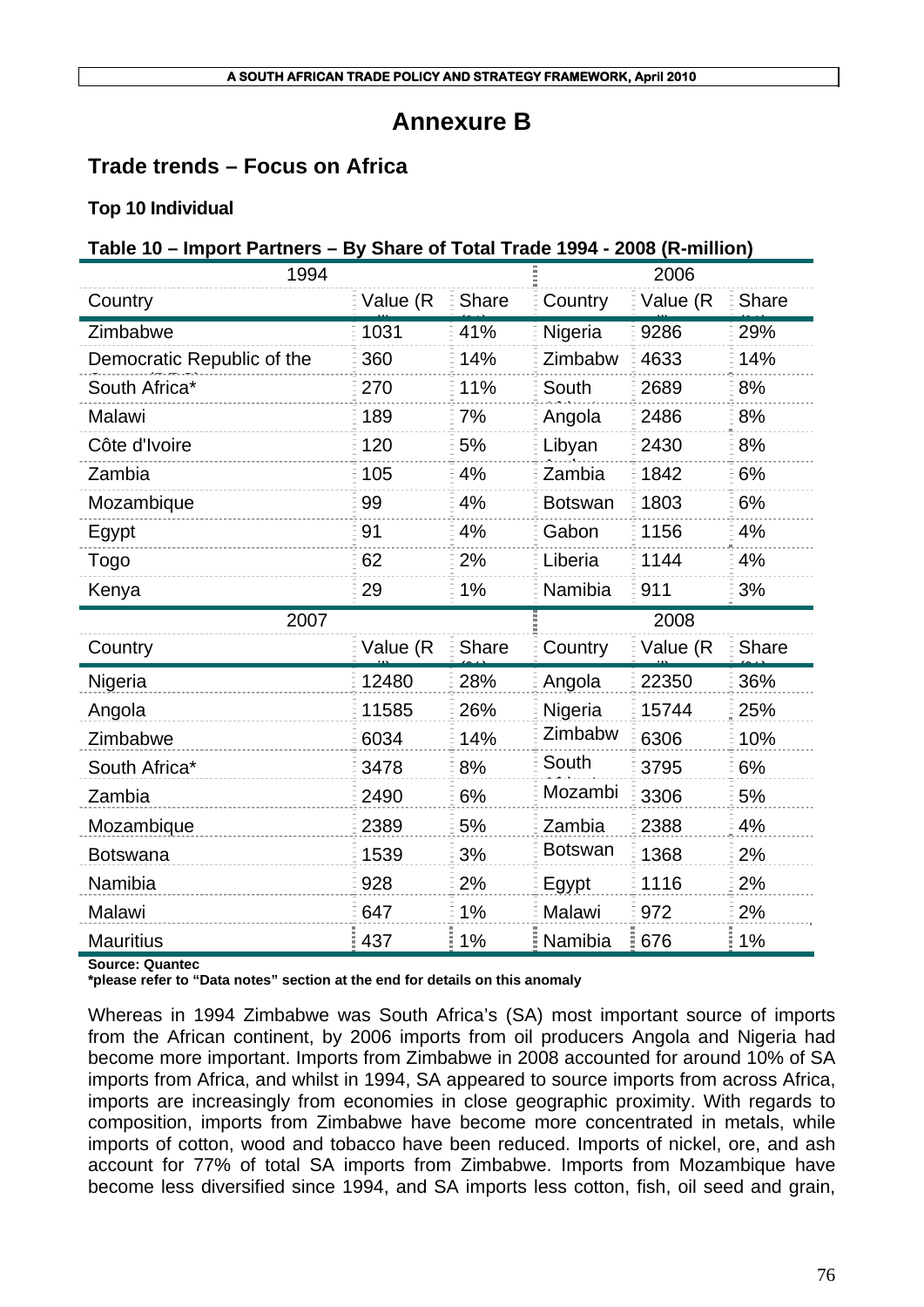and rubber. Imports from Angola, Nigeria, Mozambique and Egypt are at present entirely dominated by imports mineral fuels, oil, distillation products, etc*,* which account for between 80% and 98% of total imports from these countries. Namibia and Botswana have grown in importance as import partners compared to 1994. Today these countries feature among the top 10 import sources in Africa, although the import basket is concentrated almost entirely on imports of precious stones, metals, coins, etc*.* 

## **Top 10**

| 1994                        | 2006      |       |                  |          |              |
|-----------------------------|-----------|-------|------------------|----------|--------------|
| Country                     | Value (R  | Share | Country          | Value (R | <b>Share</b> |
| Zimbabwe                    | 2355      | 27%   | Zambia           | 7269     | 15%          |
| Mozambique                  | 1696      | 19%   | Zimbabw          | 6951     | 14%          |
| Zambia                      | 910       | 10%   | Mozambi          | 6025     | 12%          |
| Kenya                       | 706       | 8%    | Angola           | 3917     | 8%           |
| <b>Mauritius</b>            | 697       | 8%    | Nigeria          | 3845     | 8%           |
| Malawi                      | 628       | 7%    | Kenya            | 3060     | 6%           |
| United Republic of Tanzania | 318       | 4%    | Tanzania         | 2597     | 5%           |
| Democratic Republic of the  | 299       | 3%    | <b>DRC</b>       | 2450     | 5%           |
| Angola                      | 298       | 3%    | <b>Mauritius</b> | 1898     | 4%           |
| Réunion                     | 151       | 2%    | Ghana            | 1623     | 3%           |
| 2007                        |           |       |                  | 2008     |              |
| Country                     | Value (R) | Share | Country          | Value (R | <b>Share</b> |
| Zambia                      | 9283      | 14%   | Zambia           | 15411    | 16%          |
| Mozambique                  | 8670      | 14%   | Zimbabw          | 13547    | 14%          |
| Zimbabwe                    | 7964      | 12%   | Mozambi          | 13026    | 13%          |
| Angola                      | 4947      | 8%    | <b>DRC</b>       | 8005     | 8%           |
| Nigeria                     | 4559      | 7%    | Nigeria          | 7086     | 7%           |
| Kenya                       | 4367      | 7%    | Angola           | 6730     | 7%           |
| Democratic Republic of the  | 4357      | 7%    | Kenya            | 5683     | 6%           |
| United Republic of Tanzania | 2604      | 4%    | Tanzania         | 3926     | 4%           |
| Ghana                       | 2176      | 3%    | Malawi           | 3585     | 4%           |
| Malawi                      | 2026      | 3%    | Ghana            | 3066     | 3%           |

|  |  | Table 11 – Top 10 Individual Export Partners – Total Trade 1994 - 2008 (R-million) |  |  |
|--|--|------------------------------------------------------------------------------------|--|--|
|--|--|------------------------------------------------------------------------------------|--|--|

**Source: Quantec** 

Whilst SA imports from Africa are concentrated with a few key partners, SA export destinations are a more diverse. Zambia appears to have eclipsed Zimbabwe as the most important export partner, but in overall terms, the top 3 receivers of South African exports have remained the same since 1994. Zambia, however, is the only one who has increased its share since 1994, with both Zimbabwe and Mozambique seeing declining shares. Again comparing the trade situation to that of 1994 it is apparent that whilst most export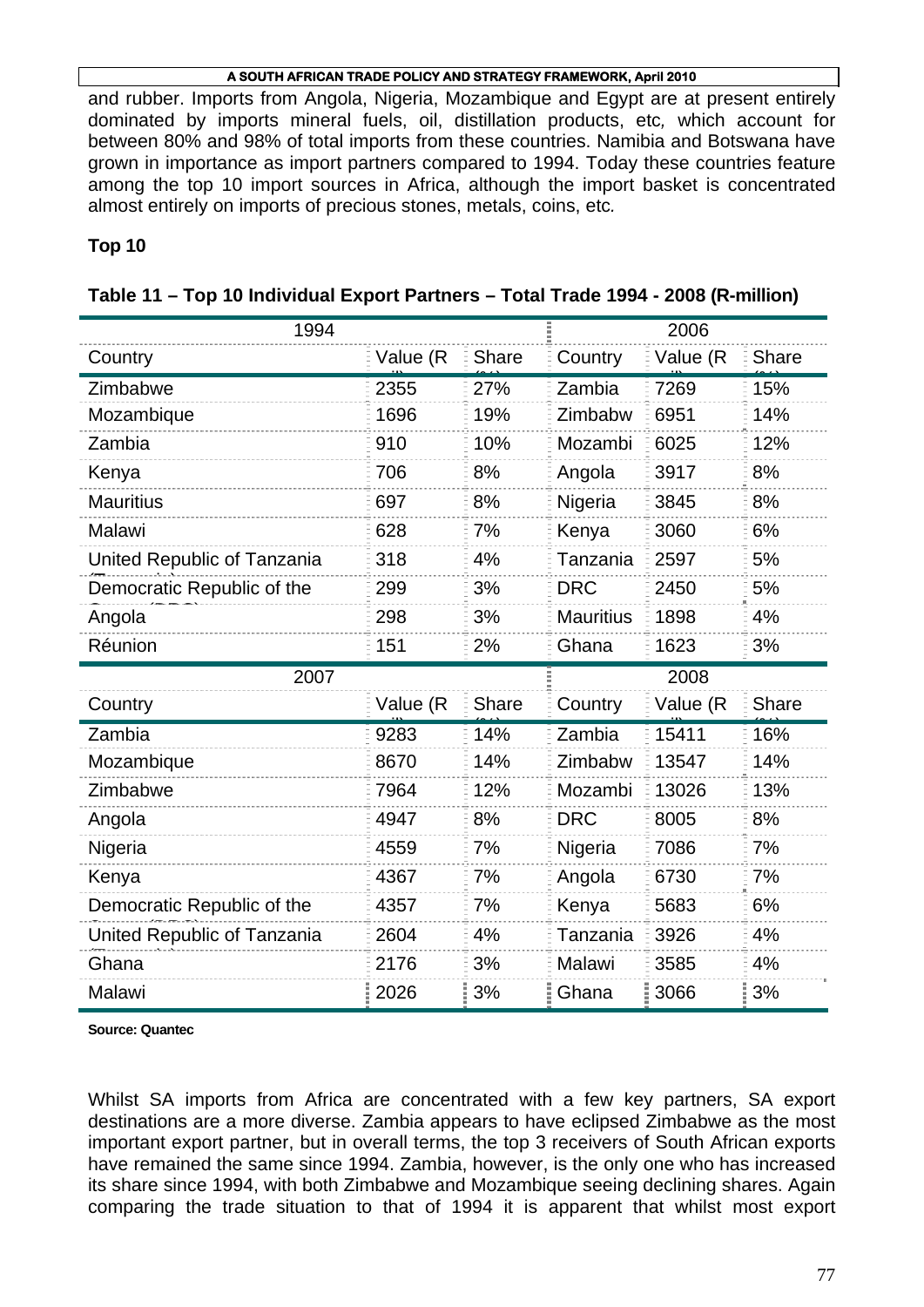destinations remain the same, Nigeria and Ghana have gained significance, with the Indian Ocean Islands of Réunion and Mauritius no longer featuring in the top 10.

With regards to composition of exports, in 1994 for the primary destinations, namely Zimbabwe, Zambia and Mozambique, the export basket was dominated by *HS84: Nuclear reactors, boilers, machinery, etc* and *HS87: Vehicles other than railway, tramway*, for the former two, and *HS27: Mineral fuels, oils, distillation products, etc* and *HS48: Paper & paperboard, articles of pulp, paper and board*, for the latter. By 2008, this has changed somewhat with exports of *HS27: Mineral fuels, oils, distillation products*, etc being the most prominent among the 3, except in the case of Zimbabwe where exports of *HS10: Cereals* have been marginally higher. Mozambique and Zambia are also an important source of demand for South African exports of *HS84: Nuclear reactors, boilers, machinery, etc;* and for the former, also of *HS72: Iron and steel.* In the case of the Democratic Republic of the Congo (DRC) and Angola, exports are primarily of *HS84: Nuclear reactors, boilers, machinery, etc*, though exports of *HS27: Mineral fuels, oils, distillation products, etc* and *HS73: Articles of iron or steel* feature as important, particularly in relation to the DRC, today South Africa's  $4<sup>th</sup>$  most important destination of exports to Africa.

### **Top Individual Import Partners – By Growth**

| Country       | 2006<br>Value (R<br>mil)<br><b>Imports</b> | 2007<br>Value (R<br>mil)<br>Imports | 2008<br>Value (R<br>mil)<br>Imports | Annual<br>Average<br>Weighted<br><b>Growth Rate</b><br>(2006 –<br>2008) |
|---------------|--------------------------------------------|-------------------------------------|-------------------------------------|-------------------------------------------------------------------------|
| Africa        | 32,112                                     | 44,359                              | 62,195                              | 39.17                                                                   |
| Angola        | 2,486                                      | 11,585                              | 22,350                              | 199.83                                                                  |
| Nigeria       | 9,286                                      | 12,480                              | 15,744                              | 30.21                                                                   |
| South Africa* | 2,689                                      | 3,478                               | 3,795                               | 18.80                                                                   |
| Zimbabwe      | 4,633                                      | 6,034                               | 6,306                               | 16.66                                                                   |
| Zambia        | 1,842                                      | 2,490                               | 2,388                               | 13.85                                                                   |

### **Table 12 – Top Fastest Growing Import Partners 2006 - 2008 (R-million)**

**Source: Quantec (The cut-off used was R1 billion of trade in 2006) \*please refer to "Data notes" section at the end for details on this anomaly** 

Angola is clearly South Africa's fastest growing source of imports from Africa. Again, this is predominantly of *HS27: Mineral fuels, oils, distillation products, etc*. A similar situation is evident in the case of Nigeria, which is currently South Africa's second fastest growing source of imports from the continent. Some growth in the imports of *HS71: Pearls, precious stones, metals, coins, etc* from Angola is evident over the period, though this is off a low base. For Nigeria, robust growth has been recorded in South Africa's imports of *HS85: Electrical, electronic equipment*. For the other countries significant growth markets appear to still be at low levels of trade, including HS24: Tobacco and manufactured tobacco substitutes for Zimbabwe and *H26: Ores, slag and ash* and *HS85: Electrical, electronic equipment* for Zambia. *HS26: Ores, slag and ash*, a key import from Zimbabwe is also growing at a healthy rate, however. Similarly, for Zambia, imports of *HS74: Copper and articles thereof*, which accounts for the greatest share of total SA imports from Zambia, have grown steadily over the period.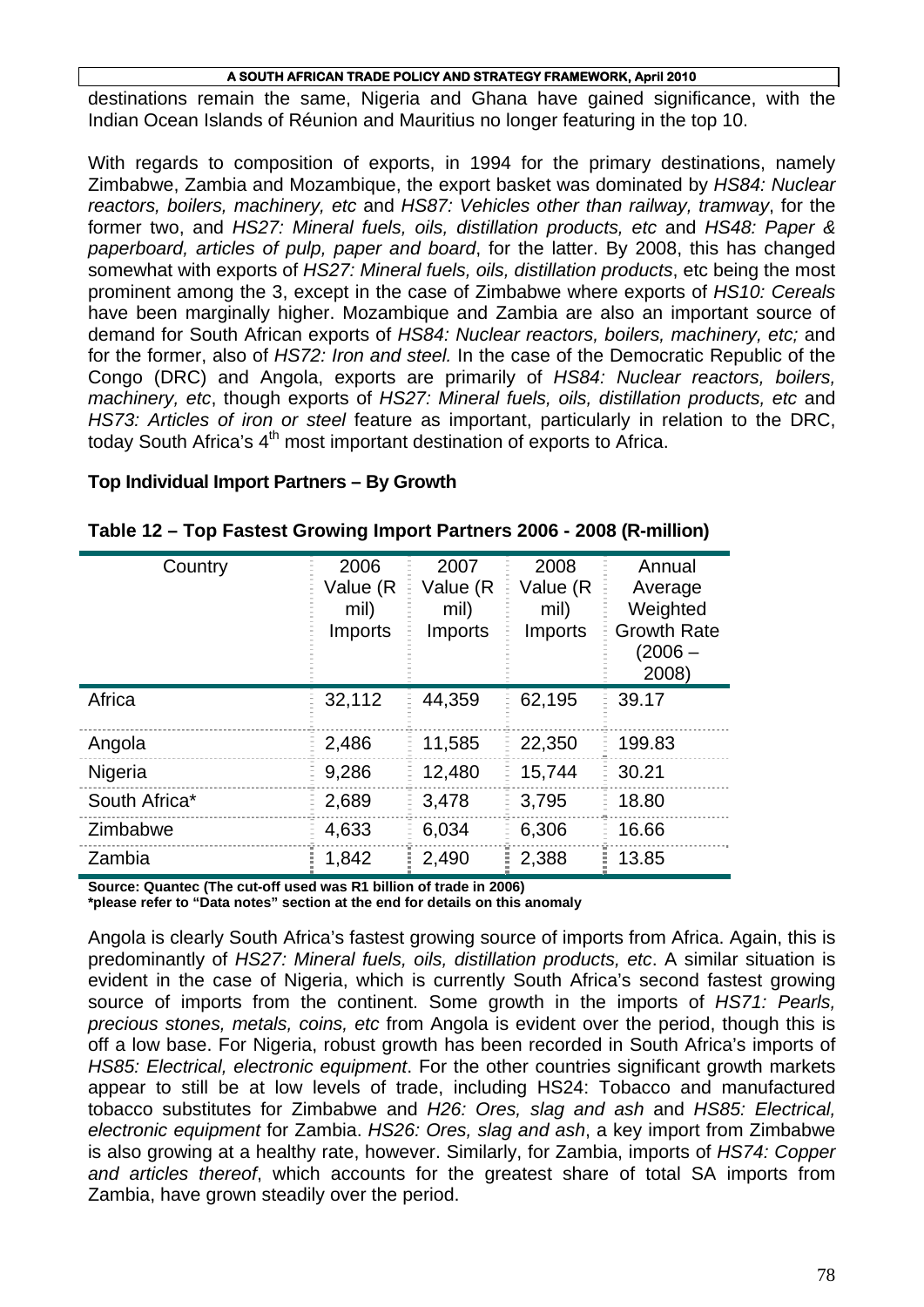# **Top Individual Export Partners – By Growth**

| Country                | 2006<br>Value (R<br>mil)<br><b>Exports</b> | 2007<br>Value (R<br>mil)<br><b>Exports</b> | 2008<br>Value (R<br>mil)<br><b>Exports</b> | Annual<br>Average<br>Weighted<br><b>Growth Rate</b><br>(2006 –<br>2008) |
|------------------------|--------------------------------------------|--------------------------------------------|--------------------------------------------|-------------------------------------------------------------------------|
| Africa                 | 49,957                                     | 64,213                                     | 98,713                                     | 40.57                                                                   |
| Democratic Republic of | 2,450                                      | 4,357                                      | 8,005                                      | 80.77                                                                   |
| Malawi                 | 1,591                                      | 2,026                                      | 3,585                                      | 50.09                                                                   |
| Mozambique             | 6,025                                      | 8,670                                      | 13,026                                     | 47.04                                                                   |
| Zambia                 | 7,269                                      | 9,283                                      | 15,411                                     | 45.60                                                                   |
| Zimbabwe               | 6,951                                      | 7,964                                      | 13,547                                     | 39.61                                                                   |
| Ghana                  | 1,623                                      | 2,176                                      | 3,066                                      | 37.44                                                                   |
| Kenya                  | 3,060                                      | 4,367                                      | 5,683                                      | 36.28                                                                   |
| Nigeria                | 3,845                                      | 4,559                                      | 7,086                                      | 35.76                                                                   |
| Angola                 | 3,917                                      | 4,947                                      | 6,730                                      | 31.07                                                                   |
| Algeria                | 1,092                                      | 869                                        | 1,827                                      | 29.32                                                                   |

### **Table 13 – Fastest Growing Export Partners 2006 - 2008 (R-million)**

#### **Source: Quantec**

It is apparent from the table above that the Democratic Republic of the Congo (DRC) is the fastest growing destination for South African exports to Africa. Exports of *HS84: Nuclear reactors, boilers, machinery, etc*; *HS27: Mineral fuels, oils, distillation products, etc* and *HS73: Articles of iron or steel* are key contributors to the total export basket, with the latter being one of the fastest growing export categories in the total export basket to the DRC. Of the 10 fastest growing African export markets for South Africa, six are SADC countries. With regards to the countries of Western Africa, namely Ghana and Nigeria, exports to the former are predominantly of *HS84: Nuclear reactors, boilers, machinery, etc*; *HS73: Articles of iron or steel* and *HS87: Vehicles other than railway, tramway*, whilst for the latter these are mainly of *HS87: Vehicles other than railway, tramway* and *HS73: Articles of iron or steel.* Exports to Kenya are principally of *HS72: Iron and steel*, followed by *HS10: Cereals*. In the case of Algeria, exports of *HS87: Vehicles other than railway, tramway* seem to dominate, and have also registered healthy growth over the period under review. Further specific analysis on the SADC countries is revealed below.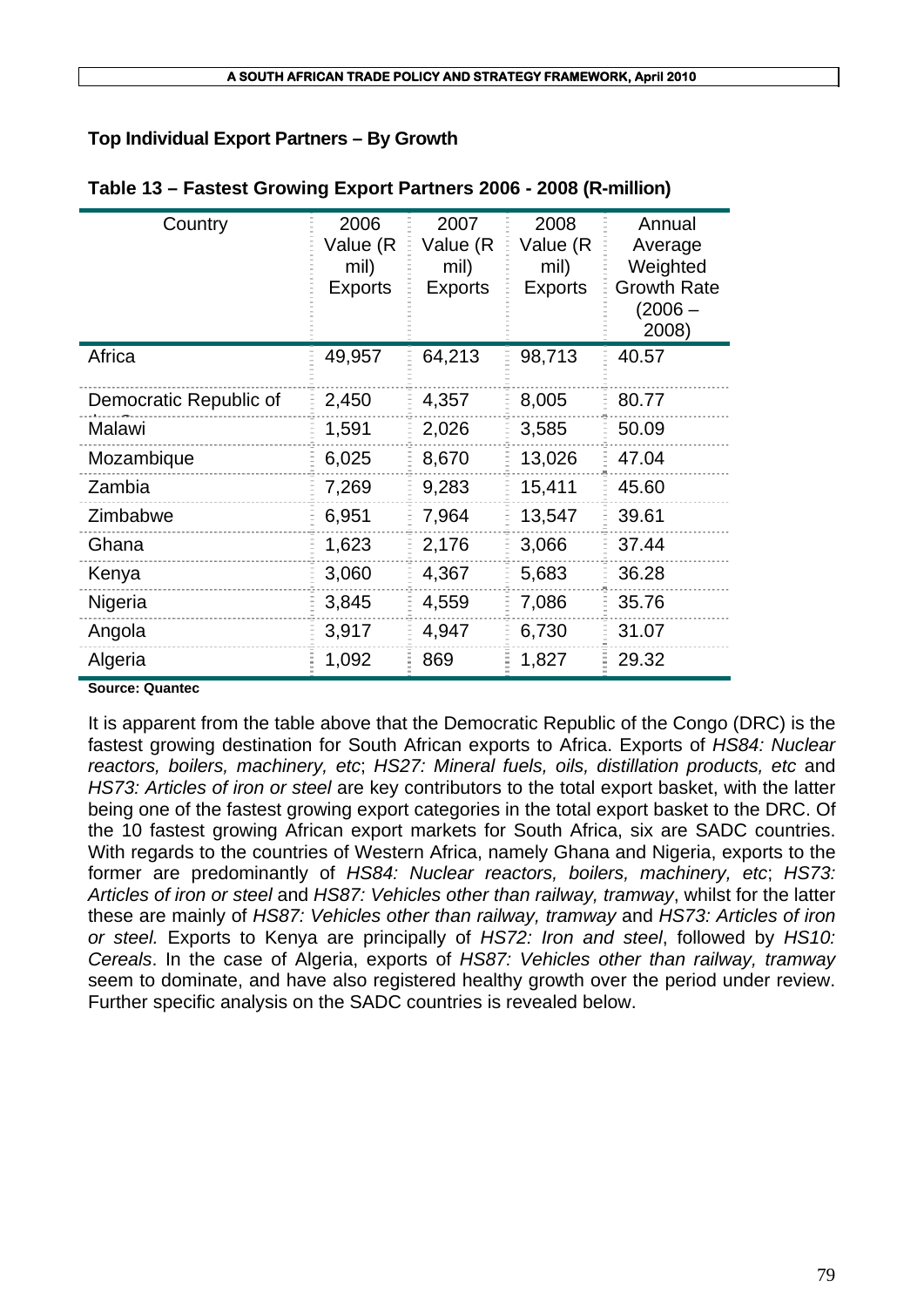# **Trade trends – Focus on SADC**

# **Top 5 Individual Import Partners – By Share of Total Trade**

| 1994                   | 2006     |              |                 |          |              |
|------------------------|----------|--------------|-----------------|----------|--------------|
| Country                | Value (R | Share        | Country         | Value (R | <b>Share</b> |
| Zimbabwe               | 1031     | 49%          | Zimbabwe        | 4633     | 29%          |
| Democratic Republic of | 360      | 17%          | South           | 2689     | 17%          |
| South Africa*          | 270      | 13%          | Angola          | 2486     | 16%          |
| Malawi                 | 189      | 9%           | Zambia          | 1842     | 12%          |
| Zambia                 | 105      | 5%           | <b>Botswana</b> | 1803     | 11%          |
| 2007                   |          |              |                 | 2008     |              |
| Country                | Value (R | <b>Share</b> | Country         | Value (R | Share        |
| Angola                 | 11585    | 39%          | Angola          | 22350    | 53%          |
|                        |          |              |                 |          |              |
| Zimbabwe               | 6034     | 20%          | Zimbabwe        | 6306     | 15%          |
| South Africa*          | 3478     | 12%          | South           | 3795     | 9%           |
| Zambia                 | 2490     | 8%           | Mozambig        | 3306     | 8%           |

**Source: Quantec** 

**\*please refer to "Data notes" section at the end for details on this anomaly** 

As is apparent from the Table above and previous analysis, Angola has become South Africa's predominant source of imports from both Africa and the SADC region. As mentioned previously such imports are primarily of *HS27: Mineral fuels, oils, distillation products, etc*. Imports from Zimbabwe, the second most important source of imports from SADC, include *HS75: Nickel and articles thereof* and *HS26: Ores, slag and ash*. This is a marked contrast to the past where imports where dominated by *HS52: Cotton* and *HS24: Tobacco and manufactured tobacco substitutes*, and the import basket was much more diversified than is the case today. Imports from Zambia are concentrated in the category *HS74: Copper and articles thereof*, whilst for Mozambique these are primarily of *HS27: Mineral fuels, oils, distillation products, etc*. Imports of cotton from Zambia have decreased markedly since 1994.

A certain amount of re-imports appear to be reflected in the trade structure, and these have remained predominantly of *HS71: Pearls, precious stones, metals, coins, etc* and *HS84: Nuclear reactors, boilers, machinery, etc* since 1994. Whereas in 1994 South Africa imported goods, mostly of *HS24: Tobacco and manufactured tobacco substitutes*, *HS62: Articles of apparel, accessories, not knit or crochet* and *HS61: Articles of apparel, accessories, knit or crochet*, today Malawi no longer features among the top 5 sources of imports fro South Africa. Furthermore, whilst in 1994 South Africa counted the Democratic Republic of the Congo as its second most important source of imports from SADC, which were mostly of *HS71: Pearls, precious stones, metals, coins, etc*, today this is no longer the case, with Angola gaining significantly in importance.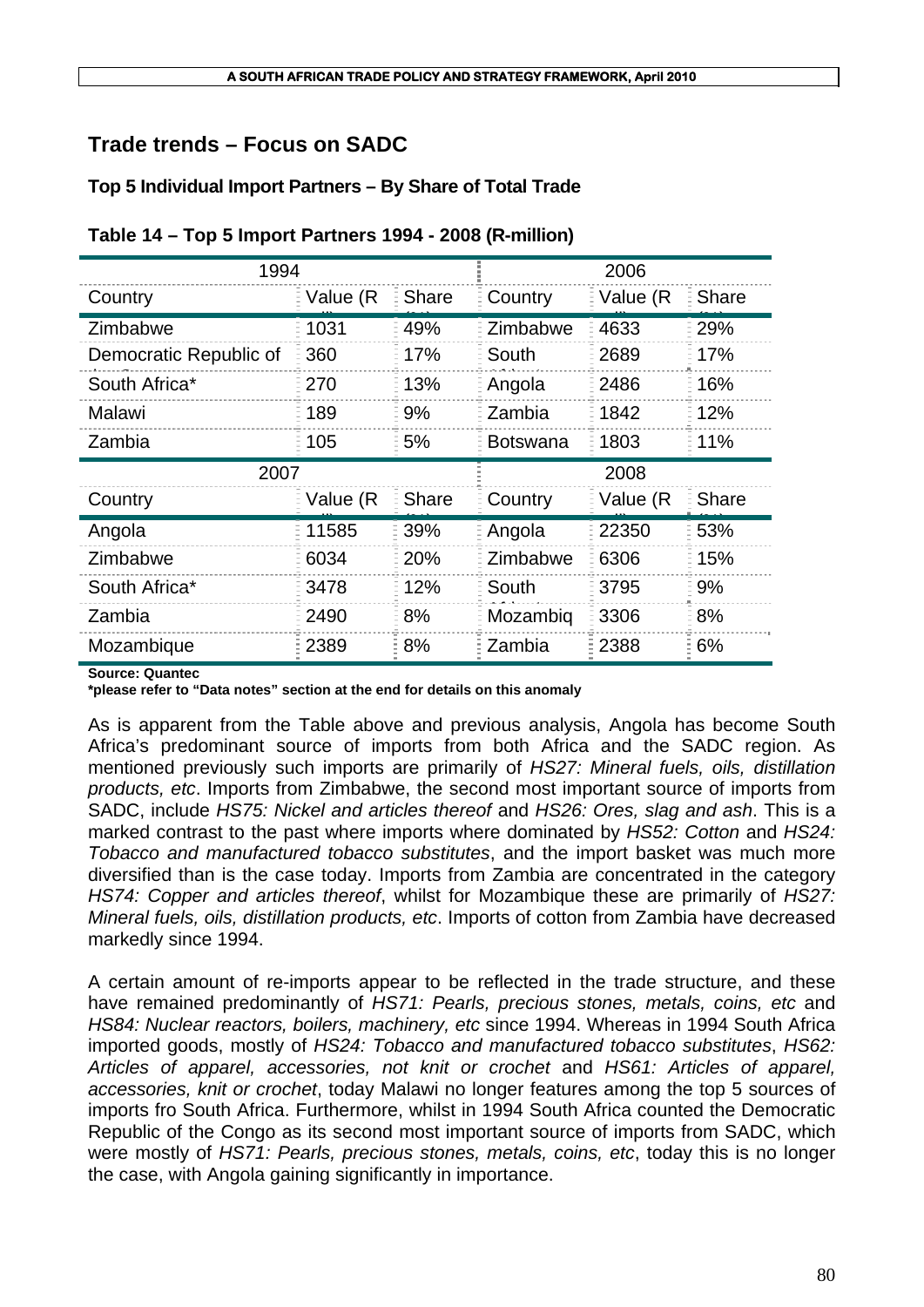**Top 5 Individual Export Partners – By Share of Total Trade** 

| 1994             |          |       |            | 2006     |              |
|------------------|----------|-------|------------|----------|--------------|
| Country          | Value (R | Share | Country    | Value (R | <b>Share</b> |
| Zimbabwe         | 2355     | 32%   | Zambia     | 7269     | 22%          |
| Mozambique       | 1696     | 23%   | Zimbabwe   | 6951     | 21%          |
| Zambia           | 910      | 12%   | Mozambig   | 6025     | 18%          |
| <b>Mauritius</b> | 697      | 10%   | Angola     | 3917     | 12%          |
| Malawi           | 628      | 9%    | Tanzania   | 2597     | 8%           |
|                  |          |       |            |          |              |
| 2007             |          |       | 2008       |          |              |
| Country          | Value (R | Share | Country    | Value (R | <b>Share</b> |
| Zambia           | 9283     | 22%   | Zambia     | 15411    | 23%          |
| Mozambique       | 8670     | 21%   | Zimbabwe   | 13547    | 20%          |
| Zimbabwe         | 7964     | 19%   | Mozambig   | 13026    | 19%          |
| Angola           | 4947     | 12%   | <b>DRC</b> | 8005     | 12%          |

### **Table 15 – Top 5 Export Partners 1994 - 2008 (R-million)**

th C **Source: Quantec** 

As noted, Zambia has become South Africa's most important destination for exports in Africa and in SADC, followed by Zimbabwe and then Mozambique. Whilst previously, in 1994, South Africa counted Mauritius and Malawi as among its top 5 export destinations in the region, today Angola and the Democratic Republic of the Congo (DRC) have gained in prominence. Exports to Mauritius had been mostly of *HS27: Mineral fuels, oils, distillation products, etc* and *HS72: Iron and steel*, whilst to Malawi exports of *HS87: Vehicles other than railway, tramway* and *HS84: Nuclear reactors, boilers, machinery*, etc were most dominant. Today, exports to the DRC and Angola of *HS84: Nuclear reactors, boilers, machinery, etc,* account for a greater share of South African exports as mentioned previously. In the case of Angola, exports of *HS22: Beverages, spirits and vinegar* account for around 11% of total South African exports to the country, the second largest share of the total export basket.

## **Top Individual Import Partners – By Growth**

| Country     | 2006<br>Value (R<br>mil)<br>Imports | 2007<br>Value (R<br>mil)<br>Imports | 2008<br>Value (R<br>mil)<br>Imports | Annual<br>Average<br>Weighted<br><b>Growth Rate</b><br>(2006 –<br>2008) |
|-------------|-------------------------------------|-------------------------------------|-------------------------------------|-------------------------------------------------------------------------|
| <b>SADC</b> | $= 15.845$                          | $= 29,999$                          | 42,361                              | 63.51                                                                   |
| Mozambique  | $\frac{1}{2}319$                    | $\frac{1}{2}$ , 2,389               | 3,306                               | 222.15                                                                  |

## **Table 16 – Top Fastest Growing Import Partners 2006 - 2008 (R-million)**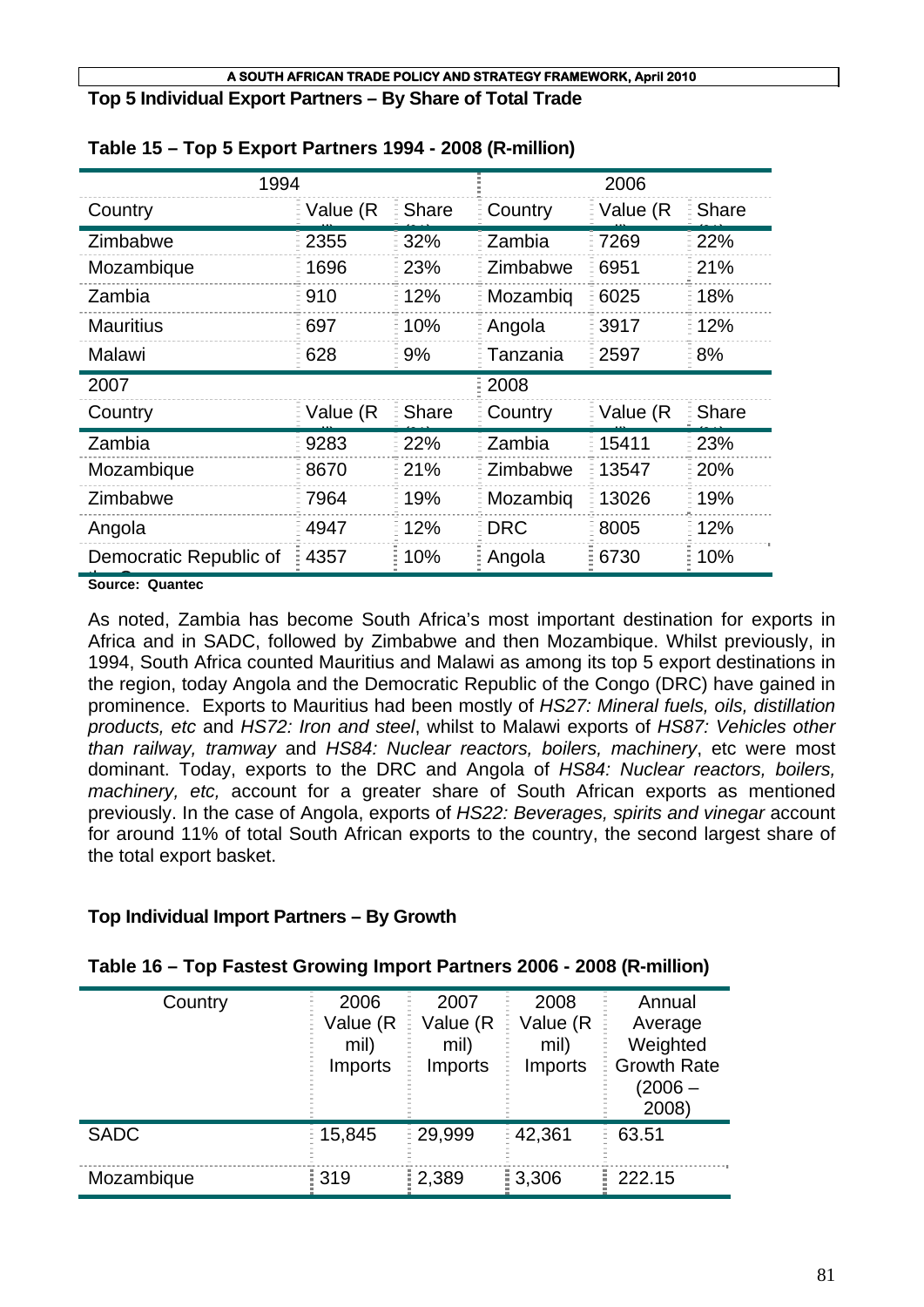| A SOUTH AFRICAN TRADE POLICY AND STRATEGY FRAMEWORK, April 2010 |                   |                    |                      |             |  |  |
|-----------------------------------------------------------------|-------------------|--------------------|----------------------|-------------|--|--|
| Angola                                                          | 2,486             | 11,585             | $\frac{1}{2}$ 22,350 | 199.83      |  |  |
| <b>Mauritius</b>                                                | $\frac{260}{5}$   | $\overline{=}$ 437 | $= 537$              | $\pm 43.85$ |  |  |
| United Republic of                                              | $\frac{1}{2}$ 305 | $\frac{1}{2}$ 371  | $\frac{1}{2}607$     | 41.00       |  |  |
| Malawi                                                          | ፡ 531             | $\frac{1}{2}647$   | $\frac{1}{2}$ 972    | 35.27       |  |  |

Mozambique and Angola are by far the fastest growing sources of SADC imports for South Africa. Key to this, as mentioned earlier, is the growing demand for imports of *H27: Mineral fuels, oils, distillation products, etc*. In the case of Mauritius, imports have been primarily of *HS61: Articles of apparel, accessories, knit or crochet* and *HS62: Articles of apparel, accessories, not knit or crochet*. Imports from Tanzania have been primarily of *HS71: Pearls, precious stones, metals, coins, etc*, whilst for Malawi imports of *HS09: Coffee, tea, mate and spices* and *HS62: Articles of apparel, accessories, not knit or crochet* have been prominent.

## **Top 10 Individual Export Partners – By Growth**

| Country                | 2006<br>Value (R<br>mil)<br><b>Exports</b> | 2007<br>Value (R<br>mil)<br><b>Exports</b> | 2008<br>Value (R<br>mil)<br><b>Exports</b> | Annual<br>Average<br>Weighted<br><b>Growth Rate</b><br>(2006 –<br>2008) |
|------------------------|--------------------------------------------|--------------------------------------------|--------------------------------------------|-------------------------------------------------------------------------|
| <b>SADC</b>            | 33,196                                     | 41,936                                     | 67,729                                     | 42.84                                                                   |
| Democratic Republic of | 2,450                                      | 4,357                                      | 8,005                                      | 80.77                                                                   |
| Malawi                 | 1,591                                      | 2,026                                      | 3,585                                      | 50.09                                                                   |
| Mozambique             | 6,025                                      | 8,670                                      | 13,026                                     | 47.04                                                                   |
| Zambia                 | 7,269                                      | 9,283                                      | 15,411                                     | 45.60                                                                   |
| Zimbabwe               | 6,951                                      | 7,964                                      | 13,547                                     | 39.61                                                                   |

### **Table 17 – Top 10 Fastest Growing Export Partners 2006 - 2008 (R-million)**

**Source: Quantec** 

The Democratic Republic of Congo is South Africa's fastest growing export partner in Africa and SADC. Exports to the country are predominantly of *HS84: Nuclear reactors, boilers, machinery, etc*. It appears that whilst Malawi is no longer among South Africa's top destinations for its exports, as was the case in 1994, Malawi is among the fastest growing export markets. Like the DRC, exports of *HS84: Nuclear reactors, boilers, machinery, etc.* dominate the export basket, though exports of *HS87: Vehicles other than railway, tramway*; *HS31: Fertilizers* and *HS72: Iron and steel* are also significant. Mozambique, Zambia and Zimbabwe, which are the key export destinations South African exports to SADC also appear to be growing at a healthy rate.